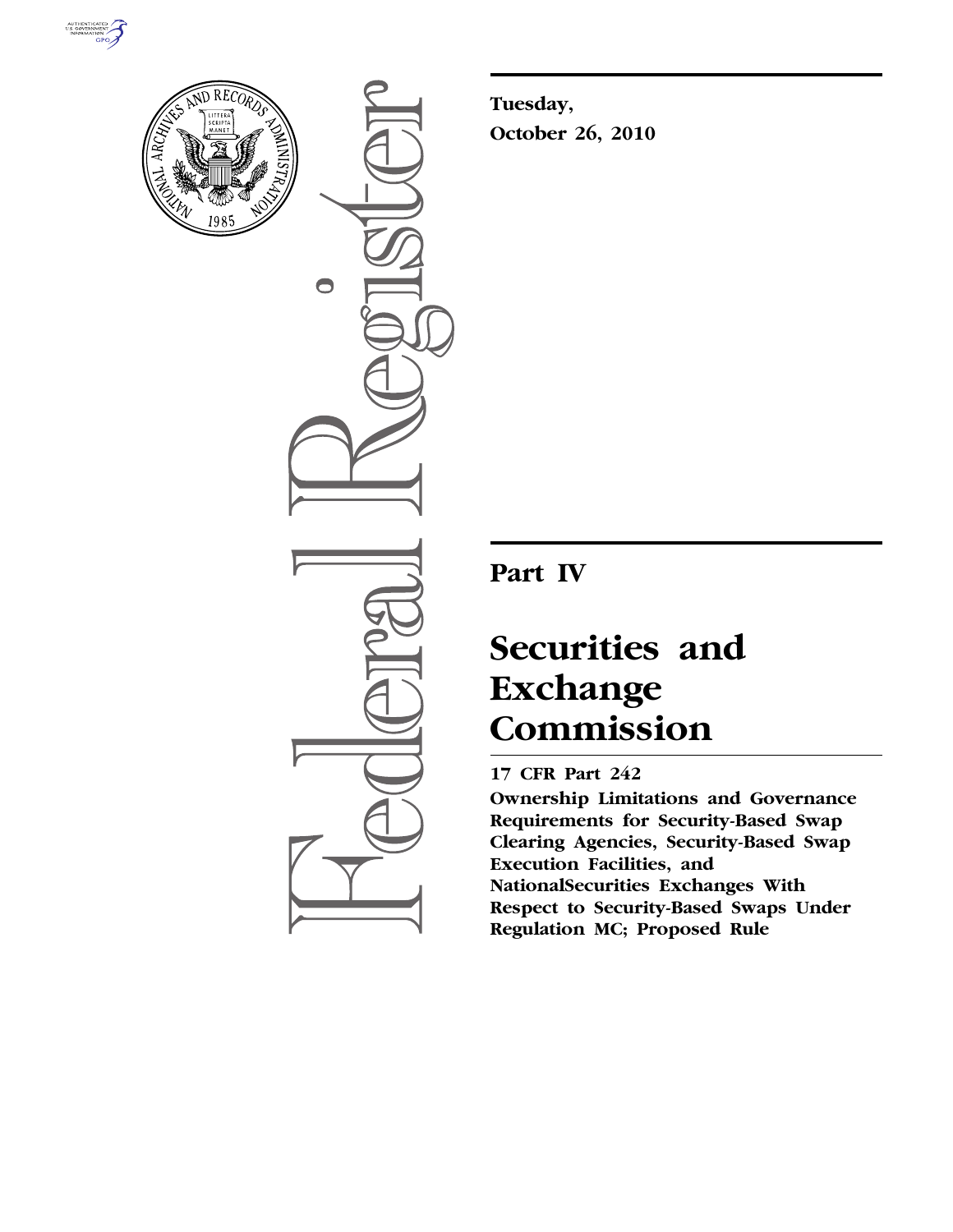#### **SECURITIES AND EXCHANGE COMMISSION**

#### **17 CFR Part 242**

**[Release No. 34–63107; File No. S7–27–10]** 

#### **RIN 3235–AK74**

#### **Ownership Limitations and Governance Requirements for Security-Based Swap Clearing Agencies, Security-Based Swap Execution Facilities, and National Securities Exchanges With Respect to Security-Based Swaps Under Regulation MC**

**AGENCY:** Securities and Exchange Commission.

#### **ACTION:** Proposed rule.

**SUMMARY:** In accordance with Section 765 (''Section 765'') of Title VII (''Title VII'') of the Dodd-Frank Wall Street Reform and Consumer Protection Act of 2010 (''Dodd-Frank Act''), the Securities and Exchange Commission (''SEC'' or ''Commission'') is proposing Regulation MC under the Securities Exchange Act of 1934 (''Exchange Act'') for clearing agencies that clear security-based swaps (''security-based swap clearing agencies'') and for security-based swap execution facilities ("SB SEFs") and national securities exchanges that post or make available for trading securitybased swaps (''SBS exchanges''). Regulation MC is designed to mitigate potential conflicts of interest that could exist at these entities. Specifically, the Commission seeks to mitigate the potential conflicts of interest through conditions and structures relating to ownership, voting, and governance of security-based swap clearing agencies, SB SEFs, and SBS exchanges. **DATES:** Comments should be submitted on or before November 26, 2010. **ADDRESSES:** Comments may be submitted by any of the following methods:

#### *Electronic Comments*

• Use the Commission's Internet comment form (*[http://www.sec.gov/](http://www.sec.gov/rules/proposed.shtml)  [rules/proposed.shtml](http://www.sec.gov/rules/proposed.shtml)*); or

• Send an e-mail to *[rule](mailto:rule-comments@sec.gov)[comments@sec.gov.](mailto:rule-comments@sec.gov)* Please include File Number S7–27–10 on the subject line; or

• Use the Federal eRulemaking Portal (*<http://www.regulations.gov>*). Follow the instructions for submitting comments.

#### *Paper Comments*

• Send paper comments in triplicate to Elizabeth M. Murphy, Secretary, Securities and Exchange Commission, 100 F St., NE., Washington, DC 20549– 1090.

All submissions should refer to File Number S7–27–10. This file number should be included on the subject line if e-mail is used. To help us process and review your comments more efficiently, please use only one method. The Commission will post all comments on the Commission's Internet Web site (*[http://www.sec.gov/rules/](http://www.sec.gov/rules/proposed.shtml) [proposed.shtml](http://www.sec.gov/rules/proposed.shtml)*). Comments are also available for Web site viewing and printing in the Commission's Public Reference Room, 100 F St., NE., Washington, DC 20549 on official business days between the hours of 10 a.m. and 3 p.m. All comments received will be posted without change; the Commission does not edit personal identifying information from submissions. You should submit only information that you wish to make available publicly.

**FOR FURTHER INFORMATION CONTACT:**  *Proposals relating to security-based* 

*swap clearing agencies:* Catherine Moore, Senior Special Counsel, at (202) 551–5710; and Joseph P. Kamnik, Special Counsel, at (202) 551–5710; Office of Clearance and Settlement, Division of Trading and Markets, Securities and Exchange Commission, 100 F Street, NE., Washington, DC 20549–7010; *proposals relating to security-based swap execution facilities and national securities exchanges that post or make available for trading security-based swaps:* Nancy Burke-Sanow, Assistant Director, at (202) 551– 5621; Molly Kim, Special Counsel, at (202) 551–5644; Steven Varholik, Special Counsel, at (202) 551–5615; Sarah Schandler, Attorney, at (202) 551– 7145; and Iliana Lundblad, Attorney, at (202) 551–5871; Office of Market Supervision, Division of Trading and Markets, Securities and Exchange Commission, 100 F Street, NE., Washington, DC 20549–7010.

**SUPPLEMENTARY INFORMATION:** The Commission is proposing new Regulation MC under the Exchange Act relating to conflicts of interest with respect to security-based swap clearing agencies, SB SEFs, and SBS exchanges.

#### **I. Introduction**

On July 21, 2010, the President signed the Dodd-Frank Act into law.1 The Dodd-Frank Act was enacted to, among other purposes, promote the financial stability of the United States by improving accountability and transparency in the financial system.2 Title VII of the Dodd-Frank Act provides

the Commission and the Commodity Futures Trading Commission (''CFTC'') with the authority to regulate over-thecounter (''OTC'') derivatives in light of the recent financial crisis, which demonstrated the need for enhanced regulation in the OTC derivatives market. The Dodd-Frank Act is intended to close loopholes in the existing regulatory structure and to provide the Commission and the CFTC with effective regulatory tools to oversee the OTC swaps market, which has grown exponentially in recent years and is capable of affecting significant sectors of the U.S. economy.

The Dodd-Frank Act provides that the CFTC will regulate ''swaps,'' the Commission will regulate ''securitybased swaps,'' and the CFTC and the Commission will jointly regulate ''mixed swaps.'' 3 The Dodd-Frank Act amends the Exchange Act to require, among other things, the following: (1) Transactions in security-based swaps must be cleared through a clearing agency if they are of a type that the Commission determines must be cleared, unless an exemption from mandatory clearing applies; (2) transactions in security-based swaps must be reported to a registered security-based swap data repository or

3Section 712(d) of the Dodd-Frank Act provides that the Commission and the CFTC, in consultation with the Board of Governors of the Federal Reserve System (''Federal Reserve''), shall jointly further define the terms "swap," "security-based swap," "swap dealer," "security-based swap dealer," "major swap participant," "major security-based swap participant,'' ''eligible contract participant,'' and 'security-based swap agreement." These terms are defined in Sections 721 and 761 of the Dodd-Frank Act and, with respect to the term ''eligible contract participant,'' in Section 1a(18) of the Commodity Exchange Act ("CEA"),  $7 \text{ U.S.C. } 1a(18)$ , as redesignated and amended by Section 721 of the Dodd-Frank Act. Further, Section 721(c) of the Dodd-Frank Act requires the CFTC to adopt a rule to further define the terms "swap," "swap dealer," "major swap participant," and "eligible contract" participant,'' and Section 761(b) of the Dodd-Frank Act permits the Commission to adopt a rule to further define the terms ''security-based swap,'' ''security-based swap dealer,'' ''major security-based swap participant,'' and ''eligible contract participant,'' with regard to security-based swaps, for the purpose of including transactions and entities that have been structured to evade Title VII of the Dodd-Frank Act. Finally, Section 712(a) of the Dodd-Frank Act provides that the Commission and CFTC, after consultation with the Federal Reserve, shall jointly prescribe regulations regarding ''mixed swaps'' as may be necessary to carry out the purposes of Title VII. To assist the Commission and CFTC in further defining the terms specified above, and to prescribe regulations regarding ''mixed swaps'' as may be necessary to carry out the purposes of Title VII, the Commission and the CFTC have requested comment from interested parties. *See* Securities Exchange Act Release No. 62717 (August 13, 2010), 75 FR 51429 (August 20, 2010) (File No. S7–16–10) (advance joint notice of proposed rulemaking regarding definitions contained in Title VII of the Dodd-Frank Act) (''Definitions Release'').

<sup>1</sup>The Dodd-Frank Wall Street Reform and Consumer Protection Act (Pub. L. 111–203, H.R. 4173).

<sup>2</sup>*See* Public Law 111–203, Preamble.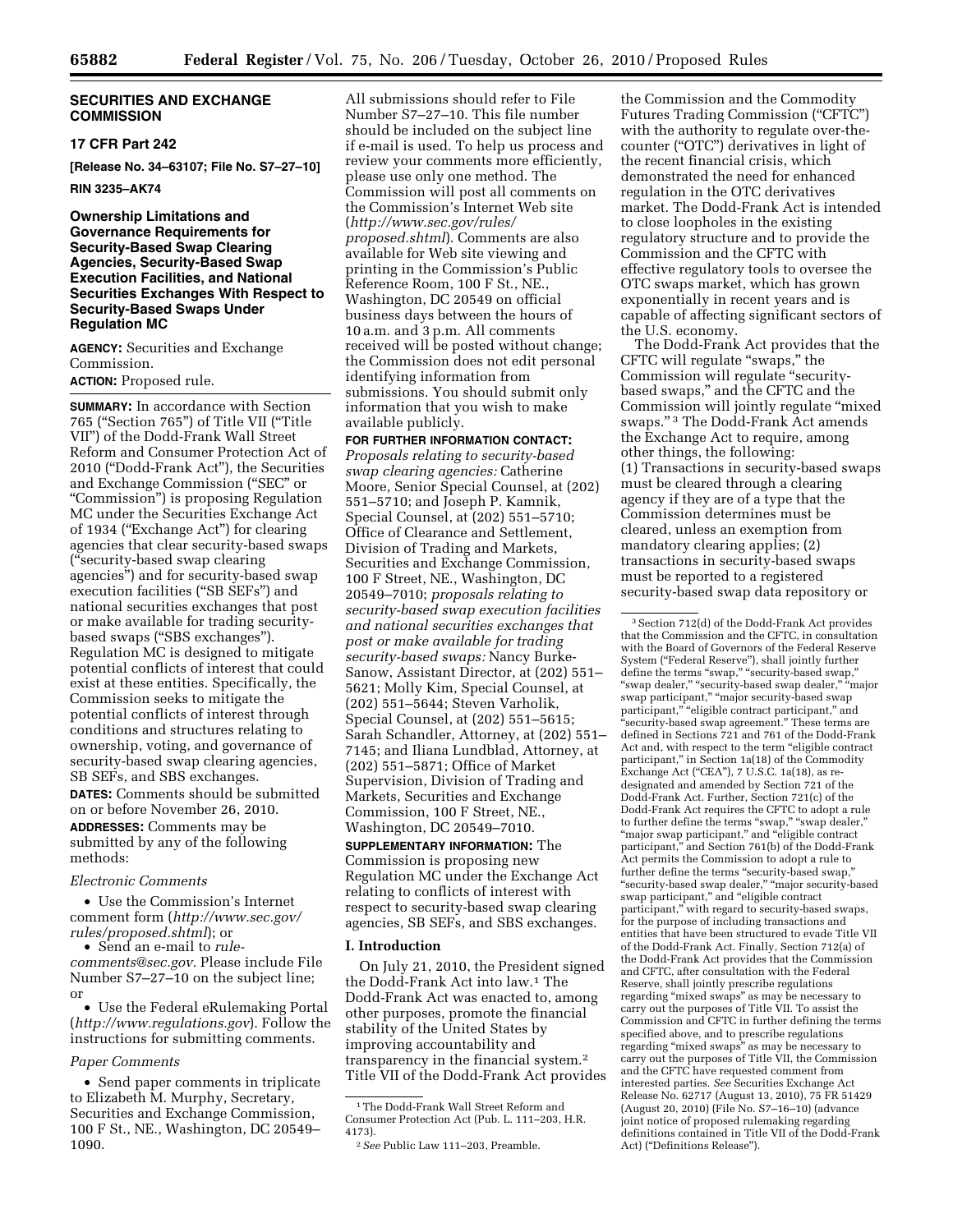the Commission; and (3) if a securitybased swap is subject to a clearing requirement, it must be traded on a registered trading platform, *i.e.,* a SB SEF or SBS exchange, unless no facility makes such security-based swap available for trading.4

#### **II. Mandated Rulemaking on Mitigating Conflicts of Interest**

Section 765 of the Dodd-Frank Act requires the Commission to adopt rules to mitigate specified conflicts of interest.5 Section 765(a) requires the Commission to adopt rules, which rules may include numerical limits on the control of, or the voting rights with respect to, any security-based swap clearing agency, or on the control of any SB SEF or SBS exchange, by specified entities, such as a bank holding company with total consolidated assets of \$50 billion or more,<sup>6</sup> a nonbank financial company,7 an affiliate of such bank holding company or nonbank financial company, a security-based swap dealer,<sup>8</sup> or a major security-based

5*See* Public Law 111–203, Section 765.

<sup>6</sup>The term "bank holding company" has the meaning set forth in Section 2 of the Bank Holding Company Act of 1956 (12 U.S.C. 1841) (''Bank Holding Company Act''), and generally means any company that has control over any bank or over any company that is or becomes a bank holding company by virtue of the Bank Holding Company Act.

7Under Section 765(a) of the Dodd-Frank Act, the term ''nonbank financial company'' has the meaning set forth in Section 102 of the Dodd-Frank Act, and generally means a company, other than a bank holding company, national securities exchange, clearing agency, SB SEF, registered security-based swap data repository, board of trade designated as a contract market (''DCM''), derivatives clearing organization, swap execution facility (''SEF'') or registered swap data repository, that is predominantly engaged in financial activities (including through a branch in the U.S., if such company is incorporated or organized in a country other than the U.S.). *See* Public Law 111–203, Section 102 for the complete definition.

8Pursuant to Section 761 of the Dodd-Frank Act, the term "security-based swap dealer" is added as Section 3(a)(71) of the Exchange Act, 15 U.S.C 78c(a), and generally means any person who (A) holds themselves out as a dealer in security-based swaps; (B) makes a market in security-based swaps; (C) regularly enters into security-based swaps with counterparties as an ordinary course of business for its own account; or (D) engages in any activity causing it to be commonly known in the trade as

swap participant (collectively, ''Specified Entities'').9

Section 765(b)—captioned ''Purposes''—provides that the Commission shall adopt such rules if it determines they are necessary or appropriate to improve the governance of, or to mitigate systemic risk, promote competition or mitigate conflicts of interest in connection with a securitybased swap dealer's or major securitybased swap participant's conduct of business with, a security-based swap clearing agency, SB SEF, or SBS exchange and in which such securitybased swap dealer or major securitybased swap participant has a material debt or equity investment.10 Section 765(b) sets forth a number of underlying policy objectives for the Commission's rulemaking—improving governance, mitigating systemic risk, promoting competition, and mitigating conflicts of interest with respect to security-based swap clearing agencies, SB SEFs, and SBS exchanges. In considering proposed rules to mitigate conflicts of interest, the Commission is mindful that, in some instances, certain of these diverse policy objectives may be in tension with others. For example, as described in Section III.A.2.a below, with respect to security-based swap clearing agencies, the statutory objective of promoting competition, which may be furthered through enhanced access to cleared products and clearing venues, may to some extent be in tension with the objective of minimizing systemic risk through effective risk management of the clearing agency.

Section  $\overline{7}65(c)$  of the Dodd-Frank Act also provides that in adopting rules

9Pursuant to Section 761 of the Dodd-Frank Act, the term "major security-based swap participant" is added as Section 3(a)(67) of the Exchange Act, 15 U.S.C 78c(a), and generally means any person (A) who is not a security-based swap dealer; and (B)(I) who maintains a substantial position in security-based swaps for any of the major securitybased swap categories, as such categories are determined by the Commission, excluding positions held for hedging or mitigating commercial risk; (II) whose outstanding security-based swaps create substantial counterparty exposure that could have serious adverse effects on the financial stability of the U.S. banking system or financial markets; or (III) that is a financial entity that (a) is highly leveraged relative to the amount of capital such entity holds and that is not subject to capital requirements established by an appropriate Federal banking regulator; and (b) maintains a substantial position in outstanding security-based swaps in any major security-based swap category, as such categories are determined by the Commission. *See* Public Law 111–203, Section 761 for the complete definition. *See also* Definitions Release, 75 FR 51429, *supra*  note 3.

10*See* Public Law 111–203, Section 765(b).

under Section 765, the Commission shall consider any conflicts of interest arising from the amount of equity ownership and voting by a single investor; the ability of owners to vote, cause the vote of, or withhold votes entitled to be cast on any matters by the holders of the ownership interest; and the governance arrangements of any derivatives clearing organization that clears swaps, or swap execution facility or board of trade designated as a contract market that posts swaps or makes swaps available for trading.11

The Commission is cognizant that the proposed rules discussed herein, as well as other proposals that the Commission may consider in the coming months to implement the Dodd-Frank Act, if adopted, could significantly affect—and be significantly affected by—the nature and scope of the security-based swaps market in a number of ways. For example, the Commission recognizes that if the measures proposed in this release are adopted and are too onerous for new entrants, they could hinder the further development of a market for security-based swaps by unduly discouraging competition and the formation of new security-based swap clearing agencies and of new SB SEFs or SBS exchanges. On the other hand, if the Commission adopts rules that are too permissive, conflicts of interest may be inadequately mitigated and such conflicts may incentivize restricting access to centralized clearing and lack of transparency in the trading of security-based swaps as described in detail in Section III below. The Commission is also mindful that the further development of the securitybased swaps market may alter the calculus for future regulation of conflicts of interest. As commenters review the instant proposals, they are urged to consider generally the role that regulation may play in fostering or limiting the development of the market for security-based swaps (or, vice versa, the role that market developments may play in changing the nature and implications of regulation) and specifically to focus on this issue with respect to the proposals to mitigate conflicts of interest for security-based swap clearing agencies, SB SEFs, and SBS exchanges.

<sup>4</sup>*See* Section 761 of the Dodd-Frank Act, added as Section 3(a)(77) of the Exchange Act, 15 U.S.C. 78(c)(a), which defines the term ''security-based swap execution facility" to mean "a trading system or platform in which multiple participants have the ability to execute or trade security-based swaps by accepting bids and offers made by multiple participants in the facility or system, through any means of interstate commerce, including any trading facility that (A) facilitates the execution of security-based swaps between persons; and (B) is not a national securities exchange.'' *See* Public Law 111–203, Section 761. The Dodd-Frank Act amends the CEA to provide for a similar regulatory framework with respect to transactions in swaps regulated by the CFTC.

a dealer or market maker in security-based swaps. *See* Public Law 111–203, Section 761 for the complete definition. *See also* Definitions Release, 75 FR 51429, *supra* note 3.

<sup>11</sup>*See* Public Law 111–203, Section 765(c). Although this provision refers to swaps and to entities regulated by the CFTC, the Commission believes that the Congress intended it to refer to security-based swaps and to security-based swap clearing agencies, SB SEFs, and SBS exchanges, because Section 765 pertains to transactions in security-based swaps and persons and entities related thereto.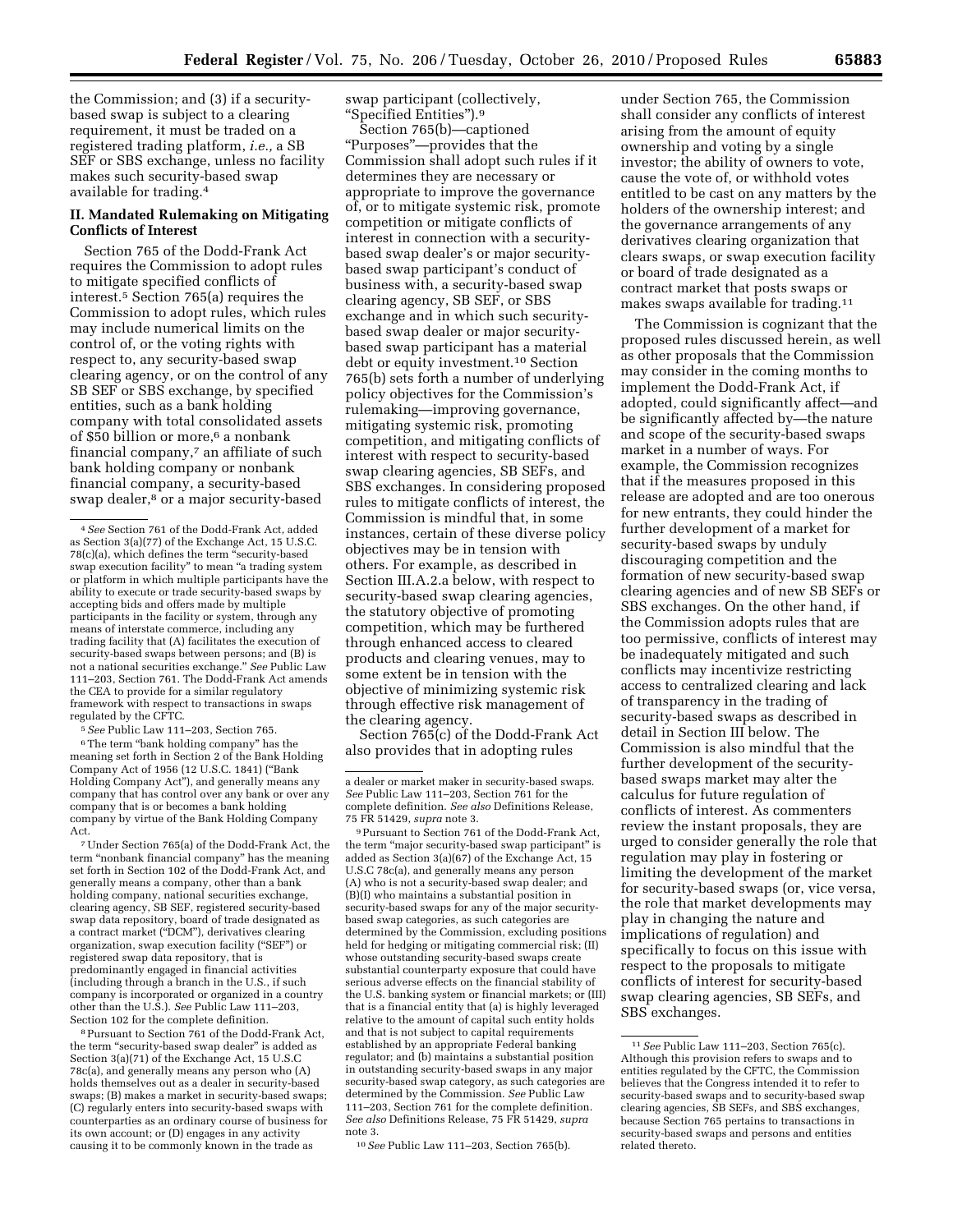The Commission must adopt the rules required by Section 765 of the Dodd-Frank Act by January 17, 2011, which is 180 days after enactment of the Dodd-Frank Act.12 The Commission therefore is proposing Regulation MC under the Exchange Act to mitigate conflicts of interest with respect to security-based swap clearing agencies, SB SEFs, and

SBS exchanges. This proposed rulemaking is among the first that the Commission has considered in connection with its mandates under the Dodd-Frank Act, and the Commission is mindful of the considerations raised by this timing. In particular, under the prescribed timeframes of the Dodd-Frank Act, the Commission must propose rules required by Section 765 before it has the opportunity to consider proposed rules that also are likely to affect the development of security-based swap clearing agencies, SB SEFs, and SBS exchanges, as well as the security-based swaps market overall. The Commission also notes that the market for securitybased swaps is in a nascent stage of development compared to the markets for equity securities and listed options and that the market for security-based swaps could develop further as the Dodd-Frank Act is fully implemented and these transactions continue to move to central clearing and trading on organized markets.

#### **III. Discussion of Potential Conflicts of Interest**

#### *A. Security-Based Swap Clearing Agencies*

1. Current Regulatory Structure

Credit market events from the last few years have demonstrated that a securitybased swaps market operating without meaningful regulation 13 and central counterparties 14 can pose systemic

13*See, generally,* Policy Objectives for the OTC Derivatives Market, The President's Working Group on Financial Markets (November 14, 2008) (available at *[http://www.ustreas.gov/press/releases/](http://www.ustreas.gov/press/releases/reports/policyobjectives.pdf)* 

<sup>14</sup> See The Role of Credit Derivatives in the U.S. Economy before the H. Agric. Comm., 110th Cong. (2008) (Statement of Erik Sirri, Director of the Division of Trading and Markets, Commission) (available at *[http://agriculture.house.gov/testimony/](http://agriculture.house.gov/testimony/110/110-49.pdf) [110/110-49.pdf](http://agriculture.house.gov/testimony/110/110-49.pdf)*).

risks. In November 2008, under the auspices of the President's Working Group on Financial Markets, the Secretary of the Department of the Treasury, the Chairs of the Board of Governors of the Federal Reserve, the Office of the Comptroller of the Currency, the CFTC, and the Commission established as a policy objective for the OTC derivatives market that regulators and prudential supervisors require participants in a central counterparty (''CCP'') arrangement to clear all eligible contracts through that CCP.15 In furtherance of this policy objective, the Commission, the Federal Reserve, and the CFTC signed a Memorandum of Understanding that established a framework for consultation and information sharing on issues related to central counterparties for the OTC derivatives market.16

The Commission has taken steps to help foster the prompt development of CCPs. In particular, the Commission acted to authorize the clearing of OTC security-based swaps by permitting certain clearing agencies to clear credit default swaps ("CDS") on a temporary conditional basis.17 Today, a significant volume of CDS transactions is cleared centrally and the Commission monitors

*[pwgpolicystatemktturmoil](http://www.treas.gov/press/releases/reports/pwgpolicystatemktturmoil_03122008.pdf)*\_*03122008.pdf*) and Progress Update on March Policy Statement on Financial Market Developments, The President's Working Group on Financial Markets (October 2008) (available at *[http://www.treas.gov/press/](http://www.treas.gov/press/releases/reports/q4progress%20update.pdf) [releases/reports/q4progress%20update.pdf](http://www.treas.gov/press/releases/reports/q4progress%20update.pdf)*).

16*See* Memorandum of Understanding Between the Board of Governors of the Federal Reserve System, the U.S. Commodity Futures Trading Commission, and the U.S. Securities and Exchange Commission Regarding Central Counterparties for Credit Default Swaps (November 14, 2008) (available at *[http://www.treas.gov/press/releases/](http://www.treas.gov/press/releases/reports/finalmou.pdf) [reports/finalmou.pdf\).](http://www.treas.gov/press/releases/reports/finalmou.pdf)* 

 $^{\rm 17}\!$  The Commission authorized five entities to clear credit default swaps. *See* Securities Exchange Act Release Nos. 60372 (July 23, 2009), 74 FR 37748 (July 29, 2009) and 61973 (April 23, 2010), 75 FR 22656 (April 29, 2010) (CDS clearing by ICE Clear Europe Limited); 60373 (July 23, 2009), 74 FR 37740 (July 29, 2009) and 61975 (April 23, 2010), 75 FR 22641 (April 29, 2010) (CDS clearing by Eurex Clearing AG); 59578 (March 13, 2009), 74 FR 11781 (March 19, 2009), 61164 (December 14, 2009), 74 FR 67258 (December 18, 2009) and 61803 (March 30, 2010), 75 FR 17181 (April 5, 2010) (CDS clearing by Chicago Mercantile Exchange Inc.); 59527 (March 6, 2009), 74 FR 10791 (March 12, 2009), 61119 (December 4, 2009), 74 FR 65554 (December 10, 2009) and 61662 (March 5, 2010), 75 FR 11589 (March 11, 2010) (CDS clearing by ICE Trust US LLC); 59164 (December 24, 2008), 74 FR 139 (January 2, 2009) (temporary CDS clearing by LIFFE A&M and LCH.Clearnet Ltd.) (collectively, ''CDS Clearing Exemption Orders''). LIFFE A&M and LCH.Clearnet Ltd. allowed their order to lapse without seeking renewal.

the activities of these clearing agencies.18

The Exchange Act does not impose specific requirements regarding the ownership structure of a clearing agency. As a result, clearing agencies may operate under a variety of appropriate organizational structures provided that they have the capacity to meet the standards in Section 17A of the Exchange Act.19 Certain clearing agencies registered with the Commission are owned either by participants or by securities exchanges.20 Other clearing agencies, such as the security-based swap clearing agencies that, once registered, would be required to comply with proposed Regulation MC, are subsidiaries of or partly-owned by publicly traded companies.21 These entities are not wholly-owned by participants or exchanges and may have different governance related issues than the securities clearing agencies currently registered with the Commission.

Upon the effective date of Title VII of the Dodd-Frank Act, clearing agencies that clear and settle security-based swap transactions will be subject to a number of regulatory obligations that are intended to promote the policy objectives of the Dodd-Frank Act, including increased clearing of securitybased swaps and effective risk management. Accordingly, securitybased swap clearing agencies will be required to be registered with, and regulated by, the Commission under Section 17A.22 In addition, all registered

20The Depository Trust and Clearing Corporation (''DTCC'') is participant-owned and has three separate subsidiaries that are registered clearing agencies which function as quasi-utilities. The Options Clearing Corporation is owned by five unaffiliated options exchanges.

21These clearing agencies include ICE Trust US LLC, ICE Clear Europe Limited, Eurex Clearing AG, and Chicago Mercantile Exchange Inc.

22Section 763(b) of the Dodd-Frank Act adds new Section 17A(k) to the Exchange Act, which authorizes the Commission to exempt, conditionally or unconditionally, a security-based swap clearing agency from registration if the Commission determines it is subject to comparable, comprehensive supervision and regulation by the CFTC or appropriate government authorities in the

<sup>12</sup>Section 726 of the Dodd-Frank Act similarly requires the CFTC to adopt rules designed to mitigate conflicts of interest with respect to entities under its jurisdiction that clear or trade swaps. *See*  Public Law 111–203, Section 726. The Commission preliminarily believes that an entity that registers with the Commission as either a security-based swap clearing agency or a SB SEF is likely to register also with the CFTC as a derivatives clearing organization or swap execution facility, respectively. As a result, the Commission staff and the CFTC staff have consulted and coordinated with one another regarding their respective agencies' proposed rules to mitigate conflicts of interest.

<sup>15</sup>*See supra* note 13. *See also* Policy Statement on Financial Market Developments, The President's Working Group on Financial Markets (March 13, 2008) (available at *[http://www.treas.gov/press/](http://www.treas.gov/press/releases/reports/pwgpolicystatemktturmoil_03122008.pdf)  [releases/reports/](http://www.treas.gov/press/releases/reports/pwgpolicystatemktturmoil_03122008.pdf)* 

<sup>18</sup>To date most cleared CDS transactions have cleared at ICE Trust US LLC (''ICE Trust'') or ICE Clear Europe Limited (''ICE Clear Europe''). As of October 8, 2010, ICE Trust had cleared approximately \$7.1 trillion notional amount of CDS contracts based on indices of securities and approximately \$490 billion notional amount of CDS contracts based on individual reference entities or securities. As of October 8, 2010, ICE Clear Europe had cleared approximately  $€3.09$  trillion notional amount of CDS contracts based on indices of securities and approximately  $\mathfrak{E}560$  billion notional amount of CDS contracts based on individual reference entities or securities. *See [https://](https://www.theice.com/marketdata/reports/ReportCenter.shtml) [www.theice.com/marketdata/reports/](https://www.theice.com/marketdata/reports/ReportCenter.shtml) [ReportCenter.shtml.](https://www.theice.com/marketdata/reports/ReportCenter.shtml)* 

<sup>19</sup>*See* 78q–1(b)(3)(A).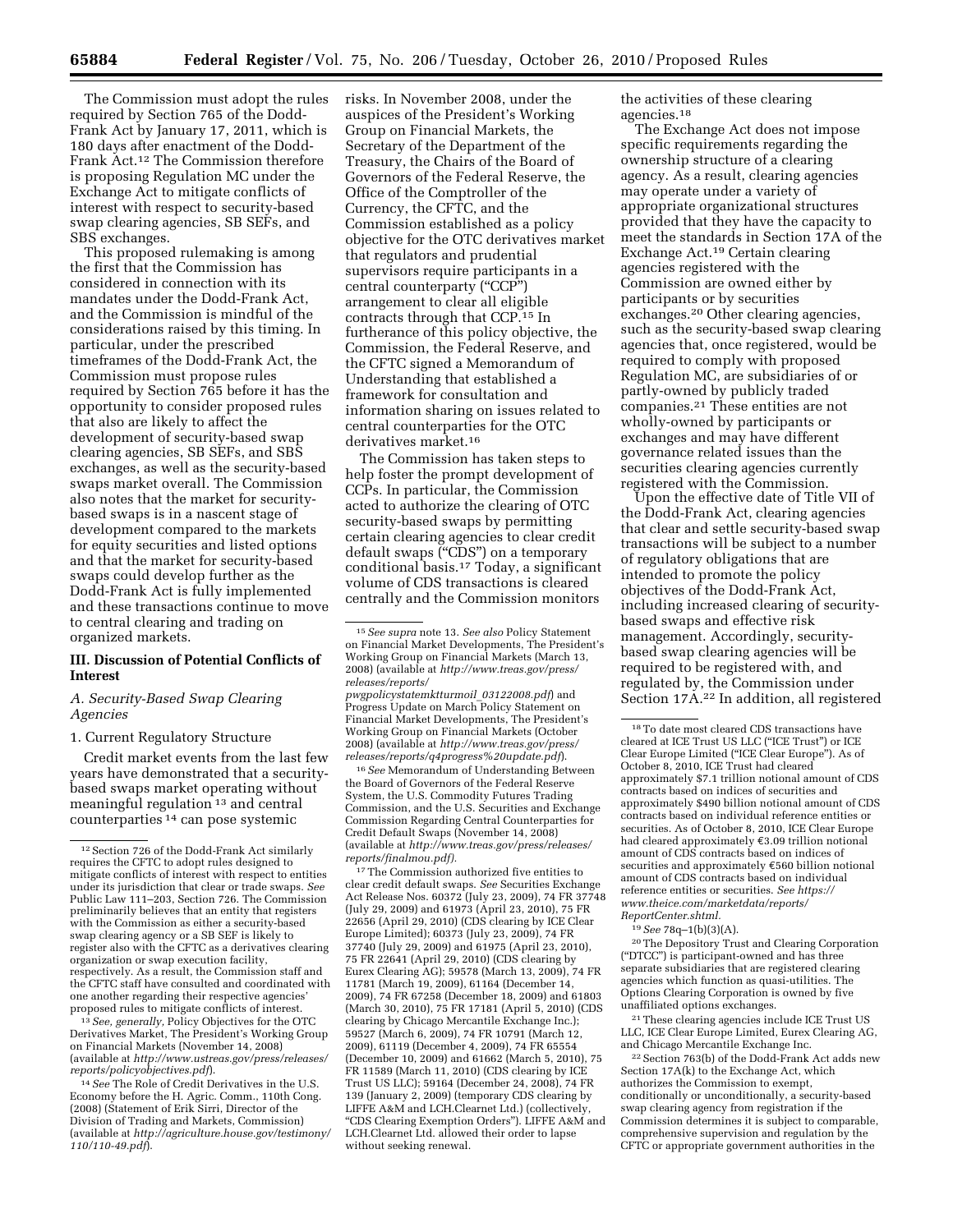clearing agencies must comply with the standards in Section 17A, which include, but are not limited to, maintaining rules for promoting the prompt and accurate clearance and settlement of securities transactions, assuring the safeguarding of securities and funds which are in the custody or control of the clearing agency or for which it is responsible, fostering cooperation and coordination with persons engaged in the clearance and settlement of securities transactions, removing impediments to and perfecting the mechanism of a national system for the prompt and accurate clearance and settlement of securities transactions, and, in general, protecting investors and the public interest.23 A registered clearing agency is also required to provide fair access to clearing and to have the capacity to facilitate the prompt and accurate clearance and settlement of securities transactions and derivative agreements, contracts, and transactions for which it is responsible, as well as to safeguard securities and funds in its custody or control or for which it is responsible.24

Pursuant to Section 765 of the Dodd-Frank Act, the Commission must identify the nature and sources of any conflicts of interest relating to the voting interests in and governance of a security-based swap clearing agency that may interfere with achieving the policy objectives described above or with the clearing agency complying with the regulatory mandates of Section 17A of the Exchange Act described above, including the obligation to adopt rules consistent with the protection of investors and the public interest.

#### 2. Sources of Conflicts of Interest

The Commission's experience in monitoring the activities of the clearing agencies engaged in clearing CDS has provided it with insight into the potential sources of conflicts of interest that may exist at security-based swap clearing agencies. Since shortly after the enactment of the Dodd-Frank Act, the Commission staff and staff from the CFTC have met with interested persons to learn more about potential conflicts. Moreover, on August 20, 2010, the staff of the Commission and CFTC held a joint public roundtable in part to gain further insight into the sources of conflicts of interest at security-based swap clearing agencies, SB SEFs, and

SBS exchanges, as well as methods for mitigating conflicts of interest (''Conflicts Roundtable'').25 Panelists from this roundtable included industry and non-industry participants.26

Drawing on these experiences, the Commission has reviewed the potential for conflicts of interest at security-based swap clearing agencies in accordance with Section 765 of the Dodd-Frank Act and has identified those conflicts that could affect access to clearing agency services, products eligible for clearing, and risk management practices of the clearing agencies. Preliminarily, the Commission believes that the most significant conflicts of interest that may have an adverse effect on statutory goals in Section 765 of the Dodd-Frank Act are those that arise when a small number of participants,27 including participants that are Specified Entities and including related persons of the participants,28 exercise undue control or influence over a security-based swap clearing agency.

The Commission has identified three key areas where it believes a conflict of interest of participants who exercise undue control or influence over a security-based swap clearing agency could adversely affect the central clearing of security-based swaps. First, participants could limit access to the security-based swap clearing agency, either by restricting direct participation in the security-based swap clearing agency or restricting indirect access by controlling the ability of nonparticipants to enter into correspondent clearing arrangements.29 Second, participants could limit the scope of products eligible for clearing at the security-based swap clearing agency, particularly if there is a strong economic incentive to keep a product traded in

*request for comment*). 26The transcript of the Conflicts Roundtable is available on the CFTC's Web site at *http://cftc.gov/ [ucm/groups/public/@newsroom/documents/file/](http://cftc.gov/ucm/groups/public/@newsroom/documents/file/derivative9sub082010.pdf)  derivative9sub082010.pdf.* 

<sup>27</sup>The term "participant" when used with respect to a clearing agency has the meaning set forth in Section 3(a)(24) of the Exchange Act, 15 U.S.C 78c(a), and shall include Specified Entities. *See*  proposed Rule 700(o) under Regulation MC.

28*See infra* Section IV.A.3. for a discussion of "related person" in the context of a security-based swap clearing agency.

the OTC market for security-based swaps. Third, participants could use their influence to lower the risk management controls of a security-based swap clearing agency in order to reduce the amount of collateral they would be required to contribute and liquidity resources they would have to expend as margin or guaranty fund to the securitybased swap clearing agency.

Each of these potential conflicts of interest could limit the benefits of a security-based swap clearing agency in the security-based swaps market, and even potentially cause substantial harm to that market and the broader financial markets, as described below. Conflicts of interest in these areas could also potentially undermine the mandatory clearing requirement in Section 763 of the Dodd-Frank Act, thereby affecting transparency, investor protection, risk management, efficiency, and competition in the security-based swaps market.30

a. Limitations on Open Access to Security-Based Swap Clearing Agencies

The Commission believes that the increased use of central clearing for security-based swaps should help to promote robust risk management, foster greater efficiencies, improve investor protection, and promote transparency in the market for security-based swaps. For these reasons, the Commission has encouraged the use of central clearing for security-based swaps.31 A consequence of increased use of central clearing services, however, is that participants that control or influence a security-based swap clearing agency may gain a competitive advantage in the security-based swaps market by restricting access to the clearing agency. If that occurred, financial institutions and marketplaces that do not have access to central clearing would have limited ability to trade in or list security-based swaps. This problem would continue to exist after the mandatory clearing requirement under Section 763 of the Dodd-Frank Act becomes effective, because financial institutions may be required either to submit security-based swaps for central

home country of the security-based swap clearing agency. *See* Public Law 111–203, Section 763(b). 23*See* 15 U.S.C. 78q–1(b)(3)(F). Section 17A of

the Exchange Act also includes standards that help to mitigate conflicts of interest. *See infra* Section IV.C. for a discussion of these standards.

<sup>24</sup> 15 U.S.C. 78q–1(b)(3)(A), (B), and (F).

<sup>25</sup>*See* Securities Exchange Act Release No. 62725, 75 FR 51305 (August 19, 2010). The Commission solicited comments on the Conflicts Roundtable (comments received by the Commission are available at *http://sec.gov/cgi-bin/rulingcomments?ruling=4-609&rule*\_*path=/comments/4- 609&file*\_*num=4- 609&action=Show*\_*Form&title=SEC%2DCFTC Roundtable on Swaps and Security%2DBased [Swaps%3A Notice of roundtable discussion and](http://sec.gov/cgi-bin/ruling-comments?ruling=4-609&rule_path=/comments/4-609&file_num=4-609&action=Show_Form&title=SEC%2DCFTCRoundtableonSwapsandSecurity%2DBasedSwaps%3)* 

<sup>29</sup>*See, generally,* Matthew Leising and Shannon D. Harrington, ''Wall Street Dominance of Swaps Must End, Brokers Say (Update 1),'' *Bloomberg*  (March 16, 2010).

<sup>30</sup>*See* Public Law 111–203, Section 763(a). Section 763(a) of the Dodd-Frank Act adds new Section 3C to the Exchange Act, which requires clearing for certain security-based swaps. Specifically, Section 3C(a)(1) provides that ''It shall be unlawful for any person to engage in a securitybased swap unless that person submits such security-based swap for clearing to a clearing agency that is registered under the Exchange Act or a clearing agency that is exempt from registration under the Exchange Act if the security-based swap is required to be cleared.''

<sup>31</sup>*See* CDS Clearing Exemption Orders, *supra*  note 17.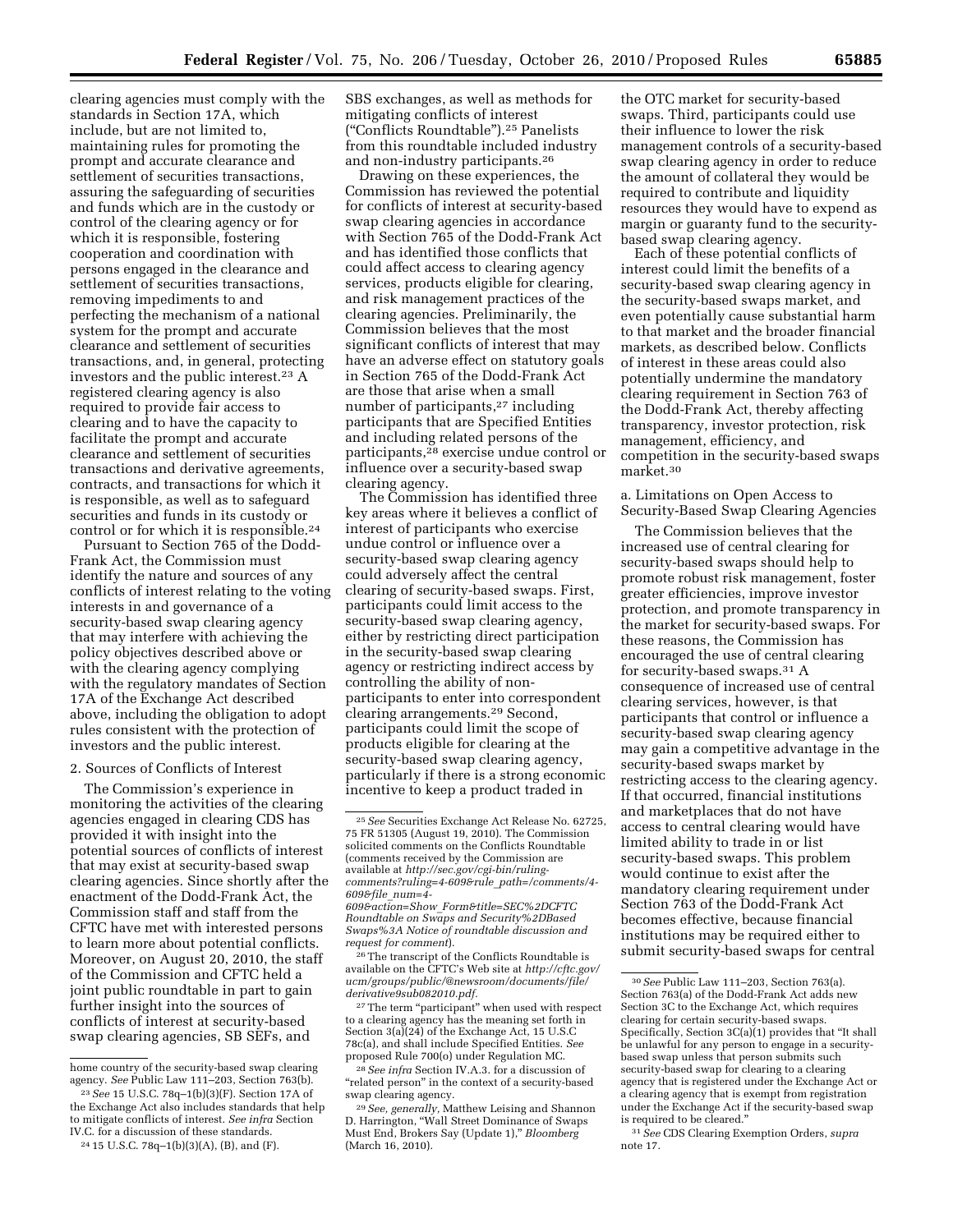clearing or face heightened capital or margin requirements associated with bilateral agreements.

Market participants generally obtain access to a clearing agency in one of two ways: (1) Directly, by becoming a participant in a clearing agency or (2) indirectly, by entering into a correspondent clearing arrangement with a participant in a clearing agency.32 There are several ways that both direct and indirect access to a security-based swap clearing agency could be restricted if persons who make decisions for or act on behalf of the clearing agency have a conflict of interest because of their incentives to further their own business interests outside of the security-based swap clearing agency. Participants may seek to limit the number of other direct participants in a security-based swap clearing agency in order to limit competition and increase their ability to maintain higher profit margins. A security-based swap clearing agency that is controlled by a limited number of participants might also adopt policies and procedures that are designed to unduly restrict access, or have the effect of unduly restricting access, to the clearing agency by other participants in ways that are unrelated to sound risk management practices.33 At the same time, affording greater access to the clearing agency at some point may come at the expense of sound risk management practices.

The Commission recognizes that security-based swap clearing agencies must establish reasonable participation standards in order to ensure the participants in the clearing agency do not expose it to unacceptable risk or otherwise adversely affect the performance of the clearing agency, particularly during periods of market stress. However, participant standards may have the effect of restricting access to the clearing agency. On the one hand, panelists at the Conflicts Roundtable and others have raised the concern that participation requirements could be unnecessarily restrictive and primarily designed to limit the number of entities that are permitted to become direct participants in the clearing agency.34

While appropriate participation standards are necessary for the sound operation of the security-based swap clearing agency, unduly high standards may needlessly exclude persons who are otherwise qualified to clear securitybased swaps. On the other hand, some panelists at the Conflicts Roundtable also suggested that increasing access can come at the expense of sound risk management practices.35

Access could also be restricted by the way that clearing members determine executable end-of-day settlement prices. Since there is currently no exchange or other venue that publishes securitybased swap prices, the Commission has required security-based swap clearing agencies to publish end-of-day settlement prices and any other prices with respect to cleared security-based swaps that the security-based swap clearing agency may use to calculate mark-to-market requirements.36 To ensure that end-of-day settlement prices are reliable and consistent, a securitybased swap clearing agency may require that the price submission be executable.37 The security-based swap clearing agency, however, might not permit an entity to rely on a third party to provide an executable end-of-day settlement price. This could potentially prevent all but the largest dealer firms from having direct access to the clearing agency as they may be the only firms that have the processes to determine executable end-of-day settlement prices.38

35*See supra* note 25.

36*See, e.g.,* CDS Clearing Exemption Orders, *supra* note 17.

37As part of their internal processes, securitybased swap clearing agencies generally calculate end-of-day settlement prices for each product in which they hold a cleared interest each business day. *See, e.g.,* Letter from Kevin McClear, ICE Trust, to Elizabeth Murphy, Secretary, Commission, December 4, 2009, and letter from Ann K. Shuman, Managing Director and Deputy General Counsel, CME, to Elizabeth Murphy, Secretary, Commission, December 14, 2009. One method for calculating an end-of-day settlement price for open positions is based on prices submitted by participants. As part of this mark-to-market process, the security-based swap clearing agency may periodically require participants to execute certain security-based swap trades at the applicable end-of-day settlement price. This is designed to ensure that participants' submitted prices reflect their best assessment of the value of their open positions on a daily basis. *Id.*  38*See* SDMA Letter, *supra* note 34.

In situations where direct access is limited by reasonable participation standards, non-participant firms may be able to access the security-based swap clearing agency through correspondent clearing arrangements with direct participants. Correspondent clearing is common in securities markets as well as in futures markets. However, the nonparticipant firms ultimately would be required to enter into a correspondent clearing arrangement with a participant in order to have the transactions submitted to the security-based swap clearing agency. Thus, the success of correspondent clearing arrangements depends on the willingness of securitybased swap participants to enter into such arrangements with non-participant firms that may act as direct competitors to the participants. Given that current participants may have an incentive to restrict access to potential competitors, correspondent clearing arrangements may not be readily established while only the large dealer firms are direct participants in the security-based swap clearing agency.

In addition, procedural barriers may prohibit a firm from having indirect access to a security-based swap clearing agency. For example, although there are no overt restrictions on indirect access at the currently exempted securitybased swap clearing agencies, many of the processing platforms by which participants submit transactions to the security-based swap clearing agency do not have the functionality to allow a non-participant firm to submit a trade with a customer to the security-based swap clearing agency through a correspondent arrangement with a direct member.

Prohibitively burdensome or restrictive direct participation standards and lack of availability of correspondent clearing arrangements effectively deny non-participant firms access to the security-based swap clearing agency's services and, accordingly, create a substantial competitive advantage for those firms that are direct participants in the security-based swap clearing agency. As previously noted, this competitive advantage would become even more significant after the mandatory clearing requirement for security-based swaps in the Dodd-Frank Act becomes effective.

b. Limitations on the Scope of Products Eligible for Clearing

As discussed above, Congress found and the Commission believes that increased use of central clearing would provide significant benefits to the security-based swaps market and mitigate systemic risk, particularly

<sup>32</sup>Correspondent clearing is an arrangement between a current participant of a clearing agency and a non-participant that desires to use the clearing agency for clearance and settlement services.

<sup>33</sup>An example of such restrictive policies and procedures would be a clearing agency establishing prohibitively high participation standards so that only the largest financial institutions qualify as participants.

<sup>34</sup>*See, generally,* Swaps and Derivatives Market Association, ''Lessening Systemic Risk: Removing Final Hurdles to Clearing OTC Derivatives''

<sup>(</sup>available at *[http://media.ft.com/cms/fe51a538-](http://media.ft.com/cms/fe51a538-78d7-11df-a312-00144feabdc0.pdf)  [78d7-11df-a312-00144feabdc0.pdf](http://media.ft.com/cms/fe51a538-78d7-11df-a312-00144feabdc0.pdf)*) (''SDMA Letter''). *See also* Public Roundtable on Governance and Conflicts of Interest in the Clearing and Listing of Swaps, comments of Darrell Duffie (''[W]e want to be very careful that the members of a central clearing counterparty that determine what gets<br>cleared \*  $*$  \* are the members that have \*  $*$  \* the cleared  $*$   $*$   $*$  are the members that have  $*$ right social incentives to create competition.'') (available at *http://cftc.gov/ucm/groups/public/ [@newsroom/documents/file/derivative9](http://cftc.gov/ucm/groups/public/@newsroom/documents/file/derivative9sub082010.pdf) sub082010.pdf* at 62).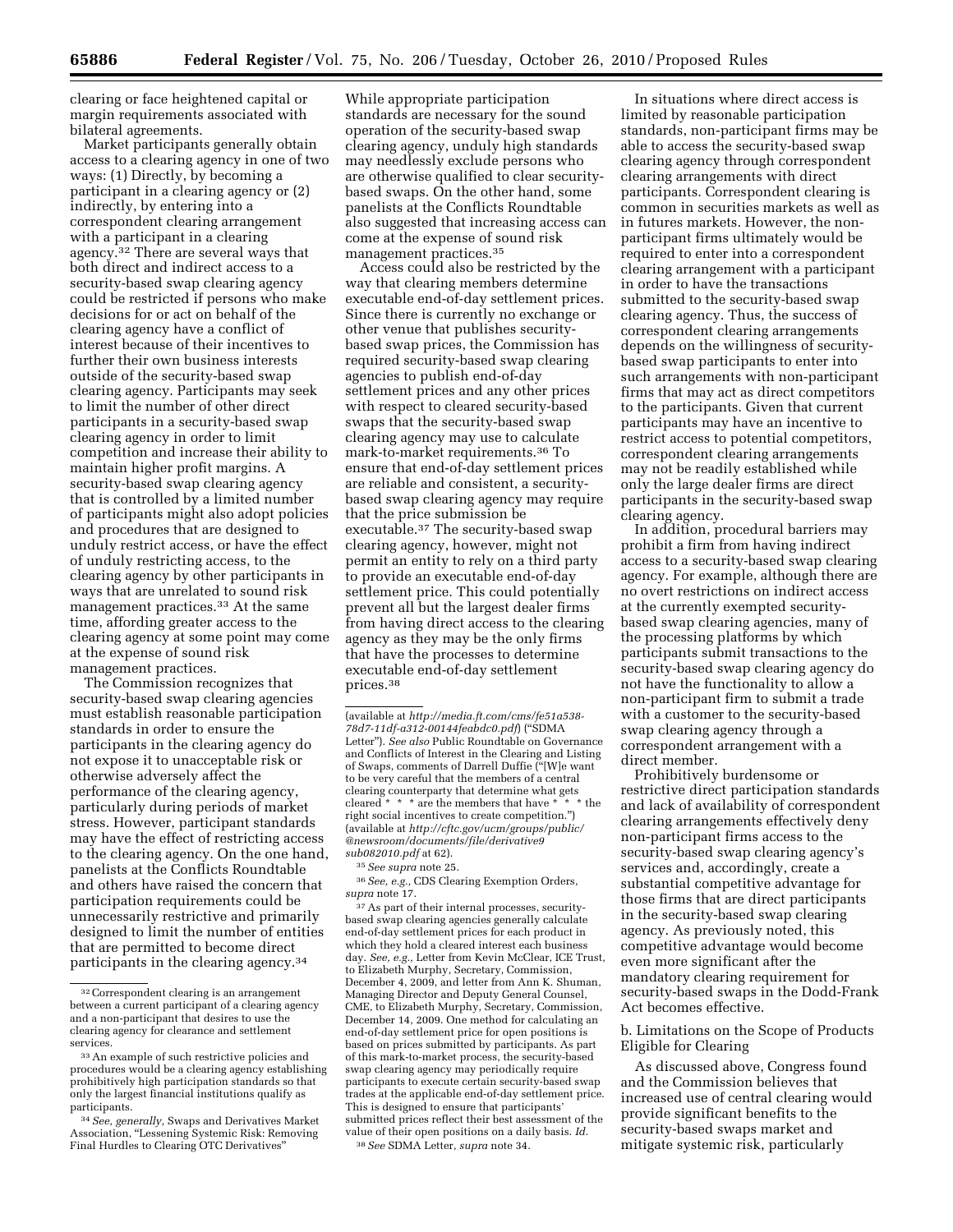during times of financial crisis. Central clearing of security-based swaps likely would result in lower spreads and lower transaction costs for end-users. A participant in a security-based swap clearing agency might, however, derive greater revenues from its activities in the OTC market for security-based swaps than it would from sharing in the profits of a security-based swap clearing agency in which it holds a financial interest. As a result, the increased use of central clearing may be contrary to the economic interests of some participants to a security-based swap clearing agency. Such participants or their related persons could therefore seek to have the security-based swap clearing agency limit the types of security-based swaps that are eligible for clearing at a security-based swap clearing agency over which they exercise influence or control.39

A further incentive for a clearing agency controlled by participants to restrict the products that are eligible for clearing at the security-based swap clearing agency may be to control a security-based swap's price transparency. Trading in the OTC derivatives market is currently dominated by a small number of firms.40 Prior to the use of clearing agencies to clear security-based swaps, end-users had to transact directly with a small number of firms to trade in securitybased swaps without the benefit of publicly available pricing data. Security-based swap clearing agencies provide greater price transparency by making certain price data available to the public and thereby helping to reduce the information asymmetry that benefits firms in the OTC market.<sup>41</sup>

40*See* Office of the Comptroller of the Currency, Quarterly Report on Bank Trading and Derivatives Activities, First Quarter 2010. (''Derivatives activity in the U.S. banking system continues to be dominated by a small group of large financial institutions. Five large commercial banks represent 97% of the total banking industry notional amounts  $* * * \cdot \cdot$ ")

41*See* Darrell Duffie, Ada Li, and Theo Lubke, ''Policy Perspectives on OTC Derivatives Market Publicly available pricing data may result in reducing the spreads and reduce the profit per trade for firms that have dominated the OTC market.

While certain security-based swaps may be suitable for central clearing, the Commission recognizes the possibility that some security-based swaps may not be suitable for clearing if their risks cannot be adequately managed by the security-based swap clearing agency. Clearing products whose risks cannot be adequately managed may increase the potential of a default of a participant or even the failure of the security-based swap clearing agency.42 This in turn could adversely affect systemic risk, as participants and their customers would likely have significant funds and securities tied to the clearing agency and would be dependent on the continued operations of a security-based swap clearing agency in order to enter into new transactions in security-based swaps. This again highlights the potential tensions between sound risk management and the increased use of central clearing services. Expanding the number and scope of products cleared would in some cases be in the best interests of the security-based swap clearing agency and the security-based swaps market generally, because it provides processing efficiencies and replaces bilateral counterparty risk. However, allowing a greater number and scope of products to be centrally cleared would in some cases be harmful to the security-based swap clearing agency and the security-based swaps market, if sound risk management standards are compromised in order to clear those products.

The Commission is mindful of the need to balance goals associated with promoting the central clearing of security-based swaps and assuring that proposed rules are designed to increase the number of products eligible for central clearing with the goals associated with effective risk management. The Commission is also aware that any rules that it may ultimately adopt relating to conflicts of interest may affect this balance. The

Commission believes, however, that decisions regarding the products that are eligible for clearing by a securitybased swap clearing agency should not be subject to undue influence by parties that have a financial interest in keeping such products from being centrally cleared, while also noting that nonparticipants may have an interest in increasing access, which potentially could serve to compromise effective risk management.

#### c. Reduced Risk Management Controls

Security-based swap clearing agencies will perform a critical function in mitigating financial risk for market participants. The Commission believes that through uniform margining and other risk controls, including controls over market-wide concentrations that cannot be implemented effectively when counterparty risk management is decentralized, security-based swap clearing agencies would help to prevent a single market participant's failure from destabilizing other market participants and, ultimately, the broader financial system.

Although participants may seek to raise risk management controls in order to restrict access to the clearing agency or protect their financial stake in the clearing agency, they might also seek to lower certain risk management controls such as margin requirements in order to release collateral that they may wish to use for other purposes. Furthermore, as security-based swap clearing agencies become more established and the mandatory clearing requirement under Section 763 is implemented, more security-based swaps will likely be centrally cleared and clearing participants will be required to provide a substantially larger amount of liquid collateral to security-based swap clearing agencies in the form of margin. As a result, participants may be willing to accept greater risk than is prudent for the security-based swap clearing agency in order to reduce the amount of their margin contributions. A reduction in risk management controls ultimately could function to increase systemic risk by increasing the potential for a financial loss that must be borne by the participants of the security-based swap clearing agency.43

The Commission recognizes that participants generally have a financial incentive to ensure that the securitybased swap clearing agency collects sufficient margin from each participant.

<sup>39</sup>Representative Barney Frank, who chaired the conference committee that reconciled the House Bill and the Senate Bill, referred to this specific concern when discussing the amendment adding Section 765 to the Dodd-Frank Act. Chairman Frank stated, ''The purpose of this in part is to get many more derivatives cleared. But the clearing houses have the right to refuse them if they say the transactions aren't suitable for clearing. We believe that some banks have an interest in not having them cleared. So we don't want entities that have an interest and [sic] there being no clearing, owning the clearing houses. That's why this is an important amendment to us, and it was passed after considerable debate on the House floor.'' House-Senate Conf. Comm. Holds Markup on HR 4173, Financial Regulatory Overhaul Bill, June 24, 2010, *reprinted in* CQ Congressional Transcripts, 111th Cong. 182 (2010) (statement of Barney Frank, Chairman, House Comm. on Fin. Serv.).

Infrastructure,'' Federal Reserve Bank of New York Staff Report No. 424, dated January 2010, as revised March 2010 (''Even after an OTC derivatives product has achieved relatively active trading

<sup>\*</sup> dealers have an incentive to maintain the wide bid-ask spreads that they can obtain in the OTC market \* \* \*. Thus, from the viewpoint of profits, dealers may prefer to reduce the migration of derivatives trading from the OTC market to central exchanges.'').

<sup>42</sup>Section 763(a) adds new Section 3C(d)(3)(A) to the Exchange Act, which prohibits the Commission from requiring any clearing agency to accept a security-based swap for central clearing. *See* Public Law 111–203, Section 763(a).

<sup>43</sup>Such a scenario would arise, for example, where a defaulting participant has contributed insufficient margin to meet its obligations to the security-based swap clearing agency.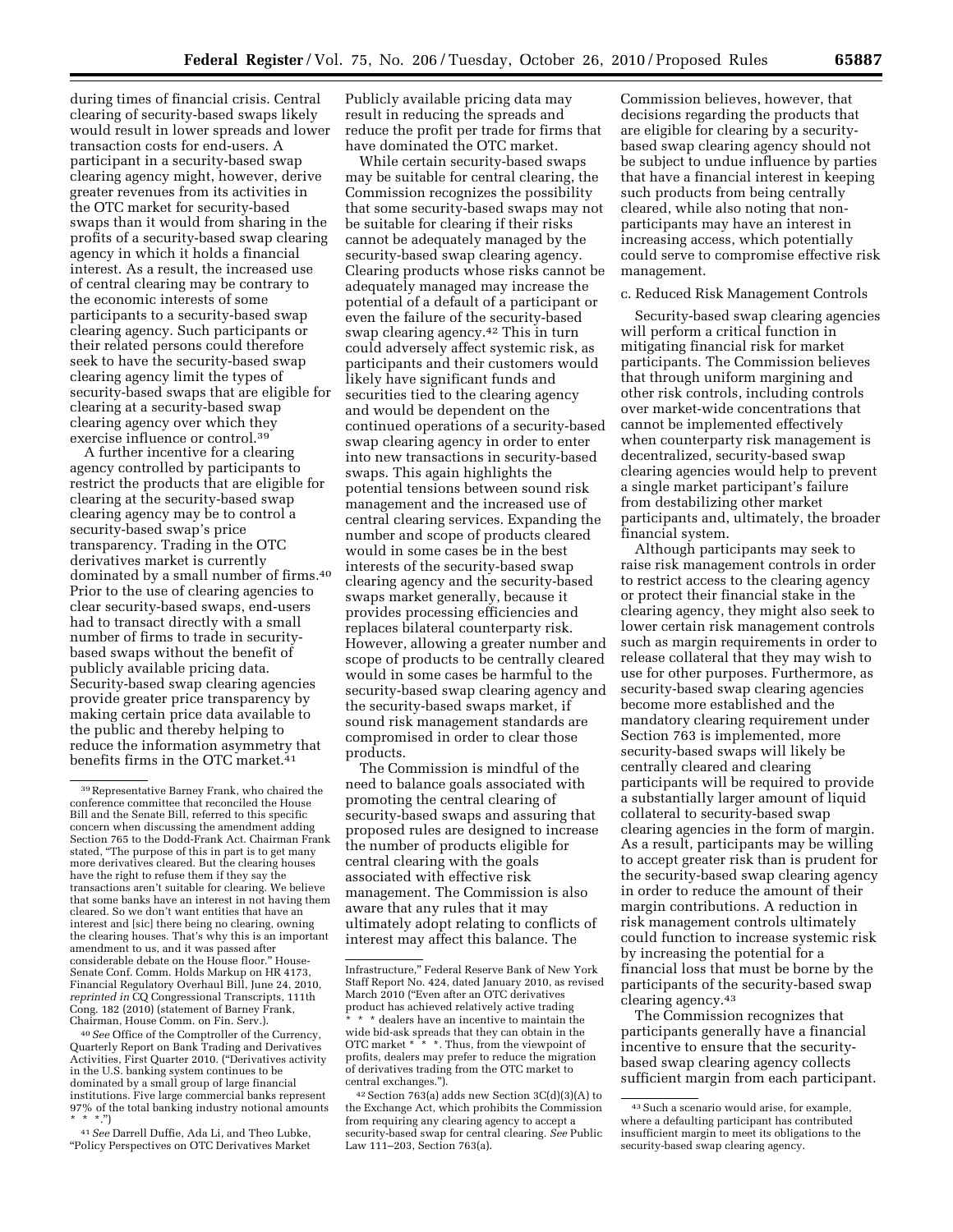A clearing agency's rules and procedures typically provide that in the event of a participant default, losses exceeding a participant's individual margin contribution may be satisfied from a guaranty fund composed of contributions from all participants. As a result, participants have a unique financial incentive to ensure that the security-based swap clearing agency has sufficient collateral from each participant to withstand a participant default in almost all market conditions. However, participant defaults occur infrequently and the incentive for participants to protect their guaranty fund contributions may have less weight than the incentive to reduce margin requirements in order to release margin collateral for immediate use.

A non-participant does not contribute to a guaranty fund and may not have the same incentives as a participant with respect to establishing and maintaining sufficiently robust participant margin requirements. Non-participants' incentives may be to focus less on risk management and focus more on allowing more participants to be admitted to the clearing agency and more products to be made eligible for central clearing.

d. Implications for Ownership and Governance

As described above, conflicts of interest may arise if participants exercise undue control or influence over a security-based swap clearing agency. This influence, typically acquired through an ownership stake in the clearing agency, generally may be exercised by participants through either (i) voting interests in the security-based swap clearing agency or (ii) participation in the governance of the security-based swap clearing agency, such as by selecting (or influencing the selection of) the directors of the security-based swap clearing agency.<sup>44</sup> In either case, undue control or influence may be particularly acute if (i) the participants are part of the process for nominating the directors, even if such participants are not themselves directors, or (ii) the election of directors is subject to concentrated voting power in a small number of participants, especially if such participants also

dominate much of the trading in security-based swaps and could use their controlling position to maintain or extend their dominant market position.

In addition, it is important to consider the likely incentives of individual directors, once they are on the Board, when they are governing the securitybased swap clearing agency.45 Directors of a security-based swap clearing agency owe a fiduciary duty to the securitybased swap clearing agency and all of its shareholders. In addition, among other obligations, the Board as a whole is ultimately responsible for overseeing the clearing agency's compliance with the regulatory obligations of securitybased swap clearing agencies under the Dodd-Frank Act and the Exchange Act, including the open and fair access requirements. At the same time, however, directors may be subject to different perspectives when fulfilling these duties and roles. Although the Commission recognizes that incentives and motivations may vary among directors and over time for a range of reasons—and therefore it is not possible to predict precisely how any individual director will address a particular matter—directors who are appointed by or related to participants (''participantrelated directors'') may on balance be more likely to reflect the views of participants than would directors who are not appointed by or related to participants (''non-participant-related directors'').46

In light of these dynamics, as between the two categories of directors, participant-related directors, like participants themselves, may on balance be more likely to favor reducing or minimizing the risk exposure of the clearing agency, potentially at the expense of more open access. In addition, participant-related directors may also be more likely to favor

46This distinction between participant-related and non-participant-related directors may be most significant where the clearing agency is (i) a publicly owned corporation, or part of a publicly owned corporation, or (ii) otherwise owned by persons other than participants. The Commission recognizes that ownership structures for clearing agencies may take other forms, including ownership solely by participants, in which case the incentives and perspectives of the directors may be somewhat different.

restricting access to the clearing agency, which as discussed above would serve to preserve profits that participants earn through trading security-based swaps in the OTC markets.

In contrast, non-participant-related directors may, on balance, be more likely to seek to maximize the value of the enterprise, which, in addition to sound risk management, may involve increasing the revenues of the securitybased swap clearing agency, such as by expanding the number and scope of products being cleared. Moreover, at a minimum it would seem less likely that non-participant-related directors would favor unduly restricting access to the clearing agency and its services. Thus, non-participant-related directors may be inclined to favor expanded access to products and services, which may increase the amount of risk that the clearing agency must successfully manage. The interest in expanded access to products and services may be especially relevant in the early stages of a clearing agency's development, when establishing a new entity as a viable clearing agency is especially important.

The Commission recognizes that other factors may also affect director incentives and behavior. For example, it may be argued that participant-related directors may in general have greater risk management expertise and experience than non-participant-related directors, and that non-participantrelated directors may tend to defer to the views or judgment of participants or participant-related directors on risk matters, with the effect that open access may be unduly compromised in favor of risk management. On the other hand, it may be argued that qualified nonparticipant-related directors with sufficient risk management expertise can be readily found, and in any event these directors' independence of participants would justify their heightened involvement on the Board.

In addition, directors may face other conflicts of interest. For example, there may be conflicts between the competing interests of different shareholders whether or not participants—which could have implications for director behavior, as discussed more fully below. There also may be a tension between the directors' incentives to maximize profits and their duties to oversee the securitybased swap clearing agency's compliance with applicable legal restrictions which, although not necessarily unique to clearing agencies, may nevertheless affect how they decide any particular matter.

As described more fully below, the proposed rules are intended to strike a balance among these various

<sup>44</sup>Section 765 of the Dodd-Frank Act authorizes the Commission to adopt rules regarding conflicts of interest of Specified Entities at security-based swap clearing agencies in general. However, the Commission preliminarily believes that those entities that are participants in a security-based swap clearing agency will have a conflict of interest that could be acted upon to adversely affect the development of the market for security-based swaps consistent with the policy objectives of Section 765 of the Dodd-Frank Act.

<sup>45</sup>The Commission's discussion in this Release of the motivations or incentives of directors of a clearing agency, SB SEF, or SBS exchange comes in the context of requiring modes of governance that permit consideration of a variety of perspectives. As noted throughout this Release, a company's directors have a duty to all the company's shareholders, and the Commission does not regard any directors as simply surrogates for a particular group of shareholders. The Commission's discussion is intended to forestall *possible* conflicts and does not reflect findings that particular conflicts are present.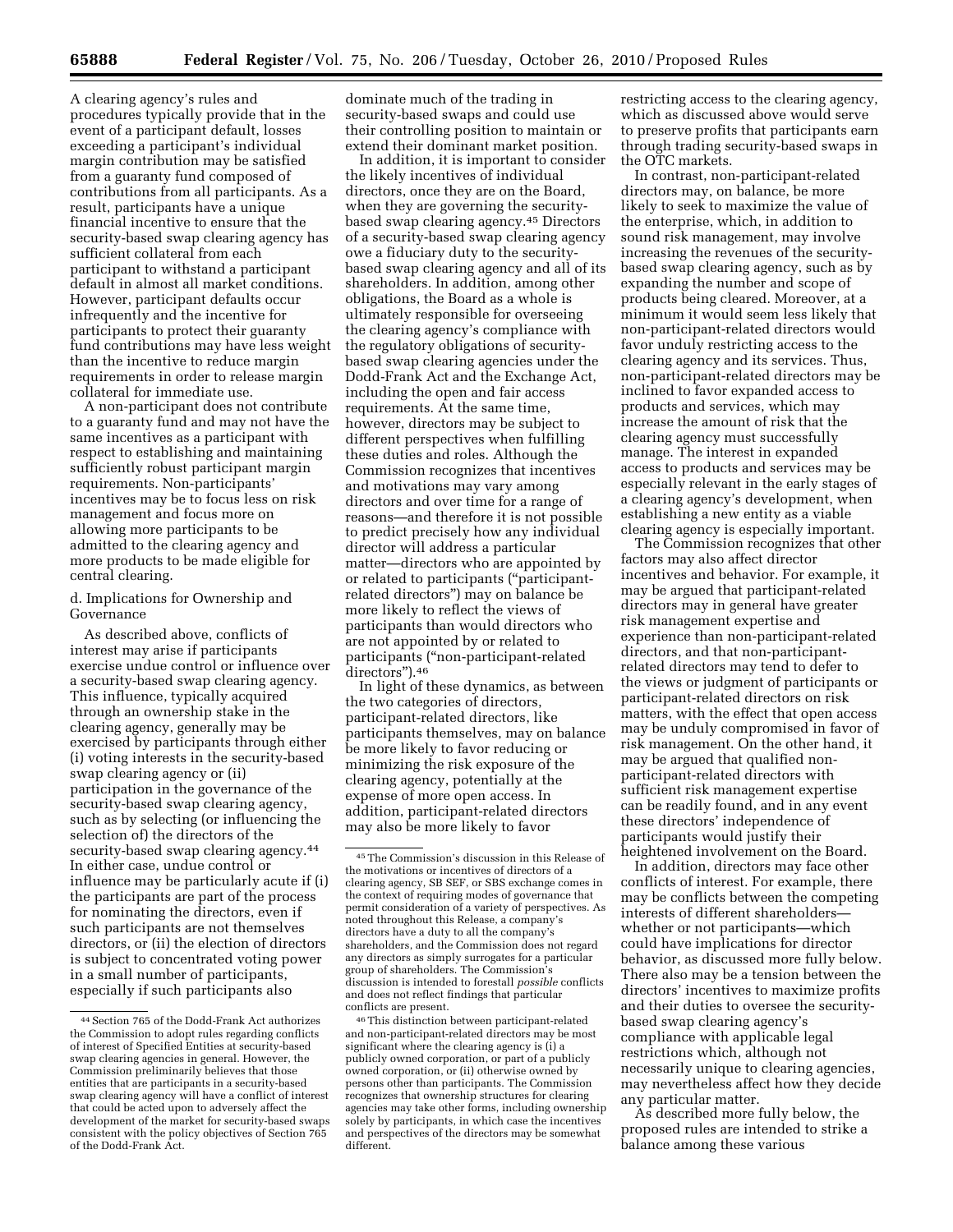considerations by allowing participants to maintain a significant voice within a security-based swap clearing agency while also imposing ownership limitations and independent director requirements to mitigate the potential influences of participant owners and participant-related directors.

#### e. Request for Comments Regarding Identified Conflicts of Interest

The Commission requests comment on the conflicts of interest it has identified with respect to security-based swap clearing agencies, including the conflicts related to participant standards, product eligibility, and risk management. Do commenters agree with the potential conflict concerns that the Commission has identified? Some parties have questioned the benefits of central clearing generally in terms of reducing systemic risk,<sup>47</sup> potentially suggesting a different analysis with respect to the identified conflicts of interest. What are commenters views on the potential benefits and costs of central clearing and the resulting effect on the conflicts of interest analysis?

What effect would the identified conflicts of interest likely have? Should the Commission focus on any of these conflicts more than others? Are there other existing conflicts concerns that commenters believe warrant scrutiny? If so, what are they and how are they likely to affect security-based swap clearing agencies?

The conflicts of interest discussed in part stem from the current concentrated market structure for security-based swaps. How is the current market structure likely to evolve over time? What effect will that evolution have on the consideration of conflicts of interest? Are there any other conflicts of interest that may result due to expected changes in the security-based swaps market or the clearing of security-based swaps that the Commission should consider? If so, what are they and how are they likely to affect security-based swap clearing agencies?

The central clearing of security-based swaps is still developing and may change significantly as the market for security-based swaps develops. In particular, the new provisions in the Dodd-Frank Act relating to the central clearing of security-based swaps are not yet effective. Once they become effective, security-based swap clearing agencies will be subject to substantially more regulation, which may have an effect on conflicts of interest. How are

conflicts of interest likely to change as the central clearing of security-based swaps, and security-based swap clearing agencies, become more established? What potential new conflicts of interest could arise that the Commission should consider? How will potential changes in the trading of security-based swaps affect conflicts of interest at securitybased swap clearing agencies? In addition, competitive forces within the security-based swaps market may help to mitigate conflicts of interest, for example, by increasing the number of institutions that trade in security-based swaps and creating a broader market in security-based swaps. How might competition issues affect or change current conflicts of interest? Will competition potentially create different or additional conflicts of interest that the Commission should consider? Will competition potentially mitigate conflicts of interest?

What other parties may have conflicts of interest that would affect whether they should control or participate in the governance of a security-based swap clearing agency? In what circumstances do these conflicts of interest arise? Under certain circumstances, there is the potential that incentives of shareholders to maximize profits could compromise prudent risk management by a security-based swap clearing agency. For example, shareholders could seek to increase revenue from clearing fees by increasing the number of products cleared by the clearing agency beyond those that can be appropriately risk managed or by having the clearing agency expand its services or engage in new lines of business that would expose the security-based swap clearing agency to increased risk. Shareholders that are not users of a security-based swap clearing agency may also not have the same incentives to keep the costs of clearing low. The Commission requests comment on the conflicts of interest that non-participant shareholders may have and the effect such conflicts could have on a securitybased swap clearing agency. What are the differences in conflicts of interest between participants and nonparticipants? What are the different effects these conflicts could have on a security-based swap clearing agency? Which conflicts of interest could potentially cause the greatest harm to the security-based swap clearing agency?

Do persons who are selected to be directors of a security-based swap clearing agency by participants have a conflict of interest based on their status as directors that would affect their ability to act in the best interest of the

clearing agency, to act in conformity with the Exchange Act, or to act to meet the policy objectives in Section 765 of the Dodd-Frank Act? Would directors be less likely to act to meet the policy objectives in Section 765 of the Dodd-Frank Act if they are selected by shareholders seeking to maximize the profits of the security-based swap clearing agency? What effect would they likely have on security-based swap clearing agencies? How do participants' conflicts of interest that affect risk management and open access issues compare with non-participants' interests regarding these issues? How do participants' incentives with respect to risk management compare with the incentives of non-participant shareholders or directors? How do the incentives of independent directors differ from the non-independent directors in terms of considering the potential for conflicts of interest?

The Commission also requests comment on the interplay of the identified conflicts of interest, and any additional conflicts of interest identified by commenters, and how that may affect a security-based swap clearing agency. For example, there may at times be a trade-off between risk management standards and open access to the clearing agency. What is the best way to balance these and other potential conflicts of interest in order to assure that the clearing agency has both robust risk management and fair and open access to clearing services? Are there any other conflicts of interest that pose similar trade-offs? What conflicts are these and how should the Commission balance the related concerns?

The Commission recognizes that other conflicts of interest may arise in the governance of security-based swap clearing agencies—for example, there may be a conflict between the interests of certain shareholders. The rules the Commission is proposing today focus on the conflicts of interest presented by the potential influence of participants in the security-based swaps market because, as described above, the Commission believes those conflicts may be most relevant to the development of securitybased swap clearing agencies. The Commission recognizes that conflicts of interest may also arise with respect to independent directors and has attempted to achieve a balance between the different incentives of participantrelated and non-participant-related directors and the potential benefits each might bring to the Board of a securitybased swap clearing agency.

<sup>47</sup>*See, e.g.,* Craig Pirrong, ''The Inefficiency of Clearing Mandates,'' Cato Institute Policy Analysis No. 665, July 21, 2010.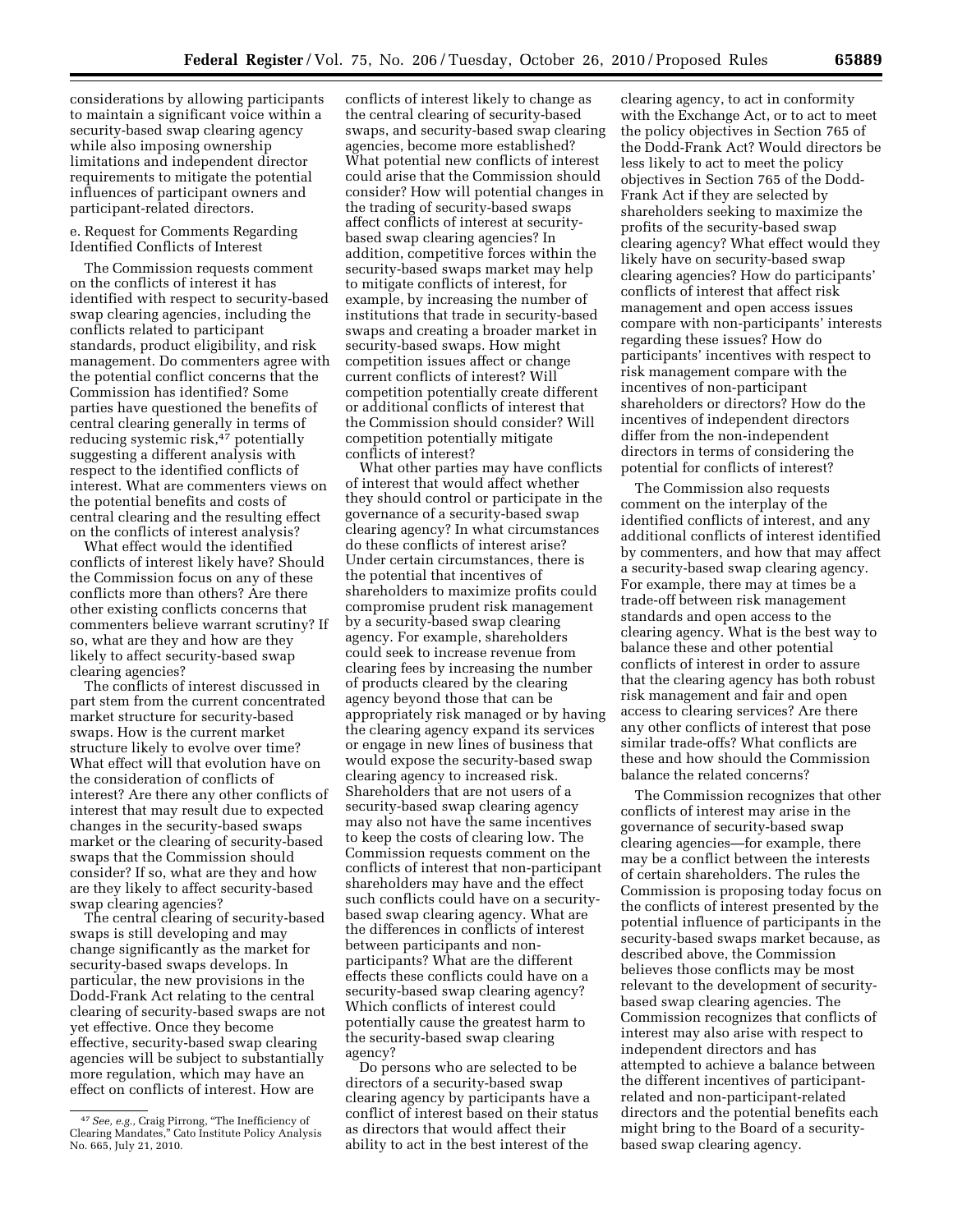#### *B. Security-Based Swap Execution Facilities and National Securities Exchanges*

The Commission has also reviewed the potential for conflicts of interest at SB SEFs and SBS exchanges in accordance with Section 765 of the Dodd-Frank Act and has identified those conflicts that it believes may be mitigated by rules designed to improve the governance of a SB SEF or SBS exchange, promote competition, or mitigate conflicts of interest in connection with the operation of a SB SEF or SBS exchange by a securitybased swap execution facility participant (''SB SEF participant'') 48 or a member of an SBS exchange (''SBS exchange member") <sup>49</sup> that has an ownership interest in the SB SEF or SBS exchange. As with security-based swap clearing agencies, the Commission preliminarily believes that conflicts of interest that may have an adverse affect on the statutory goals of Section 765 are those that arise when a small number of market participants, including participants that are Specified Entities and including related persons of participants,50 exercise control or undue influence over a SB SEF or SBS exchange. This influence may be exercised either through ownership of voting interests  $51$  or participation in the governance of the SB SEF or SBS exchange.

The Commission believes that through ownership of voting interests or ability to influence governance, market participants could exercise influence with respect to the services provided by SB SEFs or SBS exchanges, the rules and policies applicable to participants or members of such entities, and, more generally, the security-based swaps

50*See infra* Section V.A. for a discussion of "related person" in the context of a SB SEF and SBS exchange or facility thereof.

market. When a small group of those same market participants also dominate much of the trading in security-based swaps, control of a SB SEF or SBS exchange by these participants raises a heightened concern. If a SB SEF or a SBS exchange is controlled by a small group of dealers who also dominate trading in the market for security-based swaps, the dealers may have competitive incentives to exert undue influence to control the level of access to the SB SEF or SBS exchange and thus impede competition by other market participants. In other words, participants or members in a SB SEF or SBS exchange, as applicable, might seek to limit the number of direct participants in the trading venue in order to limit competition and increase their ability to maintain higher profit margins. Given such incentives, a SB SEF or SBS exchange that is controlled by a limited number of participants or members might adopt policies and procedures that are designed to restrict access.

Participants or members also might be motivated to restrict the scope of security-based swaps that are eligible for trading at SB SEFs or SBS exchanges if there is a strong economic incentive to keep such swaps in the OTC market. On the other hand, this concern may be mitigated by competitive forces if a greater number and variety of facilities where security-based swaps can be traded are available. A small number of firms currently dominate trading in the OTC derivatives market.52 Centralized trading of security-based swaps likely would result in lower spreads and lower transaction costs for end-users, particularly as a result of increased pretrade and post-trade transparency of prices, assuming sufficient trading volume and liquidity.<sup>53</sup> As noted above, increased price transparency might help to eliminate much of the basis for asymmetrical information, reduce spreads, and reduce the profit per trade for firms that dominated the OTC security-based swaps market. As a result, this might create an incentive for participants or members in a SB SEF or SBS exchange, as applicable, to seek to limit the number of security-based swaps that are made available for trading by such venues. The Commission recognizes, however, that there could in certain circumstances be legitimate concerns regarding liquidity or other trading characteristics of a security-based swap that reasonably

might justify the decision of participants in a SB SEF or members of a SBS exchange not to make a particular product available for trading on a SB SEF or a SBS exchange. However, decisions regarding the eligibility of security-based swaps for trading on a SB SEF or SBS exchange should not be subject to undue influence by parties that have a financial interest in keeping such products from being centrally traded on a facility or exchange.

Finally, the Commission also believes that a SB SEF or SBS exchange could have potential conflicts of interest between the commercial interests of the SB SEF or SBS exchange or the SB SEF's or SBS exchange's owners and the SB SEF's or SBS exchange's market oversight responsibilities.54 With respect to these kinds of conflicts of interest, the Commission's proposal is informed, in part, by its experience overseeing national securities exchanges. The Commission notes, however, that a SB SEF's regulatory obligations under Section 763(c) of the Dodd-Frank Act are not identical to those of a national securities exchange's obligations under Section 6 of the Exchange Act.

National securities exchanges are selfregulatory organizations (''SROs'') and are statutorily required to comply, and enforce compliance by their members and their associated persons, with the Federal securities laws, the rules and regulations thereunder, and their own rules.55 Exchanges also generally operate for-profit markets and, as a result, are concerned with preserving and enhancing their competitive positions vis-à-vis other exchanges.<sup>56</sup> Consequently, exchanges have potential conflicts of interest between carrying out their regulatory obligations to vigorously oversee their members and marketplace and promoting their and their shareholders' economic interests. For example, an exchange could put its interest and that of its members or

55*See* Sections 6(b)(1) of the Exchange Act, 15 U.S.C. 78f(b)(1).

<sup>48</sup>The term ''security-based swap execution facility participant'' means a person permitted to directly effect transactions on the security-based swap execution facility. *See* proposed Rule 700(z) under Regulation MC.

<sup>49</sup> A "member" when used with respect to a national securities exchange means (i) any natural person permitted to effect transactions on the floor of the exchange without the services of another person acting as broker, (ii) any registered broker or dealer with which such a natural person is associated, (iii) any registered broker or dealer permitted to designate as a representative such a natural person, and (iv) any other registered broker or dealer which agrees to be regulated by such exchange and with respect to which the exchange undertakes to enforce compliance with the provisions of the Exchange Act, the rules and regulations thereunder, and its own rules. *See*  Section 3(a)(3)(A) of the Exchange Act, 15 U.S.C. 78c(a)(3)(A).

<sup>51</sup>*See infra* Section V.A. for a discussion of the ownership and voting limits of proposed Rule 702 under Regulation MC.

<sup>52</sup>*See supra* note 40.

<sup>53</sup>The Commission will address the issue of transparency of security-based swap pricing and transaction data in a separate rulemaking.

 $^{\rm 54}$  An entity that registers as a SB SEF will have oversight responsibility over its market pursuant to the Exchange Act (as amended by the Dodd-Frank Act) and rules adopted thereunder. *See* Section 763(c) of the Dodd-Frank Act, Public Law 111–203, Section 763(c). Similarly, all national securities exchanges, including those that may post or make available for trading security-based swaps, have oversight responsibilities over their markets and their members pursuant to the Exchange Act. *See*  Section 6 of the Exchange Act, 15 U.S.C. 78(f).

<sup>56</sup>Historically, national securities exchanges were structured as not-for-profit or similar organizations owned by their members. Exchanges, however, have more recently evolved to become shareholderowned. *See supra* note 49 for the definition of "member" as applicable to national securities exchanges.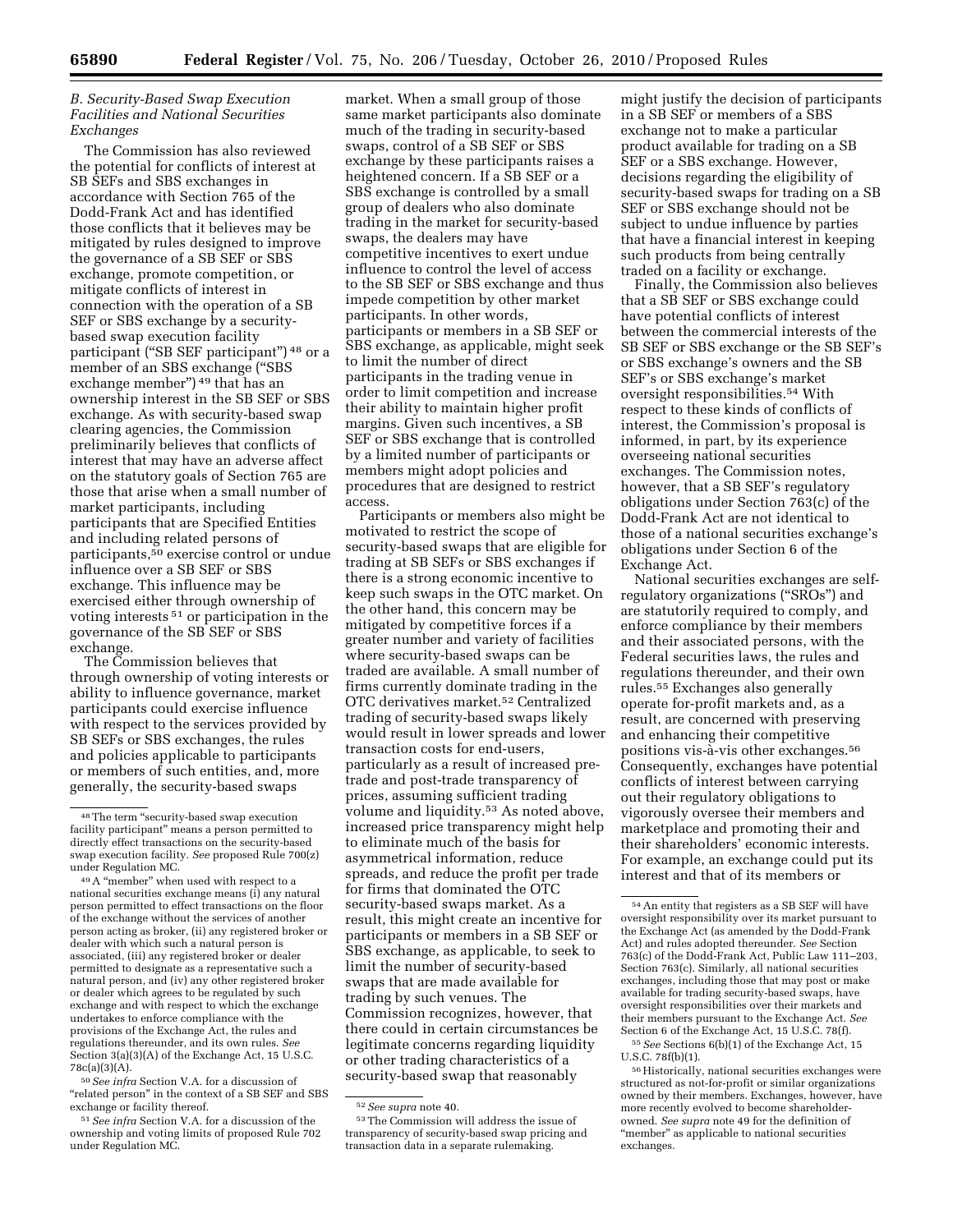shareholders ahead of its regulatory responsibilities by failing to take regulatory or enforcement actions or to adequately fund self-regulation. Further, the commercial interests of the shareholders of an exchange may conflict with the regulatory obligations of an exchange. A shareholder may be incentivized to maximize profits through the economic stake it has in the exchange or, if the shareholder is also a member of the exchange, to more directly further its own commercial interests.57 For example, a shareholder could promote the distribution of the exchange's revenues in a manner that could result in inadequate funding of the exchange's regulatory operations or, if also an exchange member, could use the exchange's disciplinary process potentially to harass or penalize a competitor.

The Commission has considered the conflicts between an exchange's regulatory responsibilities and its commercial interests in operating a marketplace for the trading of securities. To address these types of concerns, the Commission has developed, consistent with the requirements of Section 6 of the Exchange Act,58 an approach to mitigate conflicts of interest for national securities exchanges.<sup>59</sup> Specifically, through its review of proposals filed by exchanges with respect to changes to their ownership and governance structures (generally from memberowned to shareholder-owned organizations) pursuant to Section 19 of the Exchange  $\bar{A}$ ct<sup>60</sup> or of applications filed by entities to register as national securities exchanges pursuant to Section 6 of the Exchange Act,61 the Commission examines the way in which an exchange applies ownership and

59*See, e.g.,* Securities Exchange Act Release Nos. 61698 (March 12, 2010), 75 FR 13151 (March 18, 2010) (In the Matter of the Applications of EDGX Exchange, Inc., and EGDA Exchange, Inc. for Registration as National Securities Exchanges; Findings, Opinion, and Order of the Commission) (''Exchange Act Release No. 61698''); 58375 (August 18, 2008), 73 FR 49498 (August 21, 2008) (In the Matter of the Application of BATS Exchange, Inc. for Registration as a National Securities Exchange; Findings, Opinion, and Order of the Commission) (''Exchange Act Release No. 58375''). In 2004, the Commission proposed rules relating to: the fair administration and governance of SROs; disclosure and regulatory reporting by SROs; recordkeeping requirements by SROs; ownership and voting limitations for SROs; and listing and trading of affiliated securities by SROs. The Commission has not taken action on these proposed rule changes. *See* Securities Exchange Act Release No. 50699 (November 18, 2004), 69 FR 71126 (December 8, 2004) (''SRO Governance Proposing Release'').

60 15 U.S.C. 78s.

61 15 U.S.C. 78f.

voting limits and addresses certain governance principles.62 Namely, the Commission looks to ensure that there are limits on the ability of persons to own and control exchanges by, for example, requiring at a minimum that no person, alone or together with its related persons,63 be permitted to own more than 40%, and no member, alone or together with its related persons, be permitted to own more than 20%, of the ownership interests of the exchange or be entitled to vote shares in excess of 20%.64 Further, the Commission also looks to ensure that an exchange provide fair representation of members in the selection of directors and the administration of its affairs, consistent with the requirement in Section 6(b)(3) of the Exchange Act,<sup>65</sup> that an exchange is organized in a manner that allows it to carry out the purposes of the Exchange Act pursuant to Section  $6(b)(1)$  of the Exchange Act,<sup>66</sup> and that

63 Generally, a ''related person'' means, with respect to any person, any other person, directly or indirectly, controlling, controlled by, or under common control with such person or any person acting in concert with such person.

64*See, e.g.,* Exchange Act Release No. 61698, 75 FR at 13156, *supra* note 59. The exchange's Board may waive the voting and ownership limits if it makes certain findings, including a finding that such a waiver would be consistent with the exchange's self-regulatory obligations. The board, however, may not waive these limits for any exchange members. Moreover, the exchange must file such waiver with the Commission as a proposed rule change for approval before it could be implemented.

The ownership limits currently in place for exchanges generally apply to any ownership interest. *See, e.g.,* Exchange Act Release No. 61698, 75 FR 13151, *supra* note 59; Amended and Restated Certificate of Incorporation of BATS Global Markets, Inc., Article FIFTH. In contrast, proposed Rule 702 would apply ownership limits only with respect to those shares or other interests entitled to vote. *See infra* Section V.A. for a discussion of the differences between the ownership and voting limits in proposed Rule 702 and those limits currently in place for exchanges.

 $65$  15 U.S.C. 78f(b)(3). Pursuant to Section 6(b)(3), the Commission generally requires, at a minimum, that at least 20% of the directors on the board be selected by exchange members. The Commission also requires that exchange members be permitted to participate in the nomination process of such representative directors and that they have the right to petition for alternative candidates. *See, e.g.,*  Securities Exchange Act Release No. 58375, 73 FR at 49500, *supra* note 59.

66 15 U.S.C. 78f(b)(1). Pursuant to Section 6(b)(1), the Commission generally requires, at a minimum, that the number of non-industry directors on the exchange's board equal or exceed the number of industry directors. Generally, a ''non-industry director'' is someone who is not subject to regulation by the exchange, is not a broker or dealer or an officer, director, or employee of a broker or

it provides fair procedures for disciplining members, consistent with the requirements in Sections 6(b)(6) and 6(b)(7) of the Exchange Act.67

The Commission's recognition of potential conflicts of interest at exchanges and its approach to date in reviewing and approving measures designed to mitigate those conflicts of interest are a useful point of reference as the Commission identifies, and develops proposals to mitigate, the conflicts of interest potentially faced by SB SEFs and SBS exchanges as the trading of security-based swaps moves to regulated markets. However, as noted above, the Commission recognizes that a SB SEF's regulatory obligations are not the same as a national securities exchange's regulatory obligations.

The Commission in 2004 proposed rules to promote the fair administration and governance of, and to impose ownership and voting limitations on, national securities exchanges and registered national securities associations.68 Among other things, the proposal would have required an exchange to: Have a Board composed of a majority of independent directors; maintain fully independent nominating, compensation, and audit committees; separate its regulatory obligations and business functions by establishing a fully independent regulatory oversight committee (''ROC'') or equivalent structure; and limit ownership and voting control by members.69 This proposal was intended to improve the governance of certain SROs by establishing independence standards for the board of directors (''Board'') and key committees and by minimizing conflicts of interest by instituting ownership and voting limitations and the separation of the exchange's regulatory obligations and commercial interests. Although the

67 15 U.S.C. 78f(b)(6) and (7). To find an exchange's disciplinary rules to be consistent with the Exchange Act, the Commission generally requires that disciplinary processes be balanced and include industry member participation. *See, e.g.,*  Exchange Act Release No. 61698, 75 FR at 13160, n. 124, *supra* note 59.

68*See* SRO Governance Proposing Release, 69 FR 71126, *supra* note 59. 69 *Id.* 

<sup>57</sup>*See* SRO Governance Proposing Release, 69 FR 71126, *infra* note 59.

<sup>58</sup>*See* Section 6(b) of the Exchange Act, 15 U.S.C. 78f(b).

<sup>62</sup>*See, e.g.,* Securities Exchange Act Release Nos. 62158 (May 24, 2010), 75 FR 30082 (May 28, 2010) (order approving the demutualization of the Chicago Board Options Exchange, Incorporated (''CBOE'')) and 53382 (February 27, 2006), 71 FR 11251 (March 6, 2006) (order approving the merger of New York Stock Exchange, Inc. (''NYSE'') and Archipelago and NYSE's demutualization).

dealer, is not associated with an entity that is affiliated with a broker or dealer, and has neither a material ownership interest nor investment in a broker or dealer. *See, e.g.,* CBOE By-Laws, Article III, Section 3.1. Some exchanges also have ''independent directors.'' Typically, an independent director has no material relationship with the exchange or an exchange member. See, e.g. Amended and Restated By-Laws of BATS Exchange, Inc., Article I(m). For example, an officer or director of a listed issuer generally is considered a nonindustry director rather than an independent director. The definitions of ''non-industry'' and "independent" do, however, differ across exchanges.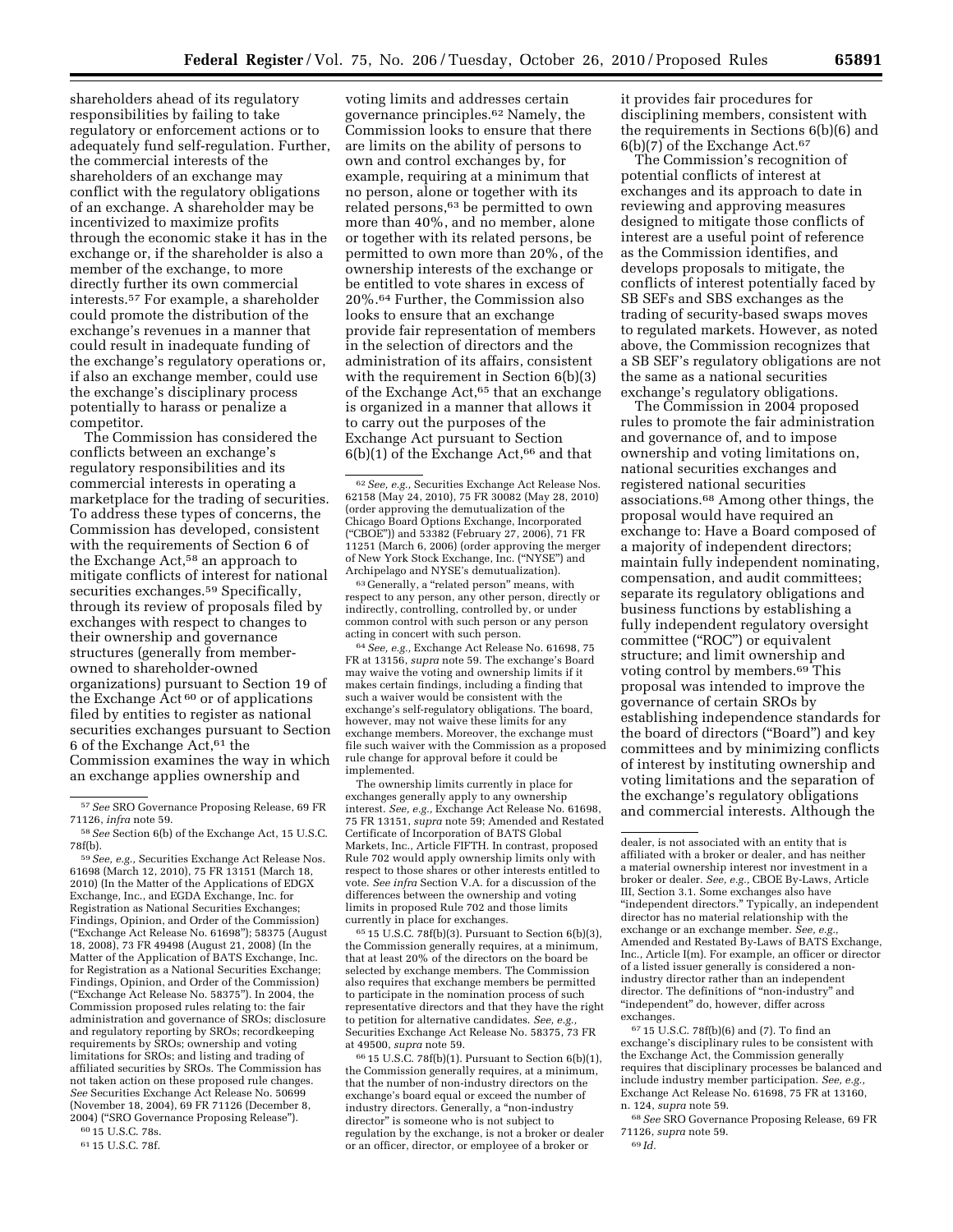Commission has not acted further on this proposal, a number of exchanges have adopted some of the governance concepts on their own initiative 70 and all of the exchanges registered under Section 6 of the Exchange Act have adopted ownership and/or voting limitations, with the Commission's approval.71

Each potential conflict of interest identified in this Section III.B. could limit the benefits of centralized trading in the security-based swaps market and potentially undermine the mandatory trading requirement in new Section 3C(h) of the Exchange Act, thereby negatively affecting efficiency and competition in the security-based swaps market.72 Further, while the Commission believes that its past application of statutory requirements has been appropriate to improve the governance of, and mitigate the conflicts of interest for, exchanges, given the difference in the structure of the OTC derivatives market and the markets for exchange-listed securities, it also believes that potential conflicts of interest in SBS exchanges can and should be further examined.73 Namely,

71*See, e.g.,* Amended and Restated Certificate of Incorporation of BATS Global Markets, Inc., Article FIFTH.

72*See* Public Law 111–203, Section 763(a). Section 3C(h) of the Exchange Act imposes a mandatory trading requirement, which provides that counterparties shall execute a transaction in a security-based swap subject to the clearing requirement of Section 3C(a)(1) on an exchange or a registered SB SEF or a SB SEF that is exempt from registration pursuant to Section 3D(e) of the Exchange Act.

73Within the past several years, the Commission has reviewed and assessed comprehensively the governance structure of each national securities exchange, either in connection with a significant transaction by the exchange or as part of its application for registration as a national securities exchange. *See, e.g.,* Securities Exchange Act Release Nos. 58324 (August 7, 2008), 73 FR 46936 (August 12, 2008) (order approving The NASDAQ OMX Group, Inc.'s (''Nasdaq OMX'') acquisition of the Boston Stock Exchange, Inc. ("BSE")); 58179 (July 17, 2008), 73 FR 42874 (July 23, 2008) (order approving Nasdaq OMX's acquisition of the Philadelphia Stock Exchange, Inc. (''Phlx'')); 55293 (February 14, 2007), 72 FR 8033 (February 22, 2007) (order approving the business combination between NYSE and Euronext N.V.); 56955 (December 13, 2007), 72 FR 71979 (December 19, 2007) (order approving acquisition of International Securities

unlike exchange-listed securities, trading in the OTC derivatives market is currently dominated by a small group of dealers.74 Although mechanisms in place to address conflicts of interest among members, shareholders, and exchanges would help mitigate some concerns about conflicts of interest that could result from dealer control of the current security-based swaps market, the Commission believes that additional measures may be necessary to effectively mitigate conflict of interest concerns. For example, applying standards approved for exchanges to SB SEFs and SBS exchanges, as described above, may not alone adequately address the potential concern that a small group of dealers could gain control over such entities and limit security-based swaps from trading on, and participant or member access to, a centralized market. Accordingly, the Commission is proposing rules for SB SEFs and SBS exchanges that are designed to mitigate the potential conflicts of interest that it has identified in the context of the security-based swaps market, including ownership limitations and governance requirements, as more fully described below.75

The Commission has considered the mechanisms in place to mitigate conflicts of interest at national securities exchanges in developing its proposals to mitigate conflicts of interest for SB SEFs and SBS exchanges. The Commission notes that there are similarities and differences between the exchange-listed markets and the market for securitybased swaps that merit consideration in crafting appropriate proposals to mitigate conflicts of interest for SB SEFs and SBS exchanges. National securities exchanges list and trade cash equity securities and options pursuant to a well-developed body of their own rules, as well as Commission rules, and compete actively with each other and with other non-exchange trading venues for market share and revenues associated with trading volume. The markets for cash equity securities and

74*See supra* note 40.

75As of the date of this release, the Commission has not proposed rules regarding the scope, registration requirements, and operation of a SB SEF, including the types of entities that would qualify for registration as a SB SEF.

listed options are generally liquid, trading is widely dispersed, and there are numerous trading venues and market participants. Unlike the wellestablished cash equity and options markets, the security-based swaps market is at an earlier stage of development and, as noted above, is currently dominated by a small number of dealers. Further, the regulatory structure governing the security-based swaps market will not be completely realized until all provisions of the Dodd-Frank Act and any rules promulgated thereunder are fully implemented. However, like exchanges, SB SEFs may have shareholder-owners who also may be SB SEF participants and may compete with any other SB SEF to the extent that they trade the same security-based swaps. In addition, although SB SEFs would not be SROs and therefore would not be subject to the same obligations under the Exchange Act as SROs, they nonetheless will be subject to regulatory responsibilities under Section 763(c) of the Dodd-Frank Act and, as a result, will have to establish rules and enforce compliance with those rules by their participants.76 Thus, the conflicts of interest that the Commission has experienced with exchanges may be similar, although not necessarily identical, to the conflicts of interest that SB SEFs and SBS exchanges may face. The Commission nevertheless is mindful of the need to mitigate conflicts of interest for SB SEFs and SBS exchanges without unduly restricting the ability of trading facilities to be formed or the emergence of a competitive market for the trading of security-based swaps.

The Commission requests comment on the types of conflicts of interest it has identified with respect to SB SEFs and SBS exchanges, including the listing and trading of security-based swaps on SB SEFs and SBS exchanges. Has the Commission identified all of the significant potential conflicts concerns? Do commenters disagree with any potential conflicts concerns that the Commission has identified? What other conflicts concerns may exist, if any?

As discussed above, the Commission seeks to minimize the conflicts of interest for national securities exchanges through ownership limitations and governance requirements. Are the conflicts of interest relating to exchanges, which could elect to trade swaps and thus become SBS exchanges, different than the conflicts of interest relating to SB

<sup>70</sup>*See, e.g.,* CBOE By-Laws, Article III, Board of Directors (''Board of Directors'' must have a majority of ''Non-Industry Directors'') and Article IV, Committees (''Regulatory Oversight Committee'' must consist of at least three directors, all of whom shall be ''Non-Industry Directors''); By-Laws of the NASDAQ Stock Market LLC (''Nasdaq''), Article III, Board of Directors, Section 2, Qualifications (''Board of Directors'' must have a majority of ''Non-Industry Directors'') and Section 5, Committees Composed Solely of Directors (Regulatory Oversight Committee must consist of at least three members, each of whom shall be a "Public Director" and an ''independent director'' as defined in Nasdaq Rule 4200).

Exchange, Inc. ("ISE") by Eurex Frankfurt AG); Exchange Act Release No. 58375, 73 FR at 49500, *supra* note 59; 61152 (December 10, 2009), 74 FR 66699 (December 16, 2009) (order approving application of C2 Options Exchange, Incorporated to register as a national securities exchange); Exchange Act Release No. 61698, 75 FR at 13156, *supra* note 59; 53128 (January 13, 2006), 71 FR 3550 (January 23, 2006) (order approving Nasdaq's application to register as a national securities exchange).

<sup>76</sup>*See* Section 763(c) of the Dodd-Frank Act, Public Law 111–203, Section 763(c).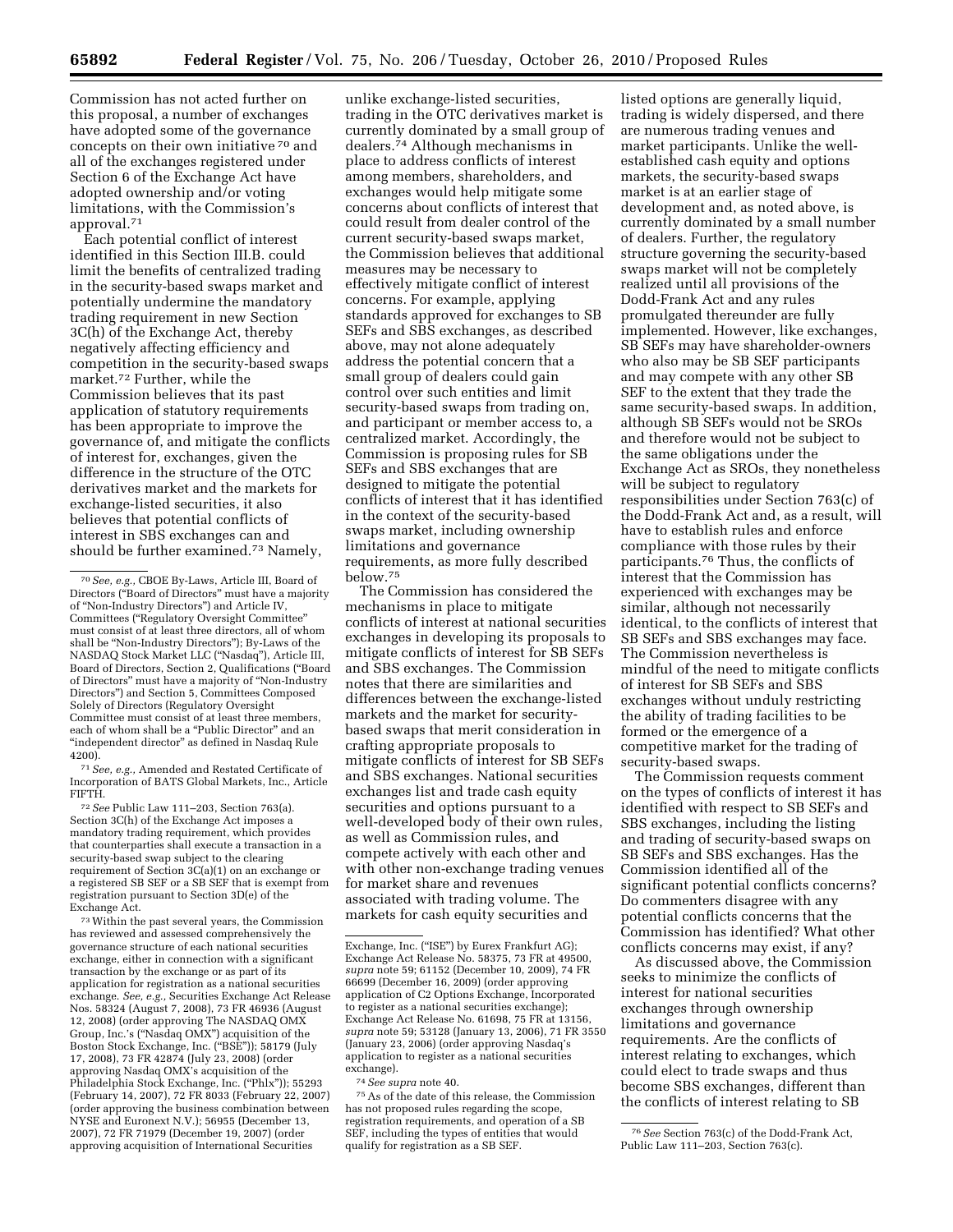SEFs, and, if so, how? To what extent, if any, should the Commission draw on its experience with conflicts of interest that may arise in the exchange context and with efforts to mitigate those conflicts and apply that experience in assessing conflicts of interest that may arise in the context of SB SEFs and SBS exchanges? What are the differences and similarities between the conflicts of interest that the Commission has encountered with respect to national securities exchanges and the conflicts of interest that it has identified with respect to SB SEFs and SBS exchanges?

Further, are the conflicts of interest relating to SBS exchanges different than the conflicts of interest relating to exchanges that do not post or make available for trading security-based swaps? If there are no differences, should the Commission propose to adopt rules to mitigate conflicts of interest with respect to national securities exchanges that are not SBS exchanges or are the existing approaches to mitigating conflicts of interest for such exchanges sufficient?

The Commission also requests comment on potential changes in these conflicts of interest. The Commission recognizes that the conflicts of interest that may exist today with respect to the trading of security-based swaps by SB SEFs and SBS exchanges may evolve over time and that, as this market evolves, the conflicts of interest that the Commission has identified for SB SEFs and SBS exchanges may change. The centralized trading of security-based swaps is still developing and may change significantly as the market for security-based swaps develops. In particular, the provisions in the Dodd-Frank Act relating to the centralized trading of security-based swaps are not yet effective. Once they become effective, market participants that trade security-based swaps will be subject to substantially more regulation, which may have an effect on the conflicts of interest at SB SEFs and SBS exchanges. What are commenters' views on whether and how conflicts of interest for SB SEFs and SBS exchanges may evolve over time and how the Commission should respond to such changes? How are conflicts of interest likely to change as the centralized trading of security-based swaps and SB SEFs and SBS exchanges become more established? Are the conflicts of interest identified by the Commission likely to change as the trading of security-based swaps moves to regulated markets that must provide for impartial access and, if so, how? What potential new conflicts of interest could arise that the Commission should consider? How will

potential changes in the clearing of security-based swaps affect conflicts of interest at SB SEFs and SBS exchanges? In addition, competitive forces within the security-based swaps market may help to mitigate conflicts of interest, for example, by increasing the number of institutions that trade security-based swaps and creating a broader market for security-based swaps. How will competition issues affect or change current or identified conflicts of interest? Will competition potentially create different or additional conflicts of interest that the Commission should consider? Would the Commission's proposal to apply to SB SEFs and SBS exchanges standards to mitigate conflicts of interest that are similar to those approved for national securities exchanges influence whether those conflicts of interest will increase, diminish, or remain unchanged over time?

Are there any other conflicts of interest that warrant examination? What other parties may have conflicts of interest that would affect whether they should control or participate in the governance of a SB SEF or SBS exchange? In what circumstances would these conflicts of interest arise? For example, might non-participant or nonmember shareholders have a conflict of interest? What would be the differences in conflicts of interest between participants and non-participants or members and non-members that would affect the SB SEF or SBS exchange?

Would persons who are selected to be directors of a SB SEF or SBS exchange by participants or members have conflicts of interest based on their status as directors that would affect their ability to act in the best interest of the entity or in conformity with the Exchange Act, or to act to meet the policy objectives in Section 765 of the Dodd-Frank Act? Would directors be less likely to act to meet the policy objectives in Section 765 of the Dodd-Frank Act if they are selected by shareholders seeking to maximize the profits of the SB SEF or SBS exchange? How would participants' or members' potential conflicts of interest concerning open access and products traded compare to non-participants' or nonmembers' conflicts on such issues? How do the incentives of independent directors differ from those of nonindependent directors with respect to increasing access or promoting competition?

#### **IV. Discussion of Proposed Regulation MC: Mitigation of Conflicts of Interest of Security-Based Swap Clearing Agencies**

Section 765 directs the Commission to adopt rules to mitigate conflicts of interest, which rules may include numerical limits on control of, or voting rights with respect to, any securitybased swap clearing agency. The Commission preliminarily believes that requirements applicable to both governance and voting interests can play an essential role in mitigating conflicts of interests. However, the Commission recognizes that the nature of the governance, ownership and voting requirements to mitigate conflicts may differ depending on the conflicts of interest of the persons making decisions on behalf of the security-based swap clearing agency. In particular, the nature of the ownership and voting power of stockholders of the security-based swap clearing agency plays a role in determining the nature of the conflicts of interest that directors of the securitybased swap clearing agency will face.

As previously noted, the Commission preliminarily believes that conflicts of interest may arise when a small number of participants exercise control or undue influence over a security-based swap clearing agency. Conflicts of interest may also arise, however, simply because directors and other decision-makers at a security-based swap clearing agency have multiple interests and goals, including maximizing profit for the benefit of shareholders and imposing risk restraints that may limit short-term profits, among others.

In seeking to address conflicts of interests, the imposition of governance restrictions may lessen the need to impose certain voting limitations, while the imposition of certain voting limitations may alleviate the need to impose certain governance restrictions. Accordingly, the Commission is proposing two alternative approaches with respect to voting limitations and governance that would place differing levels of emphasis on each of these factors.77

The proposed rule would allow the security-based swap clearing agency to elect between the two alternatives. The first alternative places an emphasis on voting limitations while also imposing certain governance restrictions (''Voting Interest Focus Alternative'').78 The second alternative places an emphasis on governance restrictions while also

<sup>77</sup>*See* proposed Rule 701(a) and (b) of Regulation MC.

<sup>78</sup>*See* proposed Rule 701(a) under Regulation MC.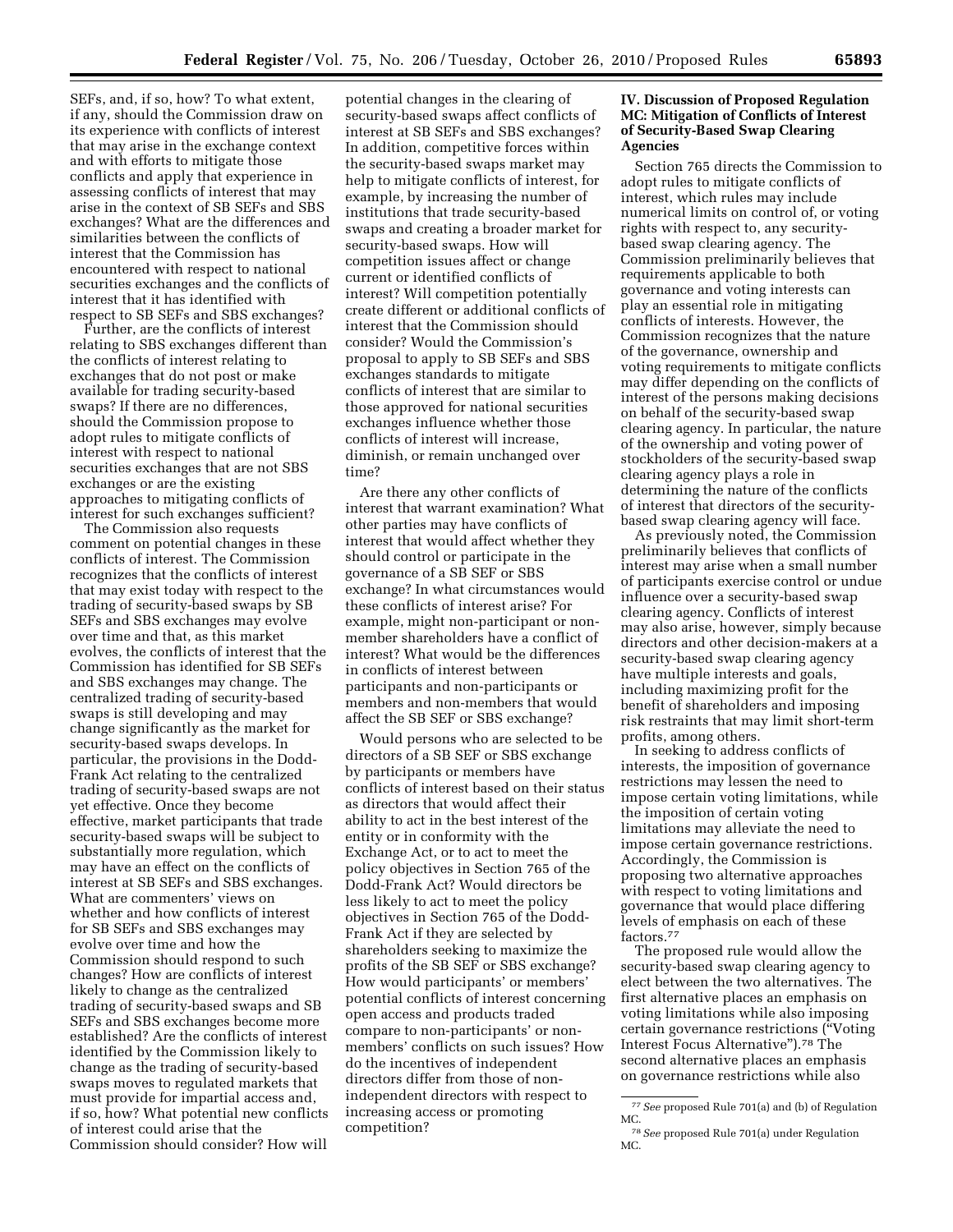imposing certain voting limitations (''Governance Focus Alternative'').79 Although the Commission is proposing two separate alternatives, the Commission may also consider adopting only one alternative as the final rule or may combine aspects of each proposed alternative and adopt it as a single rule.80

In addition, the existing standards in Section 17A of the Exchange Act also help to mitigate conflicts of interest at registered clearing agencies and will be applied in addition to any standards adopted by the Commission under the Dodd-Frank Act.81

#### *A. Alternative I: Voting Interest Focus Alternative*

As more fully described below, under the Voting Interest Focus Alternative, the Commission is proposing limitations on the voting interests held by individual participants of a securitybased swap clearing agency and by participants acting collectively as a group. In addition, the Commission is proposing certain requirements related to governance that would give independent directors a strong role in overseeing the security based-swap clearing agency.

#### 1. Voting Interest Focus Alternative: Individual Voting Limitation

The Voting Interest Focus Alternative would provide that a security-based swap clearing agency may not permit a participant, either alone or together with its related persons, to (1) beneficially own, directly or indirectly, any interest in the security-based swap clearing agency that exceeds 20% of any class of securities, or other ownership interest, entitled to vote of such security-based swap clearing agency or (2) directly or indirectly vote, cause the voting of, or give any consent or proxy with respect to the voting of, any interest in the security-based swap clearing agency that exceeds 20% of the voting power of any class of securities or other ownership interest of such securitybased swap clearing agency.82 This proposed limitation on individual

82*See* proposed Rule 701(a)(1)(i) and (ii) under Regulation MC.

participant voting interest is designed to prevent any individual participant from owning, on a direct or indirect basis, a voting interest that would allow it to act on conflicts of interest in the securitybased swap clearing agency to the detriment of such security-based swap clearing agency and the security-based swaps market.

The terms "beneficial ownership," ''beneficially owns'' or any derivatives thereof would be defined in reference to Rule 13d–3 under the Exchange Act, Determination of Beneficial Ownership.83 The concept of beneficial ownership in Rule 13d–3 is designed to encompass any person or group of persons that may be able to act to influence or control an issuer. The Commission proposes to use the same definition of beneficial ownership in this rule because it also would describe those persons or groups of persons that may be able to act to influence or control a security-based swap clearing agency. However, to the extent any participant beneficially owns any security or other ownership interest solely because such participant is a member of a group within the meaning of Section 13(d)(3) of the Exchange Act, such participant would not be deemed to beneficially own such security or other ownership interest for purposes of this section, unless such person had the power to direct the vote of such security or other ownership interest. The Commission proposes to exclude beneficial ownership that results solely from being a member of a group to provide more certainty to those that would be required to comply with the limitations, in light of the effect of exceeding the ownership limit—*i.e.*, that the participant will be divested of the excess interest.

While the Commission has not previously adopted voting interest limitations for registered clearing agencies in the other securities markets, the security-based swaps market presents a different potential concern with respect to conflicts of interests. In

the securities markets for which clearing agencies currently registered with the Commission provide clearance and settlement services,<sup>84</sup> there are significantly more dealers and participants. The incentives of participant-owners of these registered clearing agencies are generally aligned with those of the clearing agency: To accept for clearing as many participants that can meet reasonable participation standards and as many transactions that fit into the clearing agencies' risk management structure. Furthermore, the OTC derivatives market has a relatively high concentration of market activity among a limited number of dealers 85 that earn significant revenues from the currently opaque OTC market.86 The existing cash equities and listed options markets, on the other hand, are transparent and widely disbursed over a range of market participants. As previously discussed, participants in a security-based swap clearing agency may have incentives to limit participation in the clearing agency and to limit the scope of products cleared. Moreover, the Commission's experience regulating security-based swap clearing agencies along with the views expressed by market participants suggest that security-based swap clearing agencies may be particularly susceptible to conflicts of interest.87 The Commission preliminarily believes that prohibiting a participant and its affiliates and related persons from having more than a 20% voting interest in a security-based swap clearing agency, taking into account the other requirements under the Voting Interest Focus Alternative as described below, would establish a sufficiently high threshold to preclude any one participant from exerting undue influence over the security-based swap clearing agency. The 20% threshold proposed for participant voting interests in a security-based swap clearing agency is similar to the threshold that the Commission previously proposed for national securities exchanges and national securities associations, is the same as the threshold now being proposed for SBS exchanges and SB SEFs, and is consistent with the limits

<sup>79</sup>*See* proposed Rule 701(b) under Regulation MC.

<sup>80</sup>*See infra* Section VIII requesting comment on whether alternatives with or without modifications should be allowed and whether certain requirements in each alternative should be combined to form a single approach.

<sup>81</sup>*See* discussion *infra* Section IV.C. Securitybased swap clearing agencies will be required to be registered with the Commission under Section 17A of the Exchange Act upon the effective date of Title VII and, as a result, must comply with the standards in Section 17A that are applicable to all registered clearing agencies.

<sup>83</sup>*See* proposed Rule 700(b) under Regulation MC, which provides that the terms ''beneficial ownership,'' ''beneficially owns,'' or any derivative thereof would be defined as having the same meaning, with respect to any security or other ownership interest, as set forth in § 240.13d–3, as if (and whether or not) such security or other ownership interest were a voting equity security registered under Section 12 of the Exchange Act (15 U.S.C. 78l); provided that to the extent any person beneficially owns any security or other ownership interest solely because such person is a member of a group within the meaning of Section 13(d)(3) of the Exchange Act (15 U.S.C. 78m(d)(3)), such person shall not be deemed to beneficially own such security or other ownership interest, unless such person has the power to direct the vote of such security or other ownership interest.

<sup>84</sup>The four clearing agencies registered with the Commission that have active business operations include: The Depository Trust Company, The National Securities Clearing Corporation, The Fixed Income Clearing Corporation, and The Options Clearing Corporation.

<sup>85</sup>*See supra* note 40.

<sup>86</sup> *Id*. (stating that U.S. commercial banks reported trading revenues of \$8.3 billion in the first quarter of 2010).

<sup>87</sup>*See supra* notes 26 and 34.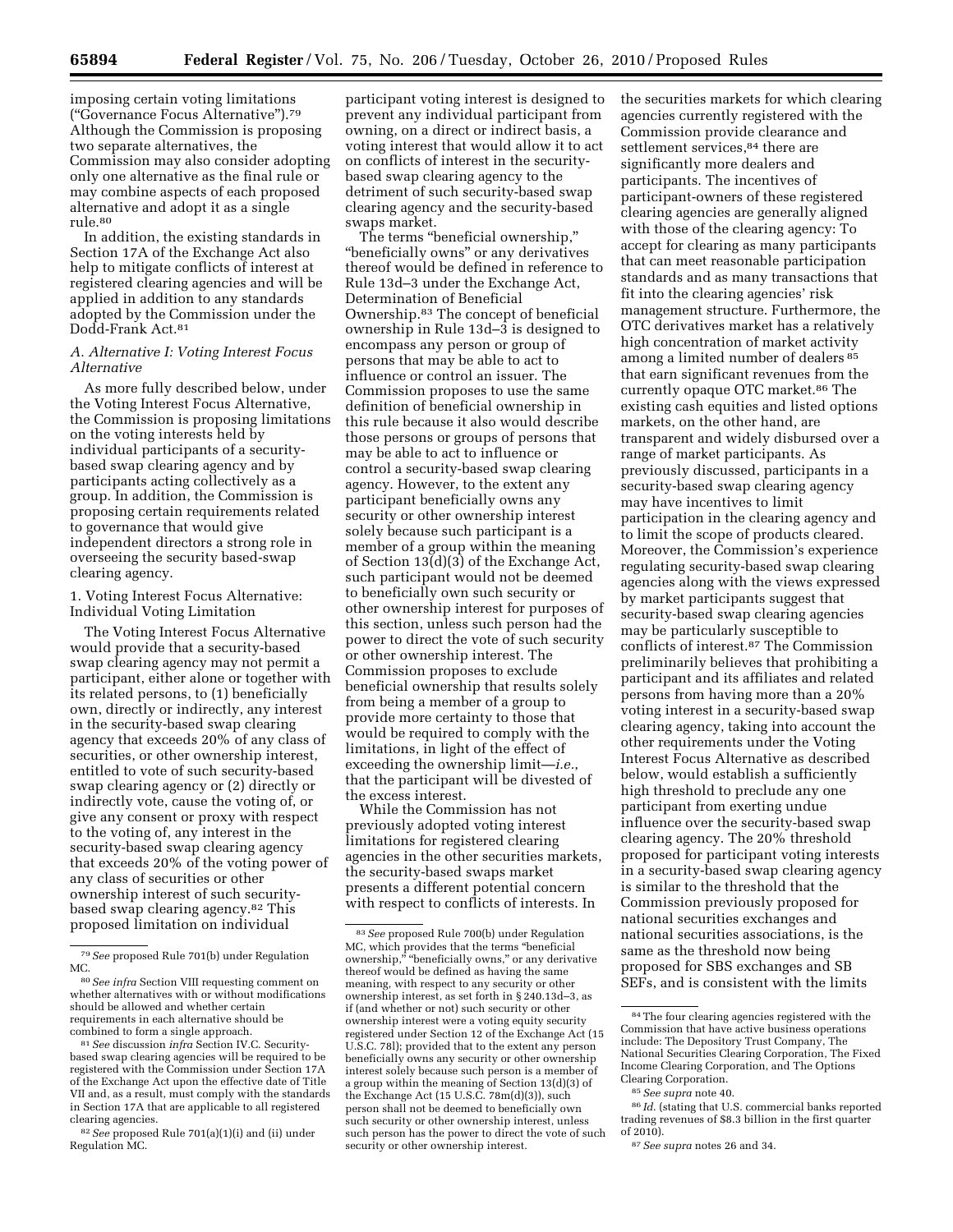currently in place with respect to national securities exchanges.88

#### 2. Voting Interest Focus Alternative: Aggregate Voting Limitation

The Voting Interest Focus Alternative would provide that a security-based swap clearing agency may not permit a participant, either alone or together with its related persons, to in the aggregate with any other security-based swap clearing agency participants and their related persons (1) beneficially own, directly or indirectly, any interest in the security-based swap clearing agency that exceeds 40% of any class of securities, or other ownership interest, entitled to vote of such security-based swap clearing agency or (2) directly or indirectly vote, cause the voting of, or give any consent or proxy with respect to the voting of, any interest in the security-based swap clearing agency that exceeds 40% of the voting power of any class of securities or other ownership interest of such securitybased swap clearing agency.89 Under the individual participant voting limitation and without this aggregate limitation on voting interest, five entities that have voting interests of 20% could control the security-based swap clearing agency. Since a small number of dealers currently control the OTC derivatives market,<sup>90</sup> the Commission preliminarily believes that this aggregate limitation on voting interest is a necessary corollary to the individual participant voting limitation. The 40% aggregate limitation on voting interest, which is consistent with limits used in similar contexts, 91 would restrict participants' ability to collectively acquire a majority voting interest, while maintaining the integrity of the 20% individual participant limitation.

3. Voting Interest Focus Alternative: Indirect or Affiliate Ownership and Ownership Through Related Persons

The Voting Interest Focus Alternative would also address conflicts of interest created by indirect voting interests of the security-based swap clearing agency because a rule that limits only direct

voting interests could be circumvented by holding the interest through an affiliated party or by holding an interest in a controlling entity. For purposes of determining a security-based swap clearing agency participant's voting interest, the proposed rule would, as indicated in the description of the rules above, combine such person's interest with those of its "related persons." 92

The Commission proposes to define the term "related person" to include persons whose relationship with respect to a participant would likely cause them to have the same conflicts of interest with respect to the security-based swap clearing agency (e.g., "affiliate," ''immediate family member,'' and ''person associated with a participant in a security-based swap clearing agency''). Specifically, proposed Rule 700(u) would define "related person" as that term relates to security-based swap clearing agencies as: (i) Any affiliate 93 of a participant in a security-based swap clearing agency; (ii) any person associated with a participant in a security-based swap clearing agency; <sup>94</sup>

94There is currently not a definition for a ''person associated with a participant in a clearing agency'' in the Exchange Act or in Commission rules. However, the Commission believes that the definition for the term ''person associated with a member'' in Section 3(a)(21) of the Exchange Act should be used as the basis for the definition of the term "person associated with a participant in a security-based swap clearing agency,'' as the purposes of the two defined terms are similar. Accordingly, the Commission proposes to define the term "person associated with a participant in a security-based swap clearing agency'' as (1) any partner, officer, director, or branch manager of such security-based swap dealer or major security-based swap participant (or any person occupying a similar status or performing similar functions); (2) any person directly or indirectly controlling, controlled by, or under common control with such securitybased swap dealer or major security-based swap participant; or (3) any employee of such securitybased swap dealer or major security-based swap participant. This term does not include any person associated with a participant in a security-based swap clearing agency whose functions are solely clerical or ministerial. *See* proposed Rule 700(r) of Regulation MC.

(iii) any immediate family member 95 of a participant in the security-based swap clearing agency that is a natural person, or any immediate family member of the spouse of such person, who, in each case, has the same home as the participant in the security-based swap clearing agency, or who is a director or officer of the security-based swap clearing agency or any of its parents or subsidiaries; and (iv) any immediate family member of a person associated with a participant in the security-based swap clearing agency that is a natural person, or any immediate family member of the spouse of such person, who, in each case, has the same home as the person associated with the participant in the security-based swap clearing agency, or who is a director or officer of the security-based swap clearing agency, or any of its parents or subsidiaries.

A voting interest limitation of 20% for an individual participant of a securitybased swap clearing agency and an aggregate voting interest limitation of 40% for all participants of a securitybased swap clearing agency is intended to restrict the ability of security-based swap clearing agency participants to exercise undue influence over the governance of a security-based swap clearing agency for their own selfinterest. At the same time, these voting limitations would still permit participants to hold significant economic interests in a security-based swap clearing agency.

4. Voting Interest Focus Alternative: Divestiture and Voting Restriction Requirement

In order to assure that a securitybased swap clearing agency maintains the proposed voting interest limitations, the Commission is proposing to require security-based swap clearing agencies to have rules in place for the divestiture of voting interests that exceed the prescribed limitations.96 The Commission preliminarily believes that in order for the voting limitations to be effective, the rule must require securitybased swap clearing agencies to take action to reduce participants' and participants' related persons' voting interests.

The Commission is proposing to provide security-based swap clearing agencies flexibility in determining how

<sup>88</sup>As previously noted, national securities exchanges generally prohibit exchange members, alone or together with their related persons, from owning more than 20% of the exchange or being entitled to vote shares in excess of 20%. See, e.g. Securities Exchange Act Release No. 61698, 75 FR at 13156, *supra* note 59.

<sup>89</sup>*See* proposed Rule 701(a)(1)(iii) and (iv) under Regulation MC.

<sup>90</sup>*See supra* note 40.

<sup>91</sup>As previously noted, the Commission has generally prohibited any person, alone or together with its related persons, from owning more than 40% of a national securities exchange. *See, e.g.,*  Securities Exchange Act Release No. 61698, 75 FR at 13156, *supra* note 59.

<sup>92</sup>*See* proposed Rule 700(u) of Regulation MC. 93 The term "affiliate" would be defined as any person that, directly or indirectly, controls, is controlled by, or is under common control with, the person. *See* proposed Rule 700(a) under Regulation MC. ''Control'' would be defined as the possession, direct or indirect, of the power to direct or cause the direction of the management and policies of a person, whether through the ownership of voting securities, by contract, or otherwise. Any person that (i) is a director, general partner, or officer exercising executive responsibility (or having similar status or function); (ii) directly or indirectly has the right to vote 25% or more of a class of voting securities or has the power to sell or direct the sale of 25% or more of a class of voting securities; or (iii) in the case of a partnership, has the right to receive, upon dissolution, or has contributed, 25% or more of the capital, is presumed to control that person. *See* proposed Rule 700(e) under Regulation MC.

<sup>95</sup> The term "immediate family member" would be defined in the proposed rules as a person's spouse, parents, children, and siblings, whether by blood, marriage, or adoption, or anyone residing in such person's house. *See* proposed Rule 700(i) under Regulation MC.

<sup>96</sup>*See* proposed Rule 701(a)(2) under Regulation MC.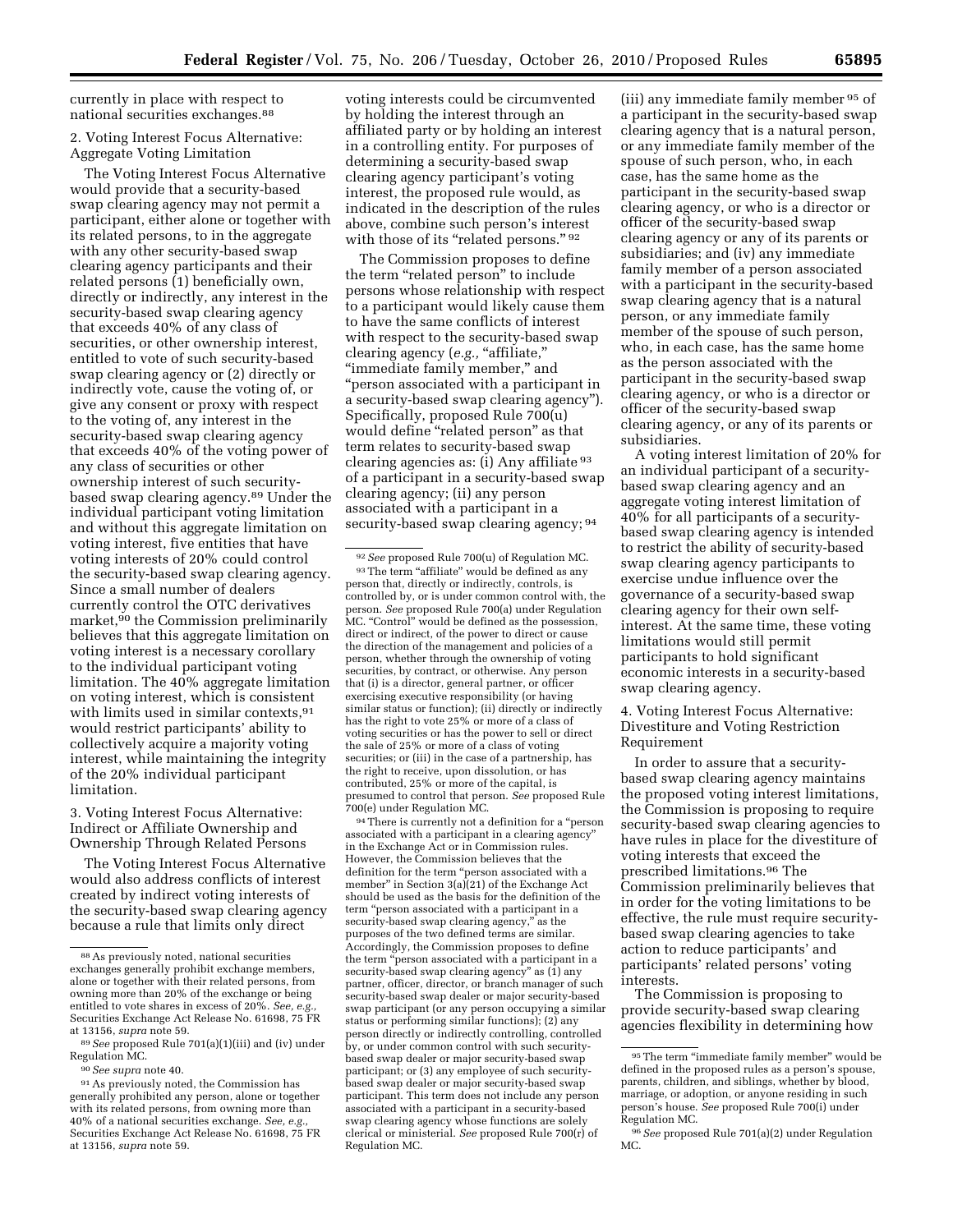to implement this divesture requirement. Any rules adopted by a security-based swap clearing agency must assure that the security-based swap clearing agency has a viable, enforceable mechanism to divest a participant and its related persons of any voting interest owned in excess of the 20% limitation, and not to give effect to the portion of any voting interest in excess of the 20% individual limitation or the 40% aggregate limitation. The Commission is also proposing to require a security-based swap clearing agency's procedures to provide a mechanism for the securitybased swap clearing agency to obtain information relating to the voting interests in the security-based swap clearing agency held by its participants and their related persons.97 The Commission believes that this requirement is essential to a securitybased swap clearing agency's ability to monitor the voting interest held by its participants and their related persons in relation to the proposed voting limitations.

5. Voting Interest Focus Alternative: Independent Directors on Board

The Commission's Voting Interest Focus Alternative would impose substantive requirements on the governance of security-based swap clearing agencies that are designed to address the concern that participants' conflicts of interest may lead them to take actions that would potentially limit fair and open access and product eligibility for central clearing, as well as potentially weaken the risk management of security-based swap clearing agencies. The proposed governance provisions, as discussed below, are intended to help mitigate potential conflicts of interest and assure the fair administration and governance of a security-based swap clearing agency by limiting the control that any one participant or group of participants may exercise over the security-based swap clearing agency.

The Commission proposes under the Voting Interest Focus Alternative to require the Board 98 of a security-based swap clearing agency to be composed of at least 35% independent directors.99 The presence of a significant number of

independent directors on the Board of a security-based swap clearing agency should provide the addition of strong and independent oversight within the security-based swap clearing agency to serve as a potential check against conflicts of interest that could pose a detriment to the security-based swap clearing agency, other firms, or the security-based swaps market generally. The Commission preliminarily believes that a level below 35% independent directors may not be sufficient to assure that independent directors have a significant voice.<sup>100</sup> A requirement lower than 35% would potentially place independent directors in a small enough minority that, relative to the remaining director slots that could potentially be filled by participant or management directors, the views of the independent directors would not be given enough consideration. While independent directors would have less than a majority representation on the Board under the Voting Interest Focus Alternative, they would have a meaningful opportunity to contribute to determinations made by the Board and the various Board committees. The Commission is proposing to require at least 35% independent directors combined with the proposal to limit participant voting interests in a securitybased swap clearing agency, both on an individual and aggregate basis, as a means of effectively mitigating conflict of interest concerns while also permitting a greater proportion of participants to serve on the Board of a security-based swap clearing agency.<sup>101</sup> This aspect of the proposal may address potential concerns that requiring a majority independent Board would affect the Board's ability to effectively perform risk management functions.

The Commission also proposes that no director may qualify as an independent director unless the Board affirmatively determines that the director does not have a material relationship with the security-based swap clearing agency or any affiliate of the security-based swap clearing agency, or a participant in the security-based

swap clearing agency, or any affiliate of a participant in the security-based swap clearing agency. The purpose of this proposal is to provide assurance that an independent director candidate does not have any relationships or affiliations that would prevent the candidate from being independent of the security-based swap clearing agency. Accordingly, the Commission proposes to define the term "independent director," as it is used with respect to a security-based swap clearing agency, as a director who has no material relationship with:

(1) The security-based swap clearing agency;

(2) Any affiliate of the security-based swap clearing agency;

(3) A participant in the security-based swap clearing agency; or

(4) Any affiliate of a participant in the security-based swap clearing agency.<sup>102</sup>

Some relationships or affiliations would clearly exclude a director from qualifying as independent of a securitybased swap clearing agency. For example, a director would not be considered independent if any of the following circumstances exists:

• The director, or an immediate family member, is employed by or otherwise has a material relationship with the security-based swap clearing agency or any affiliate thereof; or within the past three years was employed by or otherwise had a material relationship with the security-based swap clearing agency or any affiliate thereof;

• The director is a participant in the security-based swap clearing agency or within the past three years was employed by or affiliated with a participant or any affiliate thereof, or the director has an immediate family member that is, or within the past three years was, an executive officer of a participant in the security-based swap clearing agency or any affiliate thereof;

• The director, or an immediate family member, has received during any twelve-month period within the past three years payments that reasonably could affect the independent judgment or decision-making of the director from the security-based swap clearing agency or any affiliate thereof or from a participant in the security-based swap clearing agency or any affiliate thereof, other than the following: Æ

 Compensation for Board or Board committee services;

 $\circ$  Compensation to an immediate family member who is not an executive officer of the security-based swap clearing agency or any affiliate thereof or of a participant in the security-based

<sup>97</sup> *Id.* 

 $^{98}\mathrm{The\ term}$  "Board" would be defined as the Board of Directors or Board of Governors of the SB SEF, SBS exchange or facility thereof that posts or makes available for trading security-based swaps, or security-based swap clearing agency, as applicable, or any equivalent body. *See* proposed Rule 700(c) under Regulation MC.

<sup>99</sup> The term "director" would be defined as any member of the Board. *See* Proposed Rule 700(f) under Regulation MC.

<sup>100</sup>Other regulators have previously chosen 35% as an appropriate level for independent representation on the Board of self-regulatory organizations. *See* 72 FR 6936 (February 14, 2007), which adopts final rules to address conflicts of interest at self-regulatory organizations regulated by the CFTC. Specifically, the final rules establish acceptable practices under Core Principle 15 applicable to DCMs and that provide that the Board is composed of at least 35% public directors.

<sup>101</sup>Proposed Rule 700(c) under Regulation MC does not prescribe the number of participant directors that are required to be on the Board. A security-based swap clearing agency may choose to have the majority of the Board be composed of independent directors.

<sup>102</sup>*See* proposed Rule 700(j) under Regulation MC.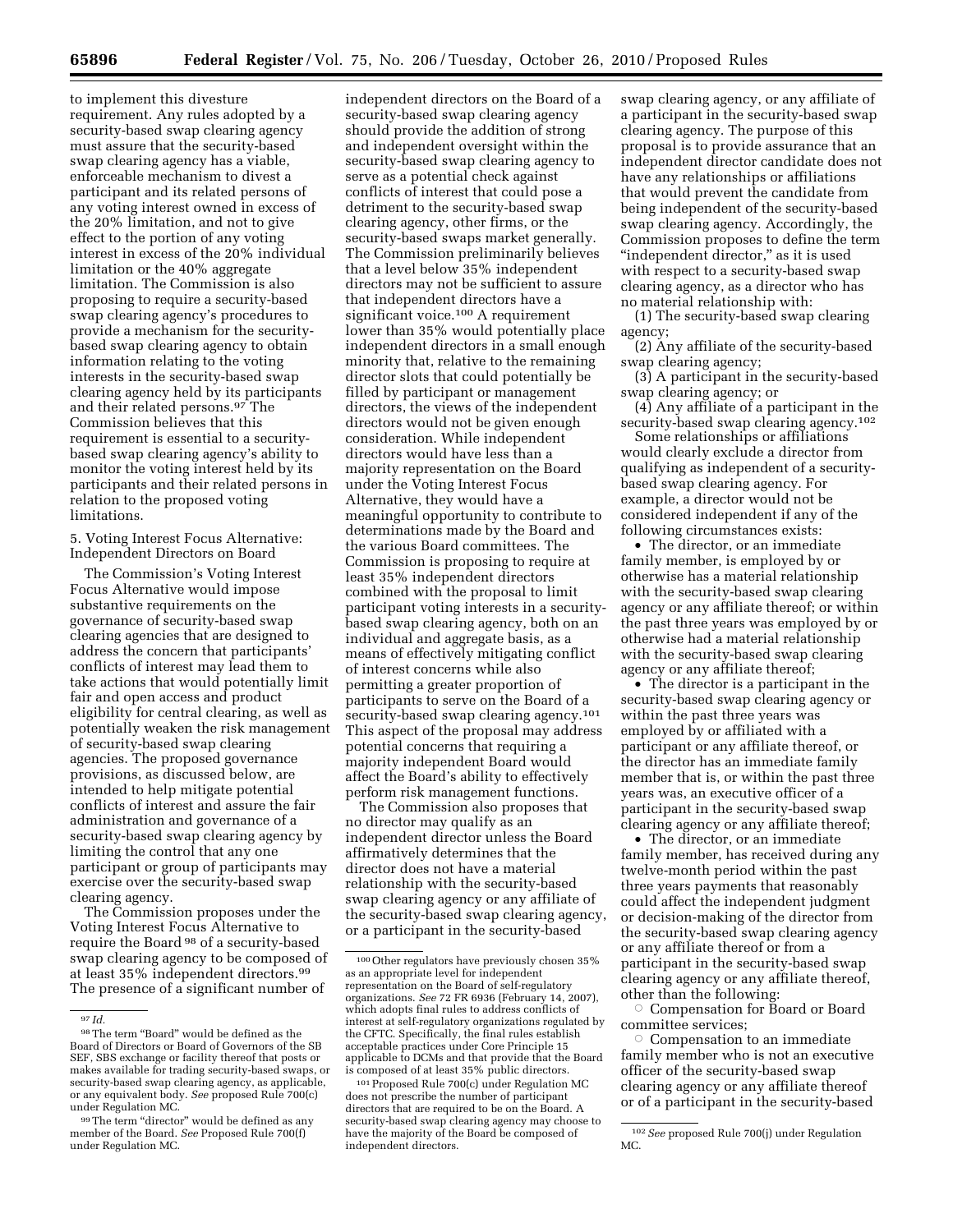swap clearing agency or any affiliate thereof; or

 $\circ$  Pension and other forms of deferred compensation for prior services, not contingent on continued service.

• The director, or an immediate family member, is a partner in, or controlling shareholder or executive officer of, any organization to or from which the security-based swap clearing agency or any affiliate thereof made or received payments for property or services in the current or any of the past three full fiscal years that exceed 2% of the recipient's consolidated gross revenues for that year, other than the following:

 $\circ$  Payments arising solely from investments in the securities of the security-based swap clearing agency or affiliate thereof; or

 $\circ$  Payments under non-discretionary charitable contribution matching programs.

• The director, or an immediate family member, is, or within the past three years was, employed as an executive officer of another entity where any executive officers of the securitybased swap clearing agency serve on that entity's compensation committee;

• The director, or an immediate family member, is a current partner of the outside auditor of the security-based swap clearing agency or any affiliate thereof, or was a partner or employee of the outside auditor of the security-based swap clearing agency or any affiliate thereof who worked on the audit of the security-based swap clearing agency or any affiliate thereof, at any time within the past three years; or

• In the case of a director that is a member of the audit committee, such director (other than in his or her capacity as a member of the audit committee, the Board, or any other Board committee), accepts, directly or indirectly, any consulting, advisory, or other compensatory fee from the security-based swap clearing agency or any affiliate thereof or a participant in the security-based swap clearing agency or any affiliate thereof, other than fixed amounts of pension and other forms of deferred compensation for prior service, provided such compensation is not contingent in any way on continued service.103

Under the proposed rule, the term "material relationship" would be defined as a relationship, whether compensatory or otherwise, that reasonably could affect the independent judgment or decision-making of the

director.104 This definition is intended to encompass all significant instances in which a director's independence is compromised.105 In determining whether a "material relationship" exists, security-based swap clearing agencies should consider the known relationships between a director and the security-based swap clearing agency to determine whether the relationship is likely to impair the independence of the director in making decisions that affect the security-based swap clearing agency. The proposed definitions of ''independent director'' and ''material relationship'' should help to reduce the potential that the independent directors on the Board of the security-based swap clearing agency are subject to conflicts of interest.

Under the Voting Interest Focus Alternative, the security-based swap clearing agency would be required to establish policies and procedures to require each director, on his or her own initiative or upon request of the security-based swap clearing agency, to inform the security-based swap clearing agency of the existence of any relationship or interest that may reasonably be considered to bear on whether such director is an independent director.106 The security-based swap clearing agency would be expected to take reasonable measures to confirm the accuracy of the information provided. This requirement should help the security-based swap clearing agency to assure that it is informed of the existence of any relationship or interest that may reasonably be considered to bear on whether a director is independent as soon as possible and without requiring the security-based swap clearing agency to investigate for such information.

6. Voting Interest Focus Alternative: Board Committees

a. Nominating Committee

The Voting Interest Focus Alternative would require security-based swap clearing agencies to create and maintain a nominating committee for the selection of Board members, and would require that such nominating committee be composed of a majority of

independent directors.107 Directors serving on the nominating committee that are not independent may be more likely to select Board candidates whose views align with such directors' interests instead of the interests of the security-based swap clearing agency or the markets generally. Having a nominating committee that is composed of majority independent directors should help to address and facilitate the selection of independent directors.

The Voting Interest Focus Proposal would also require that the nominating committee identify candidates for Board membership through a consultative process with the participants of the security-based swap clearing agency consistent with criteria approved by the Board.108 This should help assure that the selection of directors of the Board is conducted in a prudent manner while at the same time allowing for the participants of the security-based swap clearing agency to have fair representation in the selection of the directors of the Board.109

#### b. Other Board Committees

The Voting Interest Focus Alternative would require that other Board committees of a security-based swap clearing agency that are delegated authority to act on the Board's behalf, including but not limited to the risk committee, consist of at least 35% independent directors similar to the requirement that would be imposed on the Board itself.110 This requirement should give independent directors a meaningful voice, similar to the one they would have in the Board itself, within Board committees that essentially perform the functions of a Board. The proposed requirement would also apply to an "advisory" committee'' to the extent that the committee is authorized to act on behalf of the Board, including instances where the Board is required to seek approval from the committee before making a determination. However, the Commission preliminarily believes that the independence requirement should not extend to a committee that functions in a purely advisory role, because members of those committees are not in a position to exercise powers of the

<sup>103</sup>*See* proposed Rule 700(j)(2) under Regulation MC.

<sup>104</sup>*See* proposed Rule 700(l) under Regulation MC.

<sup>105</sup>*See* Securities Exchange Act Release No. 48745 (November 4, 2003), 68 FR 64154 (November 12, 2003) (order approving SRO rules that would find a director independent only where that director does not have a relationship with the company that would impair her independence).

<sup>106</sup>*See* proposed Rule 701(a)(3)(iii) under Regulation MC.

<sup>107</sup>*See* proposed Rule 701(a)(4)(i) under Regulation MC.

<sup>108</sup>*See* proposed Rule 701(a)(4)(ii) under Regulation MC.

<sup>109</sup>Section 17A(a)(3)(C) of the Exchange Act requires fair representation among participants of a clearing agency by providing them with a meaningful opportunity to participate in the selection of directors. 15 U.S.C. 78q–1(a)(3)(C). 110*See* proposed Rule 701(a)(5) under Regulation MC.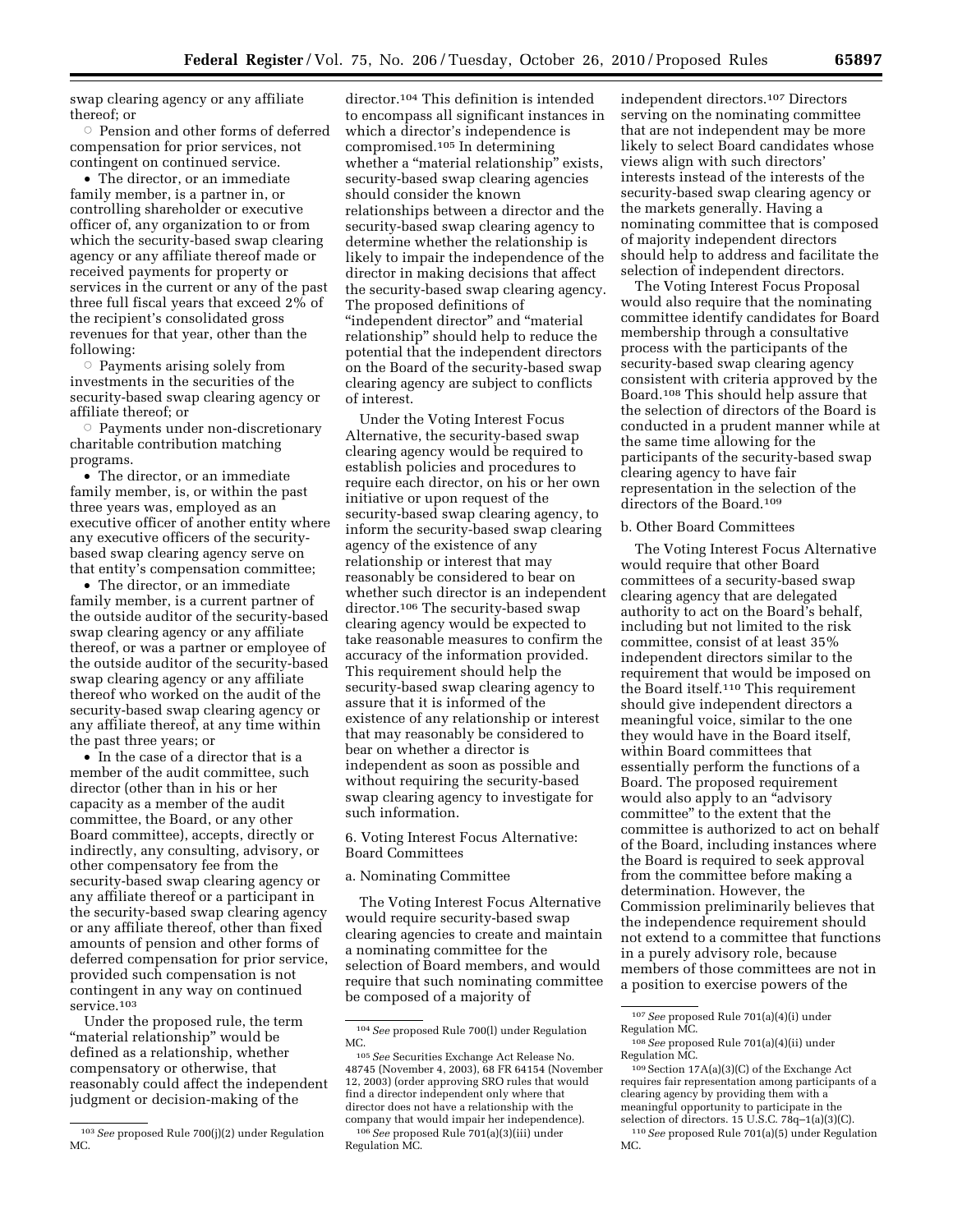Board or exert influence over the Board by dictating how the Board will act.

#### c. Disciplinary Panels

The Commission's Voting Interest Focus Alternative would impose special requirements on the composition of disciplinary panels (or their equivalents) of security-based swap clearing agencies that have not been delegated authority to act on the Board's behalf.111 The Commission believes that participants of a security-based swap clearing agency should be appropriately disciplined for failure to comply with the rules of a security-based swap clearing agency, particularly as they relate to the ongoing risk management related requirements applicable to participants. Accordingly, the Commission is proposing that the disciplinary processes of a securitybased swap clearing agency preclude any group or class of persons that are participants in the security-based swap clearing agency from exercising disproportionate influence on any disciplinary panels. In other words, to the extent that there is more than one type of group or class of persons that are participants in a security-based swap clearing agency, the composition of the disciplinary panel shall include representation of each group or class and shall not allow one group or class to have representation on the disciplinary panel that is out of proportion as compared to other groups or classes of persons that are participants in the security-based swap clearing agency. Furthermore, the disciplinary panel of the security-based swap clearing agency would include at least one person who would qualify as an independent director.

#### 7. Voting Interest Focus Alternative: Request for Comment

The Commission requests comment on all aspects of the voting limitations under the Voting Interest Focus Alternative, including whether the 20% limitations on individual participant voting interest and the 40% aggregate limitation on participant voting interest are sufficient to limit the ability of a participant or a group of participants to exercise undue influence or control over the governance of a security-based swap clearing agency. Should the 20% and

40% limitations be lower given the existing concentration of the industry in a small number of large dealers? If so, what limitations would be appropriate and why? Are there other conflicts of interest not discussed in this release that the Commission should consider generally and specifically with respect to voting limitations? Would the proposed restrictions have an effect on the ability to form new security-based swap clearing agencies or to effectively operate existing security-based swap clearing agencies?

The Commission also requests comment on whether there may be other ways to structure the interests in a security-based swap clearing agency to mitigate potential conflicts of interest. Are there other thresholds for voting limitations or approaches that the Commission should consider? Are there other methods for mitigating conflicts of interest the Commission should consider, such as limitations on holding non-voting interests in a security-based swap clearing agency? How would nonvoting interests affect the potential for conflicts of interests?

Section 765 enumerates Specified Entities for the Commission to consider in its rulemaking. The proposed rule would apply only to Specified Entities that are participants of the securitybased swap clearing agency and not to other Specified Entities, because the Commission preliminarily believes that those entities that are participants of a clearing agency are most likely to have a conflict of interest that would affect the access, product eligibility, and risk management issues discussed in this release. However, the Commission requests comment on whether all Specified Entities, regardless of participant status, should be subject to the proposed restrictions on voting interests. What are the potential conflicts of interest associated with Specified Entities that are not participants? Might Specified Entities that are not participants in a securitybased swap clearing agency have an interest in limiting the number or type of security-based swaps that are accepted for clearing to the extent that they may profit from trading securitybased swaps that are not centrally cleared? Are there any other classes of persons, such as participants or members of SB SEFs or SBS exchanges, that should also be subject to the proposed restrictions even though they are not participants of a security-based swap clearing agency? What effect would such restrictions have on mitigating conflicts of interest at security-based swap clearing agencies? What effect would such restrictions

have on the ability to form new securitybased swap clearing agencies?

The Voting Interest Focus Alternative would require that voting limitations be determined by including interests held directly by a participant in the securitybased swap clearing agency, by including indirect interests of a participant in the security-based swap clearing agency, and by including interests held by related persons of a participant in the security-based swap clearing agency. The Commission requests comment on whether its formulation for calculating the aggregate and individual limits is appropriate. Specifically, the Commission requests comment on whether the scope of the definitions of "affiliate," "immediate family member," and "related person" are over-inclusive or under-inclusive and, if either, why? Is there a different methodology to reach the interest of any person with whom a security-based swap clearing agency participant may be able to act in concert with to unduly influence or control a security-based swap clearing agency that the Commission should consider?

The Commission seeks comment on whether requiring the Board of a security-based swap clearing agency to be composed of at least 35% independent directors would improve governance of the security-based swap clearing agency and mitigate potential conflicts of interest. Is 35% sufficient to give independent directors a meaningful voice within the Board, or would a higher or lower level be appropriate? Should the Commission require that a majority of the Board be composed of independent directors? How are these independent directors likely to affect the activities of the security-based swap clearing agency? What are their incentives to assure open and fair access, increased product eligibility, and sound risk management at a security-based swap clearing agency? Do independent directors have any conflicts of interest that would affect their ability to facilitate these objectives?

The Commission also requests comment on whether other measures concerning governance should be used to mitigate conflicts of interest at security-based swap clearing agencies, either in addition to or instead of the proposals outlined in this release. In particular, what other approaches would improve governance and mitigate conflicts of interest for security-based swap clearing agencies? For example, would State laws governing the fiduciary duty owed by the Board to a corporation help to mitigate conflicts of interest? Should the Commission

<sup>111</sup>*See* proposed Rule 701(a)(6) under Regulation MC. If the security-based swap clearing agency does not have a disciplinary panel, these requirements should be interpreted as applying to the equivalent of a disciplinary panel in the security-based swap clearing agency's internal processes, unless the disciplinary panel (or its equivalent) has been delegated authority to act on the Board's behalf, in which case it would be subject to the 35% independent director requirement.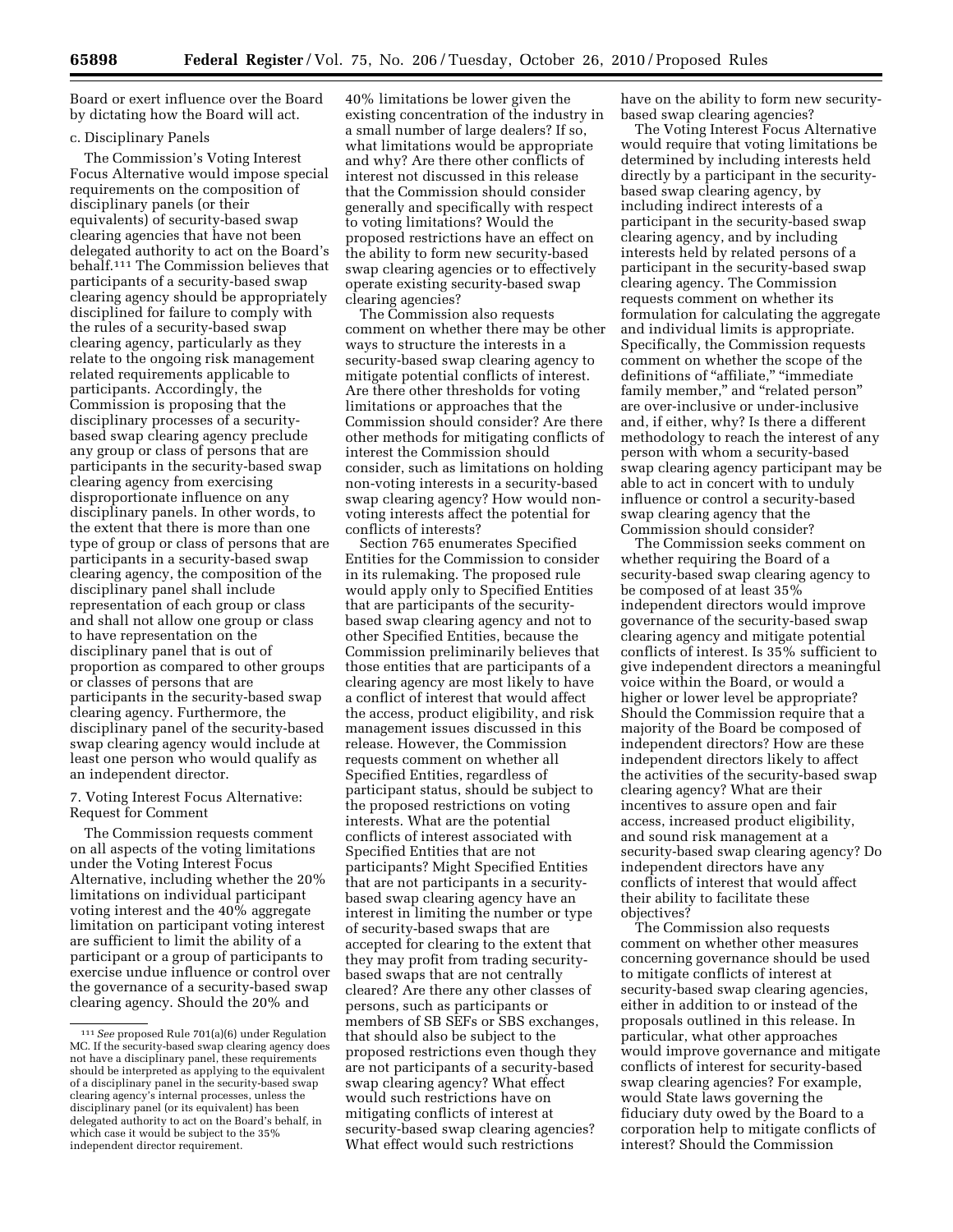consider any additional requirements related to fiduciary duties? The policies and charter documents of individual corporations also often impose additional responsibilities and obligations on directors. Should security-based swap clearing agencies be required to put in place specific policies or charters to address conflicts of interest by the Board? What policies or charters would be necessary to provide assurance that participant directors will act in the best interests of the security-based swap clearing agency? What other requirements, if any, should be in place with respect to the duties owed by the Board in order to mitigate conflicts of interest at security-based swap clearing agencies?

In addition, the Commission requests comment on its proposed definitions, including the definitions of ''independent director'' and ''material relationship.'' Are there other ways to define ''independent director'' or ''material relationship?'' If so, what are they? Should the Commission adopt other provisions that contain particular circumstances that would preclude a finding that a director is independent or that would deem a relationship material? Should the Commission take into account a director's salary or benefits he or she receives for being a director in order to consider whether an interest in keeping the directorship could make a director more likely to act favorably toward those that control the Board? Should the Commission adopt a specific look-back period within which to determine whether a ''material relationship'' exists? Should additional terms used in the proposed rule be defined?

The Commission requests comment on the proposed compositional requirements of committees of the Board under the Voting Interest Focus Alternative. Is the requirement that Board committees that are delegated authority to act on behalf of the Board be composed of at least 35% independent directors appropriate? The Commission also requests comment on whether there may be other ways to structure governance restrictions for security-based swap clearing agencies to mitigate potential conflicts of interest. In particular, the Commission requests comment on the proposed compositional requirements of the nominating committee. What is the potential effect of requiring a securitybased swap clearing agency to have a majority independent nominating committee? Are there other processes for the selection of independent directors and the fair representation of the participants and shareholders of a

security-based swap clearing agency that the Commission should consider with respect to the nominating committee? Should end-users or any other group be given guaranteed rights of participation in the governance of the security-based swap clearing agency? Should the Commission participate in the Board selection process, such as by requiring consultation on appointments? Should the Commission consider an alternative to a compositional requirement for a nominating committee, such as allowing a security-based swap clearing agency to have a board of trustees responsible for nominating candidates for the Board? If this were a viable alternative, should there be compositional requirements or other limits imposed on the board of trustees? How should such a board of trustees be appointed? Would the alternative of a board of trustees to nominate directors provide greater assurance that independent directors are truly independent not only at the time of their nomination but during their service on the Board as well?

With respect to governance as it relates to the risk committee, should there be special requirements relating to the risk committee, or its equivalent, of the Board? For instance, one possible alternative approach could be to provide separate requirements applicable only to the risk committee that reflect the highly specialized risk management expertise required of directors serving on that committee. For example, instead of requiring that the risk committee be composed of at least 35% independent directors (where such committee is delegated authority to act on the Board's behalf), the requirement could apply to a smaller number of independent directors, and also explicitly require that other interested persons, such as customers of participants, be represented on the risk committee. The Commission requests comment on whether a more prescriptive approach such as the one described above would be appropriate for the risk committee and what levels of participation by participants, customers of participants, or others would be appropriate. Are there factors that warrant treating the risk committee differently from other Board committees? Should the Commission require the Board to report to the Commission if the Board disagrees with a recommendation of the risk committee? Is the risk committee more or less prone to conflict of interest issues? Are there factors other than conflicts of interest that should be taken into consideration? Is it desirable to have an explicit requirement with

respect to customers of participants? If so, how many customers should serve on the risk subcommittee relative to independent directors and participant directors? What definition of customer should be used for these purposes? Are there distinctions that should be made between the different types of customer firms for this purpose?

Another possible alternative approach could be to limit the applicable restrictions on the risk committee to circumstances where a specific range of topics is being addressed. For example, restrictions on participation in a risk committee could be limited to only those circumstances in which a determination about issues such as participant standards and product eligibility were being made. What are the potential advantages or disadvantages of such an approach? Would it be possible to separate activities of a committee based on topics? Are there certain issues that pose more or less of a concern with respect to conflicts of interests?

The Commission also requests comment regarding whether any requirements should be imposed on advisory committees. Would an independence requirement on a purely advisory committee mitigate potential conflicts of interest? Are there circumstances in which a purely advisory committee exercises substantial power over the Board?

The Commission requests comment on the composition of the disciplinary panel of the security-based swap clearing agency. Would the proposed rule be sufficient to address potential conflicts of interest that may interfere with the fair and effective disciplinary processes of a security-based swap clearing agency? Should different restrictions be imposed?

Although independent directors may address some of the conflicts of interest concerns that underlie Section 765 of the Dodd-Frank Act, they may not effectively eliminate all conflicts. The Commission, however, believes that effective governance via a partially independent Board is compatible with the characteristics of security-based swap clearing agencies, and the types of conflicts that may be inherent with respect to such entities.

#### *B. Alternative II: Governance Focus Alternative*

As more fully described below, under the Governance Focus Alternative, the Commission is proposing governance restrictions including requiring a majority of independent directors on the Board and voting restrictions that would be applicable only to individual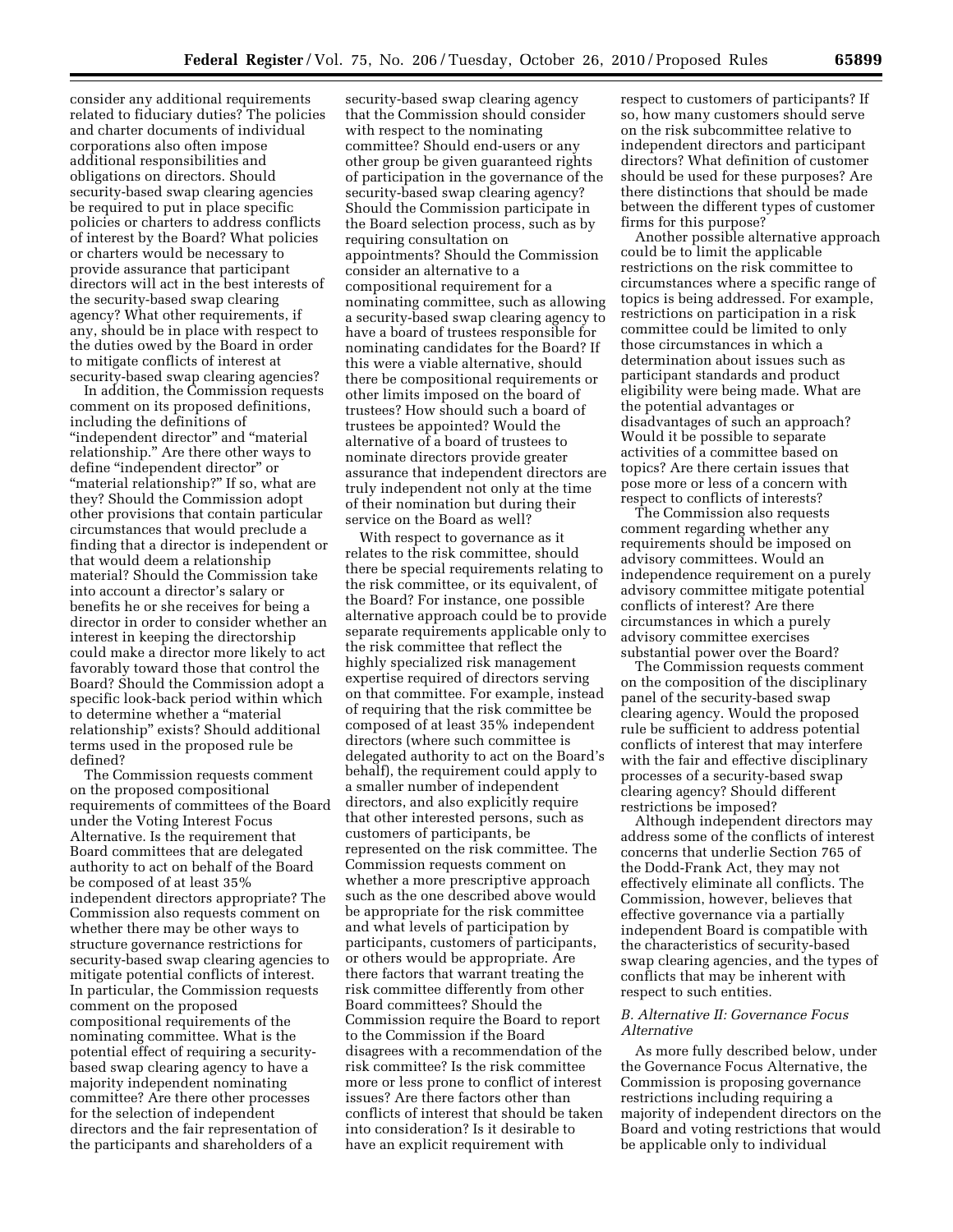participants of a security-based swap clearing agency. The Governance Focus Alternative differs from the Voting Interest Focus Alternative in that it provides greater emphasis on requirements regarding the governance arrangements of a security-based swap clearing agency as the primary means to mitigate conflicts of interest. As with the Voting Interest Focus Alternative, the Commission is proposing rules related to the governance of a securitybased swap clearing agency and the voting interests held by participants because the Commission believes each contributes to conflict of interest concerns. However, the Voting Interest Focus Alternative places greater emphasis on the ability of participants to hold voting interests in the securitybased swap clearing agency than it does on participants' ability to participate in the governance of the security-based swap clearing agency, while the Governance Focus Alternative, as described in more detail below, places greater emphasis on the ability of participants to participate in the governance of the security-based swap clearing agency than it does on the ability of participants on a collective basis to hold a voting interest in the security-based swap clearing agency.

1. Governance Focus Alternative: Voting Limitation

The Governance Focus Alternative would require that a security-based swap clearing agency may not permit a participant, either alone or together with its related persons, to (1) beneficially own, directly or indirectly, any interest in the security-based swap clearing agency that exceeds 5% of any class of securities, or other ownership interest, entitled to vote of such security-based swap clearing agency or (2) directly or indirectly vote, cause the voting of, or give any consent or proxy with respect to the voting of, any interest in the security-based swap clearing agency that exceeds 5% of the voting power of any class of securities or other ownership interest of such securitybased swap clearing agency.112 The 5% limitation on participant voting interest is intended to help mitigate conflicts of interest because each individual participant's voting interest would be substantially limited and, therefore, its ability to control the security-based swap clearing agency would also be limited.113 As discussed previously, the

Voting Interest Focus Alternative would permit a higher individual participant voting interest of 20%, but would limit the aggregate voting interests held by all participants to 40%. However, the Voting Interest Focus Alternative would allow a security-based swap clearing agency to have a Board with a majority of directors selected by participants. The Commission believes that the 5% limit per participant, in combination with the requirements related to governance arrangements described below, is sufficiently low that there is no need for the 40% aggregate cap on the voting interests held by all participants.

Furthermore, the Commission notes that the 40% aggregate cap on participant voting interests proposed in the Voting Interest Focus Alternative may restrict the potential formation of participant-owned security-based swap clearing agencies. Some clearing agencies currently registered with the Commission are user-owned or usercontrolled institutions that function as quasi-utilities. This structure may provide certain benefits to the participants and the securities markets generally because such clearing agencies generally seek to match the fees charged to participants to the clearing agency's costs and not to maximize profits.114

In addition, potential users may have a strong incentive to form a new clearing agency if they believe an existing clearing agency is not effectively serving the security-based swaps market. Not imposing an aggregate cap on participant voting interests in a security-based swap clearing agency could help encourage

<sup>114</sup> See, e.g., "The US Model for Clearing and Settlement: An Overview of DTCC," available at: *[http://www.dtcc.com/downloads/about/](http://www.dtcc.com/downloads/about/US%20Model%20for%20Clearing%20and%20Settlement.pdf) [US%20Model%20for%20Clearing%](http://www.dtcc.com/downloads/about/US%20Model%20for%20Clearing%20and%20Settlement.pdf) [20and%20Settlement.pdf.](http://www.dtcc.com/downloads/about/US%20Model%20for%20Clearing%20and%20Settlement.pdf)* (''[O]wnership and governance of [The National Securities Clearing Corporation] and [The Depository Trust Company] were from the outset those typical of market utilities.'').

the formation of new security-based swap clearing agencies and thereby increase the potential for competition among security-based swap clearing agencies. In addition, the 5% voting interest limitation may encourage open access by creating incentives for a larger number of participants to acquire a voting interest in the security-based swap clearing agency. While the Commission has not previously adopted voting limitations or governance rules for registered clearing agencies in the other securities markets, as previously discussed under the Voting Interest Focus Alternative, the security-based swaps market presents different concerns with respect to potential conflicts of interests that warrant additional scrutiny and efforts to mitigate such conflicts.

2. Governance Focus Alternative: Indirect or Affiliate Ownership and Ownership Through Related Persons

The Commission believes that a rule that limits only direct voting interests could be circumvented by holding the interest through an affiliated party or by holding an interest in a controlling entity. Accordingly, similar to the Voting Interest Focus Alternative,<sup>115</sup> the Governance Focus Alternative would address conflicts of interest created by indirect voting interests of the securitybased swap clearing agency and would require aggregation of a security-based swap clearing agency participant's voting interest with its related persons' 116 voting interests.117

3. Governance Focus Alternative: Divestiture and Voting Restriction Requirement

Similar to the Voting Interest Focus Alternative,118 the Governance Focus Alternative would require securitybased swap clearing agencies to have rules in place for the divestiture of voting interests that exceed the 5% limitation and a mechanism to not give effect to the portion of any voting interest held by a participant in excess of the 5% voting limitation.119 The Commission believes that this requirement is essential to a securitybased swap clearing agency's ability to monitor voting interests by its participants in relation to the proposed voting limitations.

117*See* proposed Rule 701(b)(1) under Regulation MC.

<sup>112</sup>*See* proposed Rule 701(b)(1) under Regulation MC.

<sup>113</sup>The 5% threshold level for ownership has previously been found by the Commission in other contexts to trigger reporting requirements to the Commission related to the ability to control an

organization. *See* Rule 13d–1(a) under the Exchange Act, 17 CFR 240.13d–1(a) (''Any person who, after acquiring directly or indirectly the beneficial ownership of any equity security of a class which is specified in paragraph (i) of this section, is directly or indirectly the beneficial owner of more than 5% of the class shall, within 10 days after the acquisition, file with the Commission, a statement containing the information required by Schedule 13D''). In addition, investors acquiring more than a 5% interest in a company must file a form certifying that they acquired that interest without ''the effect of changing or influencing the control of the issuer \*\*\*'' Rule 13d–1(c)(1) under the Exchange Act, 17 CFR 240.13d–1(c)(1). *See, also,* Gaf Corp. v. Milstein, 453 F.2d 709 (2d Cir. N.Y. 1971), stating that ''[T]he purpose of section 13(d) is to alert the marketplace to every large, rapid aggregation or accumulation of securities, regardless of technique employed, which might represent a potential shift in corporate control. \* \* \*'' *Id.* at 717.

<sup>115</sup>*See supra* Section I.A.3.

<sup>116</sup>*See supra* note 92 and accompanying text.

<sup>118</sup>*See supra* Section I.A.4.

<sup>119</sup>*See* proposed Rule 701(b)(2) under Regulation MC.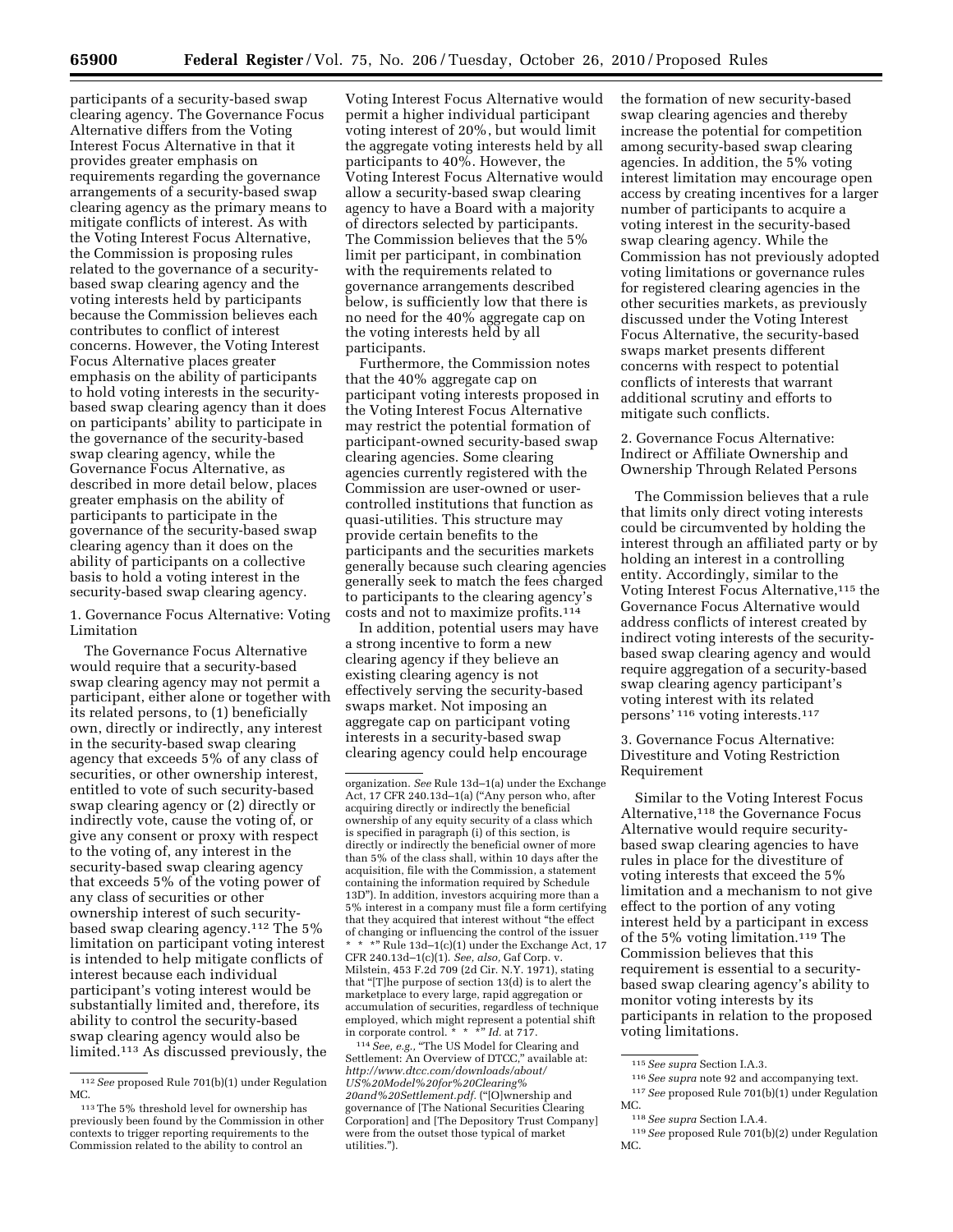4. Governance Focus Alternative: Majority Independent Board

As discussed previously, the Governance Focus Alternative differs from the Voting Interest Focus Alternative by placing greater emphasis on the governance arrangements of the security-based swap clearing agency. Each alternative approach seeks to strike a balance between the appropriate restrictions imposed on a security-based swap clearing agency relating to governance and voting rights held by participants. Under the Governance Focus Alternative, participants on a collective basis could potentially own all voting interests in a security-based swap clearing agency. While this option allows for potential benefits in terms of participants' ability to form new clearing agencies, it also allows participants' to control 100% of the voting interest in a security-based swap clearing agency, in contrast to the Voting Interest Focus Alternative, which would limit participants to holding no more than 40% of the voting interest. Accordingly, in order to balance the increased voting interest that may be held by participants collectively, the Commission proposes that a greater proportion of the Board be composed of independent directors under the Governance Focus Alternative.

The Governance Focus Alternative is intended to mitigate conflicts of interest by limiting the influence participants may have in the determinations of the Board or in the administration of a security-based swap clearing agency. Specifically, the Governance Focus Alternative would require the Board 120 of a security-based swap clearing agency to be composed of a majority of independent directors.121 The presence of a majority of independent directors on the Board of a security-based swap clearing agency is intended to reduce the ability of non-independent directors to influence the operation of the security-based swap clearing agency in favor of their own self-interests and to promote open and fair access, product eligibility, and sufficient risk management standards. This should in turn benefit non-participant firms that enter into correspondent clearing arrangements with participants, and SBS exchanges and SB SEFs who will rely on the availability of a securitybased swap clearing agency. A majority independent Board requirement is consistent with accepted corporate

governance "best practices." 122 Furthermore, requiring a majority of the Board of a security-based swap clearing agency to be independent would still permit the security-based swap clearing agency to provide participants with fair representation in the selection of directors and the administration of the affairs of the security-based swap clearing agency as required under the Exchange Act.123

The Commission also proposes that no director may qualify as an independent director unless the Board affirmatively determines that the director does not have a material relationship with the security-based swap clearing agency or any affiliate of the security-based swap clearing agency,124 or a participant in the security-based swap clearing agency, or any affiliate of a participant in the security-based swap clearing agency.<sup>125</sup> The proposed definitions of ''independent director'' and ''material relationship'' are designed to reduce the potential that the Board of the securitybased swap clearing agency is controlled by persons who are subject to conflicts of interest.

While the proposal that a majority of the Board be composed of independent directors should help to mitigate certain conflicts of interest, and particularly those conflicts that are most likely to result in an adverse effect on the security-based swap clearing agency, the Commission recognizes that it would not completely eliminate conflicts of interest. Participant directors would still be permitted to serve on the Board. The Commission believes that participants may have operational, risk management, and market expertise that may be useful for effective oversight of a securitybased swap clearing agency.

In addition, independent directors themselves may not be free of conflicts of interest. Although the independent directors would not have a material relationship with the clearing agency or any of its participants, they could still be influenced by other sources such as non-participant shareholders of the security-based swap clearing agency. The presence of independent directors

may be an effective mechanism to address certain types of conflicts in certain types of institutions but not necessarily in all instances nor for all institutions. The Commission, however, believes that effective governance via a majority independent Board is compatible with the characteristics of security-based swap clearing agencies, and the types of conflicts that may be inherent with respect to such entities.

To help address these concerns, the proposed rules would require each security-based swap clearing agency to establish policies and procedures to require each director, on his or her own initiative or upon request of the security-based swap clearing agency, to inform the security-based swap clearing agency of the existence of any relationship or interest that may reasonably be considered to bear on whether such director is an independent director.126 This requirement should keep the security-based swap clearing agency informed of the existence of any relationship or interest that may reasonably be considered to bear on whether a director is independent as soon as possible without requiring the security-based swap clearing agency to investigate for such relationships or interest.

5. Governance Focus Alternative: Board **Committees** 

#### a. Nominating Committee

The Governance Focus Alternative would require security-based swap clearing agencies to create and maintain a nominating committee composed entirely of independent directors.127 This is consistent with the purpose of the Governance Focus Alternative to place enhanced requirements on the governance arrangements of a securitybased swap clearing agency, including the composition of the Board and Board committees, with less emphasis on the requirements with respect to the voting interests held by participants. Nonindependent directors on the nominating committee could circumvent the majority independence requirement by nominating a candidate that is subject to their influence. Specifically, directors serving on the nominating committee that are not independent may be more likely to select Board candidates whose views align with such directors' interests instead of the interests of the securitybased swap clearing agency or the markets generally. A requirement that

<sup>120</sup>*See supra* note 98.

<sup>121</sup>*See* proposed Rule 701(b)(3)(i) under Regulation MC. *See supra* note 99 for the definition of ''director.''

<sup>122</sup>*See, e.g.,* James H. Cheek III, *et al.,* Report of the American Bar Association Task Force on Corporate Responsibility (2003); and The Business Roundtable, Principles of Corporate Governance (May 2010).

<sup>123</sup>Section 17A(b)(3)(C) of the Exchange Act requires that the rules of a registered clearing agency assure a fair representation of its shareholders (or members) and participants in the selection of its directors and administration of its affairs. 15 U.S.C. 78q–1(b)(3)(C).

<sup>124</sup>*See supra* note 102 and accompanying text. 125*See* proposed Rule 701(b)(3)(ii) under Regulation MC.

<sup>126</sup>*See* proposed Rule 701(b)(3)(iii) under Regulation MC.

<sup>127</sup>*See* proposed Rule 701(b)(4)(i) under Regulation MC.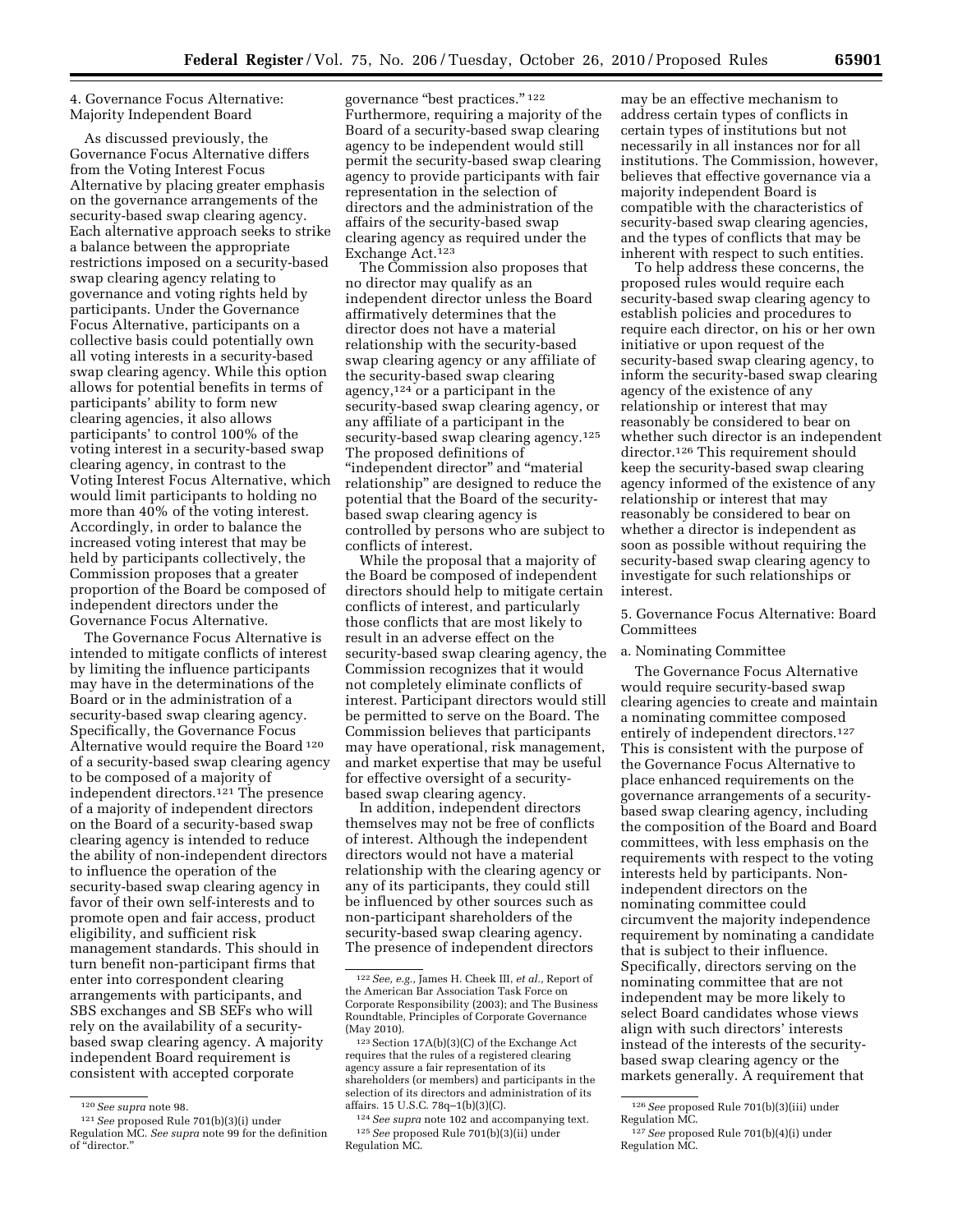all directors serving on the nominating committee be independent of participants would address these concerns by limiting participants' control over the nomination process. A fully independent nominating committee may be warranted under the Governance Focus Alternative because the lack of an aggregate cap in this proposal means that participants may collectively hold greater voting interests in selecting the independent directors.

The Governance Focus Alternative would also require that the nominating committee identify candidates for Board membership through a consultative process with the participants of the security-based swap clearing agency consistent with criteria approved by the Board.128 This should assure that the selection of the independent directors of the Board is conducted in a prudent manner while at the same time allowing participants of the security-based swap clearing agency to have a fair voice in the selection of the directors of the Board.129

#### b. Other Board Committees

The Governance Focus Alternative would require that other Board committees of a security-based swap clearing agency that are delegated authority to act on the Board's behalf, including but not limited to the risk committee, consist of a majority of independent directors similar to the requirement that would be imposed on the Board itself.130 This requirement should prevent the dilution of the majority Board independence requirement that may result if Board committees that essentially perform the functions of a Board are not themselves subject to a similar requirement. The proposed requirement would also apply to an ''advisory committee'' to the extent that such a committee is authorized to act on behalf of the Board, including instances where the Board is required to seek approval from the committee before making a determination. However, the Commission preliminarily believes that this majority independence requirement should not extend to a committee that functions in a purely advisory role, because members of those committees are not in a position to exercise powers of the Board or exert influence over the Board by dictating the actions of the Board.

#### c. Disciplinary Panels

Similar to the Voting Interest Focus Alternative,131 the Governance Focus Alternative would impose special requirements on the composition of disciplinary panels (or their equivalents) of security-based swap clearing agencies that have not been delegated authority to act on the Board's behalf.132

#### 6. Governance Focus Alternative: Request for Comment

The Commission requests comment on all aspects of the 5% participant voting interest limitation. Is the 5% voting limitation appropriate, or should the Commission consider a higher or lower limitation? How does the relative concentration of the security-based swaps market among a small number of large dealers affect whether a 5% limitation is appropriate? Would 5% still allow a relatively small number of participants to effectively dominate the Board of a clearing agency? Should the Commission consider any form of an aggregate cap under this alternative? How likely is it that a security-based swap clearing agency would adopt a utility model, given the status of the security-based swaps market? Would the 5% limit impede the ability of a clearing agency to adopt a utility model? What advantages or disadvantages would such a model have? Are there other conflicts of interest, not discussed in this release, that the Commission should consider generally and specifically with respect to voting interest limitations? Would the proposed restrictions have an effect on the ability to form new security-based swap clearing agencies?

Are there other ways to more narrowly target voting limitations? Should the Commission impose voting restrictions on only the largest participants because those participants control the majority of the securitybased swaps market (based on either the volume of transactions cleared at the security-based swap clearing agency or the notional value of the participant's outstanding security-based swap positions)? If such an approach is preferable, what should the threshold be for determining whether a participant is ''large''? Should the Commission require the security-based swap clearing agency to consider the participant's volume of cleared transactions at the securitybased swap clearing agency, the notional value of the participant's

outstanding security-based swap positions at the security-based swap clearing agency, or both? Should the Commission require the security-based swap clearing agency to consider either volume or outstanding notional value of a participant's positions held outside of a security-based swap clearing agency? How often should the Commission require the security-based swap clearing agency to reevaluate its standard? How effectively would such an approach address conflict of interest concerns? What would be the advantages and disadvantages of this approach compared to the approach proposed above? Are there administrative complexities associated with determining and monitoring the point at which a firm reaches large participant status? Are the conflicts of interest concerns regarding all large participants similar or should there be differences in the voting limitations among large participants?

Should the restrictions on voting interests apply to other large entities, such as the Specified Entities listed in Section 765, even if they are not participants in a security-based swap clearing agency? What potential conflicts of interest could result if Specified Entities that are not large participants controlled the voting interest in a security-based swap clearing agency? How should such potential conflicts of interest be addressed?

Should the Commission consider a limitation on the non-voting interests owned by participants? Should the Commission consider a limitation on the voting and non-voting interests held by Specified Entities?

The Commission seeks comment on whether requiring the Board of a security-based swap clearing agency to be composed of a majority of independent directors would improve governance of the security-based swap clearing agency and mitigate potential conflicts of interest. Would a majority independent Board be helpful in mitigating conflicts of interest if the voting interest of a security-based swap clearing agency is owned by participants? If a majority independent Board is not appropriate to mitigate conflicts, what percentage of the Board should be independent? What are the costs and benefits of requiring the Boards of security-based swap clearing agencies to be composed of a majority of independent directors? How do these costs and benefits differ from the proposal that 35% of the Board be composed of independent directors? Would independent directors be likely to have the necessary experience and

<sup>128</sup>*See* proposed Rule 701(b)(4)(ii) under Regulation MC.

<sup>129</sup>*See supra* note 123.

<sup>130</sup>*See* proposed Rule 701(b)(5) under Regulation MC.

<sup>131</sup>*See supra* Section I.A.8.d. and accompanying text.

<sup>132</sup>*See* proposed Rule 701(b)(6) under Regulation MC.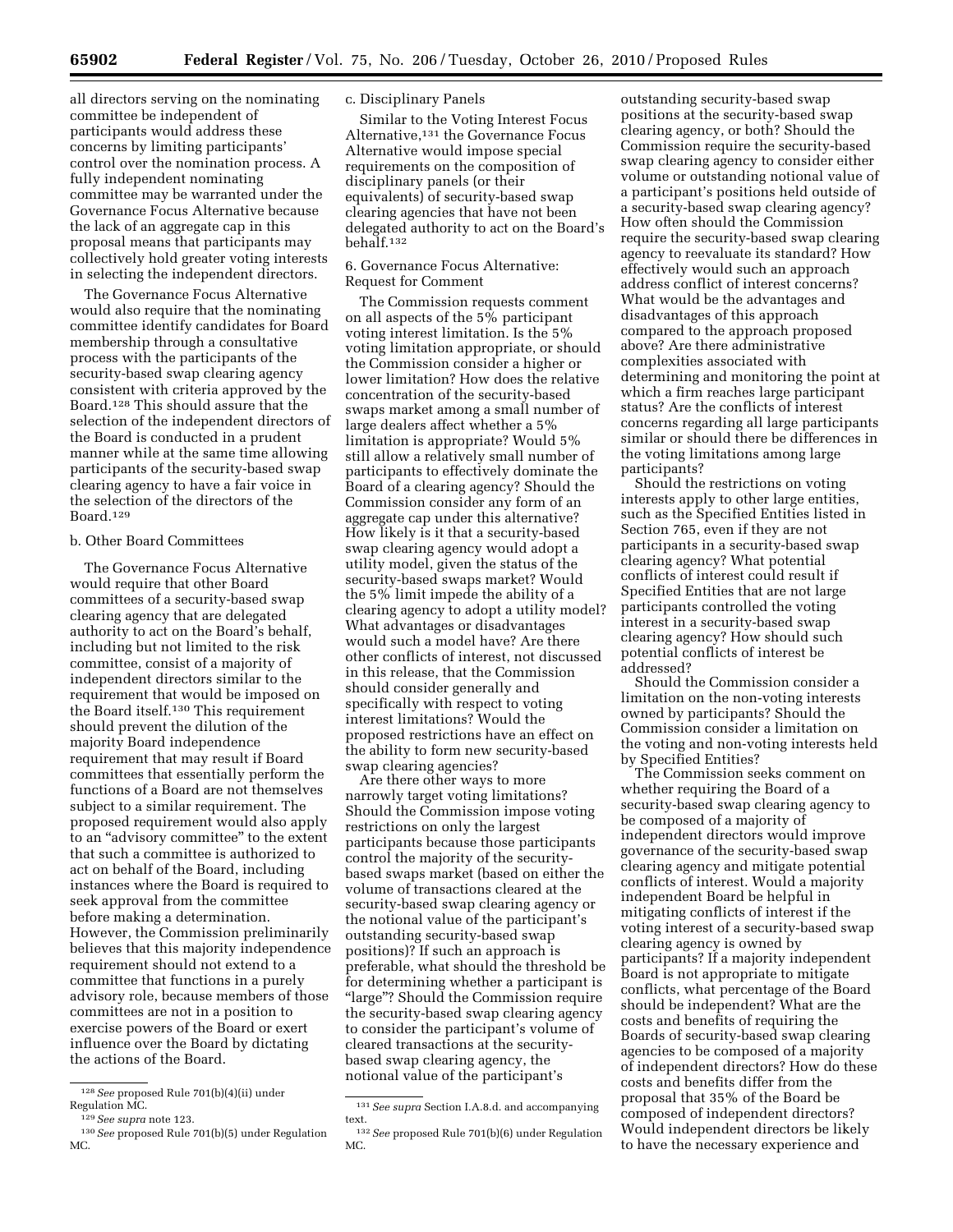expertise to serve on the Board? Could less experience or expertise negatively affect risk management practices or the efficiency of the clearing agency and, if so, how? If any such experience or efficiency issues exist, how could they be overcome? What are the independent directors' incentives regarding fair and open access, product eligibility, and sound risk management? How are these incentives different from those of participants? Do they result in conflicts of interest? If so, how are the conflicts of interest different from those of participants? How should they be addressed by the Commission?

Should the Commission consider alternative limits, or alternative combinations of limits, on voting interests or independent directors? For example, should the voting interest restrictions of 20% on individual interests and 40% in the aggregate be combined with the requirements for a majority independent Board and a 100% independent nominating committee? Would an alternative combination of requirements related to voting interests and independent directors be more effective? For example, would a higher requirement in each case (*e.g.,* a 10% limit on individual voting interests and a requirement for 60% independent directors) be more effective? Or would other combinations be more effective? Should the Commission reduce the restrictions over time if conflict of interest concerns are lessened as the security-based swaps market develops? For example, if participation in the security-based swaps market becomes more open and includes a broader range of participants, the interests of the participants may become more aligned with those of the clearing agency and the markets generally. Would restrictions on voting interests and governance still be needed in this circumstance? Are there other circumstances where the voting interest and governance restrictions may be reduced or eliminated altogether? If, over time, the security-based swaps market does not become more competitive, should the Commission consider additional governance and voting measures to promote open access and competition? What measures would be appropriate? What standards should the Commission use to determine whether additional restrictions should or should not be imposed?

Could restrictions regarding the governance structure of a security-based swap clearing agency alone be sufficient to address conflict of interest concerns or are both restrictions on governance and voting interests needed? Would participants of a security-based swap

clearing agency be able to exercise undue influence over a security-based swap clearing agency through a voting interest even if a majority of the Board is independent? Are requirements related to the governance structure of a security-based swap clearing agency more or less effective than voting limitations at addressing conflicts of interest?

The Commission requests comment on the proposed compositional requirements of the nominating committee. What is the potential effect of requiring a security-based swap clearing agency to have an entirely independent nominating committee? Would requiring an entirely independent nominating committee, which is required to consult with participants of the security-based swap clearing agency, be consistent with the fair representation requirement under the Exchange Act? Should end-users or any other group be given guaranteed rights of participation in the governance of the security-based swap clearing agency? Should the Commission have some oversight of the Board selection process? Should the Commission consider an alternative to a compositional requirement for a nominating committee, such as allowing a security-based swap clearing agency to have a board of trustees responsible for nominating candidates for the Board? If this were a viable alternative, should there be compositional requirements or other limits imposed on the board of trustees? How should such a board of trustees be appointed? Would the alternative of a board of trustees to nominate directors provide greater assurance that independent directors are truly independent not only at the time of their nomination but during their service on the Board as well?

The Commission requests comment on the proposed compositional requirements of committees of the Board under the Governance Focus Alternative. Is the requirement that Board committees that are delegated authority by the Board be composed of a majority of independent directors appropriate? Should there be special requirements relating to the risk committee, or its equivalent, of the Board? The Commission requests comment on the possible alternatives for risk committee governance as discussed in Section IV.A.7. Would the possible alternatives for the risk committee be more or less desirable with respect to the Governance Focus Alternative? Under the Governance Focus Alternative, should the percentage of directors on the risk committee be higher or lower than what is proposed?

The Commission also requests comment on whether there are other ways to structure governance arrangements for security-based swap clearing agencies to mitigate potential conflicts of interest.

The Commission requests comment on the composition of the disciplinary panel of the security-based swap clearing agency. Would the proposed rule be sufficient to address potential conflicts of interest that may interfere with the fair and effective disciplinary processes of a security-based swap clearing agency? Should different restrictions be imposed?

#### *C. Existing Standards for Registered Clearing Agencies*

In addition to any new rules adopted by the Commission with respect to conflicts of interest at security-based swap clearing agencies, the standards in the Exchange Act that apply to all securities clearing agencies registered with the Commission will apply to security-based swap clearing agencies. The Dodd-Frank Act requires securitybased swap clearing agencies to be registered as clearing agencies with the Commission under Section 17A of the Exchange Act.133 Thus, security-based swap clearing agencies will be required to comply with the standards in Section 17A of the Exchange Act. Some of these standards may be used to address concerns related to conflicts of interest, regardless of whether a security-based swap clearing agency elects the Voting Interest Focus Alternative or the Governance Focus Alternative. As a result, the standards in Section 17A would be used in addition to specific conflict of interest rules adopted under Section 765 of the Dodd-Frank Act.134

The Section 17A standards may be used to mitigate conflicts of interest or the effects of conflicts of interest in a

The Commission is also considering matters related to conflicts of interests as part of broader standards that would be applicable to clearing agencies in association with requirements under Sections 763(b) and 805(a) of the Dodd-Frank Act.

<sup>133</sup> Depository institutions or derivatives clearing organizations that have previously cleared swaps pursuant to an exemption from registration as a clearing agency will be deemed to be registered with the Commission under Section 17A of the Exchange Act. *See* Public Law 111–203, Section 763(*l*).

<sup>134</sup>*See* Section 17A(b)(3) of the Exchange Act, which sets forth the standards for registered clearing agencies. 15 U.S.C. 78q–1(b)(3). *See also*  Securities Exchange Act Release No. 16900 (''Standards Release'') (June 17, 1980), 20 FR 416 (July 1, 1980). The Standards Release provides guidance on the standards to be used by the Commission's Division of Trading and Markets in connection with the registration of clearing agencies. The standards also serve as staff guidelines to assist clearing agencies in modifying their organizations, capacities, and rules to comply with the clearing agency registration provisions of the Exchange Act.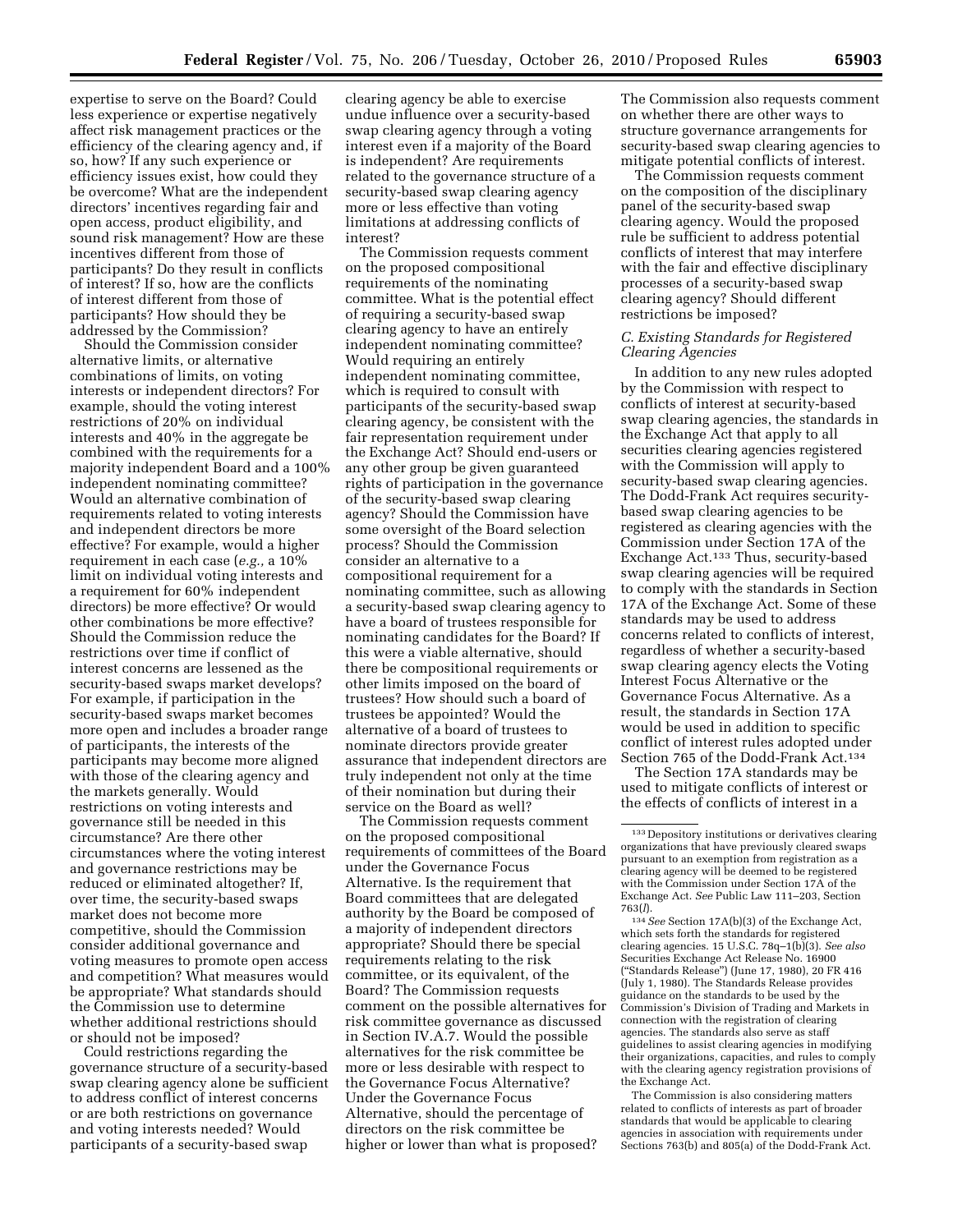number of ways. As part of the initial registration process, the Commission approves the organizational structure of a clearing agency.135 The Commission also reviews and approves significant changes to a clearing agency's governance structure after it is registered.136 In addition, a clearing agency must admit persons such as banks and broker-dealers, and other entities that the Commission may designate by rule, as participants, 137 subject to the participation standards of the clearing agency.138

Clearing agencies also may not permit unfair discrimination in the admission of participants or among participants in the use of the clearing agency.139 These standards in Section 17A help to mitigate concerns related to conflicts of interest by promoting access to and use of a clearing agency by all qualified persons on an equivalent basis.140 The Section 17A standards also help to prevent a participant from using its

136*See* Securities Exchange Act Release Nos. 612194 (December 22, 2009), 74 FR 68883 (December 22, 2009) (File No. SR–FICC–2009–10); 61215 (December 22, 2009), 74 FR 68888 (December 29, 2009) (File No. SR–NSCC–2009–10); and 61216 (December 22, 2009), 74 FR 68877 (December 29, 2009) (File No. SR–DTC–2009–16), notice and order granting accelerated approval of proposed rule changes filed by the clearing agency subsidiaries of the Depository Trust and Clearing Corporation (DTC, NSCC, and FICC) to permit DTCC to nominate non-participant candidates for election to its Board.

137 15 U.S.C. 78q–1(b)(3)(B).

138 *Id. See also* Section 17A(b)(4)(B), which provides that a registered clearing agency may deny participation to, or condition the participation of, any person if such person does not meet such standards of financial responsibility, operational capability, experience, and competence as are prescribed by the rules of the clearing agency. A registered clearing agency may examine and verify the qualifications of an applicant to be a participant in accordance with procedures established by the rules of the clearing agency. 15 U.S.C. 78q– 1(b)(4)(B).

139 15 U.S.C. 78q–1(b)(3)(F).

140*See* Standards Release, *supra* note 134, at 419. All participants utilizing similar clearing agency services, with the exception of participants that are registered clearing agencies for which specialized requirements apply, should be required to comply fully with the clearing agency's internal financial and operational rules such as clearing fund deposits, mark-to-market payments, and margin deposits related to the services used.

influence to amend the rules of the clearing agency in a manner that favors its own institution to the disadvantage of other participants because the rules of a clearing agency may not be applied on a discriminatory basis.141

Finally, the Section 17A standards help to mitigate conflict of interest concerns by providing that the rules of a registered clearing agency may not impose a burden on competition that is not necessary or appropriate in furtherance of the purposes of the Exchange Act. This helps assure that the clearing agency operates in a manner that is consistent with the public interest and is not used by participants or other interested parties to gain an unfair competitive advantage.142 The Commission staff has previously interpreted these standards as requiring that a clearing agency must justify any anticompetitive effect of membership criteria and that it will evaluate an anticompetitive effect in light of the following factors: (1) The essential nature of the service; (2) the number and type of potential participants denied access to clearance and settlement services; (3) the number of entities providing comparable clearance and settlement services; and (4) the availability of correspondent clearing arrangements to provide indirect access to a clearing agency's services.143 The Commission believes these factors should also be used to evaluate the anticompetitive effect of the membership standards of security-based swap clearing agencies once they are registered clearing agencies under Section 17A of the Exchange Act.

The Commission requests comment on the application of the standards under Section 17A to security-based swap clearing agencies in conjunction with the proposed rules to address conflicts of interest. Will the proposed rules effectively build on the Section 17A standards? Should the Commission take a more targeted approach by

142The standard does not prohibit all burdens on competition. However, if a proposed rule of a clearing agency would impose a burden on competition, the burden must be weighed against the benefits of the rule in achieving the purposes of the Exchange Act. For example, a clearing agency may impose participation standards that have an anticompetitive effect as long as any such anticompetitive effect is justified.

143*See* Standards Release, *supra* note 134, at 419.

focusing new requirements under Section 765 of the Dodd-Frank Act on Section 17A standards alone, such as by having requirements addressing only membership standards and determinations whether to clear products? Would such an approach sufficiently address conflicts of interests? If not, are the proposed rules sufficient to address potential gaps in the way Section 17A alone would address conflicts of interest with respect to security-based swap clearing agencies? Should additional rules be proposed under Section 17A to further address conflict of interest concerns? Should the Commission extend the application of the proposed rules for security-based swap clearing agencies to all registered clearing agencies? To what extent would competitive pressures in the security-based swaps market, particularly as it continues to develop, help to mitigate conflicts of interest? Would the standards under Section 17A help to promote competition in a way that would help to mitigate conflicts of interest? To what extent does the Commission's oversight of clearing agencies pursuant to the standards under Section 17A alleviate the need for ownership limitations and governance requirements?

#### **V. Discussion of Proposed Rule 702 Under Regulation MC for Security-Based Swap Execution Facilities and National Securities Exchanges That Post or Make Available for Trading Security-Based Swaps**

#### *A. Ownership and Voting Limitations*

Section 765 requires the Commission to adopt rules to mitigate conflicts of interest, which may include numerical limits on control of, or the voting rights with respect to, any clearing agency that clears security-based swaps, or on the control of any SB SEFs or SBS exchanges. Pursuant to this directive, the Commission is proposing ownership and voting limits for a SB SEF that would apply to any SB SEF participant and for a SBS exchange or facility of a national securities exchange that posts or makes available for trading securitybased swaps (''SBS exchange facility'') that would apply to any SBS exchange member. Specifically, the Commission proposes that a SB SEF, SBS exchange, or SBS exchange facility shall not permit any SB SEF participant or SBS exchange member, as applicable, either alone or together with its related persons, to: (1) Beneficially own, directly or indirectly, any interest in the SB SEF, SBS exchange, or SBS exchange facility, as applicable, that exceeds 20% of any class of securities, or other

<sup>135</sup>Section 17A(b)(3)(A) provides in full a clearing agency shall not be registered unless the Commission determines that the "clearing agency is so organized and has the capacity to facilitate the prompt and accurate clearance and settlement of securities transactions and derivative agreements, contracts, and transactions for which it is responsible, to safeguard securities and funds in its custody or control or for which it is responsible, to comply with the provisions of [the Exchange Act] and the rules and regulations thereunder, to enforce (subject to any rule or order of the Commission pursuant to section 17(d) or 19(g)(2) of [the Exchange Act]) compliance by its participants with the rules of the clearing agency, and to carry out the purposes of [Section 17A of the Exchange Act].'' 15 U.S.C. 78q–1(a)(3)(C).

<sup>141</sup> *Id* at 418. The provisions in Section 17A recognize that a clearing agency may discriminate among persons in the admission to, or the use of, the clearing agency, by requiring that participants meet certain financial, operational, and other fitness standards. However, Section 17A also requires that sanctioned discriminations must not be unfair. In addition, the Commission must find that clearing agency rules embodying any discriminations are in the public interest and are consistent with the requirements of the Exchange Act.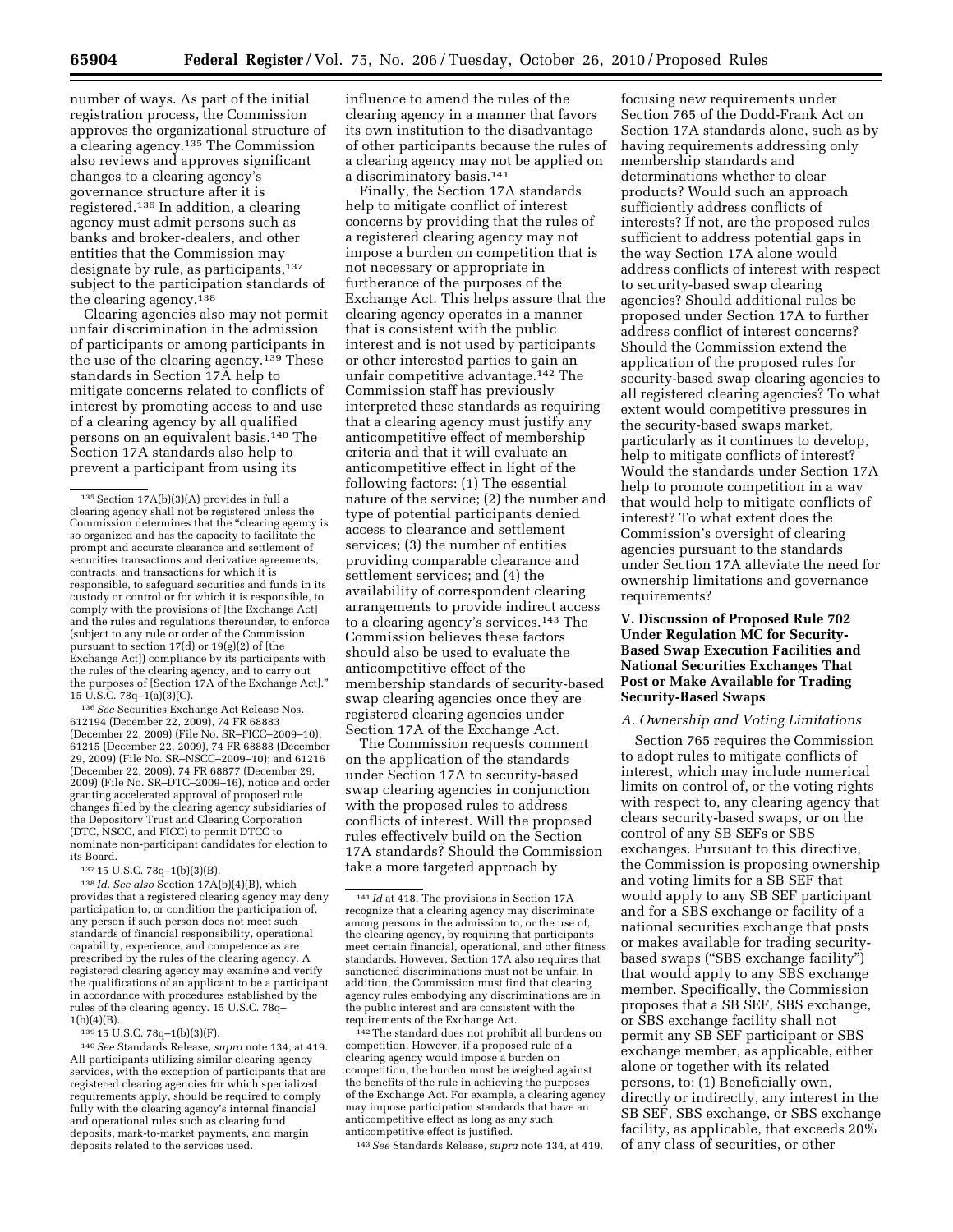ownership interest, entitled to vote of such SB SEF, SBS exchange, or SBS exchange facility; or (2) directly or indirectly vote, cause the voting of, or give any consent or proxy with respect to the voting of, any interest in the SB SEF, SBS exchange, or SBS exchange facility, as applicable, that exceeds 20% of the voting power of any class of securities or other ownership interest of such SB SEF, SBS exchange, or SBS exchange facility.144

The Commission is concerned that if a SB SEF participant or SBS exchange member, either alone or together with its related persons, were to own a significant stake in the SB SEF, SBS exchange, or SBS exchange facility, respectively, the SB SEF participant or SBS exchange member could use its significant ownership interest to influence the operations of the SB SEF, SBS exchange, or SBS exchange facility to unduly derive benefits at the expense of other owners and market participants. The Commission is particularly concerned that a SB SEF participant or SBS exchange member may have financial incentives to limit the level of access to, and the scope of products traded on, these trading venues as a means to impede competition from other market participants. For example, the Commission understands that many of the electronic multi-dealer trading platforms that exist today for OTC derivatives or fixed income products limit the number of dealers from which a customer can request a quote. The Commission believes that a fewer number of dealers participating on a platform or exchange could result in less competition on pricing. The Commission believes that imposing ownership and voting limits, as described above, could mitigate potential conflicts of interest with respect to the level of access to the market and determinations as to which products are traded by limiting the ability of a small group of persons (such as dealers) to control the Board 145 and thus the governance of the SB SEF, SBS exchange, or SBS exchange facility.146

Unlike the Voting Interest Focus Alternative or the Governance Focus Alternative for security-based swap

clearing agencies, the Commission is not proposing an aggregate 40% voting interest limit collectively on all SB SEF participants (with respect to SB SEFs) and SBS exchange members (with respect to SBS exchanges) or a 5% individual voting interest limit, respectively. The Commission recognizes that, as with security-based swap clearing agencies, the proposed rule would limit, but not eliminate, the ability of a small group of SB SEF participants or SBS exchange members, as applicable, to own a SB SEF, SBS exchange, or SBS exchange facility. Specifically, as few as five entities could own SB SEFs, SBS exchanges, and SBS exchange facilities under this proposal. However, the Commission's concerns with respect to concentration of ownership in security-based swap clearing agencies and SB SEFs, SBS exchanges, and SBS exchange facilities are informed by the differences in the structure for clearing and trading of security-based swaps. The Commission's experience has been that the central clearing model in the securities markets historically has tended toward convergence to a single clearing agency for each type of cleared product, while the market structure for securities trading historically has not necessarily tended toward a similar model.147 The Commission also notes that security-based swap clearing agencies perform a critical function in mitigating financial risk for securitybased swaps market participants. Although SB SEFs, SBS exchanges, and SBS exchange facilities are critical to promoting price transparency and therefore market efficiency, the Commission does not believe that the operation of SB SEFs, SBS exchanges, and SBS exchange facilities would pose the same level of systemic risk as security-based swap clearing agencies. There generally will be a lower barrier to entry with respect to trading platforms because participants of a SB SEF or members of an SBS exchange would not incur the margin, guaranty fund, or other obligations that members of a clearing agency would incur, and thus multiple venues for the trading of security-based swaps are more likely to emerge. Thus, the Commission is not proposing identical ownership requirements for security-based swap clearing agencies and SB SEFs, SBS exchanges, and SBS exchange facilities.

For purposes of calculating a SB SEF participant's or SBS exchange member's ownership and voting interests, the proposed rule would aggregate such person's ownership and voting interests with those of its related persons. When used with respect to a SB SEF, proposed Rule 700(u) under Regulation MC would define the term ''related person'' to mean: (1) Any affiliate of a securitybased swap execution facility participant; (2) any person associated with a security-based swap execution facility participant; (3) any immediate family member of a security-based swap execution facility participant or any immediate family member of the spouse of such person, who, in each case, has the same home as the security-based swap execution facility participant or who is a director or officer of the security-based swap execution facility or any of its parents or subsidiaries; or (4) any immediate family member of a person associated with a security-based swap execution facility participant or any immediate family member of the spouse of such person, who, in each case, has the same home as the person associated with the security-based swap execution facility participant or who is a director or officer of the security-based swap execution facility or any of its parents or subsidiaries.

Further, when used with respect to a SBS exchange or SBS exchange facility, proposed Rule 700(u) under Regulation MC would define the term ''related person'' to mean: (1) Any affiliate of a member of the national securities exchange that posts or makes available for trading security-based swaps; (2) any person associated with a member of the national securities exchange that posts or makes available for trading securitybased swaps; (3) any immediate family member of a member of the national securities exchange that posts or makes available for trading security-based swaps or any immediate family member of the spouse of such person, who, in each case, has the same home as the member of the national securities exchange that posts or makes available for trading security-based swaps or who is a director or officer of the national securities exchange or facility thereof that posts or makes available for trading security-based swaps, or any of its parents or subsidiaries; or (4) any immediate family member of a person associated with a member of the national securities exchange that posts or makes available for trading securitybased swaps or any immediate family member of the spouse of such person, who, in each case, has the same home as the person associated with the

<sup>144</sup>*See* proposed Rule 702(b) under Regulation MC.

<sup>145</sup>*See supra* note 98 for the proposed definition of ''Board.''

<sup>146</sup>The Commission also believes that such limits would further the ability of the SB SEF and SBS exchange to effectively carry out its obligations. Section 763(c) of the Dodd-Frank Act and Section 6 of the Exchange Act, respectively, and, in particular, provide market participants with impartial access to SB SEFs. *See* Section 763(c) of the Dodd-Frank Act, Public Law 111–203, Section 763(c), and 15 U.S.C. 78f.

<sup>147</sup>The Commission has not made any determinations about whether security-based swap clearing agencies will also tend to converge to a single clearing agency or even a small number of clearing agencies, as the central clearing of securitybased swaps is still a developing area.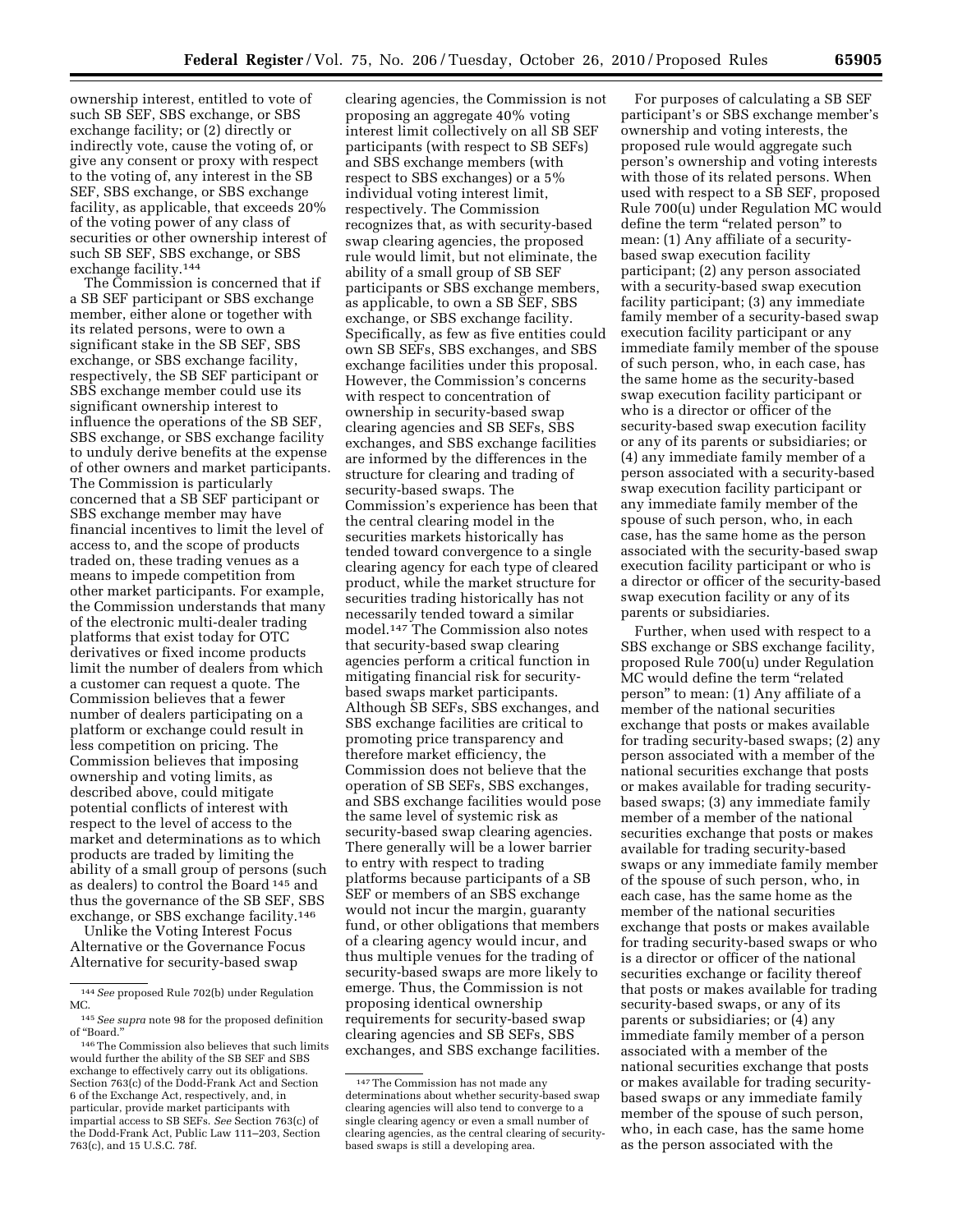national securities exchange that posts or makes available for trading securitybased swaps or who is a director or officer of the national securities exchange or facility thereof that posts or makes available for trading securitybased swaps or any of its parents or subsidiaries. To further the purpose of the proposed limits, the Commission preliminarily believes that it would be important to aggregate the SB SEF participant's or SBS exchange member's ownership and voting interests with the interest of any person with whom such person may be able to act together to influence or control the SB SEF, SBS exchange, or SBS exchange facility.

The proposed rule would restrict indirect as well as direct ownership and voting of a SB SEF, SBS exchange, or SBS exchange facility. Because the proposed rule could be easily circumvented if the Commission were to limit solely direct ownership and voting, the Commission preliminarily believes it would be important to further the purpose of imposing ownership and voting limits to also restrict the indirect ownership and voting interests of SB SEF participants and SBS exchange members. For example, if the Commission simply proposed to prohibit a SB SEF participant from directly owning or voting shares, the participant could hold its ownership interests in the SB SEF through a holding company, thus easily circumventing the intent of the proposed rule. Accordingly, the ownership and voting limits would apply to ownership and voting of interests in a parent company of the SB SEF, SBS exchange, or SBS exchange facility. For example, if the SB SEF were wholly-owned by a holding company, a SB SEF participant would be prohibited from owning or voting more than 20% of the voting interest in the parent company. Finally, the proposed limits also would apply to a SB SEF participant or SBS exchange member that beneficially owns more than 25% of an entity that itself owns more than 20% of a SB SEF, SBS exchange, or SBS exchange facility.148

To assure that SB SEFs, SBS exchanges, and SBS exchange facilities maintain an ownership structure consistent with the proposed ownership and voting limits, the Commission proposes that these entities have rules that (1) provide an effective mechanism to divest a SB SEF participant's or SBS exchange member's ownership that, alone or together with its related persons, exceeds 20% and (2) are

reasonably designed not to give effect to a SB SEF participant's or SBS exchange member's voting interest that, alone or together with its related persons, exceeds 20%.149 The Commission believes that in order for the ownership and voting limits to be effective, each SB SEF, SBS exchange, and SBS exchange facility must take measures to reduce a SB SEF participant's or member's ownership interest or not give effect to any voting interest that exceeds the proposed limits. The Commission intends to provide SB SEFs, SBS exchanges, and SBS exchange facilities flexibility in determining how to implement these requirements. Any rules adopted by these trading venues, however, must assure that they have a viable, enforceable mechanism to divest a SB SEF participant or SBS exchange member of any interest held in excess of the 20% limit and to not give effect to the portion of voting interest held in excess of the 20% limit. The Commission also proposes to require each SB SEF, SBS exchange, or SBS exchange facility to have rules to provide a mechanism to obtain information relating to its ownership and voting interests.150 The Commission believes that a requirement to collect information regarding ownership and voting interests of SB SEF participants and SBS exchange members is essential for registered trading venues to monitor and comply with the proposed ownership and voting limits.151

The Commission believes that an ownership and voting limit of 20% is an appropriate threshold. On the one hand, the restriction would limit the ability of a SB SEF participant or SBS exchange member to exert undue influence over the governance of a SB SEF, SBS exchange, or SBS exchange facility, respectively. On the other hand, such an ownership and voting limit should not overly interfere in such an entity's organizational structure or the ability of a SB SEF participant or SBS exchange member to acquire a substantial equity interest in a SB SEF, SBS exchange, or SBS exchange facility, as applicable.152

Thus, the proposed ownership and voting limits should strike an appropriate balance between the objectives of mitigating conflicts of interest and refraining from unnecessarily hindering the ability of entities to form new trading venues. In addition, there may be incentives to create a new SBS exchange or SB SEF because a SBS exchange or SB SEF may draw significant new business by making available to trade a securitybased swap that is required to be cleared under Section 763(a).153 Furthermore, the risk management and economies of scale issues that may create a barrier to entry with respect to new security-based swap clearing agencies generally would not affect the creation of SBS exchanges or SB SEFs.

While the Commission believes that the proposed 20% ownership and voting limits are appropriate, it also understands that the movement of trading of security-based swaps onto SB SEFs, SBS exchanges, or SBS exchange facilities will foster enhanced transparency and market efficiency. The Commission does not intend to unnecessarily impede the emergence of what could be vital sources of, among other things, liquidity and pricing transparency for security-based swaps. However, imposing on SB SEFs and SBS exchanges ownership and voting limits similar to those that shareholder-owned cash equities and options exchanges have in place could have the unintended consequence of deterring new, competitive trading venues at a time when organized markets for security-based swaps are just beginning to develop. A trading platform that currently trades security-based swaps in the OTC market but would not meet the proposed ownership and voting limits would need to revise its ownership structure if it chooses to become a SB SEF. There could be costs and delays as the potential SB SEF seeks to find one or more additional owners to satisfy the proposed limits, with a possible diminution in the value of the original owner(s)' investment. Moreover, it is possible that imposing these limits may affect the security-based swaps market differently than the cash equities and listed options markets. Ownership and

<sup>148</sup>*See supra* note 93 for the proposed definition of "control.

<sup>&</sup>lt;sup>149</sup> See proposed Rules 702(c)(1) and (2) under<br>Regulation MC.

<sup>&</sup>lt;sup>150</sup> See proposed Rule 702(c)(3) under Regulation MC.

<sup>&</sup>lt;sup>151</sup> See supra Section IV.A.4.<br><sup>152</sup> National securities exchanges that may trade security-based swaps currently prohibit a member from owning or voting more than 20% of the exchange, although an exchange's method of calculating the 20% interest, aggregated with any person with whom such person may be able to act together to influence or control an exchange, may vary from the Commission's proposal. *See, e.g.,*  Amended and Restated Certificate of Incorporation of BATS Global Markets, Inc., Article FIFTH; Amended and Restated Certificate of Incorporation of NYSE Euronext, Article V.

 $^{\rm 153}\rm \, The \, counterparties$  to a transaction in a security-based swap that is required to be cleared under Section 763(a)(2) of the Dodd-Frank Act will be required to execute the transaction on a SBS exchange or on a SB SEF. There is an exception from the execution requirement if no SBS exchange or SB SEF makes the security-based swap available to trade. *See* Public Law 111–203, Section 763(h). The exception from trade execution is also available if the exception from mandatory clearing under Section 763(g) applies. *See* Public Law 111–203, Section 763(g).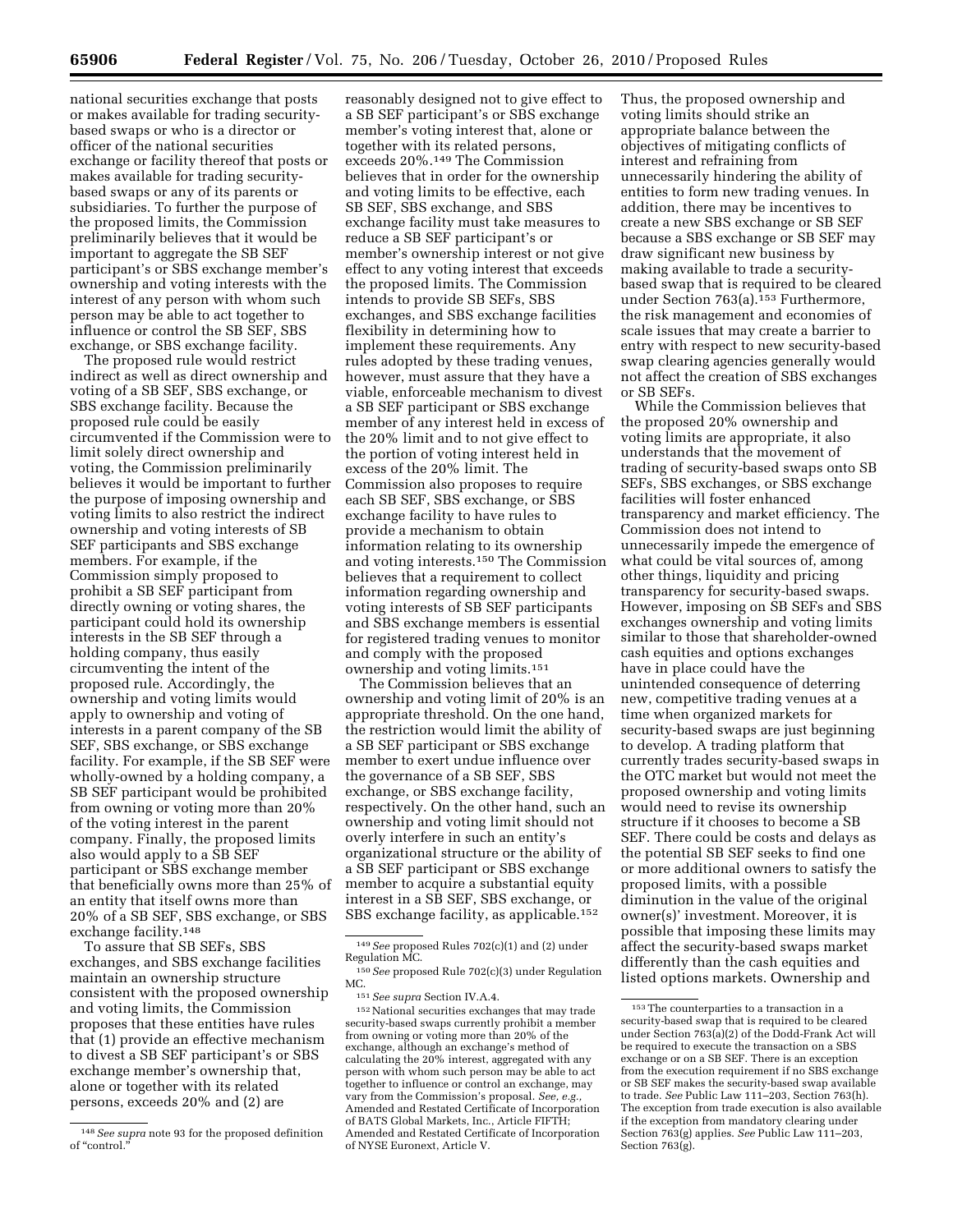voting limits were implemented at national securities exchanges at a time when the trading of exchange-listed securities was fairly well established and competitive. Consequently, a 20% ownership and voting limit may not negatively affect the ability of cash equity and options exchanges to promote competing trading venues but, if applied to the security based-swaps market that is in its infancy, could retard market development.

The Commission is sensitive to arguments against imposing ownership and voting limits for SB SEFs, SBS exchanges, and SBS exchange facilities, some of which were articulated at the Conflicts Roundtable. However, it also understands that the OTC derivatives market is highly concentrated and dealer dominated. Although ownership and voting limits arguably may have a less negative effect on new entrants to the cash equities and options markets and their ability to compete, there may also be less need for such limitations in those markets. In contrast, although ownership and voting limits may more directly affect the ability of SB SEFs and SBS exchanges to start up, the lack of market characteristics to promote competing trading venues for securitybased swaps may emphasize the greater need for ownership and voting limits. If the market characteristics for securitybased swaps naturally promote dealer domination without robust competing trading venues, there is more need to mitigate the types of concerns that underlie Section 765, such as by imposing ownership and voting limits.154

The Commission must weigh the potential implications of imposing ownership and voting limits against imposing other requirements that would allow a dealer-dominated security-based swaps market to continue. As part of the balance between mitigating conflicts of interest without unduly restricting the ability of a competitive market for trading of security-based swaps to emerge, the Commission proposes to limit ownership in SB SEFs, SBS

exchanges, and SBS exchange facilities specifically to those interests entitled to vote.155 Consequently, a SB SEF participant or SBS exchange member would not be prohibited from owning any percentage of a nonvoting interest in a SB SEF, SBS exchange, or SBS exchange facility. In contrast, national securities exchanges generally limit their members from owning more than 20% of any interest, voting or otherwise. However, as discussed above, trading venues for exchange-listed securities are well established and highly competitive. In this regard, the Commission does not believe that it is necessary to propose the same ownership limits as those currently in place at national securities exchanges. Further, the proposed 20% limit on ownership and voting would still allow as few as five entities to own a SB SEF, SBS exchange, or SBS exchange facility. Thus, the proposed limit by itself would not completely prohibit a small number of entities from potentially exerting undue influence over SB SEFs, SBS exchanges, or SBS exchange facilities in a way that could benefit the few to the detriment of others.

The Commission requests comment on all aspects of the proposed ownership and voting limits, including whether it is necessary and appropriate to have ownership and voting limits at all. If commenters believe that it is necessary and appropriate to impose ownership and voting limits to mitigate conflicts of interest, the Commission requests comment on whether the proposed limits are appropriate, or whether they would unduly hinder the development of SB SEFs without serving to mitigate any conflicts.<sup>156</sup>

Should the Commission require a voting limit, but not an ownership limit or a different limit for ownership versus voting? Even with the prohibition against owning more than 20% of any interest entitled to vote, a SB SEF participant or SBS exchange member could have sufficient ownership of nonvoting interest, either alone or in addition to voting interest, to exert influence on these trading venues. Should the Commission require the ownership limit to apply to *any* class of equity securities or other ownership interest rather than any class of securities, or ownership interest, entitled to vote? 157 Would the proposed limits impede the number or types of SB SEFs from being established? Should the proposed ownership and voting limits be phased in for SB SEFs to provide a grace period for those entities that would not meet the requirements under Regulation MC?

The Commission also seeks comment on whether the proposed ownership and voting limits would continue to be important as the market for securitybased swaps evolves. If multiple SB SEFs emerge as this market develops, would competitive pressures alleviate any of the conflicts of interest that are the basis for the Commission's proposals? In that case, would it be appropriate for the Commission to impose different limits? Should the Commission reduce the restrictions over time, if conflict of interest concerns are lessened as the security-based swaps market develops? For example, if participation in the trading of securitybased swaps becomes more open and includes a broader range of participants, and multiple SB SEFs or SBS exchanges evolve to trade the same security-based swaps, would there still be a need to retain ownership and voting limits or are there factors that would allow such limits to be revised? What factors should the Commission consider in assessing whether any ownership and voting limits it may impose on SB SEFs should be revisited?

As mentioned above, each national securities exchange currently prohibits

157The CFTC has proposed similar ownership and voting limits for DCMs and registered SEFs, and applies the ownership limit only to any class of equity securities entitled to vote. *See [http://](http://www.cftc.gov/ucm/groups/public/@newsroom/documents/file/federalregister_governance.pdf) [www.cftc.gov/ucm/groups/public/@newsroom/](http://www.cftc.gov/ucm/groups/public/@newsroom/documents/file/federalregister_governance.pdf)  documents/file/federalregister*\_*governance.pdf.* 

<sup>154</sup> In the equities market a small group of brokerdealers or single-dealer proprietary firms can and do own alternative trading systems (''ATSs'') and thus it can be argued that SB SEFs and SBS exchanges should be permitted to operate similarly. *See* Securities Exchange Act Release No. 60997 (November 13, 2009), 74 FR 61208 (November 23, 2009) (as of November 2009, there were approximately 73 ATSs that are subject to Regulation ATS). However, ATSs exist in the context of a marketplace with robust competition among numerous trading venues. Therefore, ATSs that are owned by one broker-dealer or a small group of broker-dealers, by virtue of their ownership structure alone, generally do not present a concern that they could lessen price competition or market efficiency.

<sup>155</sup>*See supra* note 64.

<sup>156</sup> In the SRO Governance Proposing Release, the Commission proposed a similar 20% ownership and voting limit for members of a national securities exchange. A number of commenters favored this proposal, including several commenters that were national securities exchanges or a facility of a registered securities association. *See, e.g.,* letter from Michael J. Simon, Secretary, ISE, to Jonathan G. Katz, Secretary, Commission, dated March 8, 2005 ("ISE Comment Letter") ("[The ownership limitation] provides SROs with flexibility, yet recognizes the unique conflicts that could arise if a member were to own a controlling interest in an SRO with regulatory responsibility for the member.''); letter from Meyer S. Frucher, Chairman and Chief Executive Officer, Phlx, to Jonathan G. Katz, Secretary, Commission, dated March 8, 2005 (''Phlx Comment Letter'') (''The Exchange unequivocally agrees with the Commission that a significant shareholder could use its voting power to influence the operations of an exchange in a way that adversely affects the mission, integrity or regulatory capacity of the exchange, or otherwise is detrimental to the public interest.''); letter from Philip D. DeFeo, Chairman and Chief Executive Officer, Pacific Exchange, Inc. (''PSX''), to Jonathan G. Katz, Secretary, Commission, dated March 8, 2005 (''PSX Comment

Letter''); letter from Edward S. Knight, Executive Vice President and General Counsel, Nasdaq Stock Market, Inc., to Jonathan G. Katz, Secretary, Commission, dated March 8, 2005 (''Nasdaq Comment Letter''). The Commission notes, however, that the SRO Governance Proposing Release related to national securities exchanges that trade equity securities and listed options and registered securities associations, and the comments received did not address potential conflicts in other contexts.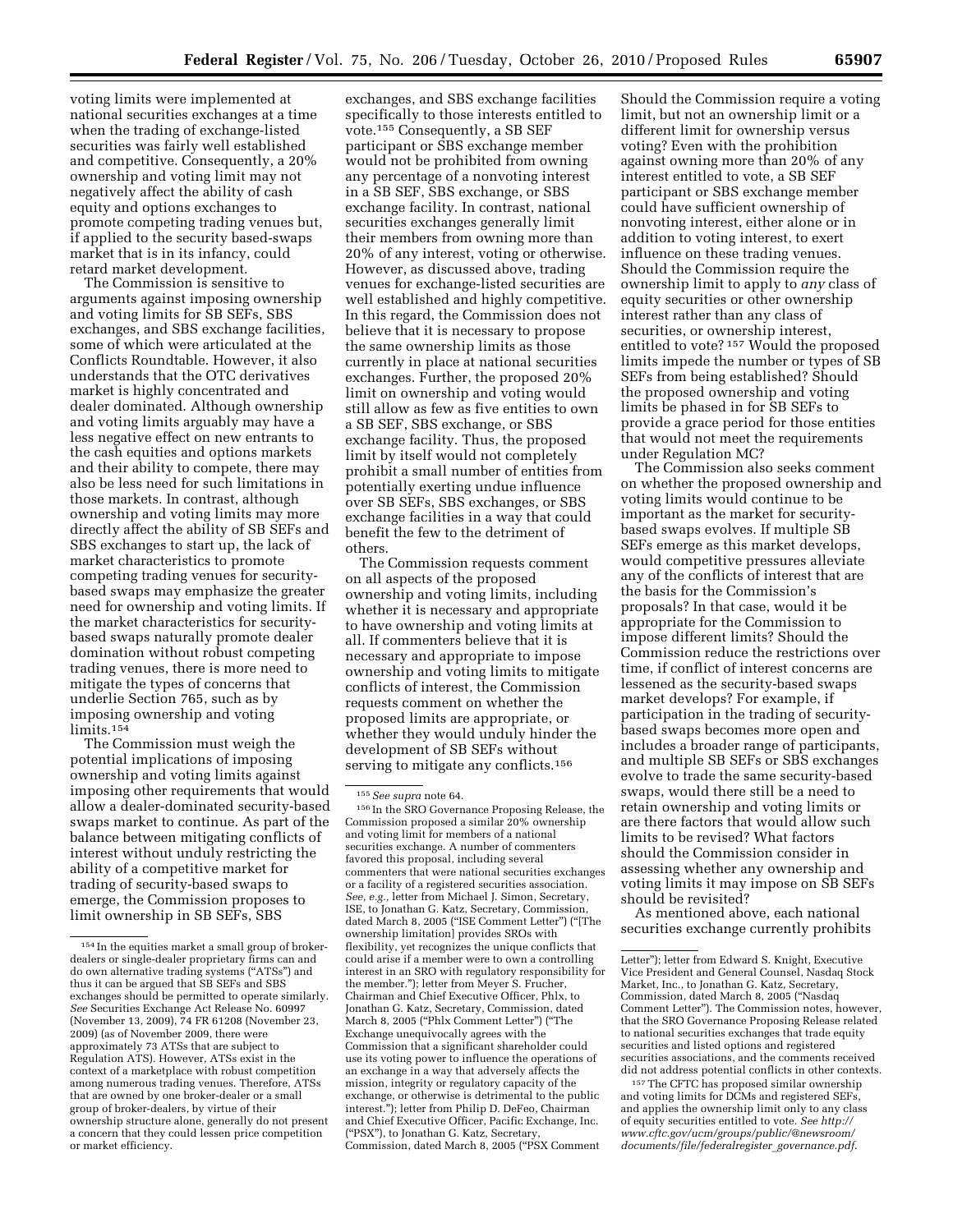its members from owning an interest, voting or otherwise, or voting more than 20% (or less) of the exchange or a facility of the exchange.158 Therefore, the Commission preliminarily does not believe that the proposed rules would have a material effect on an exchange's ability to post or make available for trading security-based swaps. Nevertheless, the Commission requests comment on whether the proposed limits in this rulemaking could affect a national securities exchange's ability or decision to post or make available for trading security-based swaps. Also, given that national securities exchanges currently have limits on ownership and voting by members, would codifying the proposed limits help to further mitigate the types of conflicts of interest that underlie the Dodd-Frank Act for SBS exchanges? Would there be any effect on the willingness of entities to register to become a national securities exchange and trade security-based swaps? What would be the implication, if any, on an exchange that chose to trade securitybased swaps through a facility that is a separate legal entity? More generally, for SB SEFs and SBS exchanges or SBS exchange facilities, should ownership and voting be limited to the same threshold or should they be different? If the Commission should take a different approach for ownership and voting, what should that approach be?

As described above, Section 765 enumerates Specified Entities that the Commission should consider in its rulemaking. The Commission understands that, depending on who may be permitted to directly effect transactions on a SB SEF (or is a SBS exchange member), limits on ownership and voting that apply only to SB SEF participants or SBS exchange members could be either over-inclusive or underinclusive or both, with respect to the Specified Entities. For example, restricting control of a SB SEF based on an entity's direct participation on the SB SEF could capture a person who is not one of the Specified Entities or, conversely, fail to take into consideration a Specified Entity. Accordingly, the Commission requests comment on whether the scope of the

proposed ownership and voting limits is appropriate. Should the limits on ownership and voting extend to all or some of the Specified Entities, regardless of their direct participation on the SB SEF or SBS exchange? If so, why? What are the potential conflicts concerns that such Specified Entities may pose? How are conflicts concerns posed by such Specified Entities different from those posed by SB SEF participants or SBS exchange members who are not also Specified Entities? In this regard, the Commission notes that the definition of ''related person'' would encompass any such entity that is affiliated with such a SB SEF participant or SBS exchange member, although it may not itself be a SB SEF participant or SBS exchange member.

In addition, national securities exchanges generally limit ownership and voting by non-members, as well as members.<sup>159</sup> Specifically, exchanges generally limit each non-member to no more than 40% ownership of the exchange. The limit on ownership by non-members of an exchange is designed in part to provide the Commission and the exchange with the proper tools (such as access to books and records) necessary to carry out the Commission's and the exchange's respective regulatory oversight responsibilities, as well as to mitigate more general conflict concerns between owners' commercial interests and the exchange's regulatory obligations. The Commission requests comment on whether it should impose, as part of this rulemaking, similar limits on ownership and voting. Such an ownership limit would apply to the Specified Entities, to the extent they are not subject to the proposed ownership limit described above. In addition to the requirements of Section 765, the Dodd-Frank Act more generally requires a SB SEF to establish and enforce rules to minimize conflicts of interest in its decisionmaking process and establish a process for resolving the conflicts of interest. What are the types of conflicts that a person who is not a SB SEF participant or SBS exchange member may pose?

The Commission also requests comment on whether its formulation for calculating the 20% threshold is appropriate. Specifically, the Commission requests comment on all prongs of the definition of ''related person,'' including whether the definition is over-inclusive or underinclusive. What other method could the Commission use to reach the interest of any person with whom a SB SEF participant or SBS exchange member

may be able to act together to influence or control a SB SEF or SBS exchange? Finally, the Commission expects a SB SEF, SBS exchange, and SBS exchange facility to have in place an effective mechanism for enforcing the ownership and voting limits. The Commission requests comment on whether the proposed rules related to divesture of ownership and voting limits are appropriate. Should the Commission explicitly require in the proposed rules specific ways to divest ownership and voting interest of SB SEF participants and SBS exchange members who violate the ownership and voting limits? Is the proposed rule pertaining to obtaining information on ownership and voting interest of SB SEFs, SBS exchanges, and SBS exchange facilities appropriate? Should the Commission require that trading venues collect information pertaining to certain ownership or voting thresholds?

#### *B. Governance Requirements*

The Commission is proposing substantive requirements with respect to the governance of SB SEFs, SBS exchanges, and SBS exchange facilities that are designed to address the conflict of interest concerns identified above, including the concern that dealerowners could unduly influence the governance and operation of a SB SEF or SBS exchange. These governance provisions, as discussed below, should help mitigate conflicts of interest as directed by Section 765 of the Dodd-Frank Act.

#### 1. Board

The Commission proposes that the Board of a SB SEF, SBS exchange, or SBS exchange facility be composed of a majority of independent directors.160 The presence of a majority of independent directors on the Board should reduce the ability of ownerdirectors of a SB SEF, SBS exchange, or SBS exchange facility to improperly influence the operation of such entity to their own advantage and to the detriment of other users or potential users of the facility or exchange. A majority independent director requirement should help foster a greater degree of independent decision-making consistent with the objectives of the Dodd-Frank Act and the Exchange Act and should reduce the ability of owners that are participants or members to control key decisions regarding the operation of the SB SEF or SBS exchange and thereby potentially limit

<sup>158</sup>A member has in the past been permitted on a pilot basis to own more than 20% of a facility of an exchange subject to certain terms and conditions. *See* Securities Exchange Act Release Nos. 59281 (January 22, 2009), 74 FR 5014 (January 28, 2009) (order approving on a pilot basis 50% ownership of the New York Block Exchange, a trading facility of NYSE, by BIDS ATS, a member of NYSE). This pilot has since been extended for an additional year and will expire on January 22, 2011 unless further extended or permanently approved. *See* Securities Exchange Act Release No. 61409 (January 22, 2010), 75 FR 4889 (January 29, 2010). 159*See supra* Section III.B.

<sup>160</sup>*See* proposed Rule 702(d)(1) under Regulation MC. *See also supra* note 102 and accompanying text for the proposed definition ''independent director.''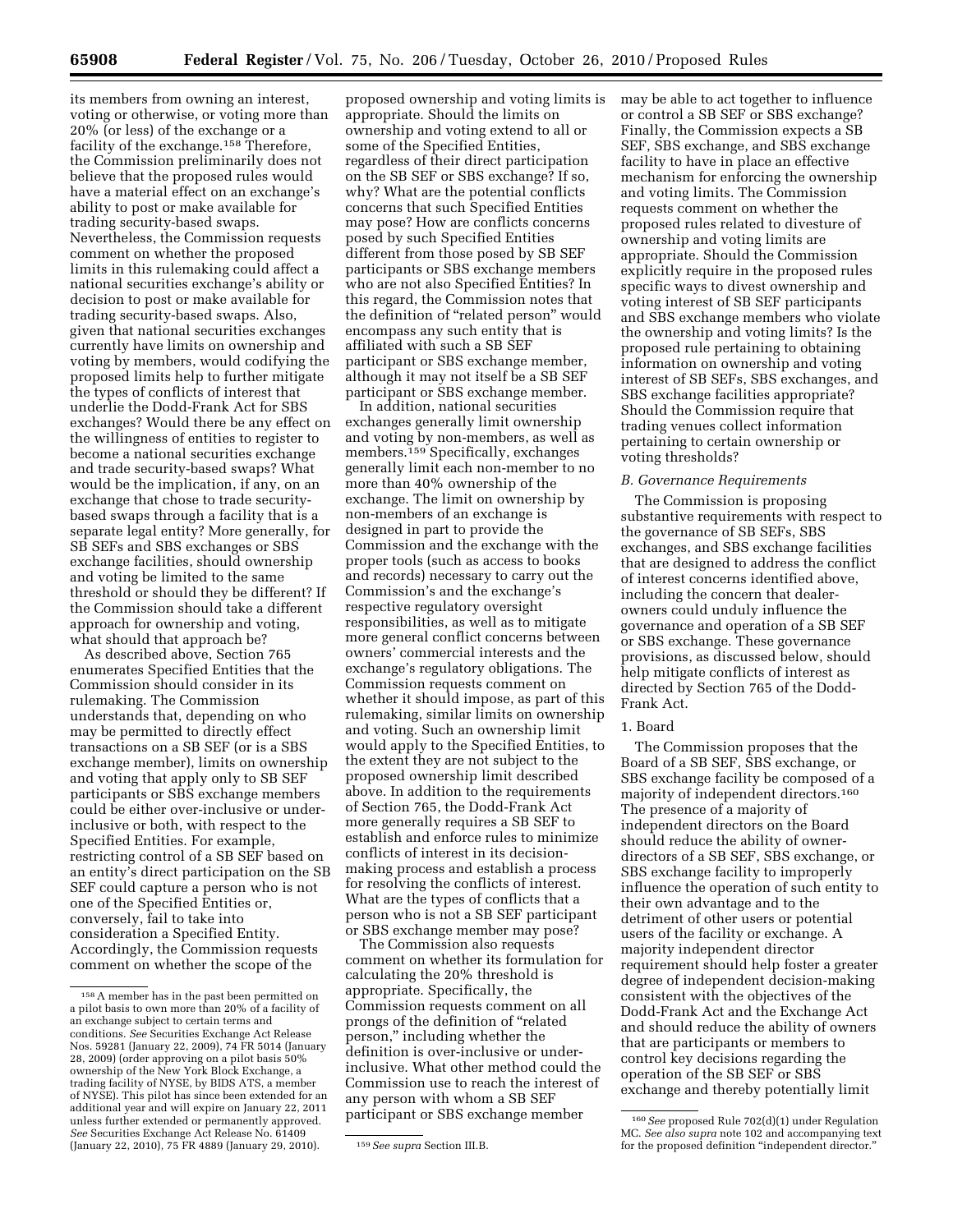access to, or limit the products made available for trading on, the SB SEF or SBS exchange, which could adversely affect the trading of security-based swaps in regulated markets. Further, the definition of independent director is designed to assure that the independent director would not have a direct economic stake in the SB SEF or SBS exchange, or other relationship that would call into question the impartiality of the director, and thus would not be subject to the conflicts of interest identified above.

SB SEFs and SBS exchanges are intended to serve important roles in providing centralized, transparent trading of security-based swaps and, under Section 763(c) of the Dodd-Frank Act or existing Section 6 of the Exchange Act, as applicable, will have a number of responsibilities.161 Requiring a majority independent Board should help assure that SB SEFs and SBS exchanges would operate in an impartial manner with respect to these (and other) mandated duties. Moreover, requiring a majority independent Board for SB SEFs and SBS exchanges would be commensurate with the manner in which national securities exchanges generally are governed today 162 and comports with the listing rules of exchanges, which are approved by the Commission.163

One of the alternatives the Commission proposes for security-based swap clearing agencies is to require the Board of any security-based swap

162*See supra* Section III.B. Currently, the governance structure of a facility of an exchange that is a separate legal entity from the exchange and that is not a wholly-owned subsidiary of the exchange is not subject to any specific board or committee compositional requirements. Given the nature of the conflict concerns for the trading of security-based swaps and the structure of the security-based swaps market—namely, the dominance by a small group of dealers and the concern with respect to undue influence in the operation of the SB SEF or SBS exchange—the Commission believes that it is necessary and appropriate to impose the same board and committee compositional requirements on a facility of an exchange if that facility posts or makes available for trading security-based swaps.

163*See* Securities Exchange Act Release No. 48745 (November 4, 2003), 68 FR 64154 (November 12, 2003) (order approving File Nos. SR–NYSE– 2002–33, SR–NASD–2002–77, SR–NASD–2002–80, SR–NASD–2002–138, SR–NASD–2002–139, and SR-NASD-2002-141). 164 15 U.S.C. 78s.

clearing agency be composed of 35% independent directors. The Commission proposes this 35% independence alternative to address potential concerns that requiring a majority independent Board for security-based swap clearing agencies would affect the Board's ability to effectively perform risk management functions. Security-based swap clearing agencies perform a critical function in mitigating financial risk for securitybased swaps market participants. Although critical to promoting price transparency and therefore market efficiency, as noted above, the Commission does not believe that the operation of SB SEFs, SBS exchanges, and SBS exchange facilities would pose the same level of systemic risk as security-based swap clearing agencies because they do not assume the risk of managing open positions or of guaranteeing the settlement of transactions. Thus, the Commission is not making the same proposal with respect to SB SEFs, SBS exchanges, and SBS exchange facilities.

Although a majority independent Board may address conflicts of interest concerns that underlie Section 765 of the Dodd-Frank Act, it may not effectively eliminate all conflicts. The presence of independent directors may be an effective mechanism to address certain types of conflicts in certain types of institutions but not necessarily in all instances nor for all institutions. The Commission, however, does not believe that the characteristics of SB SEFs and SBS exchanges, and the types of conflicts that may be inherent with respect to such entities, pose a set of circumstances that are incompatible with an effective governance via a majority independent Board.

Taking into account these and other concerns, the Commission has considered a less prescriptive governance rule to address conflicts of interest for venues that trade securitybased swaps. However, especially because SB SEFs are not SROs and thus their rules are not subject to Commission approval pursuant to Section 19 of the Exchange Act,  $164$  a principles-based approach to governance may not give the Commission sufficient ability to address potential conflicts in the operation of SB SEFs. Although the Commission, through its authority to approve applications to register as a SB SEF, may be able to ascertain that a SB SEF at the time of its registration has a governance structure that sufficiently would mitigate conflicts of interest, a less prescriptive approach could make it

more difficult for the Commission to assure that the SB SEF's governance structure continues to meet the proposed requirements over time.

The Commission welcomes commenters' insights to inform its understanding of the governance of trading venues for security-based swaps. As discussed above, a majority independent Board may not effectively address all conflicts. The Commission therefore seeks comment on all aspects of its proposal for a majority independent Board. Should the Commission adopt a less prescriptive approach to mitigating conflicts of interest in the governance of SB SEFs and SBS exchanges? Are there other approaches that would improve governance and mitigate conflicts of interest? For example, would State laws governing the fiduciary duty owed by corporate board members help to mitigate conflicts of interest or, as noted above, would such laws potentially aggravate the types of conflicts of interest that the Commission is trying to address? Should the Commission consider any additional requirements related to fiduciary duties to either enhance mitigation of conflicts or address deficiencies?

Further, the Commission requests comment on whether requiring the Board of a SB SEF, SBS exchange, or SBS exchange facility to be composed of a majority of independent directors would improve the governance of the SB SEF, SBS exchange, or SBS exchange facility, as applicable, and mitigate conflicts of interest that could arise. The Commission specifically requests comment on whether there are other Board structures that could help mitigate conflicts of interest. If having a majority independent Board is not necessary to mitigate conflicts, but some lesser percentage of independent directors would help address such concerns, what percentage of Board members should be required to be independent? What are the benefits and costs of requiring Boards of SB SEFs, SBS exchanges, and SBS exchange facilities to be composed of a majority of independent directors? Would a majority independent Board help to mitigate conflicts of interest if the ownership of a SB SEF, SBS exchange, or SBS exchange facility is concentrated in a small group of owners (*e.g.,* five owners) rather than a larger group (*e.g.,*  greater than ten owners)? Would a majority independent Board help to mitigate conflicts of interest that could arise between the commercial interests of a SB SEF, SBS exchange, or SBS exchange facility or the owners of the SB SEF, SBS exchange or SBS exchange

<sup>161</sup>For SB SEFs, these responsibilities include establishing and enforcing rules with respect to the terms and conditions of the security-based swaps traded or processed on or through the facility and any limitation on access to the facility; trading procedures to be used in entering and executing orders traded on SB SEFs; and monitoring trading in SB SEFs to prevent manipulation, price distortion, and disruptions of the settlement process through surveillance, compliance and disciplinary practices and procedures. *See* Section 763(c) of the Dodd-Frank Act, Public Law 111–203, Section 763(c).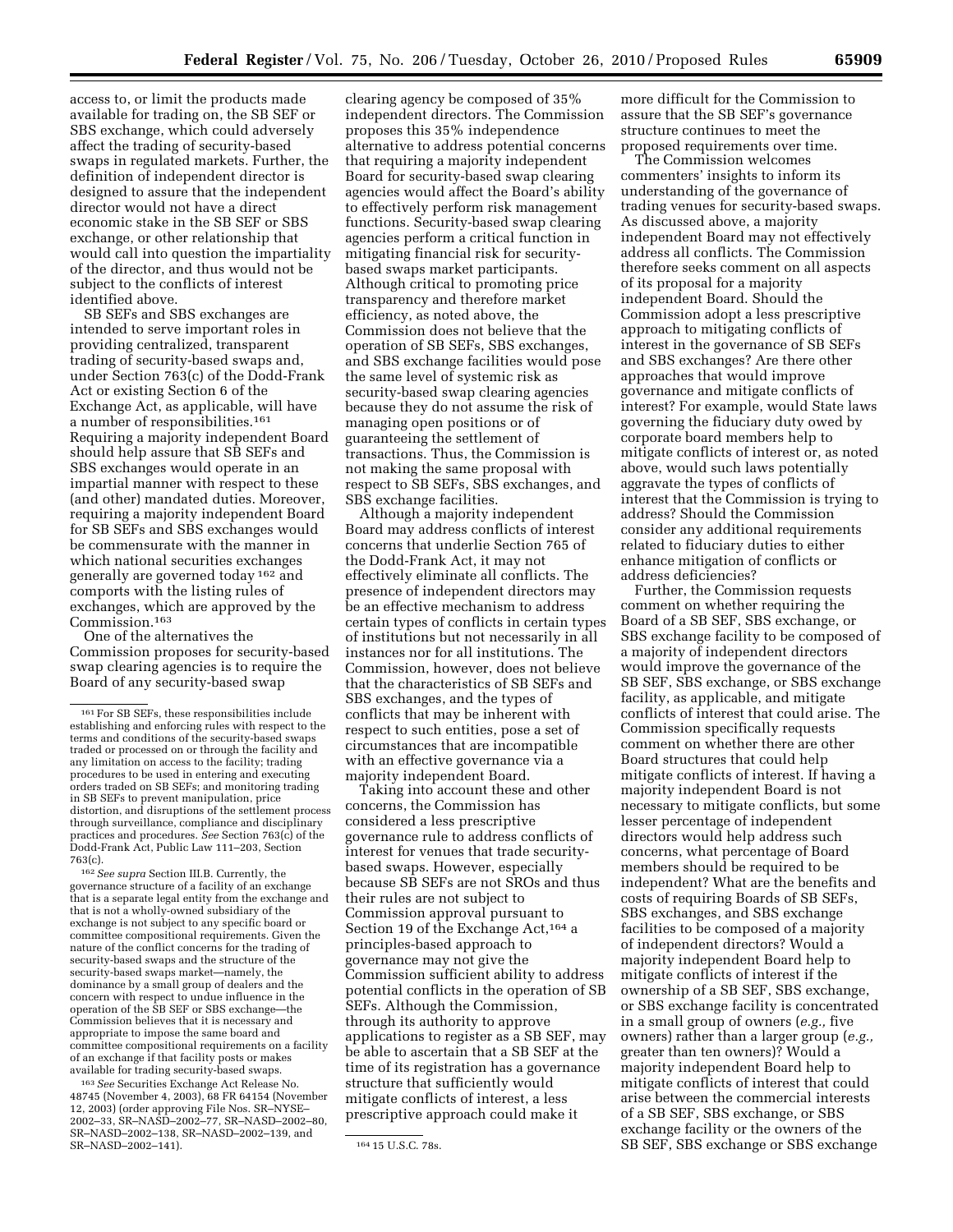facility and the regulatory responsibilities of the SB SEF or SBS exchange? Are there experience or efficiency issues if a majority of the Board must be composed of independent directors? Are there remedies for overcoming any such experience or efficiency issues? 165

The Commission also notes that currently, for national securities exchanges, at a minimum, the number of non-industry directors should equal or exceed the number of industry directors.166 The Commission requests comment on whether requiring a majority independent Board could further mitigate conflicts for SBS exchanges or whether the current standards exchanges have in place would sufficiently address the conflict concerns with respect to exchanges that would post or make available for trading security-based swaps. Further, the Commission requests comment as to whether the requirement for Board composition should be different for SB SEFs and SBS exchanges and, if so, why and how?

The Commission also requests comment on the proposed definitions of ''independent director'' and ''material relationship.'' 167 Are the definitions of "independent director" and "material relationship'' appropriate? If not, how should they be defined? The proposed rule provides circumstances that would preclude a finding that a director is independent.168 The Commission

166*See supra* Section III.B.

167*See* proposed Rules 700(j) and (*l*) under Regulation MC.

168*See* Section 303A.02 of the NYSE Listed Company Manual and Nasdaq Rule 5605(a)(2), both of which contain specific circumstances that, if

requests comment on whether this approach is appropriate or whether the Commission should take a less prescriptive approach. The Commission also notes that the proposed rule precludes a director from being deemed independent if he or she has received from the SB SEF, SBS exchange, or SBS exchange facility within the past three years payments that reasonably could affect his or her independent judgment or decision-making, excluding remunerations for Board or Board committee services. The Commission requests comment on whether it is appropriate to exclude compensation for Board or Board committee service from disqualifying a director as an independent director. Are there circumstances or levels of compensation that should disqualify a candidate from being deemed independent? The Commission also requests comment on whether, instead of independence requirements, it should require that the number of ''non-industry'' directors equal or exceed the number of "industry" directors, as such terms are generally defined by the exchanges.169 Are there other types of affiliations that the Commission should be concerned about that are not addressed by the proposed definitions of ''independent director'' or ''material relationship''?

The Commission is not proposing that the Board composition requirement apply to parent companies of a SB SEF, SBS exchange, or SBS exchange facility.170 In other words, the Commission is not proposing to require a holding company that wholly owns, or entities that control, a SB SEF, SBS exchange, or SBS exchange facility to have a majority independent Board.<sup>171</sup> The Commission preliminarily believes that the composition of the Board of a parent that wholly owns or controls a SB SEF, SBS exchange, or SBS exchange facility does not raise conflicts concerns that require Commission rulemaking. The Commission, however, requests comment on whether the majority independent Board requirement should apply to an entity that owns and

controls a SB SEF, SBS exchange, or SBS exchange facility.

#### 2. Regulatory Oversight Committee

In addition to a majority independent Board, the Commission proposes that a SB SEF or SBS exchange establish a ROC that is composed solely of independent directors to oversee the SB SEF's obligations under Section 763(c) of the Dodd-Frank Act or the SBS exchange's regulatory oversight responsibilities under Section 6 of the Exchange Act, respectively.172 This requirement also would apply to a national securities exchange that posts or makes available for trading securitybased swaps through a facility of the exchange.<sup>173</sup> The ROC would oversee the regulatory program on behalf of the Board. Specifically, the Commission expects that a ROC, among other things, would monitor a SB SEF's or SBS exchange's regulatory program for sufficiency, effectiveness, and independence; oversee all facets of the regulatory program; review the size and allocation of the regulatory budget and resources; and review regulatory proposals and advise the Board as to whether and how such changes may affect regulation. The proposed rule also would require that any recommendation of the ROC that is not adopted or implemented by the Board be reported promptly to the Commission.174

The proposed provisions relating to the ROC should help limit the ability of owners of the SB SEF and SBS exchange to unduly influence the operation of these entities, and thus would further the objectives of good governance and mitigation of conflicts of interest that underlie Section 765 of the Dodd-Frank Act. A ROC is intended to have an important role in assuring that a SB SEF or SBS exchange carries out its obligations in an even-handed and effective manner and that its oversight functions are adequately funded.

Although the Commission encourages national securities exchanges to have a wholly independent ROC, it has not in

174*See* proposed Rule 702(e)(2) under Regulation MC.

<sup>165</sup>The SRO Governance Proposing Release proposed that the board of a national securities exchange or national securities association be composed of a majority of independent directors. *See* SRO Governance Proposing Release, *supra* note 59. A number of commenters, particularly national securities exchanges, favored this proposal. *See, e.g.,* PSX Comment Letter, *supra* note 156; Letter from Anthony K. Stankiewicz, Esq., Vice President, Legal and Governance, BSE, to Jonathan G. Katz, Secretary, Commission, dated March 8, 2005 (supporting the majority independent board requirement but objecting to the definition of independence) (''BSE Comment Letter''); Letter from Mary Yeager, Assistant Secretary, NYSE, to Jonathan G. Katz, Secretary, Commission, dated March 8, 2005 (''NYSE Comment Letter''). A few commenters objected to it as being an unnecessary requirement to mandate for all exchanges. *See, e.g.,*  ISE Comment Letter, *supra* note 156; Letter from William J. Brodsky, Chairman and Chief Executive Officer, Chicago Board Options Exchange, Incorporated, to Jonathan G. Katz, Secretary, Commission, dated March 8, 2005 (''CBOE Comment Letter''). The Commission notes, however, that the SRO Governance Proposing Release related to national securities exchanges that trade equity securities and listed options and registered securities associations, and the comments received did not address potential conflicts in other contexts.

satisfied, would preclude a determination that the director is independent.

<sup>169</sup>*See supra* note 66.

<sup>170</sup> If the parent company of a SB SEF, SBS exchange or SBS exchange facility was itself a regulated entity that is subject to the Exchange Act and rules and regulations thereunder, then it would comply with any requirements that it is subject to in that capacity.

<sup>&</sup>lt;sup>171</sup>The CFTC has proposed to apply a "public director'' requirement to parent companies that operate DCMs and SEFs. *See [http://www.cftc.gov/](http://www.cftc.gov/ucm/groups/public/@newsroom/documents/file/federalregister_governance.pdf)  [ucm/groups/public/@newsroom/documents/file/](http://www.cftc.gov/ucm/groups/public/@newsroom/documents/file/federalregister_governance.pdf)  federalregister*\_*governance.pdf.* 

<sup>172</sup>*See* Section 763(c) of the Dodd-Frank Act, Public Law 111–203, Section 763(c), and 15 U.S.C. 78(f). *See also* proposed Rule 702(e)(1) under Regulation MC.

<sup>173</sup>Proposed Rule 702(e) under Regulation MC does not explicitly include a SBS exchange facility. A facility that posts or makes available for trading a security-based swap would do so under the registration of an exchange of which it is a facility. Therefore, the exchange is deemed the statutory entity posting or making available for trading the security based swap and is responsible for the regulatory oversight of the facility. Accordingly, the exchange whose facility posts or makes available for trading a security-based swap must itself establish the requisite ROC.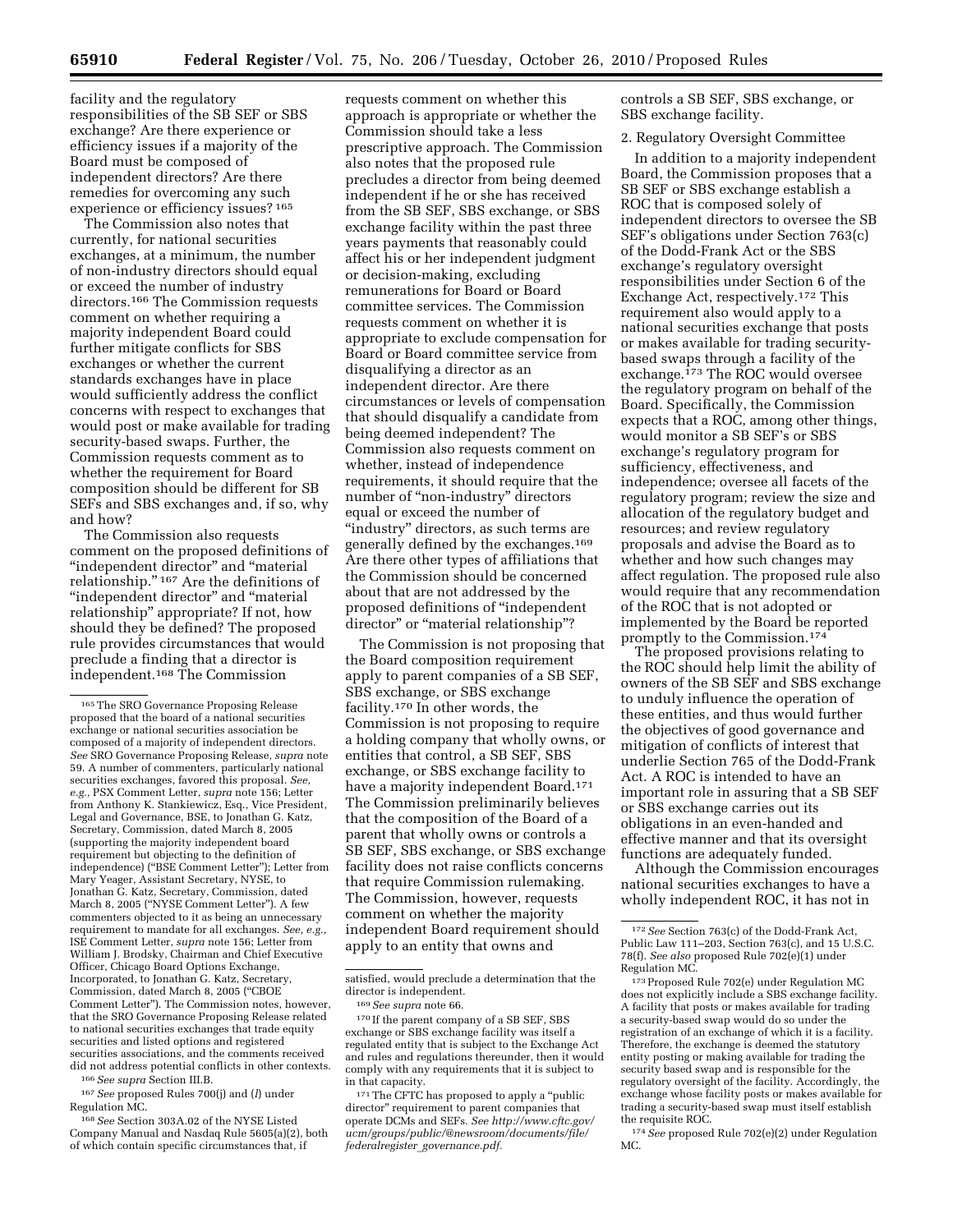the past required them to do so.<sup>175</sup> As mentioned above, however, the conflict concerns that Section 765 is intended to address are not entirely analogous to those posed by national securities exchanges. Rather, there is a heightened concern regarding conflicts of interest for trading venues of security-based swaps because a small group of dealers may exert undue influence to control the level of access to, and the scope of products traded on such venues. Further, while SB SEFs do not possess the full range of self-regulatory obligations that exchanges have, they nonetheless have a number of regulatory duties that are set forth in the core principles for SB SEFs contained in Section 763(c) of the Dodd-Frank Act.176 Thus, it appears that a need for a wholly independent ROC may be greater for SB SEFs and SBS exchanges than for other registered national securities exchanges.177

The Commission also recognizes that, as mentioned above, an independent director, who by definition would be outside the management of a SB SEF or

176*See supra* note 54.

177 Some exchanges have voluntarily created ROCs. *See, e.g.,* Securities Exchange Act Release Nos. 51149 (February 8, 2005), 70 FR 7531 (February 14, 2005) (order approving demutualization of the Chicago Stock Exchange (''CHX'')) (at the time of the demutualization, CHX proposed to have, and currently has, majority public directors on its ROC) and 62158 (May 24, 2010), 75 FR 30082 (May 28, 2010) (order approving the demutualization of CBOE) (CBOE's ROC is composed solely of non-industry directors).

SBS exchange and not a SB SEF participant or SBS exchange member may not have access to the same amount or types of information as nonindependent directors. Therefore, a ROC composed solely of independent directors may need to rely on management or non-independent directors for information, with attendant biases of information from such sources. If directors on a ROC, moreover, lack necessary information or are otherwise not sufficiently knowledgeable, the committee's effectiveness as a whole may be compromised. Such ROC may defer to management's expertise or the expertise of non-independent directors on the Board. Further, as mentioned above, independent directors may have their own biases that could compromise the structural protections intended by a wholly independent ROC. Therefore, the Commission seeks comment on the proposal relating to the composition and duties of the ROC. Would the establishment of a fully independent ROC help mitigate the identified conflicts of interest? Are there particular circumstances under which a ROC should be permitted to have nonindependent directors? If so, please identify them.

Separately, the Commission requests comment on whether it should specify in the proposed rule the duties of the ROC. If so, what should be the scope of the ROC's duties? For example, should a ROC be required to oversee decisions as to which entities have access to the trading facility and under what circumstances, or which products are made available for trading? Is it appropriate to require that the Board submit to the Commission any recommendation of the ROC that it does not adopt or implement? Would this requirement help assure good governance that may mitigate conflicts? Should such reports be required to be submitted promptly to the Commission? Would a different time period be more appropriate? For instance, should such reports instead be required to be submitted semi-annually or, for SB SEFs, should they be incorporated as part of the annual report of the Chief Compliance Officer, which is required pursuant to core principle 14 under Section 763(c) of the Dodd-Frank Act? Are there reasons, consistent with mitigation of conflicts, why SB SEFs and SBS exchanges should be treated differently with respect to the proposal to require a fully independent ROC? Are there other ways in which material information pertaining to the ROC's ability to carry out its duties effectively

can be brought to the Commission's attention?

#### 3. Other Board Committees

The Commission is proposing compositional and other requirements with respect to various other Board committees. In this regard, proposed Rule 702(f)(1) under Regulation MC would require that the nominating committee of a SB SEF, SBS exchange, or SBS exchange facility be composed solely of independent directors. The proposed requirement for the Board of the SB SEF, SBS exchange, or SBS exchange facility to be composed of a majority of independent directors could be undercut if the nominating committee were dominated by persons that had an ownership interest in these entities, were affiliated with such owners, or were selected by the ownerdirectors or their affiliates. Further, the proposed rule would require that any committee of the Board that is delegated the authority to act on the Board's behalf, such as any executive committee, also must be composed of a majority of independent directors.178 This proposed provision extends to Board committees that are authorized to act on behalf of the Board the compositional requirement proposed for the full Board and is designed to assure that the SB SEF, SBS exchange or SBS exchange facility would not subvert the proposed majority Board independence standard by delegating the Board's duties to a committee that does not have the same majority independence standard.

With respect to a wholly independent nominating committee, the Commission recognizes that the proposal may not sufficiently mitigate concerns that certain shareholders may be able to influence or control the director nominating process and thus undermine the intent of a majority independent Board. As discussed above, an independent director may not truly be independent from the influence of, or bias toward, a large shareholder or group of shareholders, other nonindependent directors, or even from management. Consequently, if the nominating committee is composed of enough directors who are subject to such influence or bias, the palliative purpose of requiring a wholly independent nominating committee could be compromised. Accordingly, the Commission requests comment on

<sup>175</sup> In the SRO Governance Proposing Release, the Commission proposed to require SROs to have a ROC and to require that all members of such committee be independent. *See* SRO Governance Proposing Release, *supra* note 59. Some commenters generally favored the requirement of a ROC. *See, e.g.,* PSX Comment Letter, *supra* note 156; CBOE Comment Letter, *supra* note 165. However, a number of commenters objected to the requirement that certain board committees, including the ROC, be composed solely of independent directors. *See, e.g.,* Phlx Comment Letter, *supra* note 156 ("To impose this requirement on all Standing Committees would potentially exclude persons with the most experience and knowledge from serving on these committees.''); CBOE Comment Letter, *supra* note 165; letter from Neal Wolkoff, Acting Chief Executive Officer, the American Stock Exchange LLC, to Jonathan G. Katz, Secretary, Commission, dated March 8, 2005 (''[A] number of the exchanges may find it difficult to find enough qualified independent directors with sufficient expertise to satisfy all of these committees.''); letter from the Archipelago Exchange, BSE, the Chicago Stock Exchange, ISE, the Nasdaq Stock Market, and Phlx, to Jonathan G. Katz, Secretary, Commission, dated March 8, 2005 (''[As] a result of the potential loss of flexibility, we disagree with the mandated requirement for specific committees composed exclusively of directors that meet the [Commission's] proposed definition of independence.''). The Commission notes, however, that the SRO Governance Proposing Release related to national securities exchanges that trade equity securities and listed options and registered securities associations, and the comments received did not address potential conflicts in other contexts.

<sup>178</sup>*See* proposed Rule 702(f) under Regulation MC. This proposed provision would not apply to the ROC or the nominating committee since the proposals would require the ROC and the nominating committee to be composed solely of independent directors.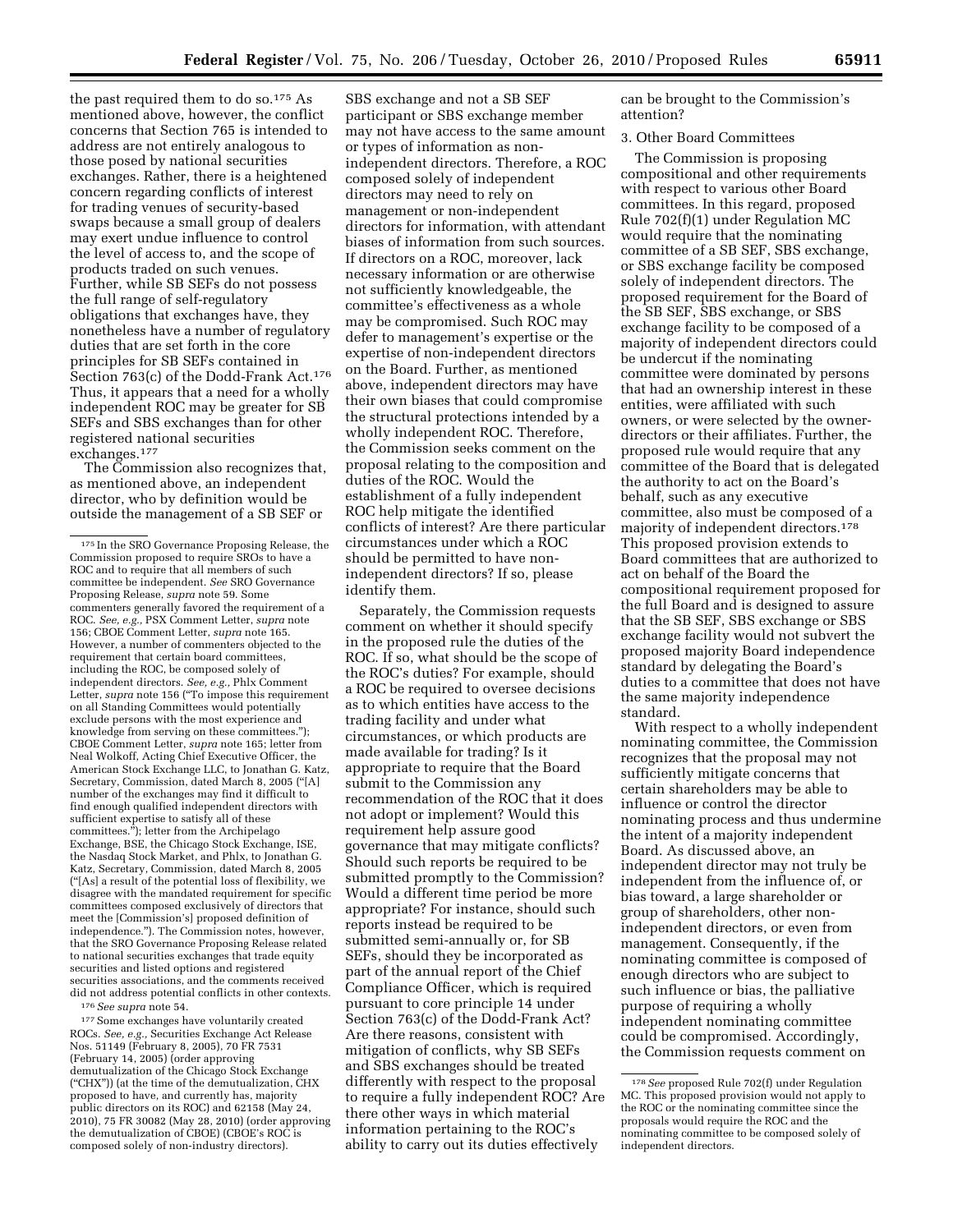whether it should prescribe or limit the manner in which a SB SEF, SBS exchange, or SBS exchange facility could appoint the nominating committee. Should the Commission consider an alternative to a compositional requirement for a nominating committee, such as allowing a SB SEF, SBS exchange, or SBS exchange facility to have a board of trustees responsible for nominating candidates for the Board? If this were a viable alternative, should there be compositional requirements or other limits imposed on the board of trustees? How should such a board of trustees be appointed? Would the alternative of a board of trustees to nominate directors provide greater assurance that independent directors are truly independent not only at the time of their nomination but during their service on the Board as well?

Conversely, the Commission also notes that dealer-owners that are Board members would not be able to serve on a wholly independent nominating committee and thus would not have a voice in the process of nominating candidates for Board seats. This would mean that the nominating committee would not have access to the dealerowners' potentially valuable insights with respect to qualified candidates for either independent or non-independent director positions. Accordingly, the Commission invites commenters to suggest the appropriate compositional requirements for the nominating committee and explain their views. Should the Commission instead require a majority independent nominating committee? Would a majority independent nominating committee be consistent with the proposal's goal to mitigate conflicts for SB SEFs and SBS exchanges? 179

SB SEFs are not subject to "fair" representation'' requirements, like national securities exchanges, which must assure their members ''fair representation'' in the selection of directors and the administration of the exchange's affairs.180 Should the Commission adopt additional compositional requirements to provide SB SEF participants a guaranteed voice

in the selection of the SB SEF's directors and the administration of its affairs? 181 For example, should the Commission require that the nominating committee consult with participants in the SB SEFs or SBS exchanges, as applicable? Or, should the Commission require that the participants in the SB SEFs or SBS exchanges select a certain percentage of directors? If so, should the Commission also limit the ability of owner participants (such as dealers) to participate in this process? If that is the case, should any such limitation depend on whether ownership is concentrated in a small number of dealers? Should end users also be given guaranteed rights of participation in the governance of the SB SEF?

The Commission also seeks comment on whether the proposed compositional requirements relating to any committee that is delegated the authority to act on behalf of the Board are appropriate and whether there are any other areas in which the Commission should propose compositional requirements for SB SEF and SBS exchange committees. For example, the Commission requests comment on whether it should require any SB SEF, SBS exchange, or SBS exchange facility committee that determines which security-based swaps will trade on the SB SEF or SBS exchange, respectively, be composed of majority independent directors, or require participation by other groups on such committee. Should the ROC be required to oversee decisions regarding access to the SB SEF and regarding which security-based swaps are made available to trade on the SB SEF?

#### 4. Disciplinary Process

As noted above, the Commission historically has required that national securities exchanges' disciplinary panels be balanced and include industry member representation.182 Proposed Rule 702(g) under Regulation MC would require that any disciplinary process of a SB SEF and SBS exchange shall preclude any group or class of persons that is a SB SEF participant or SBS exchange member from dominating or exercising disproportionate influence.

In other words, to the extent that there is more than one type of group or class of persons that are participants or members in a SB SEF or SBS exchange, as applicable, the composition of any disciplinary panel should not allow one group or class to have representation on the disciplinary panel that is out of proportion as compared to other groups or classes of persons that are participants in the SB SEF or SBS exchange. In addition, any panel that is responsible for disciplinary decisions, and any appeals body, must include at least one independent director.183 These proposed provisions should help mitigate conflicts of interest in the SB SEF's and SBS exchange's disciplinary process. This requirement also would apply to a national securities exchange that posts or makes available for trading a security-based swap through its facility.184

The Commission seeks comment on the proposal relating to requirements of the disciplinary process, including the compositional requirements. Should any disciplinary panel also be required to include representatives selected by SB SEF participants or SBS exchange members, as applicable? Would the proposed provisions help to mitigate the identified conflicts of interest? Should any other persons be precluded from dominating the disciplinary process? Are there any additional provisions that should be proposed to mitigate conflicts of interest in the disciplinary process? 185 The Commission also requests comment on whether the Commission's proposal would meaningfully supplement or enhance the requirements that SBS exchanges, as national securities exchange, already have in place with respect to the disciplinary process.

#### **VI. Discussion of Exemptive Authority Pursuant to Section 36 of the Exchange Act**

The Commission pursuant to Section 36 of the Exchange Act may grant an exemption from any rule or any provision of any rule under Regulation MC. Any such exemption could be subject to conditions and could be revoked by the Commission at any time.

<sup>179</sup>The SRO Governance Proposing Release proposed that certain committees, including the nominating committee, be composed solely of independent directors. *See* SRO Governance Proposing Release, *supra* note 59. Some commenters favored this requirement. *See, e.g.,* PSX Comment Letter, *supra* note 156. A number of commenters, particularly national securities exchanges, objected to the requirement that certain board committees be composed solely of independent directors. *See supra* note 175.

<sup>180</sup>*See* Section 6(b)(3) of the Exchange Act, 15 U.S.C. 78f(b)(3).

<sup>181</sup>As discussed above, Section 763(c) of the Dodd-Frank Act sets forth 14 core principles that SB SEFs must satisfy, including one relating to conflicts of interest, and provides the Commission with rulemaking authority with respect to implementation of these core principles. As the Commission has not yet proposed rules regarding the requirements and operation of a SB SE including the scope of trading on and which entities would be allowed to directly access a SB SEF, the Commission may determine that it is more appropriate to propose participant representation requirements, if any, in its broader rulemaking relating to SB SEFs.

<sup>182</sup>*See supra* Section III.B.

<sup>183</sup>*See* proposed Rule 702(h) under Regulation MC.

<sup>184</sup>*See supra* note 173. Similar to the requirement pertaining to the ROC, the exchange, not the facility, bears the responsibility of disciplining its members. *See* Section 6 of the Exchange Act. Consequently, proposed Rule 702(h) does not explicitly mention SBS exchange facility. However, a national securities exchange that posts or makes available for trading a security-based swap through its facility must also comply with the requirements of proposed Rule 702(h) under Regulation MC.

<sup>185</sup>*See supra* note 181.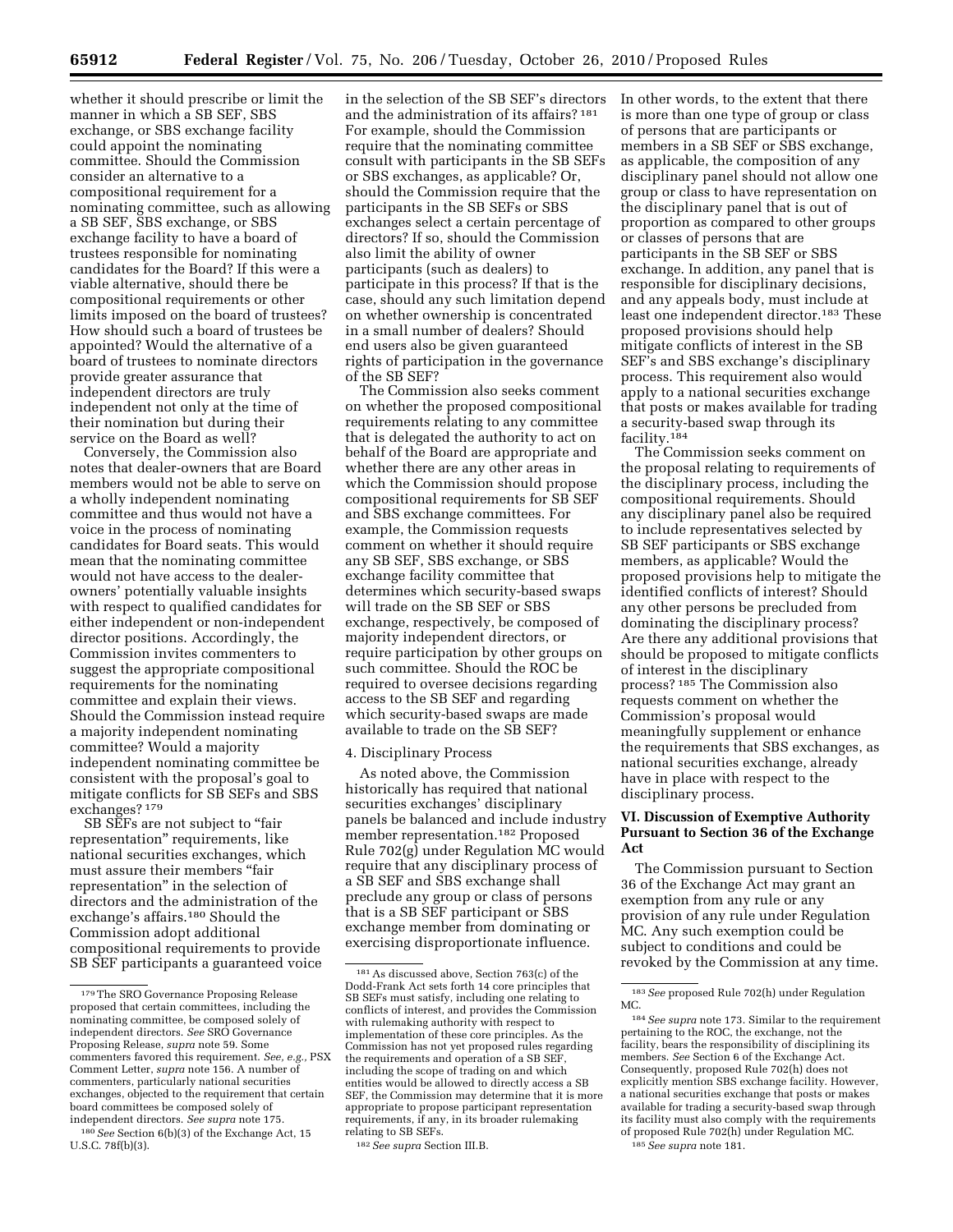Generally, the Commission would consider granting an exemption where the exemption is necessary or appropriate in the public interest and consistent with the protection of investors. For example, the SBS exchange, SB SEF, or security-based swap clearing agency might be unable, on a temporary basis and for reasons beyond its control, to comply with one of the rules under Regulation MC. The Commission could also grant an exemption where the SBS exchange, SB SEF, or security-based swap clearing agency demonstrated that it established alternative means to effectively mitigate conflicts of interest as contemplated under Regulation MC and that it would otherwise be unable to comply with the requirements under Regulation MC, including as a start-up SB SEF, SBS exchange, or security-based swap clearing agency. The Commission in its sole discretion would determine whether to grant or deny a request for an exemption. In addition, the Commission could revoke an exemption at any time, including if the SBS exchange, SB SEF, or security-based swap clearing agency could no longer demonstrate that such exemption is necessary or appropriate in the public interest, or is consistent with the protection of investors.

The Commission requests comment on all aspects of the exemptive authority. Would such exemptive authority be useful to facilitate the purposes of Section 765? If so, in what circumstances should the Commission grant exemptions? Should exemptions only be granted in limited circumstances? Should the Commission potentially consider granting exemptions from all rules under Regulation MC or are exemptions only warranted for specific rules or specific entities? For example, should exemptions only be available with respect to the voting interest restrictions applicable to security-based swap clearing agencies? What specific factors should the Commission consider in determining whether to grant an exemption? Are there cases where exemptions may not be appropriate and should not be considered?

#### **VII. Effective and Compliance Date**

The Commission is required to adopt rules under Section 765 within 180 days of enactment of Title VII. However, certain of the rules the Commission is proposing today would apply to SB SEFs, which will be the subject of new definitional rules that are required under the Dodd-Frank Act to be completed by July 15, 2011. Accordingly, the Commission is

proposing that provisions of Regulation MC as applicable to SB SEFs would become effective sixty (60) days after July 15, 2011. All other provisions of the rules under Regulation MC would become effective sixty (60) days after the final rules are published in the **Federal Register**.

The Commission recognizes that existing entities may need a transitional period to implement any final rules. Accordingly, the Commission is proposing to permit the phase-in implementation of the rules under Regulation MC over two (2) years or two regularly-scheduled Board elections. The phase-in implementation would apply to existing exchanges, clearing agencies, or other institutions that apply to register as a SBS exchange, SB SEF, or security-based swap clearing agency. However, the Commission expects that entities that are newly created in order to establish a SBS exchange, SB SEF, or security-based swap clearing agency would fully comply with the final rules.

The Commission requests comment on (i) the timing of effectiveness for the final rules, and (ii) the length and applicability of the implementation period.

#### **VIII. General Request for Comments**

The Commission seeks comment on the proposed rules that are intended to mitigate conflicts of interest with respect to security-based swap clearing agencies, SB SEFs, SBS exchanges, and SBS exchange facilities, on any additional or different provisions that would mitigate conflicts of interest for these entities, and on any other matters that might have an implication on the proposals. The Commission particularly requests comment from the point of view of entities that plan to register as security-based swap clearing agencies or SB SEFs and from national securities exchanges that plan to become SBS exchanges or create SBS exchange facilities; entities operating platforms that currently trade or clear securitybased swaps; broker-dealers, financial institutions, major security-based swap participants, and other persons that trade security-based swaps; and endusers generally.

The Commission invites commenters to address whether the proposed rules are appropriately tailored to achieve the goal of mitigating conflicts of interest in the ownership and governance of security-based swap clearing agencies, SB SEFs, SBS exchanges, and SBS exchange facilities, including with respect to the administration of these entities' regulatory activities. The Commission also requests comment on the necessity and appropriateness of

mandating ownership and voting limitations for security-based swap clearing agencies, SB SEFs, SBS exchanges, and SBS exchange facilities and on whether there are other means to achieve the statutory mandate of Section 765 of the Dodd-Frank Act.

The Commission is proposing governance requirements for securitybased swap clearing agencies, SB SEFs, SBS exchanges, and SBS exchange facilities that are designed to mitigate conflicts of interest. The Commission requests comment on whether the governance requirements, by themselves, would be enough to mitigate conflicts.

The Commission requests comment on the two alternative proposals for security-based swap clearing agencies. Are there other alternatives that would more effectively mitigate conflicts of interest? Should security-based swap clearing agencies be permitted to choose between alternatives at all? The Commission may determine to adopt only one of the proposed alternatives as a final rule. If only one alternative were to be adopted as a final rule, which one should it be? Should any of the provisions of the proposed alternatives be revised? The Commission may combine aspects of each proposed alternative rule (with or without modifications) and adopt them as a single final rule. If that approach is taken, which aspects of each alternative should be combined? For example, should the voting interest restrictions in Rule 701(a) be combined with the governance restrictions in Rule 701(b) to create a stronger rule to mitigate conflicts of interest at security-based swap clearing agencies? As compared to each other, how is each alternative likely to affect access and risk management at security-based swap clearing agencies? How will each alternative affect and be affected by developments in the market, including the prospect of future competition?

The Commission also requests comment on the impact on competition the two alternative proposals might have. The Voting Interest Focus Alternative and the Governance Focus Alternative are designed to address the unique conflict of interest issues at security-based swap clearing agencies. The Commission requests comment on whether imposing voting interest and governance limitations could have the unintended consequence of deterring new, competitive security-based swap clearing agencies at a time when central clearing for security-based swaps is still developing. A security-based swap clearing agency that currently clears security-based swaps but would not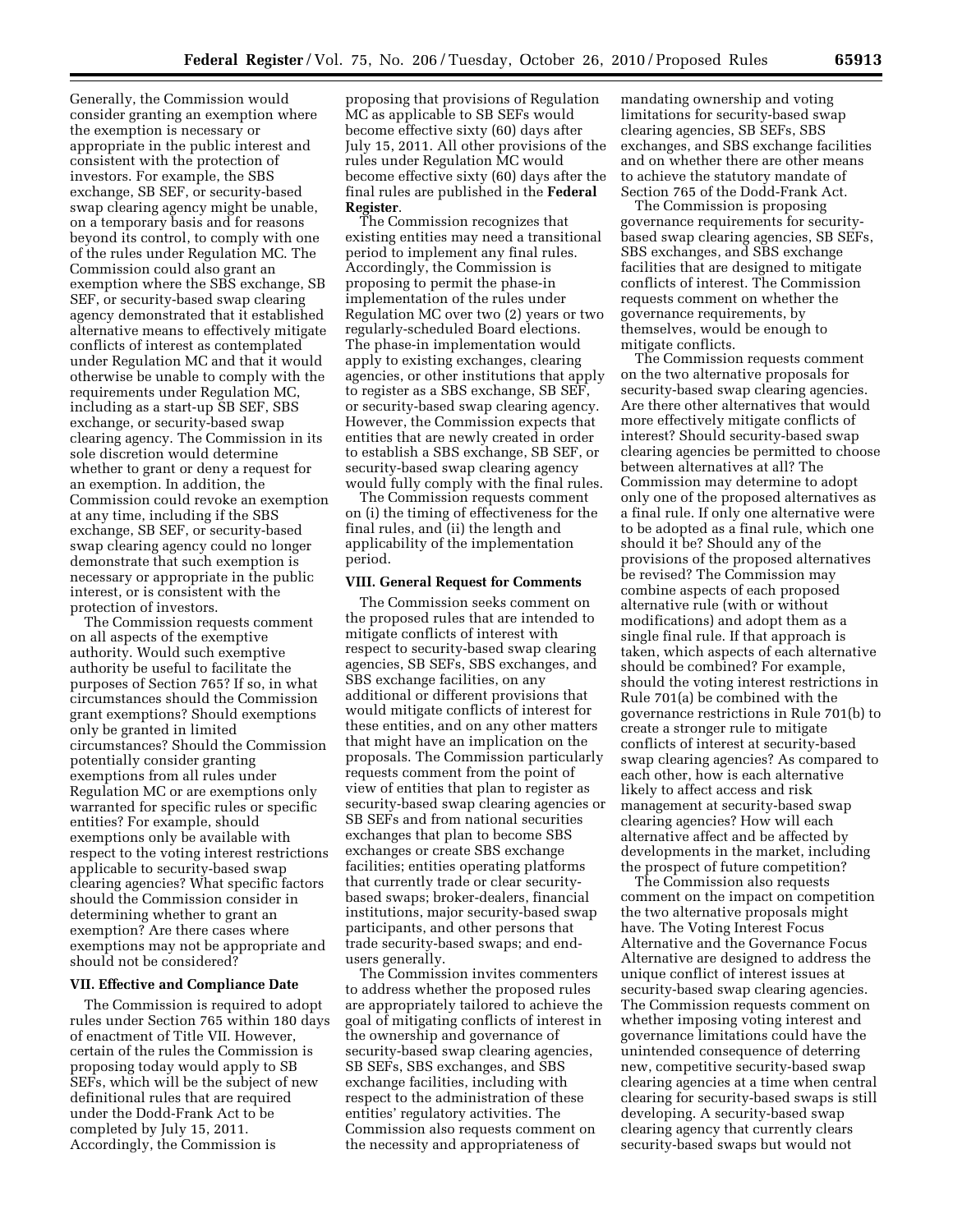meet the proposed voting interest limits would need to revise its ownership structure. There could be costs and delays as the security-based swap clearing agency seeks to find one or more additional owners to satisfy the proposed limits, with a possible diminution in the value of the original

owner(s)' investment. The Commission is sensitive to arguments against imposing ownership and voting limits for security-based swap clearing agencies, some of which were articulated at the Conflicts Roundtable. However, it also understands that the OTC derivatives market is highly concentrated and dealer dominated. As a result, voting interest and governance restrictions may be necessary at security-based swap clearing agencies where they have not been necessary at other securities clearing agencies. Access to central clearing services will be crucial for most firms that will actively trade in securitybased swaps that are required to be cleared. Although the proposed restrictions may have the effect of creating barriers to potential securitybased swap clearing agencies (and thus market participants could have fewer clearing agencies to choose from) the incentives of independent directors will likely promote increased access to central clearing for market participants. In contrast, although ownership and voting limits may more directly affect the ability of SB SEFs and SBS exchanges to start up, the lack of market characteristics to promote competing trading venues for security-based swaps may emphasize the greater need for ownership and voting limits. If the market characteristics for security-based swaps naturally promote dealer domination without robust competing trading venues, there is more need to mitigate the types of concerns that underlie Section 765, such as by imposing ownership and voting limits.<sup>186</sup>

The CFTC is adopting rules to mitigate conflicts of interest for derivatives clearing organizations that clear swaps, swap execution facilities and boards of trade designated as a contract markets that post swaps or make swaps available for trading as required under Section 726 of the Dodd-Frank Act. Understanding that the Commission and the CFTC regulate different products and markets and, as such, appropriately may be proposing alternative regulatory requirements, the Commission requests comments on the impact of any differences between the Commission and CFTC approaches to the mitigation of conflicts of interest. Specifically, would the regulatory approaches under the Commission's proposed rulemaking pursuant to Section 765 of the Dodd-Frank Act and the CFTC's proposed rulemaking pursuant to Section 726 of the Dodd-Frank Act result in duplicative or inconsistent efforts on the part of market participants subject to both regulatory regimes or result in gaps between those regimes? If so, in what ways do commenters believe that such duplication, inconsistencies, or gaps should be minimized? Do commenters believe the approaches proposed by the Commission and the CFTC to mitigate conflicts of interest are comparable? If not, why? Do commenters believe there are approaches that would make the mitigation of conflicts of interest more comparable? If so, what? Do commenters believe that it would be appropriate for the Commission to adopt an approach proposed by the CFTC that differs from the Commission's proposal? Is so, which one? The Commission requests commenters to provide data, to the extent possible, supporting any such suggested approaches.

In addition, the Commission seeks comment regarding any potential implication of the proposals on users of any security-based swap clearing agencies, SB SEFs, and SBS exchanges, other market participants, and the public generally. The Commission seeks comment on the proposals as a whole, including their interaction with the other provisions of the Dodd-Frank Act. The Commission seeks comment on whether the proposals would help achieve the broader goals of increasing transparency and accountability in the OTC derivatives market.

or market efficiency. **187 44 U.S.C.** 3501 *et seq.* **187 44 U.S.C.** 3501 *et seq.* Commenters should, when possible, provide the Commission with empirical data to support their views. Commenters suggesting alternative approaches should provide comprehensive proposals, including any conditions or limitations that they believe should apply, the reasons for their suggested approaches, and their analysis regarding why their suggested approaches would

in Section 765 of the Dodd-Frank Act regarding mitigation of conflicts of interest.

#### **IX. Paperwork Reduction Act**

The proposed rules contain ''collection of information'' requirements within the meaning of the Paperwork Reduction Act of 1995 ("PRA").<sup>187</sup> The titles for these collections are Rule 701 of Regulation MC, both in the Voting Interest Focus Alternative and the Governance Focus Alternative, and Rule 702 of Regulation MC.

The Commission has submitted the information to the Office of Management and Budget (''OMB'') for review in accordance with 44 U.S.C. 3507 and 5 CFR 1320.11.

#### *A. Summary of Collection of Information*

#### 1. Security-Based Swap Clearing Agencies

Proposed alternative Rule 701(a)(2) under Regulation MC would require security-based swap clearing agencies to have rules that would: (1) Provide for an effective mechanism to divest any participant of any interest owned in excess of the proposed 20% ownership limit; (2) not give effect to the portion of any voting interest held by one participant in excess of the proposed 20% voting limit; (3) not give effect to the portion of any voting interest among all security-based swap clearing agency participants owned in the aggregate in excess of the proposed 40% ownership limit; and (4) provide an effective mechanism for the security-based swap clearing agency to obtain information relating to the voting interests in such entity. Alternative Rule 701(b)(2) under Regulation MC would require securitybased swap clearing agencies to have rules that would: (1) Provide for an effective mechanism to divest any participant of any interest owned in excess of the proposed 5% ownership limit; (2) not give effect to the portion of any voting interest held by one participant in excess of the proposed 5% voting limit; and (3) provide an effective mechanism for the securitybased swap clearing agency to obtain information relating to the voting interests in such entity. Each securitybased swap clearing agency must comply with one of the alternatives. Establishing such rules would result in a paperwork burden for a security-based swap clearing agency. In addition, if the security-based swap clearing agency was to request to receive ownership and voting information from participants

<sup>186</sup> In the equities market a small group of brokerdealers or single-dealer proprietary firms can and do own alternative trading systems (''ATSs'') and thus it can be argued that SB SEFs and SBS exchanges should be permitted to operate similarly. *See* Securities Exchange Act Release No. 60997 (November 13, 2009), 74 FR 61208 (November 23, 2009) (as of November 2009, there were approximately 73 ATSs that are subject to Regulation ATS). However, ATSs exist in the context of a marketplace with robust competition among numerous trading venues. Therefore, ATSs that are owned by one broker-dealer or a small group of broker-dealers, by virtue of their ownership structure alone, generally do not present a concern that they could lessen price competition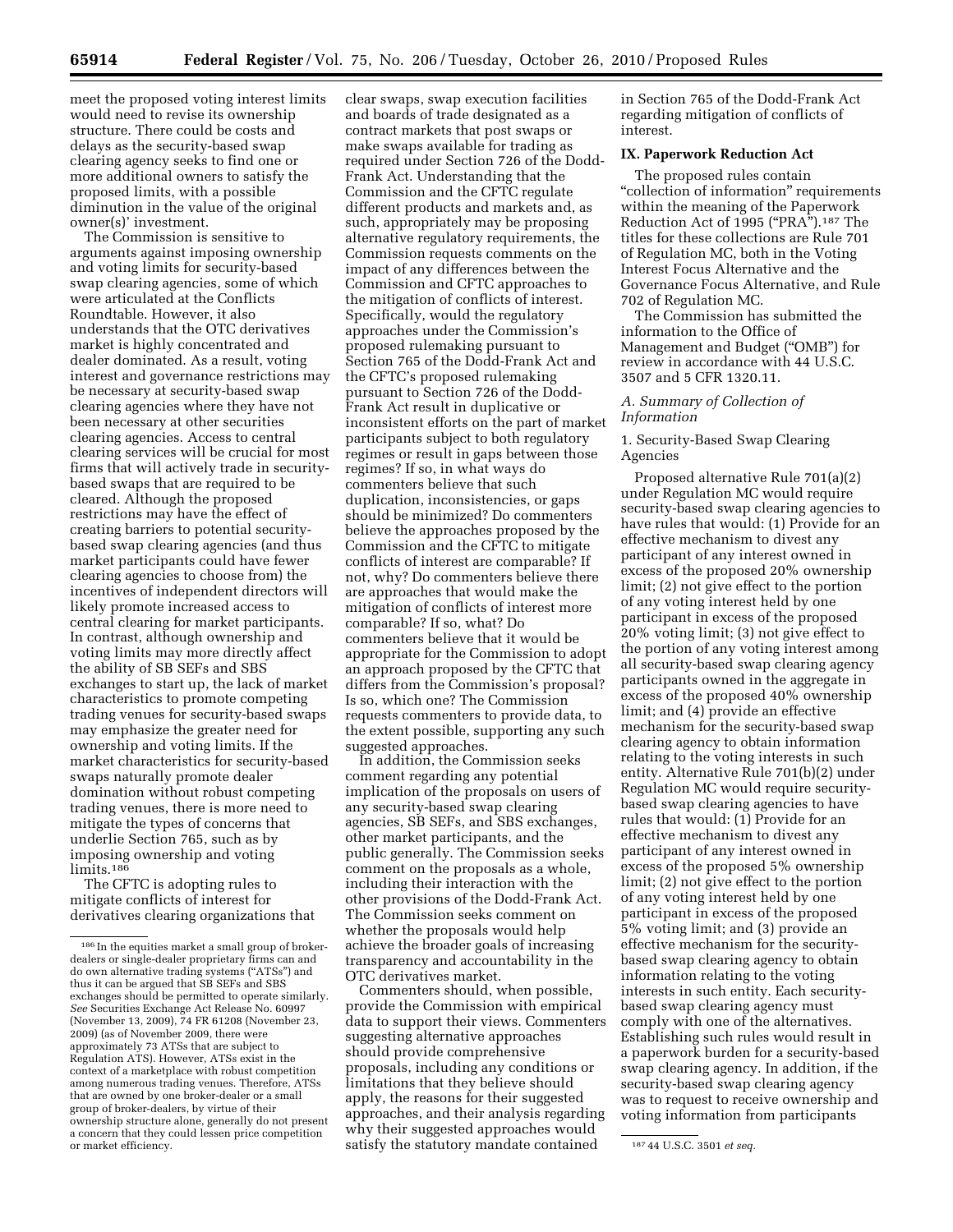pursuant to Rule 701(a) or (b), the request would be a collection of information.

#### 2. SB SEFs, SBS Exchanges, and SBS Exchange Facilities

Proposed Rule 702(c) under Regulation MC would require SB SEFs, SBS exchanges, and SBS exchange facilities to have rules that would: (1) Provide for an effective mechanism to divest any participant or member, as applicable, of any interest owned in excess of the proposed 20% ownership limit; (2) not to give effect to the portion of any voting interest help by one or more participants or members, as applicable, in excess of the proposed 20% voting limit; and (3) provide an effective mechanism for the SB SEF, SBS exchange or SBS exchange facility to obtain information relating to ownership and voting interests in such entity. Establishing such rules would result in a paperwork burden for a SB SEF, SBS exchange, or SBS exchange facility, as applicable. In addition, if a SB SEF, SBS exchange, or SBS exchange facility were to request to receive ownership and voting information from participants or members pursuant to Rule 702(c) that would be a collection of information.

Proposed Rule 702(e) under Regulation MC would require SB SEFs and SBS exchanges to establish a ROC that is composed solely of independent directors,188 to oversee the SB SEF's and SBS exchange's obligations under Section 763(c) of the Dodd-Frank Act and Section 6 of the Exchange Act, respectively.189 The proposed rule would require that any recommendation of the ROC that is not adopted or implemented by the SB SEF's or SBS exchange's Board be reported promptly to the Commission.

#### *B. Proposed Use of Information*

1. Security-Based Swap Clearing Agencies

The purpose of the collection of information in proposed Rule 701(a) or (b) under Regulation MC is to enable a security-based swap clearing agency to monitor voting interests with respect to the security-based swap clearing agency, and enable the security-based swap clearing agency to take necessary action if the voting interests by a participant or group of participants in the securitybased swap clearing agency exceed those allowed under proposed Rule 701(a) or (b).

#### 2. SB SEFs, SBS Exchanges, and SBS Exchange Facilities

The purpose of the collection of information in proposed Rule 702(c) under Regulation MC is to enable a SB SEF, SBS exchange, or SBS exchange facility to monitor voting interests with respect to such entity, and enable the SB SEF, SBS exchange, or SBS exchange facility, as applicable, to take necessary action if the ownership or voting rights by a participant or member or group of participants or members, as applicable, exceed those allowed under proposed Rule 702(b).

The purpose of the collection of information in proposed Rule 702(e) under Regulation MC is to provide the Commission with information regarding the instances in which the SB SEF or SBS exchange does not adopt or implement a recommendation of the ROC, which would help the Commission in its oversight of SB SEFs and SBS exchanges. The information collection also should promote sound regulatory policies and foster the effectiveness of the ROC by putting the SB SEF or SBS exchange on notice that the Commission must be apprised promptly of any recommendation that is made by the ROC that is not adopted or implemented.

#### *C. Respondents*

1. Security-Based Swap Clearing Agencies

The collection of information associated with the proposed Rule 701(a) and (b) under Regulation MC would apply to security-based swap clearing agencies. Currently, four clearing agencies are authorized to clear credit default swaps, including securitybased swaps,<sup>190</sup> pursuant to temporary conditional exemptions under Section 36 of the Exchange Act.191 The obligation to centrally clear securitybased swap transactions is a new requirement under Title VII of the Dodd-Frank Act. Based on the fact that there are currently four clearing agencies authorized to clear securitybased swaps and that there could

conceivably be one or two more in the future,192 the Commission preliminarily estimates that four to six clearing agencies may seek to clear securitybased swaps and be subject to the information collection requirements in proposed Rule 701(a) or (b). The Commission is using the higher estimate of six for the PRA analysis.

#### 2. SB SEFs, SBS Exchanges, and SBS Exchange Facilities

The collection of information associated with the proposed Rule 702(c) under Regulation MC would apply to SB SEFs, SBS exchanges, and SBS exchange facilities. In the Dodd-Frank Act, Congress defined for the first time a SB SEF and mandated the registration of these new facilities.193 Based on conversations with the CFTC and industry sources, the Commission preliminarily believes that approximately 10–20 entities could seek to become SB SEFs and thus be subject to the collection of information requirement of proposed Rule 702(c). The Commission is using the higher estimate of 20 SB SEFs for this PRA analysis. In addition, there are currently 15 national securities exchanges that could be subject to the collection of information requirement of Rule 702(c).194 To provide an estimate that is not under-inclusive, the Commission preliminarily estimates that all 15 of the currently registered national securities exchanges could become SBS exchanges or could create a separate legal entity that would be a facility of the exchange to trade security-based swaps.

The collection of information associated with the proposed Rule 702(e) under Regulation MC would apply to SB SEFs and SBS exchanges. Based on the estimates noted above, to provide an estimate that is not underinclusive, the Commission preliminarily believes that 20 SB SEFs and 15 SBS exchanges or SBS exchange facilities would be subject to the collection of information requirement of Rule 702(e).

194The 15 national securities exchanges are: BATS Exchange, Inc.; BATS Y–Exchange, Inc.; Chicago Board Options Exchange, Incorporated; Chicago Stock Exchange, Inc.; C2 Options Exchange, Incorporated, EDGA Exchange, Inc., EDGX Exchange, Inc., International Securities Exchange, LLC; The NASDAQ Stock Market LLC; NASDAQ OMX BX, Inc.; NASDAQ OMX PHLX, Inc.; National Stock Exchange Inc.; New York Stock Exchange LLC; NYSE Amex LLC; and NYSE Arca, Inc.

<sup>188</sup>Proposed Rule 702(e) under Regulation MC does not explicitly include SBS exchange facilities because the exchange whose facility posts or makes available for trading a security-based swap must itself establish the requisite ROC. *See supra* note 173.

<sup>189</sup>*See* Section 763(c) of the Dodd-Frank Act, Public Law 111–203, Section 763(c). Specifically, the ROC would oversee the SBS exchange's and SB SEF's regulatory program on behalf of the Board and the Board would be required to delegate sufficient authority, dedicate sufficient resources, and allow sufficient time for the ROC to fulfill its mandate.

<sup>190</sup>Of the four clearing agencies granted temporary exemptions from registration, only three have cleared products that are classified as securitybased swaps under Title VII of the Dodd-Frank Act. 191 15 U.S.C. 78mm.

<sup>192</sup>The Commission does not expect there to be a large number of clearing agencies that clear security-based swaps, based on the significant level of capital and other financial resources necessary for the formation of a clearing agency.

<sup>193</sup>*See* Sections 763(a) and 763(c) of the Dodd-Frank Act, Public Law 111–203, Section 763(a) and (c).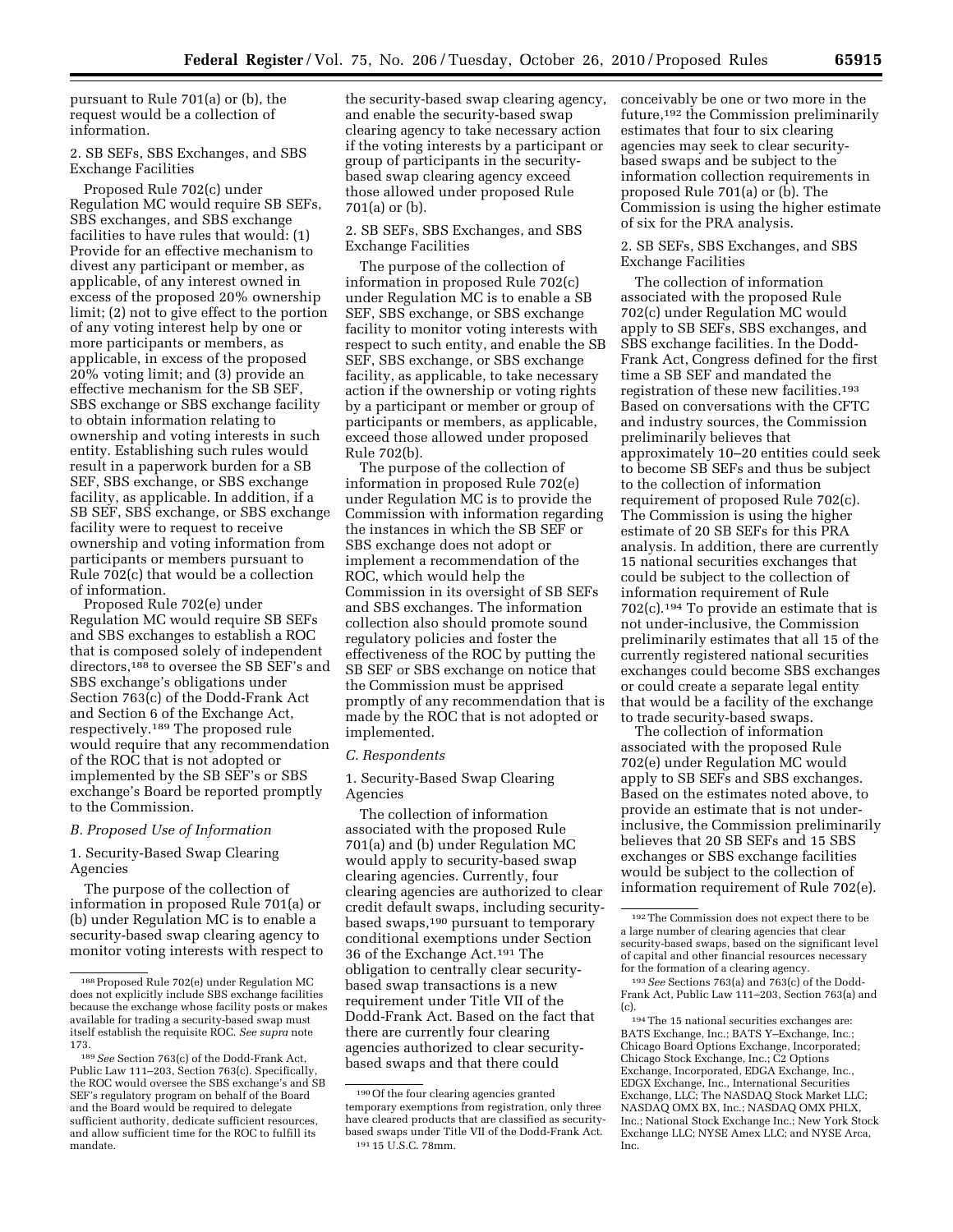#### *D. Total Annual Reporting and Recordkeeping Burdens*

#### 1. Security-Based Swap Clearing Agencies

Proposed Rule 701(a) would require security-based swap clearing agencies to have rules that would: (1) Provide for an effective mechanism to divest any participant of any interest owned in excess of the proposed 20% ownership limit; (2) not give effect to the portion of any voting interest held by one participant in excess of the proposed 20% voting limit; (3) not give effect to the portion of any voting interest among all security-based swap clearing agency participants owned in the aggregate in excess of the proposed 40% ownership limit; and (4) provide an effective mechanism for the security-based swap clearing agency to obtain information relating to the voting interests in such entity. Proposed Rule 701(b) would require security-based swap clearing agencies to have rules that would: (1) Provide for an effective mechanism to divest any participant of any interest owned in excess of the proposed 5% ownership limit; (2) not give effect to the portion of any voting interest held by one participant in excess of the proposed 5% voting limit; and (3) provide an effective mechanism for the security-based swap clearing agency to obtain information relating to the voting interests in such entity. Each securitybased swap clearing agency must comply with one of the alternatives.

Establishing such rules would result in a paperwork burden for a securitybased swap clearing agency. The Commission preliminarily believes that there would be a one-time paperwork burden of 15 hours per entity associated with the drafting and implementation of any such rules by the security-based swap clearing agency for a total of 90 hours (15 hours  $\times$  6 respondents).

Any collection of information by a security-based swap clearing agency from a participant that has a voting interest in the security-based swap clearing agency would differ depending upon the number of shareholders or other owners of voting interests that are participants in the security-based swap clearing agency. Accordingly, the number of responses per year that would be generated by proposed Rule 701(a) or (b) under Regulation MC would vary by security-based swap clearing agency. At this point, however, currently only the largest fourteen dealer firms are participants that clear security-based swaps at such clearing agencies. The Commission believes that it would be reasonable for securitybased swap clearing agencies to collect

information related to the voting interests held by participants on a quarterly basis. This would provide the security-based swap clearing agency with sufficiently current information regarding participants' voting interests in the security-based swap clearing agency and allows the security-based swap clearing agency to review the information at a single point in time. Accordingly, the Commission preliminarily estimates that each security-based swap clearing agency would request information approximately 4 times per year from approximately 14 participants.

The Commission also estimates that the preparation and sending of each of the 4 requests for information would require approximately 4 hours and reviewing the responses to each of the 4 requests for information would require 10 hours. This would result in a total annual reporting and recordkeeping burden of 56 hours ((4 requests  $\times$  4 hours) + (4 requests  $\times$  10 hours)) for each security-based swap clearing agency, and a total annual burden for all security-based swap clearing agencies of 336 hours (56 hours  $\times$  6 clearing agencies). The Commission preliminarily estimates that each participant would require 1 hour to prepare and send the security-based swap clearing agency its response to the request, for a total annual reporting and recordkeeping burden for each participant of each security-based swap clearing agency of 4 hours (4 requests  $\times$ 1 hour) and a total annual burden for all participants in all 6 security-based swap clearing agencies of 336 hours (14 participants  $\times$  4 hours  $\times$  6 security-based swap clearing agencies) thereby resulting in a total estimated annual burden for all security-based swap clearing agencies and participants of 672 hours (336 hours for all participants + 336 hours for all security-based swap clearing agencies). The Commission requests comment on these estimates.

The Commission estimates that the total paperwork burden resulting from the proposals relating to security-based swap clearing agencies is 762 hours for an initial paperwork burden and 672 hours thereafter.195

2. SB SEFs, SBS Exchanges, and SBS Exchange Facilities

Proposed Rule 702(c) would require SB SEFs, SBS exchanges, and SBS exchange facilities to have rules that would provide for an effective mechanism to divest any participant or member, as applicable, of any interest owned in excess of the proposed 20% ownership limit; that would not give effect to the portion of any voting interest held by one or more participants or members, as applicable, in excess of the proposed 20% voting limit; and that would provide an effective mechanism for the SB SEF, SBS exchange, or SBS exchange facility to obtain information relating to ownership and voting interests in such entity. Establishing such rules or policies and procedures, as applicable, would result in a paperwork burden for a SB SEF, SBS exchange, or SBS exchange facility, as applicable. The Commission preliminarily believes that there would be a one-time paperwork burden of 15 hours per entity associated with the drafting and implementation of any such rules by the SB SEF, SBS exchange, or SBS exchange facility, as applicable, for a total of 525 hours (15 hours  $\times$  35 respondents).

The number of responses per year that would be generated by requests by a SB SEF, SBS exchange, or SBS exchange facility, as applicable, for ownership or voting information from participants or members that are owners of securities entitled to vote or otherwise have a voting interest in the SB SEF, SBS exchange, or SBS exchange facility would depend upon the number of owners of voting securities that are participants or members. Assuming that all classes of securities entitled to vote are owned or otherwise controlled by participants or members, the minimum number per SB SEF, SBS exchange, or SBS exchange facility would be 5. Based on the Commission's understanding of the ownership structures and voting rights of existing entities that may register as SB SEFs, and its understanding of the ownership structures and voting rights of existing national securities exchanges, the Commission preliminarily estimates that each SB SEF, SBS exchange, or SBS exchange facility on average would request information from approximately 20 participants or members, as applicable. The Commission believes that it would be reasonable for a SB

<sup>195</sup>The aggregate initial paperwork burden is calculated as follows: 90 hours (one time paperwork burden for security-based swap clearing agencies to establish rules to divest any ownership interest in excess of the limit and not to give effect to any portion of the voting interests in excess of the limit) + 336 hours (annual burden for security-based swap clearing agencies to prepare and send requests for voting information)  $+ 336$  hours (annual burden for participants of security-based swap clearing agencies to prepare and send responses to requests for voting information) = 762 hours. After the initial year, the paperwork burden is calculated as follows:

<sup>762</sup> hours (total paperwork burden resulting from the proposals relating to security-based swap  $clearing\ agents$ )  $-90$  hours (one-time paperwork burden for security-based swap clearing agencies) = 672 hours.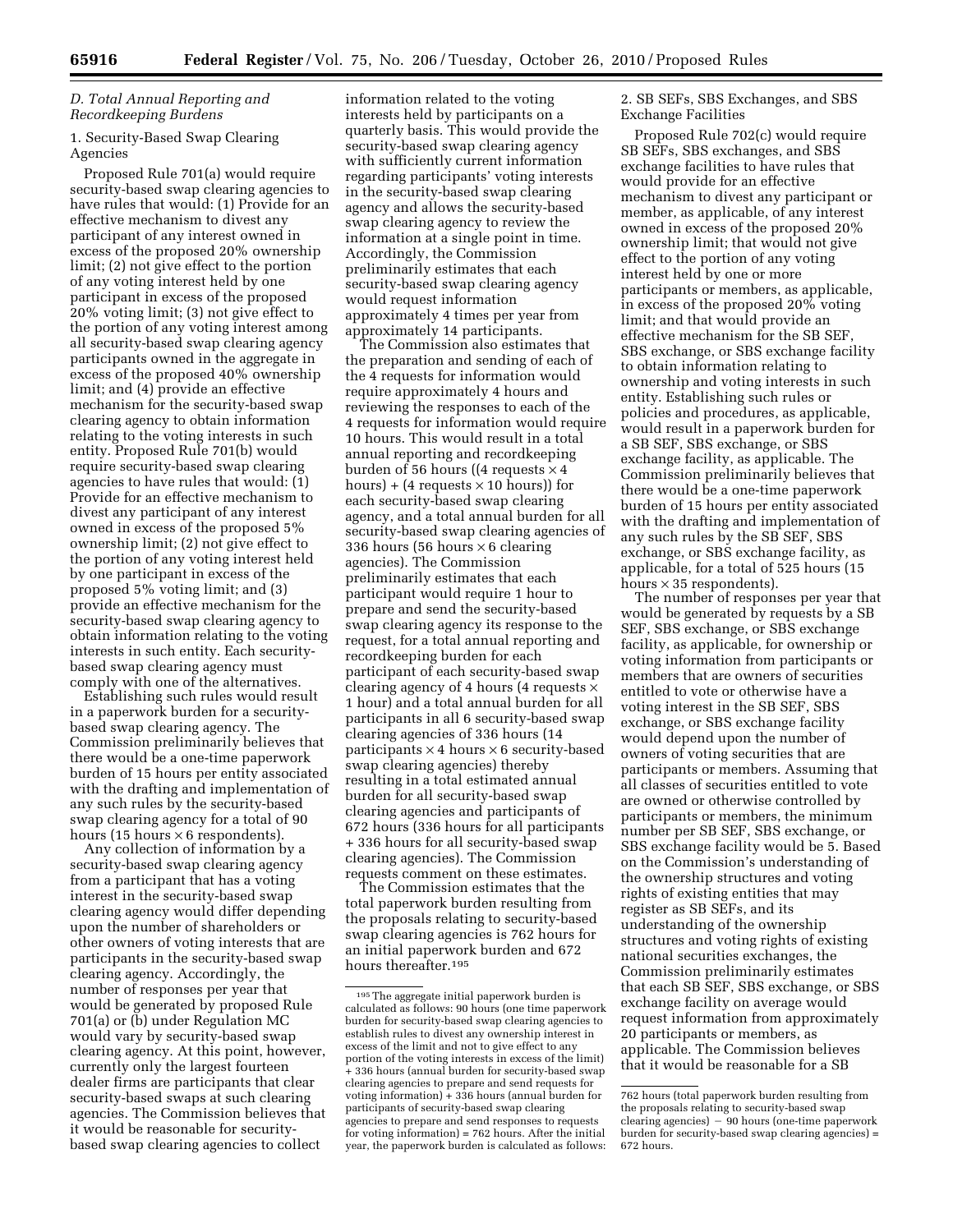SEF, SBS exchange, or SBS exchange facility to collect information on ownership and voting rights on a quarterly basis. Accordingly, the Commission preliminarily estimates that each SB SEF, SBS exchange, or SBS exchange facility would request information approximately 4 times per year from approximately 20 participants or members.

The Commission estimates that the preparation and sending of each of the 4 requests for information would require approximately 4 hours, and reviewing the responses to each of the 4 requests for information would require 10 hours. This would result in a total annual reporting and recordkeeping burden of 56 hours ((4 requests  $\times$  4 hours) + (4 requests  $\times$  10 hours)) for each SB SEF, SBS exchange, or SBS exchange facility, as applicable, and a total annual burden for all SB SEFs, SBS exchanges, and SBS exchange facilities of 1,960 hours (56 hours  $\times$  35 respondents). The Commission preliminarily estimates that each participant or member would require 1 hour to prepare and send the response to the request, for a total annual reporting and recordkeeping burden for each participant or member of 4 hours (4 requests  $\times$  1 hour) and a total annual burden for all participants or members of 2,800 hours (700 participants or members  $\times$  4 hours). The Commission requests comment on these estimates.

The Commission preliminarily believes that the collection of information burden imposed by proposed Rule 702(e) under Regulation MC would be minimal. The Commission estimates that a representative of the Board of a SB SEF or SBS exchange would spend no more than one hour to complete the required notice to the Commission. This figure includes the time to prepare, review, and electronically submit such notice to the Commission. The Commission expects to establish an electronic mailbox for these notices and would identify the address if the Commission were to adopt this specific proposal. Although the Commission preliminarily believes that the Board of a SB SEF or SBS exchange often would adopt or implement the recommendations of its ROC, the Commission preliminarily believes that the Board of a SB SEF or SBS exchange could occasionally decide not to adopt such recommendations. Although the Commission expects that this would be an infrequent occurrence, the Commission preliminarily estimates that a Board could decide not to adopt a ROC recommendation up to 12 times per year. This estimate assumes that the Board of a SB SEF or SBS exchange

would meet at least once per month and would decide each time that it meets not to adopt a ROC recommendation. Therefore, the Commission estimates that the total reporting burden under the proposed Rule 702(e) for all SB SEFs and SBS exchanges combined would be 420 hours.196

The Commission estimates that the total paperwork burden resulting from the proposals relating to SB SEFs, SBS exchanges or SBS exchange facilities is 5,705 for an initial paperwork burden and 5,180 thereafter.197

#### *E. Retention Period of Recordkeeping Requirements*

1. Security-Based Swap Clearing Agencies

Security-based swap clearing agencies will be required to be registered with the Commission following the effective date of Title VII of the Dodd-Frank Act.198 Accordingly, once registered with the Commission, security-based swap clearing agencies would be required to retain any collection of information pursuant to proposed Rules 701(a) or (b) under Regulation MC as applicable, in accordance with, and for the periods specified in Rule 17a–1 under the Exchange Act.199 Retention and recordkeeping requirements have not been established for security-based swap clearing agencies before the

197The aggregate initial paperwork burden is calculated as follows: 525 hours (one-time paperwork burden for SB SEFs, SBS exchanges and SBS exchange facilities to establish rules to divest any ownership interest in excess of, and to not give effect to any portion of voting interests in excess of, the proposed 20% limit) + 1,960 hours (annual burden for SB SEFs, SBS exchanges and SBS exchange facilities to prepare and send requests for ownership and voting information) + 2,800 hours (annual burden for participants to prepare and send responses to requests for ownership and voting information) + 420 hours (annual burden for SB SEFs and SBS exchanges to prepare and submit notices pursuant to proposed Rule 702(e)(2)) = 5,705 hours. After the initial year, the paperwork burden is calculated as follows: 5,705 hours (total paperwork burden resulting from the proposals relating to SB SEFs, SBS exchanges and SBS exchange facilities)—525 hours (one-time paperwork burdens for SB SEFs, SBS exchanges and SBS exchange facilities) = 5,180 hours.

198New Exchange Act Section 17A(g) provides that it shall be unlawful for a clearing agency, unless registered with the Commission, directly or indirectly to make use of the mails or any means or instrumentality of interstate commerce to perform the functions of a clearing agency with respect to a security-based swap. 15 U.S.C. 78q– 1(g).

199 17 CFR 240.17a–1.

effective date of Title VII; however, security-based swap clearing agencies may be required to retain records and information collected pursuant to proposed Rules 701(a) or (b) similar to the current recordkeeping requirements in Rule 17a–1.

#### 2. SB SEFs, SBS Exchanges, and SBS Exchange Facilities

Although recordkeeping and retention requirements have not yet been established for SB SEFs under new Exchange Act provisions added by the Dodd-Frank Act, the Commission is authorized to adopt such rules.200 In addition, the recordkeeping and reporting core principle applicable to SB SEFs, as set forth in Section 763(c) of the Dodd-Frank Act, requires a SB SEF to maintain records of all activities relating to the business of the facility, including a complete audit trail, in a form and manner acceptable to the Commission for a period of five years.201 Therefore, for purposes of this PRA, the Commission assumes that a SB SEF would be required to retain any collection of information pursuant to proposed Rules 702(c) and 702(e) under Regulation MC, as applicable, for a period of not less than five years. Should the Commission propose rules to implement the recordkeeping and reporting core principle for SB SEFs, it would include any collection of information burden with respect to any proposed recordkeeping and retention rules for SB SEFs in such rulemaking.

All registered national securities exchanges must currently comply with the recordkeeping and reporting requirements in Rule 17a–1 under the Exchange Act.202 Therefore, SBS exchanges would be required to retain any collection of information pursuant to proposed Rules 702(c) and 702(e), as applicable, in accordance with, and for the periods specified in, Rule 17a–1 under the Exchange Act.

#### *F. Collection of Information Is Mandatory*

1. Security-Based Swap Clearing Agencies

The collection of information under proposed alternative Rules 701(a) and (b) under Regulation MC would be

<sup>196</sup> (20 (estimated number of SB SEFs subject to the collection of information under the proposed Rule  $702(e)$ ) + 15 (estimated number of SBS exchanges subject to the collection of information under the proposed Rule  $702(e)$ )  $\times$  12 (estimated number of notices prepared annually by each SB SEF pursuant to the proposed Rule  $702(e))\times 1$  hour (estimate of total time to complete, review, and prepare required notice) =  $420$  hours.

<sup>200</sup>As discussed above, Section 763(c) of the Dodd-Frank Act sets forth 14 core principles that SB SEFs must satisfy, including one relating to recordkeeping and reporting, and provides the Commission with rulemaking authority with respect to implementation of these core principles. *See* Section 763(c) of the Dodd-Frank Act, Public Law 111–203, Section 763(c).

<sup>201</sup>*See* Section 763(c) of the Dodd-Frank Act, Public Law 111–203, Section 763(c). 202 17 CFR 240.17a–1.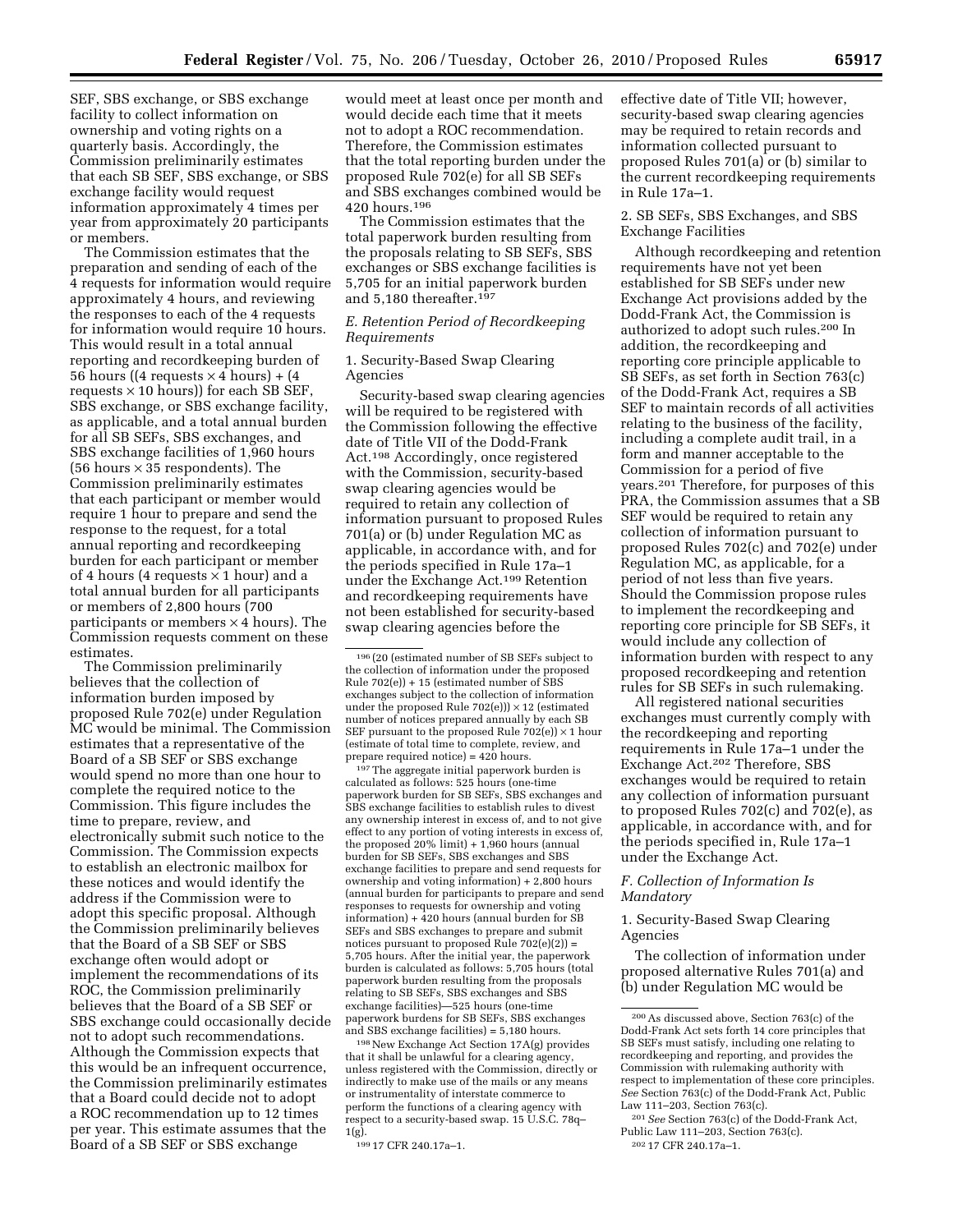mandatory. The collection of information under proposed Rules 701(a) and (b) would be required from participants in a security-based swap clearing agency upon request from the security-based swap clearing agency. The collection of information would allow the security-based swap clearing agency and the Commission to determine whether the requirements in proposed Rules 701(a) and (b) regarding limitations on voting interests are met.

2. SB SEFs, SBS Exchanges, and SBS Exchange Facilities

The collection of information under proposed Rule 702(c) under Regulation MC would be mandatory. The collection of information would allow the SB SEF, SBS exchange, or SBS exchange facility as applicable, and the Commission to determine whether the requirements in proposed Rule 702(c) regarding limitations on ownership and voting rights are met and enable the SB SEF, SBS exchange, or SBS exchange facility, as applicable, to take necessary action if the ownership or voting rights by a participant or group of participants exceed those allowed under proposed Rule 702(b).

The collection of information under proposed Rule 702(e) under Regulation MC would be mandatory and permit the Commission to collect accurate information about the regulatory program of SB SEFs and SBS exchanges. Specifically, the collection of information would allow the Commission to stay informed about the recommendations of the ROC that are not followed by the SB SEF or SBS exchange and the SB SEF's or SBS exchange's reasons for not adopting such recommendations.

#### *G. Responses to Collection of Information Will Not Be Kept Confidential*

1. Security-Based Swap Clearing Agencies

Other than information for which a security-based swap clearing agency requests confidential treatment and which may be withheld from the public in accordance with the provisions of 5 U.S.C. 522, the collection of information pursuant to the proposed Rules 701(a) and (b) would not be confidential and would be publicly available.

#### 2. SB SEFs, SBS Exchanges, and SBS Exchange Facilities

Other than information for which a SB SEF, SBS exchange or SBS exchange facility requests confidential treatment and which may be withheld from the public in accordance with the

provisions of 5 U.S.C. 522, the collection of information pursuant to the proposed Rules 702(c) and (e) would not be confidential and would be publicly available.

#### *H. Request for Comment*

Pursuant to 44 U.S.C. 3505(c)(2)(B), the Commission solicits comment to:

1. Evaluate whether the proposed collection of information is necessary for the performance of the functions of the agency, including whether the information shall have practical utility;

2. Evaluate the accuracy of the agency's estimate of the burden of the proposed collection of information;

3. Enhance the quality, utility, and clarity of the information to be collected; and

4. Minimize the burden of collection of information on those who are to respond, including through the use of automated collection techniques or other forms of information technology.

Persons wishing to submit comments on the collection of information requirements should direct them to the following persons: (1) Desk Officer for the Securities and Exchange Commission, Office of Information and Regulatory Affairs, OMB, Room 3208, New Executive Office Building, Washington, DC 20503; and (2) Secretary, Securities and Exchange Commission, Station Place, 100 F Street, NE., Washington, DC 20549–1090 with reference to File No. S7–27–10. OMB is required to make a decision concerning the collection of information between 30 and 60 days after publication, so a comment to OMB is best assured of having its full effect if OMB receives it within 30 days of publication. The Commission has submitted the proposed collection of information to OMB for approval. Requests for the materials submitted to OMB by the Commission with regard to this collection of information should be in writing, refer to File No. S7–27–10, and be submitted to the Securities and Exchange Commission, Office of Investor Education and Advocacy, Station Place, 100 F Street, NE., Washington, DC 20549–0213.

#### **X. Cost-Benefit Analysis**

Congress has required the Commission to implement rules under Section 765 of the Dodd-Frank Act to mitigate conflicts of interest in the security-based swaps market. The proposed rules under Regulation MC are designed to enhance, through mitigation of conflicts of interest, the benefits of having security-based swaps cleared through a security-based swap clearing agency and traded on a SB SEF or SBS

exchange. The proposed rules, however, are also likely to impose costs on security-based swap clearing agencies, SB SEFs, and SBS exchanges. The Commission is sensitive to the costs and benefits that would result from the proposed rules and has identified certain costs and benefits of these proposals, as described below.

#### *A. Background*

The proposed governance and ownership and voting rules are intended to reduce conflicts of interest in security-based swap clearing agencies, SB SEFs, and SBS exchanges. Ownership and voting limitations and other governance rules are designed to limit the influence of any single market participant or a group of participants in the operation of security-based swap clearing agencies, SB SEFs, and SBS exchanges and thus reduce the risk that conflicts of interest would negatively affect the operation of these entities and the security-based swaps market.203 However, since the OTC swaps marketplace regulated under Title VII likely would change significantly after the effective date of the Dodd-Frank Act and the Commission's rules promulgated thereunder, it is difficult to quantify the costs and benefits that the proposed rules may create. These issues are discussed more fully below.

#### *B. Security-Based Swap Clearing Agencies*

The Commission has granted exemptions from Section 17A of the Exchange Act to five entities to act as clearing agencies for security-based swaps.204 The first cleared CDS transaction pursuant to the exemptive orders was cleared on March 9, 2009. Security-based swap clearing is, therefore, in an emergent stage and empirical evidence on how the securitybased swaps market will develop following the effective date of the Dodd-Frank Act and rules thereunder is scarce. However, the number of security-based swap clearing agencies may converge in the long run to a very small number or even a single securitybased swap clearing agency.205 This is

205*See, e.g.,* Darrell Duffie and Haoxiang Zhu, ''Does a Central Clearing Counterparty Reduce Counterparty Risk?'' Stanford University Working Paper, March 2010; Craig Pirrong, 2009, ''The

<sup>203</sup>The Commission pursuant to Section 36 of the Exchange Act may grant an exemption from any rule or any provision of any rule under Regulation MC. Any such exemption could be subject to conditions and could be revoked by the Commission at any time. *See supra* Section VI for a discussion of the Commission's exemptive authority under Section 36 of the Exchange Act. 204*See* CDS Clearing Exemption Orders, *supra*  note 17.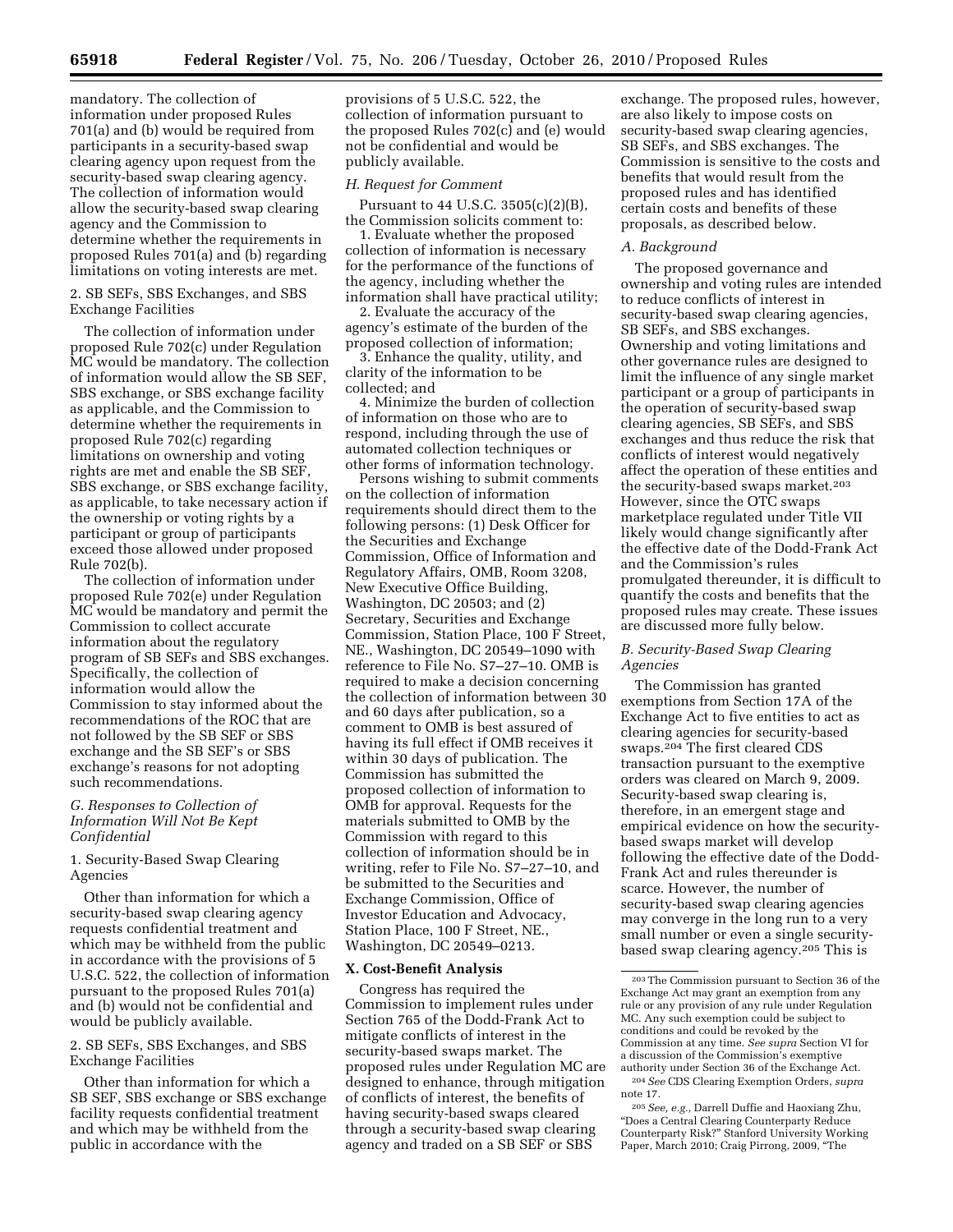because of the potential for efficiency gains through convergence given that central clearing of securities is characterized by large fixed costs and benefits to participants associated with consolidating portfolios. Alternatively, competitive forces may result in use of a larger number of security-based swap clearing agencies, particularly if the security-based swap clearing agencies specialize in clearing particular types of security-based swaps or if they clear security-based swaps only in certain jurisdictions.206

#### 1. Costs and Benefits Related to Ownership Restrictions in Security-Based Swap Clearing Agencies

Restrictions on the voting interests held by clearing participants may affect the number of potential clearing participants and may also affect the level of their participation in clearing security-based swaps. The 20% individual voting limitation on securitybased swap clearing agencies and the 40% aggregate voting limitation on security-based swap clearing agencies, under the proposed Voting Interest Focus Alternative, and the 5% individual voting limitation under the Governance Focus Alternative, are intended to keep participants from exercising undue influence over the security-based swap clearing agency and to lessen the likelihood of anticompetitive behavior. One particular concern is that without a limitation on voting interests, large dealers may control a security-based swap clearing agency and set standards—such as a heightened capital threshold for participation or a requirement that participants have execution capabilities—to limit participation by non-owner dealers or brokers and increase or protect their market share and potentially influence market prices. Hence, a potential benefit of voting limitations may be the preservation of non-owner dealers' access to central clearing and promotion of competition that results in lower costs to market participants. The proposed limitations in both the Voting Interest Focus Alternative and the Governance Focus Alternative are designed to achieve this result.

Another potential benefit of the imposition of a limitation on voting interests is the chance that a broader group of participants would have the ability to reduce their risk exposure as greater levels of central clearing is encouraged if the risks at the clearing agency are managed appropriately. Clearing agencies decrease systemic risk by mutualizing losses 207 and netting otherwise bilateral obligations. There may, however, at times be a trade-off between a clearing agency's risk management and its participation standards. It likely would be beneficial if the voting restrictions proposed by Rules 701(a) and (b) under Regulation MC in each of the Voting Interest Focus Alternative and the Governance Focus Alternative lead to increased market participation. Conversely though, to the extent that such market participation goes beyond prudent levels, it may create more systemic risk at the security-based swap clearing agency. For example, lessening capital requirements to increase participation beyond a prudent level may increase the overall risk of clearing operations, while increasing capital requirements for clearing members without an adequate basis may needlessly exclude some smaller dealers or other firms from participation and thereby create market inefficiencies.208

Non-participant shareholders may also have an incentive to permit more clearing agency participation than clearing agency participant shareholders would. Non-participant shareholders benefit from increased membership to the extent that additional revenues are generated and therefore have an incentive to promote increased use of central clearing both in terms of number of participants and the scope of products cleared. This could potentially reduce systemic risk by making more OTC products eligible for central clearing. In addition, non-shareholder participants have an incentive to promote appropriate risk management because a financial loss to the clearing agency would devalue their investment. For example, security-based swap clearing agencies may put their own capital or surplus funds at risk in the event of a default. In addition, clearing agencies face reputational risk associated with a member default that would likely negatively affect the value of shareholders' shares. This aligns the interests of shareholders with appropriate risk management of a

208*See supra* Section II.A.2.a.

clearing agency. However, nonparticipant shareholders may not face the same potential of downside risk as clearing agency participants. For example, non-participant shareholders do not bear certain costs associated with increased risk since the clearing agency losses are shared by the clearing agency participants. To the extent that nonparticipant shareholders use their control to maximize revenues of the clearing agency without full consideration of the total clearing agency risks, the potential cost is that suboptimal clearing agency participation standards will be developed. All directors have a fiduciary duty to the security-based swap clearing agency and its shareholders, however, they also have a duty to oversee the security-based swap clearing agency's compliance with the requirements in the Exchange Act and the rules and regulations thereunder. In certain circumstances, independent directors could give greater emphasis to profit-maximizing initiatives and fail to give sufficient consideration to the related risk management issues.

Another potential cost of ownership and voting limitations, notwithstanding the fact that the market structure may converge in the long-run to a single security-based swap clearing agency, is the potential effect on competition among alternative security-based swap clearing agency venues. Under the Voting Interest Focus Alternative, a 20% individual participant voting limit and a 40% aggregate participant voting limit restricts the ability of any single dealer or small group of dealers to own a security-based swap clearing agency, but it may also reduce the potential number of investors that would be willing to devote resources to form a security-based swap clearing agency. This potentially diminishes the likelihood for a long-term market structure with multiple clearing agencies. Conversely, the Governance Focus Alternative would not impose an aggregate cap and would allow the voting interests in a security-based swap clearing agency to be owned entirely by participants. This would facilitate the formation of security-based swap clearing agencies by potential users and promote greater competition among security-based swap clearing agencies.

In addition, if a participant is subject to restrictions regarding the amount of voting interest it may own in a securitybased swap clearing agency, then it may forgo a potential investment opportunity, unless it is willing to invest in non-voting shares of the security-based swap clearing agency. The effect of these restrictions is

Economics of Clearing in Derivatives Markets: Netting, Asymmetric Information, and the Sharing of Default Risks Through a Central Counterparty, Working paper, University of Houston.

<sup>206</sup>The central clearing of security-based swaps is still developing and the Commission has not made any determinations about the number of securitybased swap clearing agencies that may be used by market participants. However, it is important that emerging security-based swap clearing agencies have the opportunity to compete with existing security-based swap clearing agencies.

<sup>207</sup>*See, e.g.,* Ice Trust Overview, p. 7 (available at *[https://www.theice.com/publicdocs/clear](https://www.theice.com/publicdocs/clear_us/ICE_Trust_Overview.pdf)*\_*us/ ICE*\_*Trust*\_*[Overview.pdf](https://www.theice.com/publicdocs/clear_us/ICE_Trust_Overview.pdf)*).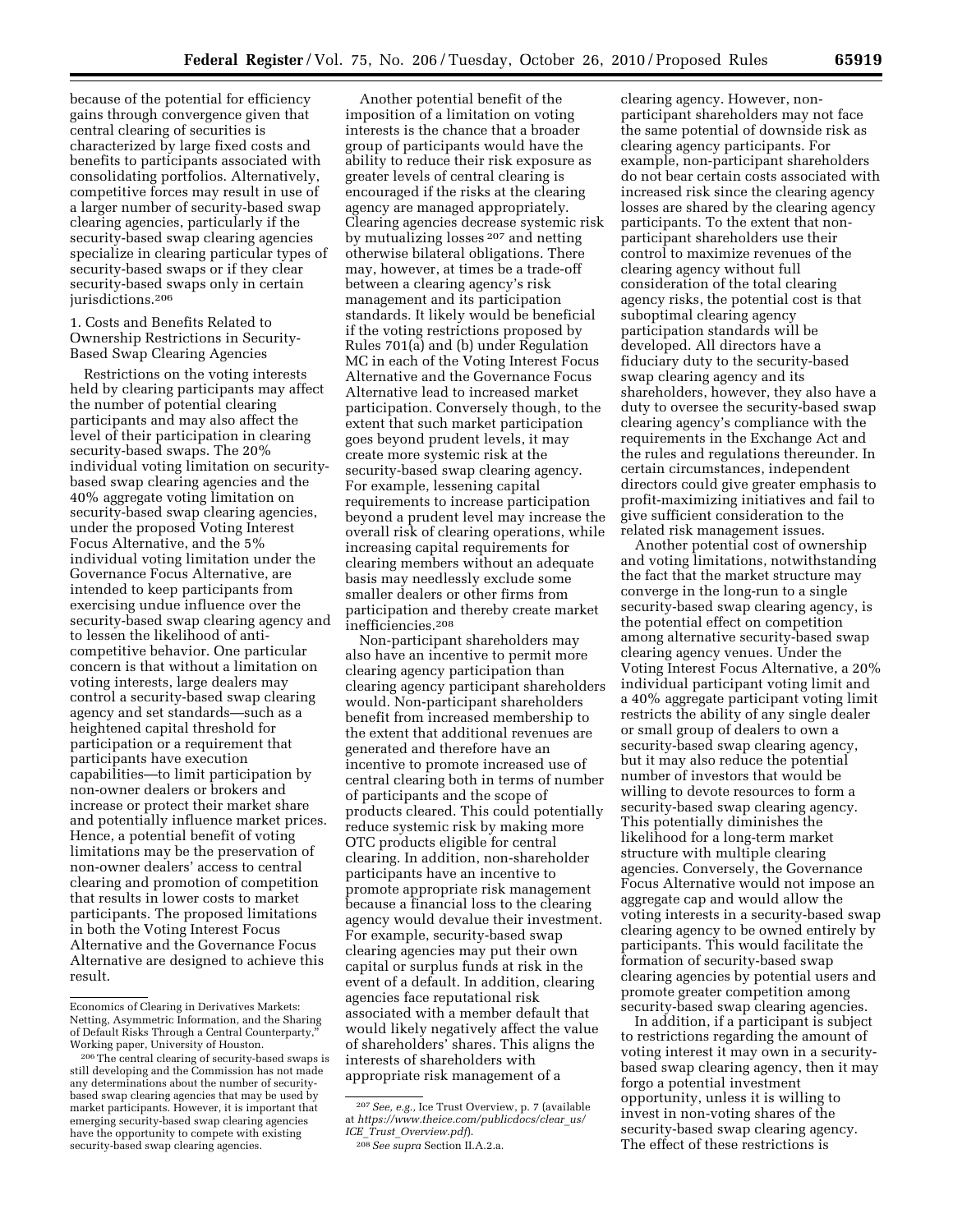different with respect to individual participants under the Governance Focus Alternative, which limits any one participant's voting interest in a security-based swap clearing agency to 5%, than it is under the Voting Interest Focus Alternative, which limits any one participant's voting interests to 20% and has an aggregate voting interest limit of 40%. In the case of an ownership position in excess of regulator's restrictions, the owner would have to divest a portion of its voting shares in order to meet the regulatory requirement. The potential foregone benefits include profits generated from clearing activities that are distributed to owners as well as any private ownership benefits from directing the clearing operations, which include activities discussed above with respect to conflicts of interest. While it is difficult to assess the value of these investment opportunities, the 2010 six-month data from consolidated reports of condition and income from the Federal Financial Institutions Examinations Council of the largest security-based swap clearing agency provides a snapshot of the magnitude of current profits being generated.209

Moreover, as previously discussed in the PRA section, proposed Rules 701(a) and (b) under Regulation MC would require a security-based swap clearing agency to have an effective mechanism to obtain information relating to voting interests in the security-based swap clearing agency by any participant in the security-based swap clearing agency. It was estimated that these obligations would result in a total annual burden for all security-based swap clearing agencies of 336 hours plus a total annual reporting and recordkeeping burden for all participants of 336 hours. It was also estimated that there would be a 90 hour one-time paperwork burden for security-based swap clearing agencies to establish rules to divest any ownership interest in excess of the limit and not to give effect to any portion of the voting interests in excess of the limit. Assuming an hourly cost of \$291 for a compliance attorney 210 to meet these requirements, this would result in an overall estimated initial annual cost of \$221,742 and an annual cost thereafter of \$195,552 for participants

and security-based swap clearing agencies collectively.<sup>211</sup>

Under the Voting Interest Focus Alternative, proposed Rule 701(a) in Regulation MC would require the security-based swap clearing agency to have rules requiring a participant to divest voting interest greater than the 20% threshold and rules reasonably designed not to give effect to a voting interest of a participant greater than the 20% threshold or voting interests of participants considered in the aggregate with any other participants greater than the 40% threshold. This proposed rule would impose a cost on the securitybased swap clearing agency to initiate the divestiture or not give effect to the voting rights that surpass the stated threshold. Particularly in the case of the aggregate participant voting limitation, the security-based swap clearing agency would have to develop standards regarding how to allocate the voting interest for which it will give effect if the aggregate voting interest is above the 40 percent threshold.

Similarly, under the Governance Focus Alternative, proposed Rule 701(b) in Regulation MC would impose a cost on the security-based swap clearing agency to require the divestiture or not give effect to the voting rights that surpass the stated threshold of 5 percent. However, because there is not a proposed limit on participants' aggregate voting interests under the Governance Focus Alternative, the security-based swap clearing agency would not have to adopt rules for allocating voting interests in the case of a divestiture.

2. Costs and Benefits Related to Independence Requirements for Security-Based Swap Clearing Agencies

Potential conflicts of interest also exist between participants of a securitybased swap clearing agency and the public interest. Even when the influence of any single dealer is limited through voting restrictions, economic incentives could align several dealer participants in a way that may be costly to investors. For instance, in order for a product to be required to trade through an SB SEF or SBS exchange, it must be deemed eligible for clearing at a clearing agency. A dealer-controlled security-based swap clearing agency may have an incentive to limit the products deemed eligible for clearing because then such a product would remain viable in the OTC

markets, in which the dealers have a significant financial stake.<sup>212</sup> Products that are eligible for clearing that are not cleared do not have the price transparency or investor accessibility that they would otherwise have, increasing market participant costs paid by investors. As a result, there are potential incentives for security-based swap clearing agency participants to coordinate in ways that voting restrictions cannot address. Representation by independent directors would provide views and influence that by design are not subject to these conflicts.

Proposed Rule 701(b)(3) in Regulation MC of the Governance Focus Alternative would require that a majority of directors must be independent. As a result, participants could not directly control the Board regardless of their voting interests. To further the goal of majority independence on the Board, proposed Rule 701(b)(4) under Regulation MC in the Governance Focus Alternative would require a securitybased swap clearing agency to establish a nominating committee composed solely of independent directors. Since many of the Board decisions come from committees and conflicts may be prevalent or even more pronounced in these situations, proposed Rule 701(b)(5) under Regulation MC in the Governance Focus Alternative would require that if any committee, including but not limited to a risk committee, has authority to act on behalf of the Board, that committee must also be composed of a majority of independent directors. This would help prevent important decisions from escaping the view of a majority of independent directors. To the extent that independent directors reduce the likelihood that one group of participants coordinate decision-making in such a way that is detrimental to the security-based swap clearing agency as a whole, it would serve to benefit the security-based swap clearing agency and the market generally.

The Voting Interest Focus Alternative would require 35%, rather than a majority, of the Board be composed of independent directors. While director independence is widely believed to be a catalyst for improved governance, there is no conclusive empirical evidence to support the view that a majority of independent directors benefits shareholder profits.213 It also is often argued that the presence of inside

<sup>209</sup> ICE Trust's profits for the first six months of 2010 were \$1,325,000, which would represent an annual profit of \$2,650,000. FFIEC Central Data Repository's Public Data Distribution, *[https://](https://cdr.ffiec.gov/public/Default.aspx)  [cdr.ffiec.gov/public/Default.aspx.](https://cdr.ffiec.gov/public/Default.aspx)* 

<sup>210</sup>The hourly rate for the compliance attorney is from SIFMA's *Management & Professional Earnings in the Securities Industry 2009,* modified by the Commission's staff to account for an 1,800-hour work-year and multiplied by 5.35 to account for bonuses, firm size, employee benefits and overhead.

<sup>211</sup>Overall initial annual cost for participants and clearing agencies information requirements = (336 hours + 336 hours + 90 hours)  $\times$  \$291 = \$221,742. Overall subsequent annual cost for participants and clearing agencies information requirements = (336 hours + 336 hours)  $\times$  \$291 = \$195,552.

<sup>212</sup>*See, generally,* Darrell Duffie, ''How Should We Regulate Derivatives Markets?'' Pew Financial

<sup>&</sup>lt;sup>213</sup> However, the Commission recognizes that the industry widely accepts a majority of independent directors as ''best practices.'' *See supra* note 122.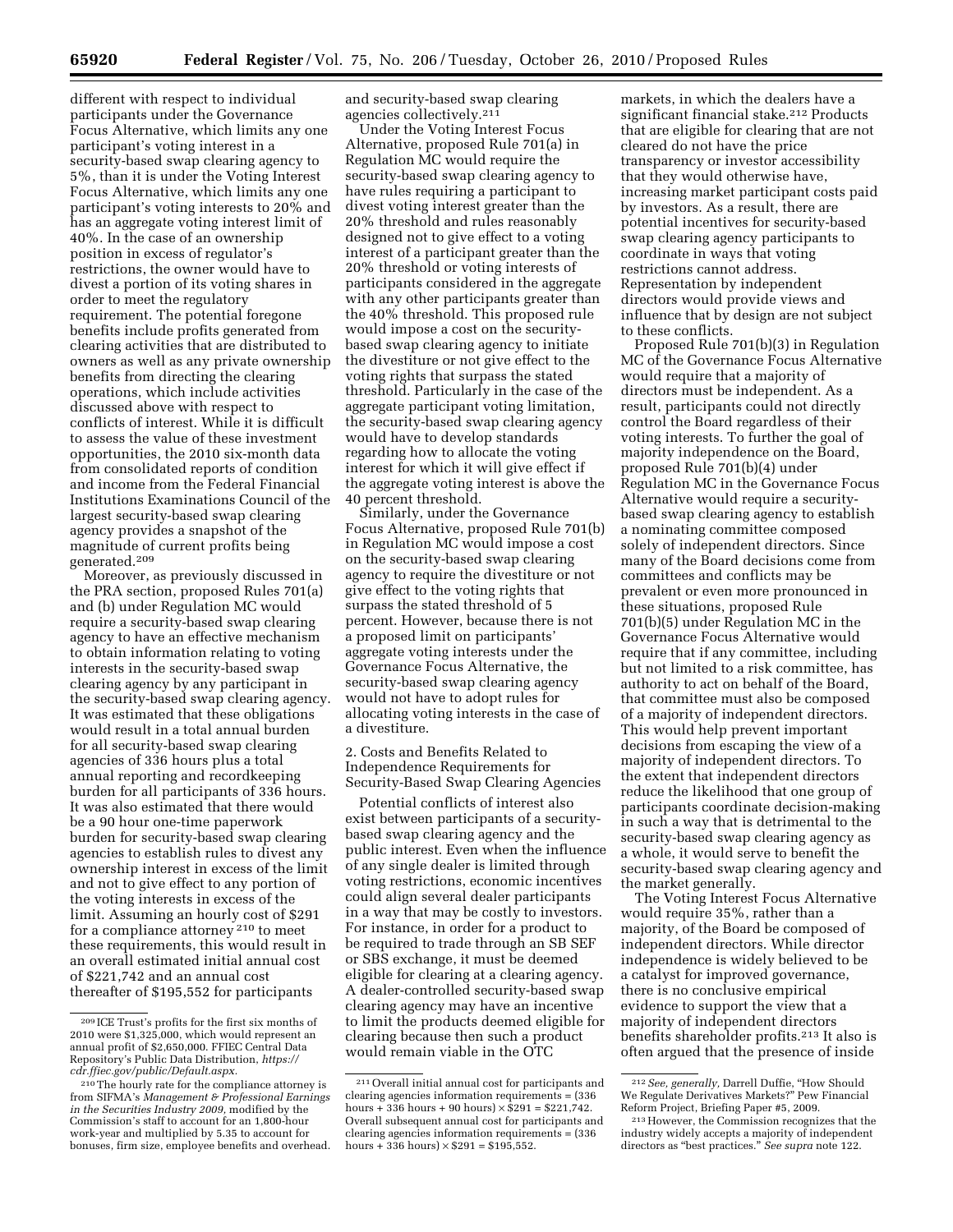affiliated board members is important in facilitating the flow of material information to independent directors so that they may come to informed decisions.214 This may be especially important for a security-based swap clearing agency because it provides highly specialized and technical services. The imposition of a Board structure that precludes the likely owners of a security-based swap clearing agency—dealers—from gaining a majority may have a negative effect on the operations of the security-based swap clearing agency if independent directors do not have commensurate qualifications or skills as participant directors. There could be significant costs associated with educating independent directors about the clearance and settlement process and

the complex risk management issues that must be considered by the Board. This could slow the Board or committee processes, at least initially. Clearing and settlement is a highly specialized area and it may be difficult to find independent directors with relevant experience. As a result, independent directors may defer to industry directors or to the officials of the clearing agency, who have more knowledge and experience, thereby undermining the benefits of requiring independence.

In the context of wholly independent committees, such as a nominating committee, the independent directors may become reliant on executive directors and other employees of the security-based swap clearing agency to inform their decision-making due to their lack of expertise in clearing and settlement. If management fails to keep the directors on wholly independent committees fully informed, the independent directors on such committees fail to seek sufficient information from management to make informed decisions, or management fails to give independent directors adequate resources to make effective decisions, there could be costs to the securitybased swap clearing agency. On the other hand, if management fully apprises the directors on wholly independent committees of necessary information and the independent directors have sufficient resources and are fully engaged with respect to their duties, there would be benefits to the security-based swap clearing agency.

In addition, the effectiveness of the Board can depend on the personalities and personal traits, as well as the

qualifications, of the persons serving on the Board. Independent directors that take the time to understand the operations and programs of a securitybased swap clearing agency and to ask probing questions of management are more likely to be effective independent directors. However, independent directors would unlikely be able to acquire the specific risk management expertise related to clearance and settlement if they do not have relevant experience prior to serving on the Board. In addition, because independent directors would not be employed by or participants in the security-based swap clearing agency, they may often need to rely on management or other directors to keep fully informed. There could be costs to the security-based swap clearing agency if one or more independent directors is ineffectual because he or she did not fully understand the operations or risk management procedures of the security-based swap clearing agency. Thus, imperfect decisions by independent directors could result in costs to the security-based swap clearing agency. This may potentially be more likely where the majority of the Board is required to be independent. On the other hand, independent directors who have relevant expertise, are engaged in carrying out their director duties, and who grasp the issues confronting the security-based swap clearing agency could be very beneficial to the securitybased swap clearing agency because they could bring an outside perspective and fresh insights and ideas to the security-based swap clearing agency.

The proposed governance requirements under both the Voting Interest Focus Alternative and the Governance Focus Alternative could impose other costs on security-based swap clearing agencies. An entity that plans to register as a security-based swap clearing agency may need to revise the composition of its Board if the Board currently is not composed of 35% or a majority of independent directors. Moreover, security-based swap clearing agencies may have to restructure their nominating committees as well as other committees that are authorized to act for the Board. In this regard, security-based swap clearing agencies could face difficulties locating qualified individuals to serve as independent directors, particularly because securitybased swaps trading is complex and the pool of qualified candidates may be limited. There also may be costs in educating independent directors to become familiar with the manner in which these security-based swaps are traded and the new regulatory structure

governing security-based swaps, which could slow Board processes at least initially. These costs would be greater under the Governance Focus Alternative, which requires a higher percentage of independent directors on the Board and on the committees.

The proposed governance requirements could impose other costs on security-based swap clearing agencies. A security-based swap clearing agency may incur costs as a result of the requirement to include 35% or a majority of independent directors on its Board and a similar or heightened requirement with respect to committees authorized to act on behalf of the Board. Any such costs are likely to be incurred in connection with conducting a search for independent directors with the necessary qualifications and expertise to serve on the Board of a security-based swap clearing agency. The actual cost for each security-based swap clearing agency may vary based on the current governance arrangements and practices of the security-based swap clearing agencies. In addition, if a security-based swap clearing agency is required to conduct a search for independent directors, the costs incurred by the security-based swap clearing agency may vary based on whether it has the resources to conduct its own search or has to retain an outside consultant. The Commission preliminarily estimates that those security-based swap clearing agencies that must rely on a recruitment specialist to secure an independent director could incur a cost of approximately \$68,000 per director.215

#### *C. SB SEFs and SBS Exchanges*

Currently, there are no trading venues that are registered with the Commission as SB SEFs, and no national securities exchanges that currently post or make available for trading security-based swaps. Based on the Dodd-Frank Act's definition, a SB SEF could include a trading platform with participating dealers.216 SB SEFs are conceptually

<sup>216</sup> Section 763(c) of the Dodd-Frank Act sets forth 14 core principles that SB SEFs must satisfy and provides the Commission with rulemaking authority with respect to implementation of these core principles. The Commission expects to address the issue of what is a SB SEF in a separate rulemaking under Section 763(c) of the Dodd-Frank Continued

<sup>214</sup>*See* M. Harris and A. Raviv, 2007, ''A Theory of Board Control and Size,'' The Journal of Finance; R. Adams and D. Fererria, 2008, ''A Theory of Friendly Boards,'' The Journal of Finance, vol. 62(1) pp. 217–250.

<sup>215</sup>The Commission is basing this estimate on a recent study noting that the retainer fee for outside directors is on average \$67,624. *See [http://](http://www.hewittassociates.com/_MetaBasicCMAssetCache_/Assets/Articles/2010/2010_Outside_Director_Compensation.pdf)  [www.hewittassociates.com/](http://www.hewittassociates.com/_MetaBasicCMAssetCache_/Assets/Articles/2010/2010_Outside_Director_Compensation.pdf)* 

\_*[MetaBasicCMAssetCache](http://www.hewittassociates.com/_MetaBasicCMAssetCache_/Assets/Articles/2010/2010_Outside_Director_Compensation.pdf)*\_*/Assets/Articles/2010/ 2010*\_*Outside*\_*Director*\_*[Compensation.pdf.](http://www.hewittassociates.com/_MetaBasicCMAssetCache_/Assets/Articles/2010/2010_Outside_Director_Compensation.pdf)* The Commission believes that this amount could serve as a proxy for the amount of any fee to be charged by a recruitment firm that would conduct a national search for an independent director.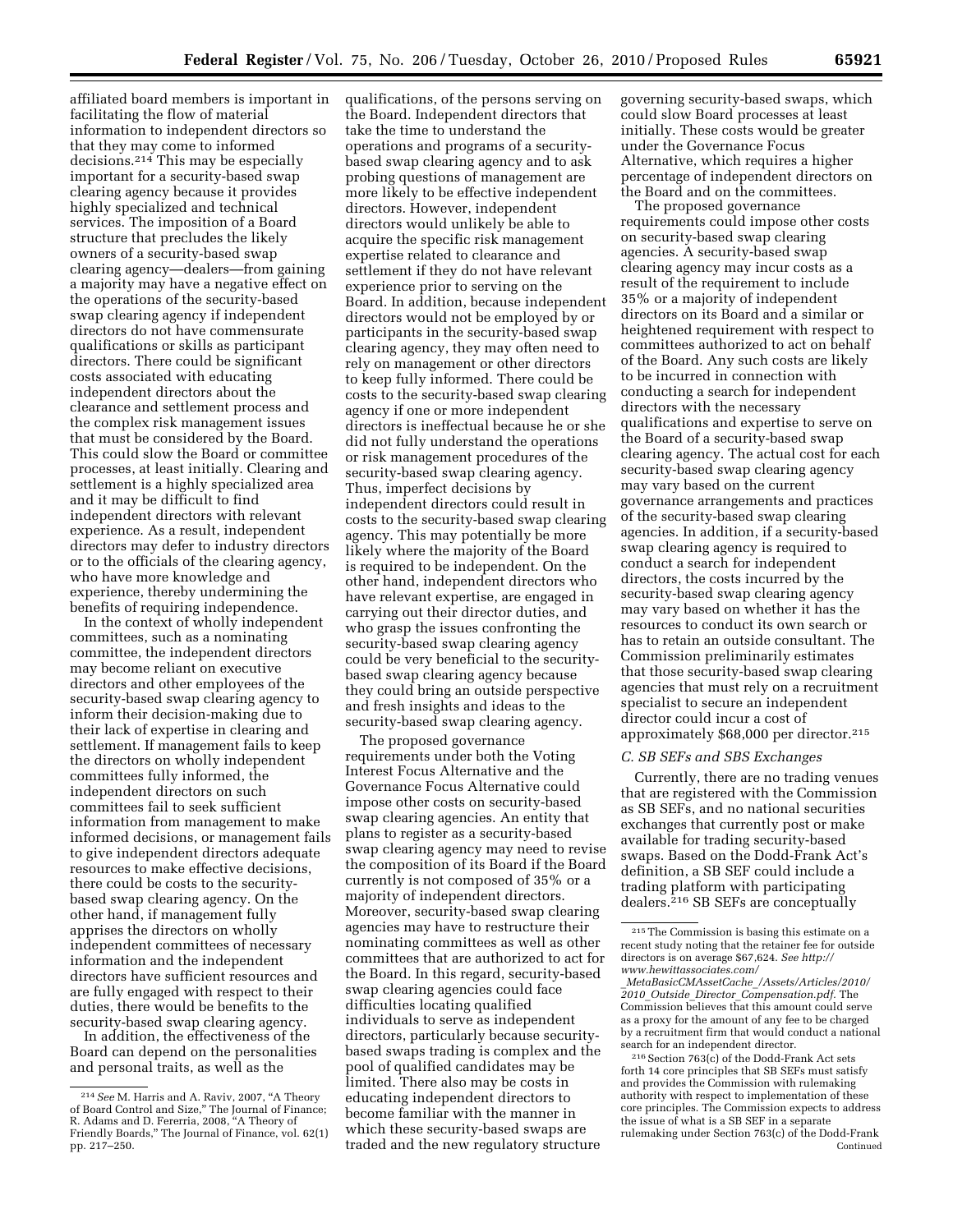similar to alternative trading systems and national securities exchanges in the equity and options markets and designated contract markets in the futures markets in that they will provide a centralized trading facility for the trading of security-based swaps. To the extent that SB SEFs would organize and form in a similar manner to these structures, the Commission preliminarily anticipates that SB SEFs and SBS exchanges would be significantly more competitive than security-based swap clearing agencies. In particular, barriers to entry in terms of capital are likely to be lower, and many existing dealers, national securities exchanges and other entities of various sizes currently have electronic trading capabilities that could allow them to enter this market readily.

#### 1. Costs and Benefits Related to Ownership Requirements of SB SEFs and SBS Exchanges

The 20% ownership and voting limits contained in proposed Rule 702(b) under Regulation MC would prohibit any SB SEF participant or SBS exchange member or small group thereof from owning or otherwise controlling any class of voting securities or other interests of a SB SEF, SBS exchange or SBS exchange facility, as applicable. The intent of this requirement, as with security-based swap clearing agencies, is to limit the influence of any single dealer or a small group of dealers in a single SB SEF, SBS exchange or SBS exchange facility and thus reduce the likelihood that smaller non-owner dealers would be unfavorably treated and the ability of dealer-owners to influence market prices of securitybased swaps. It is hard to predict, however, what entities will be SB SEFs or SBS exchanges or whether there will be any market power from owning or controlling a SB SEF or SBS exchange as discussed above. If the concern, as with central clearing, is that a single SB SEF or SBS exchange emerges as the dominant trading platform, then ownership and voting restrictions may be an important consideration. For example, the NYSE was the dominant exchange for trading equity securities for a long period, and even today U.S. futures markets are characterized by a dominant exchange connected to a single clearing agency.

However, evidence from the current cash equity and options markets shows that several trading platforms with different business models and clienteles

often emerge.217 Hence, SB SEFs, SBS exchanges, and SBS exchange facilities that are controlled by a single dealer may not necessarily result in unfair trading practices if market participants have alternative comparable venues to execute the same security-based swaps and those venues are able to compete effectively with single dealer platforms. Allowing SB SEFs, SBS exchanges and SBS exchange facilities that are controlled by a single dealer may in fact increase the level of competition, which would benefit investors. A 20% restriction on ownership of voting securities could require a dealer to partner with either other dealers or a non-dealer majority owner, or to hold a non-voting ownership interest, which could reduce incentives to start up a new venue, potentially limiting innovative alternatives to security-based swap execution and security-based swap products.218

The Commission anticipates that the proposed ownership and voting limitations may impose costs on SB SEFs, SBS exchanges and SBS exchange facilities. Entities planning to register as SB SEFs and SBS exchanges would have to ensure that they are in compliance with the proposed ownership and voting limitations and thus would need to spend time and incur costs to design or modify their ownership structure and internal processes, as well as take the necessary steps to draft or amend their governing documents and rules to comply with such ownership and voting limitations. Designing or modifying internal processes and drafting or revising governing documents and rules would impose costs on SB SEFs, SBS exchanges and SBS exchange facilities. The Commission estimates that it would take a compliance attorney approximately 15 hours to revise the relevant governing documents and to file them with the appropriate authorities. Assuming an hourly cost of

218As noted above, Section 763(c) of the Dodd-Frank Act sets forth 14 core principles that SB SEFs must satisfy, including one relating to conflicts of interest, and provides the Commission with rulemaking authority with respect to implementation of these core principles. The Commission may determine that it is appropriate to propose additional rules to mitigate conflicts of interest with respect to SB SEFs, including incorporating ownership and/or voting limits and other requirements with respect to ownership of a SB SEF by persons other than SB SEF participants. The Commission also may consider proposals such as providing for the fair representation of SB SEF participants in the selection of the SB SEF's directors and the administration of its affairs as part of its broader rulemaking relating to SB SEFs.

\$291 for a compliance attorney,<sup>219</sup> these requirements would result in an overall annual cost per SB SEF, SBS exchange or SBS exchange facility of \$4,365, or \$152,775 in the aggregate for all SB SEFs, SBS exchanges, and SBS exchange facilities.<sup>220</sup>

As previously discussed in the PRA section, proposed Rule 702(c) would require SB SEFs, SBS exchanges, or SBS exchange facilities, as applicable, to have an effective mechanism to obtain information relating to ownership and voting interest in the SB SEF, SBS exchange, or SBS exchange facility, by any participant or member of the SB SEF, SBS exchange or SBS exchange facility.221 It was estimated that these obligations would result in a total annual burden for all SB SEFs, SBS exchanges, and SBS exchange facilities of 1,960 hours. It was also estimated that there would be a total annual reporting and recordkeeping burden for all participants or members of 2,800 hours. Assuming an hourly cost of \$291 for a compliance attorney<sup>222</sup> to meet these requirements, this would result in an overall annual cost of \$1,385,160 for participants or members and SB SEFs, SBS exchanges, and SBS exchange facilities collectively.223 To the extent that certain participants or members may be required to file ownership or voting information with a domestic or international government authority pursuant to securities laws, and such information is made available to the SB SEF, SBS exchange, or SBS exchange facility, this cost would be reduced.

Proposed Rule 702(c) under Regulation MC also would require a SB SEF, SBS exchange or SBS exchange facility to have rules to divest a participant or member of an ownership interest that violates the proposed ownership limits, and to not give effect to a voting interest of a participant or member that violates the proposed voting limits. As previously discussed in the PRA section, this requirement is estimated to result in an initial paperwork burden for all SB SEFs, SBS exchanges, or SBS exchange facilities of 525 hours. Assuming an hourly cost of \$291 for a compliance attorney <sup>224</sup> to meet these requirements, this would

<sup>219</sup>*See supra* note 210. 220Overall annual cost per SB SEF, SBS exchange, or SBS exchange facility = 15 hours  $\times$ \$291 = \$4,365; aggregate annual cost for all SB SEFs, SBS exchanges, and SBS exchange facilities  $= $4,365 \times 35 = $152,775.$ 

- 221*See supra* Section IX.
- 222*See supra* note 210.

223Overall annual cost for participants or members and SB SEFs, SBS exchanges and SBS exchange facilities =  $(1,960$  hours + 2,800 hours)  $\times$  $$291 = $1,385.160$ .

Act. *See* Section 763(c) of the Dodd-Frank Act, Public Law 111–203, Section 763(c).

<sup>217</sup>For example, there are currently 15 registered national securities exchanges with varying platforms and business models that compete for clients and order flow in the equities and/or options markets.

<sup>224</sup>*See supra* note 210.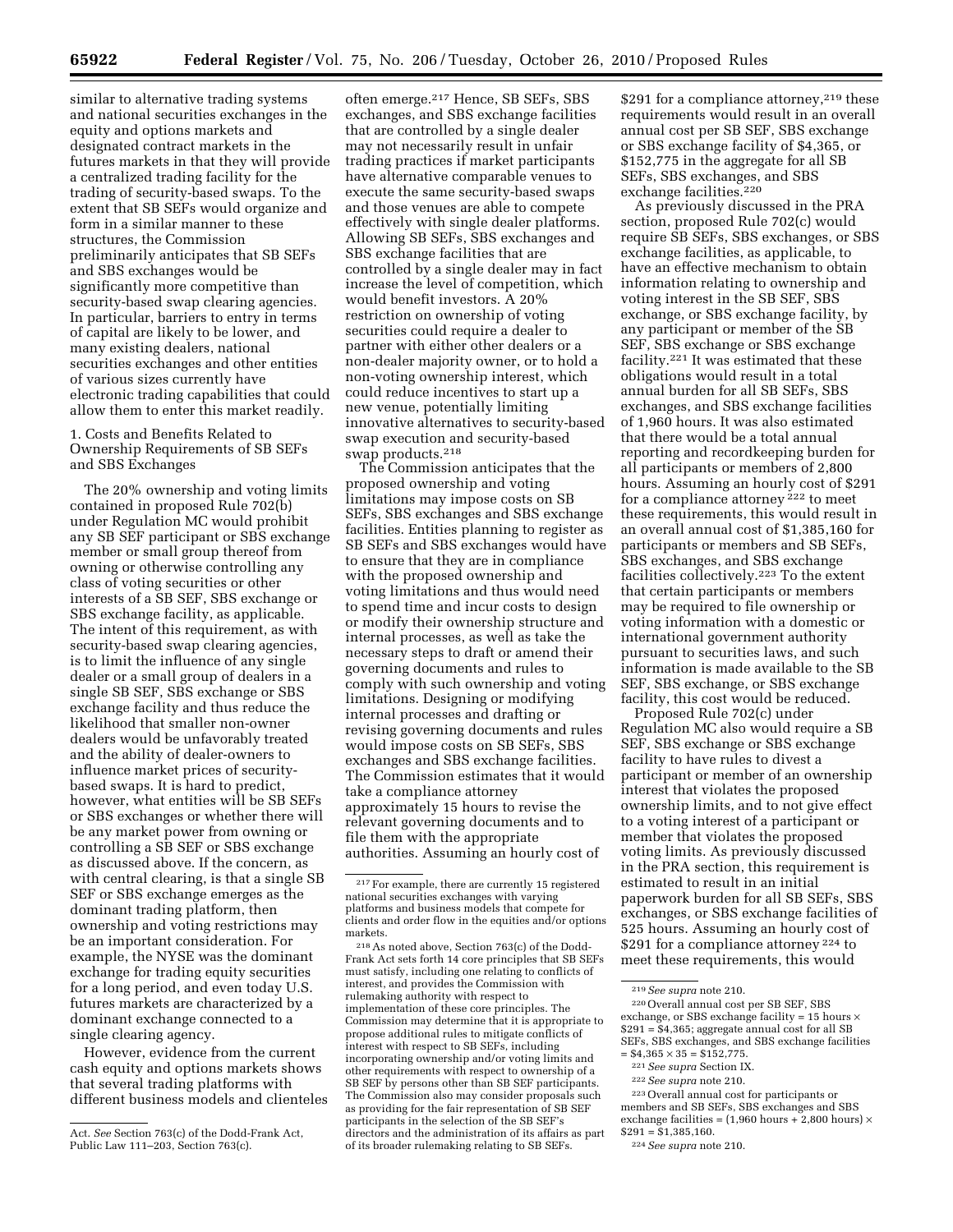result in an initial cost of \$152,775 for all SB SEFs, SBS exchanges, and SBS exchange facilities.<sup>225</sup>

This proposed rule also would impose costs on SB SEFs, SBS exchanges, or SBS exchange facilities to initiate the divestiture or not give effect to the voting rights that surpass the stated threshold. For example, a SB SEF, SBS exchange, or SBS exchange facility could incur costs involved with redeeming shares held in excess of the proposed limits if such entity chooses to provide in its rules that any such excess shares would be purchased by the entity. A SB SEF, SBS exchange, or SBS exchange facility also could adopt rules to limit voting by any participant or member that owns more than 20% of outstanding interests. Thus, a SB SEF, SBS exchange, or SBS exchange facility also could incur costs associated with monitoring votes cast at any shareholder meeting to determine that no SB SEF participant or SBS exchange member and its related persons subject to the voting limits exceeds those limits.

The Commission recognizes that entities that are currently in existence and plan to become SB SEFs, SBS exchanges or SBS exchange facilities could incur costs if they do not meet the proposed ownership and voting limitations. For example, if a single or small group of market participants that would be direct participant(s) in a SB SEF plans to register a platform as a SB SEF, it or they potentially would need to secure additional owners to meet the 20% limitation on ownership of voting securities of a SB SEF. This could impose costs on an entity that has a single owner-participant or a small number of owner-participants and that plans to register a platform as a SB SEF, from the costs of finding other owners or the sharing of potential profits with a larger group of owners. As noted above, currently there are no trading venues that are registered with the Commission as SB SEFs. Based on initial discussions with market participants that have indicated an interest in registering as a SB SEF, the Commission preliminarily believes that few entities that may register as a SB SEF currently have ownership structures that would conflict with the proposed ownership and voting limitations for SB SEFs. In addition, as discussed above, national securities exchanges that may potentially register as SBS exchanges or create a facility that will be a SBS exchange facility should already be in compliance with the proposed ownership and voting

limitations. Based on these factors, the Commission preliminarily believes that the aggregate costs imposed by the ownership and voting limitations on entities initially seeking to register as SB SEFs, SBS exchanges or SBS exchange facilities would not be significant.

2. Costs and Benefits Related to Independence Requirements in SB SEFs and SBS Exchanges

Proposed Rule 702(d) under Regulation MC would require the Boards of SB SEFs and SBS exchanges or SBS exchange facilities to be composed of at least a majority of independent directors to mitigate conflicts of interest and help ensure that the entity does not advance the interests of its owners, some of which may be dealer-participants or their affiliates. By mandating a structure that would require a majority of Board members to be independent, the governance of SB SEFs, SBS exchanges and SBS exchange facilities should be less susceptible to promoting the self-interests of such participants. The majority independent directors should help foster a greater degree of independent decision-making consistent with the objectives of the Dodd-Frank Act and the Exchange Act. Further, a Board whose independent directors constitute at least a majority of the Board should help ensure that the views of independent directors are taken into account and should help strengthen the hand of independent directors when dealing with management. In the Commission's preliminary view, requiring the Boards of SB SEFs, SBS exchanges and SBS exchange facilities to have a majority of independent directors should help reduce the possibility of damaging conflicts of interest that otherwise might arise when persons who do not meet the definition of independent director at the SB SEF, SBS exchange or SBS exchange facility are involved in key decisions, such as which products will be made available for trading and the access levels of potential market participants. To the extent that independent directors would reduce the likelihood that one group of participants could coordinate decision-making in such a way that would be detrimental to the SB SEF, SBS exchange or SBS exchange facility as a whole, this would be a benefit.

In addition, proposed Rule 702(f) under Regulation MC would require that the nominating committee of a SB SEF, SBS exchange or SBS exchange facility be composed solely of independent directors. This proposed requirement should foster a process for nominating independent directors that would help to assure that such directors are

independent and not likely to be unduly influenced by an owner of the SB SEF, SBS exchange or SBS exchange facility who is possibly a SB SEF participantdealer or SBS exchange member or affiliate thereof. In addition, the requirement in proposed Rule 702(g) under Regulation MC that any committee that would have the authority to act on behalf of the Board be composed of a majority of independent directors is designed to prevent important decisions from escaping the view of a majority of independent directors. Many Board decisions come from committees and conflicts may be similarly prevalent or even more pronounced in these situations.

Proposed Rule 702(e) under Regulation MC also would require the Board of any SB SEF and SBS exchange to establish a ROC consisting solely of independent directors to oversee the entity's regulatory obligations.226 The Commission preliminarily believes that this requirement should be effective in managing the conflicts of interest inherent in the Board's oversight of whether a SB SEF or SBS exchange satisfies its regulatory obligations. The proposed provision relating to the establishment of an independent ROC should help promote greater accountability on the part of SB SEFs and SBS exchanges with respect to the obligations placed on them by the Exchange Act, including as amended by the Dodd-Frank Act, and strengthen their ability to meet those obligations. A ROC composed solely of independent directors should result in a greater degree of objective decision-making with respect to the SB SEF's or SBS exchange's regulatory obligations. Vigilant and informed oversight by a strong, effective and independent ROC may increase investor confidence in the operation of SB SEFs and SBS exchanges, and the security-based swaps market generally. National securities exchanges that currently have a ROC composed of independent directors have noted the benefits of such a governance mechanism.227 In

 $\rm ^{225}$  This initial cost is estimated as follows: 15 hours  $\times$  35 respondents  $\times$  \$291 per hour = \$152,775.

<sup>226</sup>Proposed Rule 702(e) under Regulation MC does not explicitly include SBS exchange facilities because the exchange whose facility posts or makes available for trading a security-based swap must itself establish the requisite ROC. *See supra* note 173.

<sup>227</sup>*See* CBOE Comment Letter, *supra* note 165 (''CBOE also implemented other changes that are similar to the proposals contained in the Release, for example establishing a Regulatory Oversight Committee, composed solely of public directors \* \* \*. As a result, CBOE believes that its existing governance structure and practices serve not only to protect investors and the public interest and Continued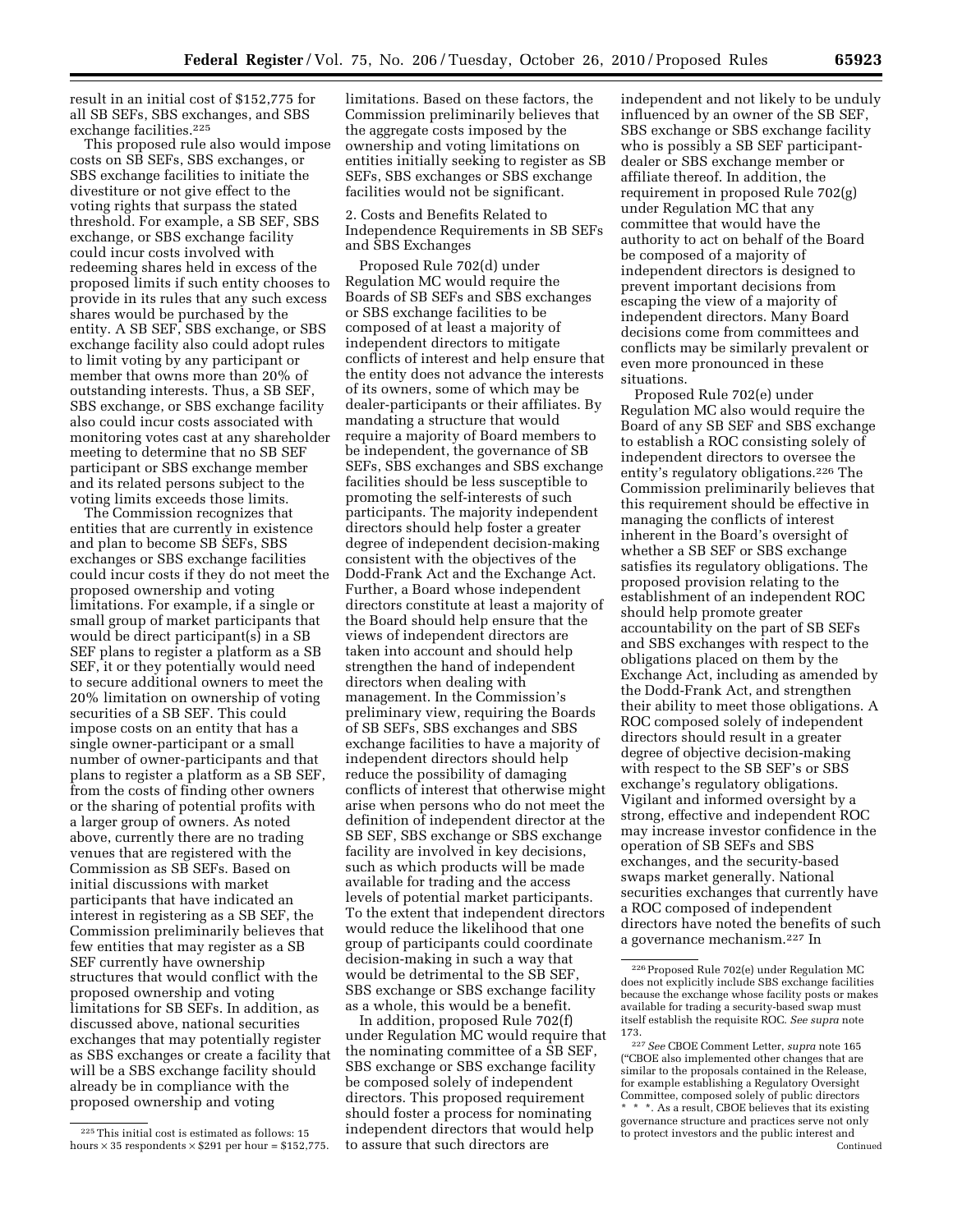addition, requiring the Board to report promptly to the Commission any recommendation of the ROC that the Board does not implement should provide the Commission with information on a timely basis regarding the Board's decision not to take certain actions.

The governance proposals for SB SEFs, SBS exchanges and SBS exchange facilities would complement the proposed ownership and voting limits for these entities. Five or more dealerparticipants or members could still own 100% of the voting securities of a SB SEF, SBS exchange or SBS exchange facility, as applicable, under the proposed voting and ownership limits. In addition, even when the influence of any single dealer is limited through ownership and voting restrictions, economic incentives can align several dealer participants in a way that may be costly to investors. As a result, there are potential incentives for SB SEF participant-dealers and SBS exchange member-dealers to coordinate in ways that ownership and voting restrictions could not address. Requiring independence on the Board and certain key Board committees should further reduce the ability of the participantowners of the SB SEF or memberowners of the SBS exchange or SBS exchange facility to unduly influence decision-making at the Board level in a way that advances their interests. Representation by independent directors would provide views and influence that by design are not subject to these conflicts.

As noted in the discussion relating to security-based swap clearing agencies, while director independence is widely believed to be a catalyst for improved governance and the Commission recognizes that the industry widely accepts a majority of independent directors as "best practices," <sup>228</sup> there is no conclusive empirical evidence to support the view that a majority of independent directors benefits shareholder profits. However, the Model Business Corporation Act recognizes the important role of independent directors.229

The proposed governance requirements could impose costs on SB SEFs, SBS exchanges and SBS exchange facilities. Entities planning to register as SB SEFs and SBS exchanges may need to draft or amend their governing documents and design or modify their governance processes to comply with the proposed governance requirements, which would impose costs on SB SEFs, SBS exchanges and SBS exchange facilities. The Commission estimates that it would take a compliance attorney approximately 15 hours to revise the relevant governing documents and to file them with the appropriate authorities, for a total estimated cost per SB SEF, SBS exchange or SBS exchange facility of \$4,365, or \$152,775 in the aggregate for all SB SEFs or SBS exchanges, and SBS exchange facilities.230

An entity that plans to register as a SB SEF or a SBS exchange may need to revise the composition of its Board (or that of its SBS exchange facility, in the case of an exchange that posts or makes available for trading security-based swaps through a facility with a separate governance structure), if the Board currently is not composed of a majority of independent directors. SB SEFs and SBS exchanges or SBS exchange facilities also would need to establish wholly independent nominating committees, and SB SEFs and SBS exchanges would need to establish wholly independent ROCs. In this regard, SB SEFs, SBS exchanges and SBS exchange facilities could face difficulties in locating qualified individuals to serve as independent directors, particularly because securitybased swaps trading is complex and some potential candidates may decline to serve as a director if they believe that they lack sufficient expertise.

The Commission preliminarily believes that the cost of securing independent directors to serve on the Board of the SB SEF, SBS exchange or SBS exchange facility could range from a relatively low cost for those entities that have the contacts and resources to be able to search for one or more independent directors on their own; to a moderate cost for those entities that

can undertake the search on their own but would incur some expenditures, such as placing advertisements in national media; to a higher cost for those entities that must secure the services of a recruitment firm that specializes in the placement of independent directors. The Commission preliminarily estimates that those SB SEFs, SBS exchanges or SBS exchange facilities that must rely on a recruitment specialist to secure an independent director could incur a cost of approximately \$68,000 per director.231 The Commission preliminarily estimates that 10–20 entities could seek to register as SB SEFs and notes that there are 15 national securities exchanges; however, the number of Board members could vary widely among SB SEFs, SBS exchanges and SBS exchange facilities. Therefore, the Commission provides an estimate of a maximum recruitment cost of \$68,000 per independent director.232

The imposition of a Board structure that precludes the likely participants in SB SEFs, SBS exchanges or SBS exchange facilities—dealers—from gaining a majority or having representation on certain Board committees may have a negative effect on the operations of the SB SEF, SBS exchange or SBS exchange facility if independent directors do not have commensurate qualifications or skills as affiliated directors or do not engage actively in their Board or committee duties. There could be costs in educating independent directors to become familiar with the manner in which security-based swaps are traded and in the new regulatory structure that would govern them, which could slow Board or committee processes at least initially. In addition, independent directors may yield to industry directors who have more knowledge and experience, thereby undermining the benefits of requiring independence. In the context of wholly independent committees, such as a nominating

232As discussed above, since 2004 when the Commission proposed rules to promote the fair administration and governance of, and to impose ownership and voting limitations on, national securities exchanges, a number of exchanges have adopted governance structures which meet many of the requirements of proposed Rule 702. Thus, the costs for complying with the proposed governance rules would be decreased for some SBS exchanges.

assure the integrity of CBOE's regulatory activities, but also to enhance the ability of CBOE to develop and implement sound business strategies''); NYSE Comment Letter, *supra* note 165 (''As an important part of the reform process of 2003, the NYSE formalized the effective functional separation of regulatory programs from the competitive business functions, under a Chief Regulatory Officer (''CRO'') reporting to a Regulatory Oversight Committee (''ROC'') of the Board of Directors consisting of all independent directors \* \* \*. We agree with the Commission that this structure, with a separate regulatory executive reporting to an empowered, qualified and independent board, amply funded and professionally staffed, assures the integrity of the regulatory process.'')

<sup>228</sup>*See supra* note 122.

<sup>229</sup>MODEL BUS. CORP. ACT § 8.01(c) (4th ed. 2008).

<sup>230</sup>Assuming an hourly cost of \$291 for a compliance attorney, the overall annual cost per SB SEF, SBS exchange or SBS exchange facility and aggregate cost for all SB SEFs, SBS exchanges, and SBS exchange facilities was calculated as follows: per entity annual cost =  $15$  hours  $\times$  \$291 = \$4,365; aggregate annual cost = \$4,365 × 35 = \$152,775. *See supra* note 210.

<sup>231</sup>The Commission is basing this estimate on a recent study noting that the retainer fee for outside directors is on average \$67,624. *See [http://](http://www.hewittassociates.com/_MetaBasicCMAssetCache_/Assets/Articles/2010/2010_Outside_Director_Compensation.pdf)  [www.hewittassociates.com/](http://www.hewittassociates.com/_MetaBasicCMAssetCache_/Assets/Articles/2010/2010_Outside_Director_Compensation.pdf)* 

\_*[MetaBasicCMAssetCache](http://www.hewittassociates.com/_MetaBasicCMAssetCache_/Assets/Articles/2010/2010_Outside_Director_Compensation.pdf)*\_*/Assets/Articles/2010/ 2010*\_*Outside*\_*Director*\_*[Compensation.pdf.](http://www.hewittassociates.com/_MetaBasicCMAssetCache_/Assets/Articles/2010/2010_Outside_Director_Compensation.pdf)* The Commission believes that this amount could serve as a proxy for the amount of any fee to be charged by a recruitment firm that would conduct a national search for an independent director.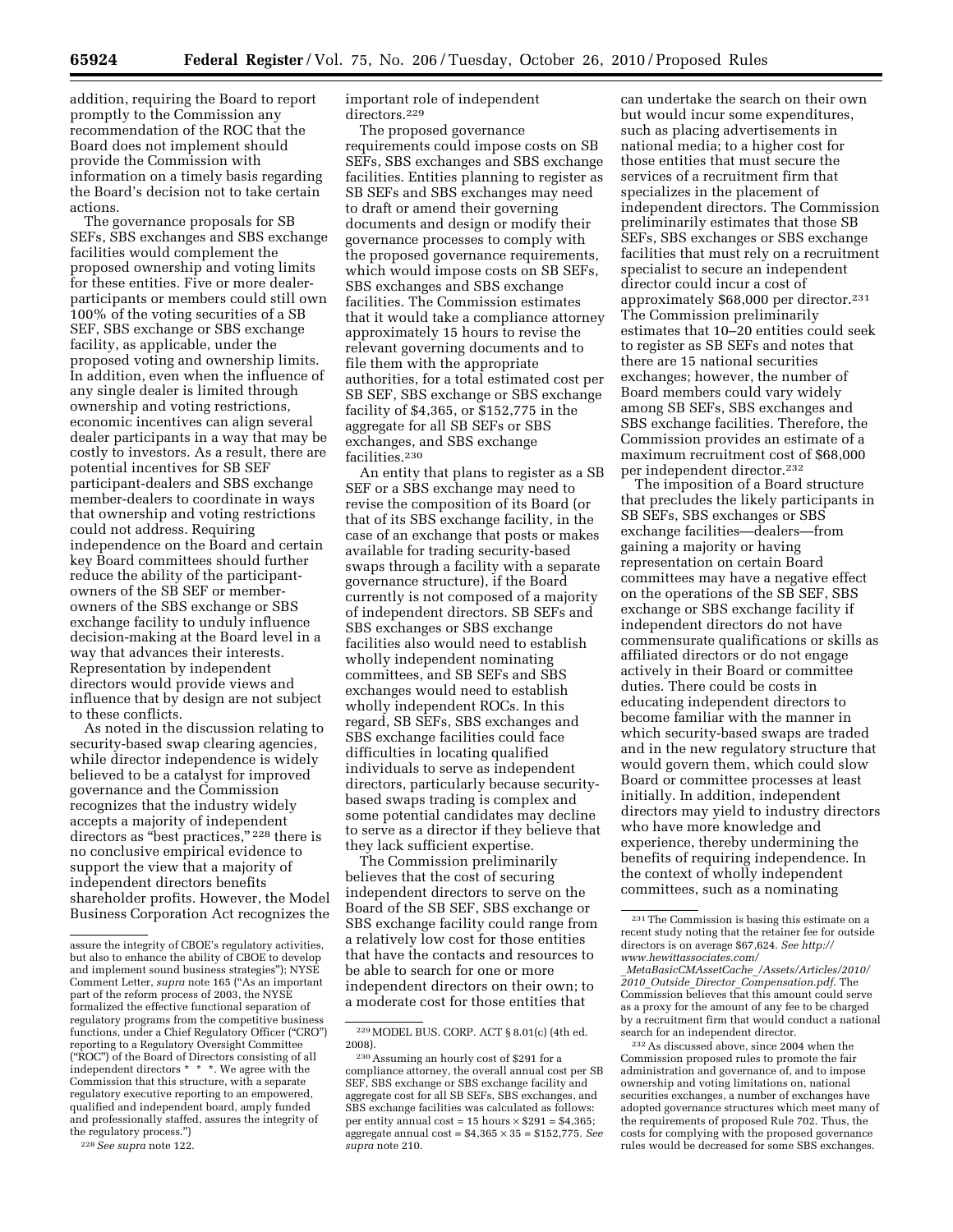committee or ROC, the independent directors may become reliant on executive officers and other employees of the SB SEF or SBS exchange to inform their decision-making due to their lack of expertise in the industry. If management fails to keep the directors on wholly independent committees fully-informed, if the independent directors on such committees fail to seek sufficient information from management to make informed decisions or if management fails to give independent directors adequate resources to make effective decisions, there could be costs to the SB SEF, SBS exchange or SBS exchange facility. On the other hand, if management fully apprises the directors on wholly independent committees of necessary information and the independent directors have sufficient resources and are fully engaged with respect to their duties, there would be benefits to the SB SEF, SBS exchange or SBS exchange facility.

In addition, the effectiveness of majority independent Boards can depend on the personalities and personal traits, as well as the qualifications, of the persons serving on the Board. Independent directors that take the time to understand the operations and programs of a SB SEF, SBS exchange or SBS exchange facility and to ask probing questions of management are more likely to be effective independent directors. However, because independent directors would not be employed by the SB SEF, SBS exchange, or SBS exchange facility or be participants or members of such entity, they often may need to rely on management or other directors to keep them fully informed. There could be costs to the SB SEF, SBS exchange, or SBS exchange facility if one or more independent directors is ineffectual because he or she did not fully understand the operations of the SB SEF or SBS exchange, either because the independent directors did not take the necessary initiative or management failed to keep the independent directors fully apprised of information that would lead to their effective decision-making. Thus, imperfect decisions by independent directors could result in costs to the SB SEF, SBS exchange, or SBS exchange facility. On the other hand, independent directors who have expertise in areas that could be helpful to the SB SEF, SBS exchange or SBS exchange facility, who are engaged in carrying out their director duties, and who grasp the issues confronting the SB SEF, SBS exchange or SBS exchange facility could be very beneficial to the

SB SEF, SBS exchange or SBS exchange facility because they could bring fresh insights and ideas to these entities.

Finally, under the proposed Rule 702(e)(2) under Regulation MC, SB SEFs and SBS exchanges would need to report promptly to the Commission any recommendation of the ROC that the Board does not adopt or implement, which would result in costs to SB SEFs and SBS exchanges. As discussed above, the Commission preliminarily estimates that the annual information collection burden for each SB SEF or SBS exchange under this provision of the proposed rules would be 12 hours.233 Accordingly, the Commission's staff estimates that it would cost each SB SEF or SBS exchange \$3,492 annually to comply with this provision of the proposed rules.234

#### *D. Request for Comments*

The Commission requests that commenters provide views and supporting information regarding the costs and benefits associated with the proposals. The Commission seeks estimates of these costs and benefits, as well as any costs and benefits not already identified. The Commission also requests comment regarding the relative costs and benefits of pursuing alternative regulatory approaches that are consistent with Section 765 of the Dodd-Frank Act. In addition, the Commission requests comment on whether other provisions of the Dodd-Frank Act for which Commission rulemaking is required are likely to have an effect on the costs and benefits of the proposed rules.

#### **XI. Consideration of Burden on Competition, and Promotion of Efficiency, Competition, and Capital Formation**

Section 3(f) of the Exchange Act<sup>235</sup> requires the Commission, whenever it engages in rulemaking and is required to consider or determine whether an action is necessary or appropriate in the public interest, to consider, in addition to the protection of investors, whether the action would promote efficiency, competition, and capital formation. In addition, Section 23(a)(2) of the

Exchange Act 236 requires the Commission, when adopting rules under the Exchange Act, to consider the effect such rules would have on competition. Section 23(a)(2) of the Exchange Act also prohibits the Commission from adopting any rule that would impose a burden on competition not necessary or appropriate in furtherance of the purposes of the Exchange Act.

Security-based swaps are currently executed and traded in the OTC market, with five large commercial banks representing 97% of the total U.S. banking industry national amounts outstanding of derivatives.237 The gross notional amount of CDS as of the end of 2009 was approximately \$30 trillion.238

As discussed above, the Commission has granted exemptions to five entities to act as security-based swap clearing agencies for CDS.239 Four of the exemptions are currently active. SB SEFs and SBS exchanges are expected to register to trade security-based swaps in connection with the implementation of rules under Title VII of the Dodd-Frank Act.

As discussed above, the intent of the ownership and voting limitations and governance proposed rules is to mitigate potential conflicts of interests of market participants in the clearing and trading of security-based swaps. These proposed rules may have a significant effect on the level of competition within the marketplace.

The voting restrictions on securitybased swap clearing agencies that limit the influence of any single participant or group of participants could increase the level of competition at the participant level if they preserve access to central clearing and trading by other participants. Without these voting restrictions, it may be possible for a dominant participant owner to use its voting interest to set rules, fees, or capital requirements that engender an uncompetitive environment. For instance, a heightened capital threshold for participation might prevent some firms from qualifying as participants and thus deny them access to clearing. However, the proposed voting limitations among participants may also impede competition at the securitybased swap clearing agency level, since

<sup>233</sup>*See supra* Section IX.D.

<sup>234</sup> 12 hours (estimated annual information collection burden for each SB SEF and SBS exchange) × \$291 (hourly cost for a compliance attorney) = \$3,492. The hourly rate for the compliance attorney is from SIFMA's *Management & Professional Earnings in the Securities Industry 2009,* modified by the Commission's staff to account for an 1,800-hour work-year and multiplied by 5.35 to account for bonuses, firm size, employee benefits and overhead.

<sup>235</sup> 15 U.S.C. 78c(f).

 $23615$  U.S.C. 78w(a)(2).

<sup>237</sup>*See* Office of the Comptroller of the Currency, Quarterly Report on Bank Trading and Derivatives Activities, First Quarter 2010.

<sup>238</sup> Data available at *[http://www.isda.org/](http://www.isda.org/statistics/pdf/ISDA-Market-Survey-results1987-present.xls)  [statistics/pdf/ISDA-Market-Survey-results1987](http://www.isda.org/statistics/pdf/ISDA-Market-Survey-results1987-present.xls) [present.xls.](http://www.isda.org/statistics/pdf/ISDA-Market-Survey-results1987-present.xls)* 

<sup>239</sup>*See* CDS Clearing Exemption Orders, *supra*  note 17.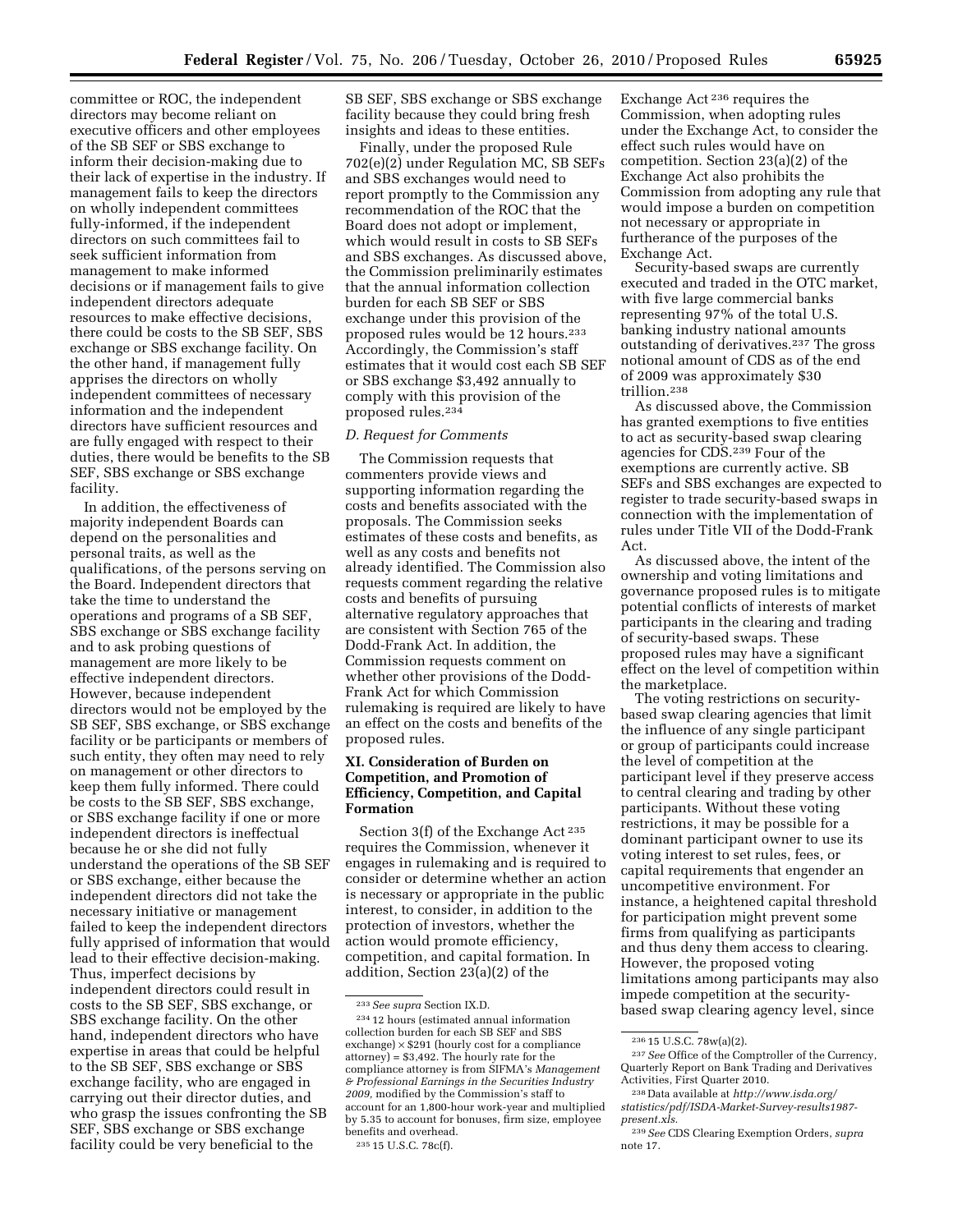there are likely a limited number of firms with the expertise, resources and desire to have an ownership interest in a security-based swap clearing agency.240

As previously noted, evidence from the securities markets suggests that clearing agencies over the long-run tend to converge to a small number of entities or even a single entity. Clearing activities are characterized by high startup costs and low marginal costs such that there are large economies of scale. For example, all trades executed on the eight U.S. based options exchanges are cleared at the Options Clearing Corporation, and trades executed on the U.S. equity markets, composed of exchanges, alternative trading platforms, and OTC trading, are cleared at the National Securities Clearing Corporation, a wholly-owned subsidiary of the Depository Trust and Clearing Corporation.241 A single security-based swap clearing agency may also be more efficient in that it would facilitate the fungibility of contracts across multiple execution facilities and exchanges.

Whether the differences in the Voting Interest Focus Alternative and the Governance Focus Alternative would result in substantially different effects on efficiency, capital formation, and competition remains uncertain. Preliminarily, the Commission believes that the aggregate cap on participant voting interests may limit the formation of new clearing agencies and, consequently, limit the opportunity for competition among security-based swap clearing agencies. However, the aggregate cap under the Voting Interest Focus Alternative may also be more effective at mitigating conflicts of interest than the rules proposed under the Governance Focus Alternative, and could result in greater access to central clearing and a higher volume of security-based swap products made eligible for clearing. As discussed previously, central clearing would facilitate improved transparency, risk management, and competition in the security-based swaps market. This in turn should have a positive effect on efficiency, capital formation, and competition.

The Commission preliminarily believes that the start-up costs for a SB SEF, SBS exchange or SBS exchange

facility, or for an existing national securities exchange to post or make available for trading security-based swaps, will be low. If a SB SEF, SBS exchange or SBS exchange facility would not provide the desired level of access to a market participant, and the start-up costs of setting up a competing SB SEF, SBS exchange or SBS exchange facility are low, then this would encourage the entrance of alternate trading venues for market participants and allow competition to discipline harmful practices by any single SB SEF, SBS exchange, or SBS exchange facility. However, if ownership restrictions are such that dealers must coordinate ownership among a group, then there may be fewer potential owners available, and thus there could be less incentive to form competing SB SEFs, SBS exchanges, or SBS exchange facilities. In this case, ownership limitations would impede competition.242

The proposed rules under Regulation MC relating to Board and committee independence may also increase the level of participant competition by making it more difficult for a small group of dealer-owners to influence a security-based swap clearing agency, SB SEF or SBS exchange even in light of the proposed ownership and voting restrictions. This is necessary because economic incentives could align the interests of participants against the interest of the security-based swap clearing agency, SB SEF or SBS exchange as a whole irrespective of whether those participants are owners. For example, if the Board of a dealercontrolled security-based swap clearing agency determines to refuse to clear a proposed security-based swap product, then such a product would not be required to be traded on a SB SEF or SBS exchange and would likely trade OTC, reducing price transparency and likely resulting in higher revenue for the dealers in the OTC market than if the product was available through a SB SEF, SBS exchange or SBS exchange facility. Majority independence requirements for the Board and committees that have the authority to act on behalf of the Board are an additional tool to address this potential conflict of interest. Given the size of the security-based swaps market and its non-competitive tendencies, the benefits with respect to efficiency and competition that ownership, voting, and director representation requirements would provide are likely to be substantial.

The Commission requests comment on the possible effects of the proposed

rules under Regulation MC on efficiency, competition, and capital formation. The Commission requests that commenters provide views and supporting information regarding any such effects. The Commission notes that such effects are difficult to quantify. The Commission seeks comment on possible anti-competitive effects of the proposed rules under Regulation MC not already identified. The Commission also requests comment regarding the competitive effects of pursuing alternative regulatory approaches that are consistent with Section 765 of the Dodd-Frank Act. In addition, the Commission requests comment on how the other provisions of the Dodd-Frank Act for which Commission rulemaking is required will interact with and influence the competitive effects of the proposed rules under Regulation MC.

#### **XII. Consideration of Impact on the Economy**

For purposes of the Small Business Regulatory Enforcement Fairness Act of 1996, or ''SBREFA,'' 243 the Commission must advise the OMB as to whether proposed Regulation MC and the rules proposed thereunder constitute a ''major'' rule. Under SBREFA, a rule is considered ''major'' where, if adopted, it results or is likely to result in: (1) An annual effect on the economy of \$100 million or more (either in the form of an increase or a decrease); (2) a major increase in costs or prices for consumers or individual industries; or (3) significant adverse effect on competition, investment or innovation.

The Commission requests comment on the potential impact of proposed Regulation MC and the rules proposed thereunder on the economy on an annual basis. Commenters are requested to provide empirical data and other factual support for their view to the extent possible.

#### **XIII. Regulatory Flexibility Act Certification**

Section 603(a) of the Regulatory Flexibility Act<sup>244</sup> ("RFA") requires the Commission to undertake an initial regulatory flexibility analysis of the proposed rules under Regulation MC on small entities, unless the Commission certifies that the proposed rules, if adopted, would not have a significant economic impact on a substantial number of small entities.245

<sup>240</sup>The Commission pursuant to Section 36 of the Exchange Act may grant an exemption from any rule or any provision of any rule under Regulation MC. *See supra* Section VI.

<sup>241</sup>The central clearing of security-based swaps is still developing and the Commission has not made any determinations about the number of securitybased swap clearing agencies that may be used by

<sup>&</sup>lt;sup>242</sup> See supra note 240.

<sup>243</sup>Public Law 104–121, Title II, 110 Stat. 857 (1996) (codified in various sections of 5 U.S.C., 15 U.S.C. and as a note to 5 U.S.C. 601).

<sup>244</sup> 5 U.S.C. 603(a).

<sup>245</sup> 5 U.S.C. 605(b).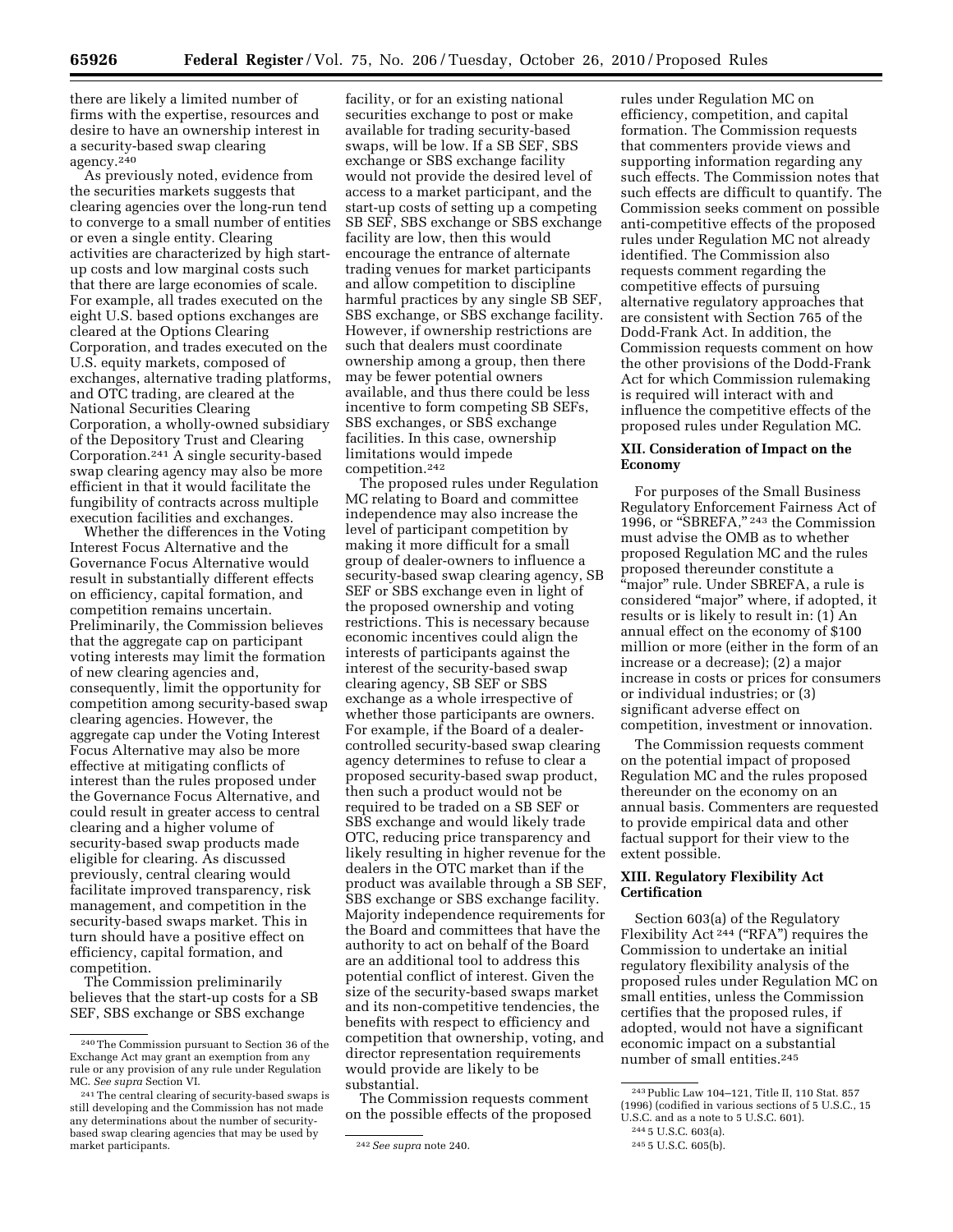#### *A. Security-Based Swap Clearing Agencies*

Proposed Rule 701 under Regulation MC would apply to all security-based swap clearing agencies. Four entities are currently exempt from registration as a clearing agency under section 17A of the Exchange Act to provide central clearing services for CDS, a class of security-based swaps.246 The Commission believes, based on its understanding of the market, that likely no more than six security-based swap clearing agencies could be subject to the requirements of proposed Rule 701.

For purposes of Commission rulemaking in connection with the RFA, an issuer or person, other than an investment company, is a small business if its total assets on the last day of its most recent fiscal year were \$5 million or less.247 The Commission believes that the entities likely to register as security-based swap clearing agencies will not be small entities, but rather part of large business entities that have assets in excess of \$5 million and total capital in excess of \$500,000.248

#### *B. SB SEFs*

Proposed Rule 702 under Regulation MC would apply to all SB SEFs. In the Dodd-Frank Act, Congress defined for the first time what activity would constitute a SB SEF and mandated the registration of these new facilities. The Commission preliminarily believes that approximately 10 to 20 SB SEFs could be subject to the requirements of proposed Rule 702.

For purposes of Commission rulemaking in connection with the RFA, an issuer or person, other than an investment company, is a small business if its total assets on the last day of its most recent fiscal year were \$5 million or less.249 The Commission preliminarily believes that the entities likely to register as SB SEFs will not be considered small entities because most, if not all, of the SB SEFs will be part of large business entities, and that all SB SEFs will have assets in excess of \$5 million.250

the Exchange Act. 249 17 CFR 230.157. *See also* 17 CFR 240.0–10(a). 250Commission staff based this determination on

#### *C. SBS Exchanges*

Proposed Rule 702 under Regulation MC would apply to all SBS exchanges. All of the 15 currently registered national securities exchanges could become SBS exchanges, and therefore, subject to the requirements of Rule 702.251

For purposes of Commission rulemaking in connection with the RFA, a national securities exchange is a small business if it has been exempted from the reporting requirements of Rule 601 of Regulation NMS 252 (Dissemination of Transaction Reports and Last Sale Data with Respect to Transactions in NMS Stocks) and is not affiliated with any person (other than a natural person) that is not a "small business." <sup>253</sup> None of the currently registered national securities exchanges is a small entity. Therefore, the Commission preliminarily believes that none of the SBS exchanges will be considered small entities.

#### *D. Certification*

For the reasons stated above, the Commission certifies that the proposed rules under Regulation MC would not have a significant economic impact on a substantial number of small entities. The Commission requests comments regarding this certification. The Commission requests that commenters describe the nature of any impact on small entities, including national securities exchanges, clearing agencies or other small businesses or small organizations that may register as SB SEFs, SBS exchanges or security-based swap clearing agencies, and provide empirical data to support the extent of the impact.

#### **XIV. Statutory Basis and Rule Text**

Pursuant to the Exchange Act, 15 U.S.C. 78a *et seq.,* and particularly, Sections 3, 3D, 6, 11A, 17A, 19, and 23(a) thereof, and Section 765 of the Dodd-Frank Act, the Commission is proposing to adopt Regulation MC under the Exchange Act.

#### **List of Subjects in 17 CFR Part 242**

Reporting and recordkeeping requirements, Securities.

#### **Text of Proposed Rule Amendments**

For the reasons stated in the preamble, the Commission is proposing to amend Title 17, Chapter II of the Code of the Federal Regulations as follows:

#### **PART 242—REGULATIONS M, SHO, ATS, AC, NMS, AND MC AND CUSTOMER MARGIN REQUIREMENTS FOR SECURITY FUTURES**

1. The authority citation for part 242 is amended by adding authorities for Sections 242.700, 242.701 and 242.702 to read as follows:

**Authority:** 15 U.S.C. 77g, 77q(a), 77s(a), 78b, 78c, 78f, 78g(c)(2), 78i(a), 78j, 78k–1(c), 78*l,* 78m, 78n, 78o(b), 78o(c), 78o(g), 78q–1, 78q(a), 78q(h), 78w(a), 78dd–1, 78mm, 80a– 23, 80a–29, and 80a–37.

\* \* \* \* \* Section 242.700 is also issued under sec. 943, Public Law 111–203, Section 765.

Section 242.701 is also issued under sec. 943, Public Law 111–203, Section 765.

Section 242.702 is also issued under sec. 943, Public Law 111–203, Sections 763 and 765.

2. The part heading for part 242 is revised to read as set forth above. 3. Sections 242.700, 242.701 and 242.702 are added to read as follows:

#### **§ 242.700 Definitions.**

(a) The term *affiliate* means any person that, directly or indirectly, controls, is controlled by, or is under common control with, the person.

(b) The terms *beneficial ownership, beneficially owns* or any derivative thereof shall have the same meaning, with respect to any security or other ownership interest, as set forth in § 240.13d–3, as if (and whether or not) such security or other ownership interest were a voting equity security registered under section 12 of the Exchange Act (15 U.S.C. 78*l*); *provided that* to the extent any person beneficially owns any security or other ownership interest solely because such person is a member of a group within the meaning of section 13(d)(3) of the Exchange Act (15 U.S.C. 78m(d)(3)), such person shall not be deemed to beneficially own such security or other ownership interest for purposes of this section, unless such person has the power to direct the vote of such security or other ownership interest.

(c) The term *Board* means the Board of Directors or Board of Governors of the security-based swap execution facility or national securities exchange or facility thereof that posts or makes available for trading security-based swaps, or security-based swap clearing agency, as applicable, or any equivalent body.

(d) The term *clearing agency* has the same meaning as set forth in section 3(a)(23) of the Exchange Act (15 U.S.C. 78c(a)(23)).

(e) The term *control* means the possession, direct or indirect, of the

<sup>246</sup>*See* CDS Clearing Exemptions, *supra* note 17.

<sup>247</sup> 17 CFR 230.157. *See also* 17 CFR 240.0–10(a). 248Commission staff based this determination on its review of various public sources of financial information about the current registered clearing agencies and entities currently exempt from clearing agency registration under Section 17A of

its review of various public sources of financial information about the entities likely to register as SB SEFs.

<sup>251</sup>*See supra* note 194.

<sup>252</sup> 17 CFR 242.601.

<sup>253</sup> 17 CFR 240.0–10(e).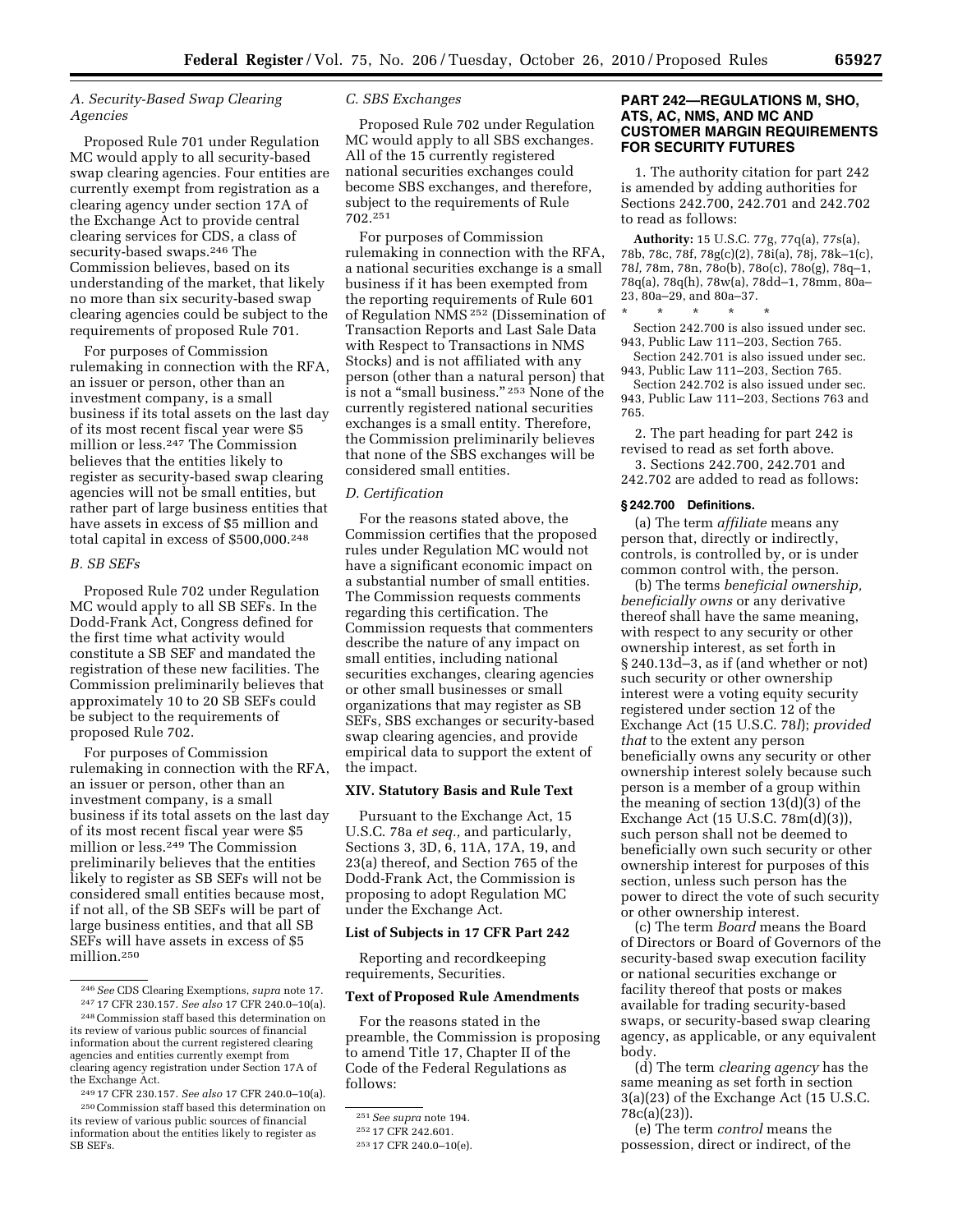power to direct or cause the direction of the management and policies of a person, whether through the ownership of voting securities, by contract, or otherwise. A person is presumed to control another person if the person:

(1) Is a director, general partner or officer exercising executive responsibility (or having similar status or functions);

(2) Directly or indirectly has the right to vote 25 percent or more of a class of voting securities or has the power to sell or direct the sale of 25 percent or more of a class of voting securities; or

(3) In the case of a partnership, has the right to receive, upon dissolution, or has contributed, 25 percent or more of the capital.

(f) The term *director* means any member of the Board.

(g) The term *Exchange Act* means the Securities Exchange Act of 1934 (15 U.S.C. 78a *et seq.*).

(h) The term *facility* has the same meaning as set forth in section 3(a)(2) of the Exchange Act (15 U.S.C. 78c(a)(2)).

(i) The term *immediate family member* means a person's spouse, parents, children and siblings, whether by blood, marriage or adoption, or anyone residing in such person's home.

(j) The term *independent director*  means:

(1) A director who has no material relationship with:

(i) The security-based swap execution facility or national securities exchange or facility thereof that posts or makes available for trading security-based swaps, or security-based swap clearing agency, as applicable;

(ii) Any affiliate of the security-based swap execution facility or national securities exchange or facility thereof that posts or makes available for trading security-based swaps, or security-based swap clearing agency, as applicable;

(iii) A security-based swap execution facility participant, a member of a national securities exchange that posts or makes available for trading securitybased swaps, or a participant in the security-based swap clearing agency, as applicable; or

(iv) Any affiliate of a security-based swap execution facility participant, a member of a national securities exchange that posts or makes available for trading security-based swaps, or a participant in the security-based swap clearing agency, as applicable.

(2) A director is not an independent director if any of the following circumstances exists:

(i) The director, or an immediate family member, is employed by or otherwise has a material relationship with the security-based swap execution facility or national securities exchange or facility thereof that posts or makes available for trading security-based swaps, or security-based swap clearing agency, as applicable, or any affiliate thereof, or within the past three years was employed by or otherwise had a material relationship with the securitybased swap execution facility or national securities exchange or facility thereof that posts or makes available for trading security-based swaps, or security-based swap clearing agency, as applicable, or any affiliate thereof;

(ii) (A) The director is a securitybased swap execution facility participant, a member of a national securities exchange that posts or makes available for trading security-based swaps, or a participant in the securitybased swap clearing agency, as applicable, or within the past three years was employed by or affiliated with such participant or member or any affiliate thereof; or

(B) The director has an immediate family member that is, or within the past three years was, an executive officer of a security-based swap execution facility participant, a member of a national securities exchange that posts or makes available for trading security-based swaps, or a participant in the security-based swap clearing agency, as applicable, or any affiliate thereof;

(iii) The director, or an immediate family member, has received during any twelve month period within the past three years payments that reasonably could affect the independent judgment or decision-making of the director from the security-based swap execution facility or national securities exchange or facility thereof that posts or makes available for trading security-based swaps, or security-based swap clearing agency, as applicable, or any affiliate thereof or from a security-based swap execution facility participant, a member of a national securities exchange that posts or makes available for trading security-based swaps, or a participant in the security-based swap clearing agency, as applicable, or any affiliate thereof, other than the following:

(A) Compensation for Board or Board committee services;

(B) Compensation to an immediate family member who is not an executive officer of the security-based swap execution facility or national securities exchange or facility thereof that posts or makes available for trading securitybased swaps, or security-based swap clearing agency, as applicable, or any affiliate thereof or of a security-based swap execution facility participant, a member of a national securities exchange that posts or makes available

for trading security-based swaps, or a participant in the security-based swap clearing agency, as applicable, or any affiliate thereof; or

(C) Pension and other forms of deferred compensation for prior services, not contingent on continued service.

(iv) The director, or an immediate family member, is a partner in, or controlling shareholder or executive officer of, any organization to or from which the security-based swap execution facility or national securities exchange or facility thereof that posts or makes available for trading securitybased swaps, or security-based swap clearing agency, as applicable, or any affiliate thereof made or received payments for property or services in the current or any of the past three full fiscal years that exceed two percent of the recipient's consolidated gross revenues for that year, other than the following:

(A) Payments arising solely from investments in the securities of the security-based swap execution facility or national securities exchange or facility thereof that posts or makes available for trading security-based swaps, or security-based swap clearing agency, as applicable, or affiliate thereof; or

(B) Payments under non-discretionary charitable contribution matching programs.

(v) The director, or an immediate family member, is, or within the past three years was, employed as an executive officer of another entity where any executive officers of the securitybased swap execution facility or national securities exchange or facility thereof that posts or makes available for trading security-based swaps, or security-based swap clearing agency, as applicable, serve on that entity's compensation committee;

(vi) The director, or an immediate family member, is a current partner of the outside auditor of the security-based swap execution facility or national securities exchange or facility thereof that posts or makes available for trading security-based swaps, or security-based swap clearing agency, as applicable, or any affiliate thereof, or was a partner or employee of the outside auditor of security-based swap execution facility or national securities exchange or facility thereof that posts or makes available for trading security-based swaps, or security-based swap clearing agency, as applicable, or any affiliate thereof who worked on the audit of the security-based swap execution facility or national securities exchange or facility thereof that posts or makes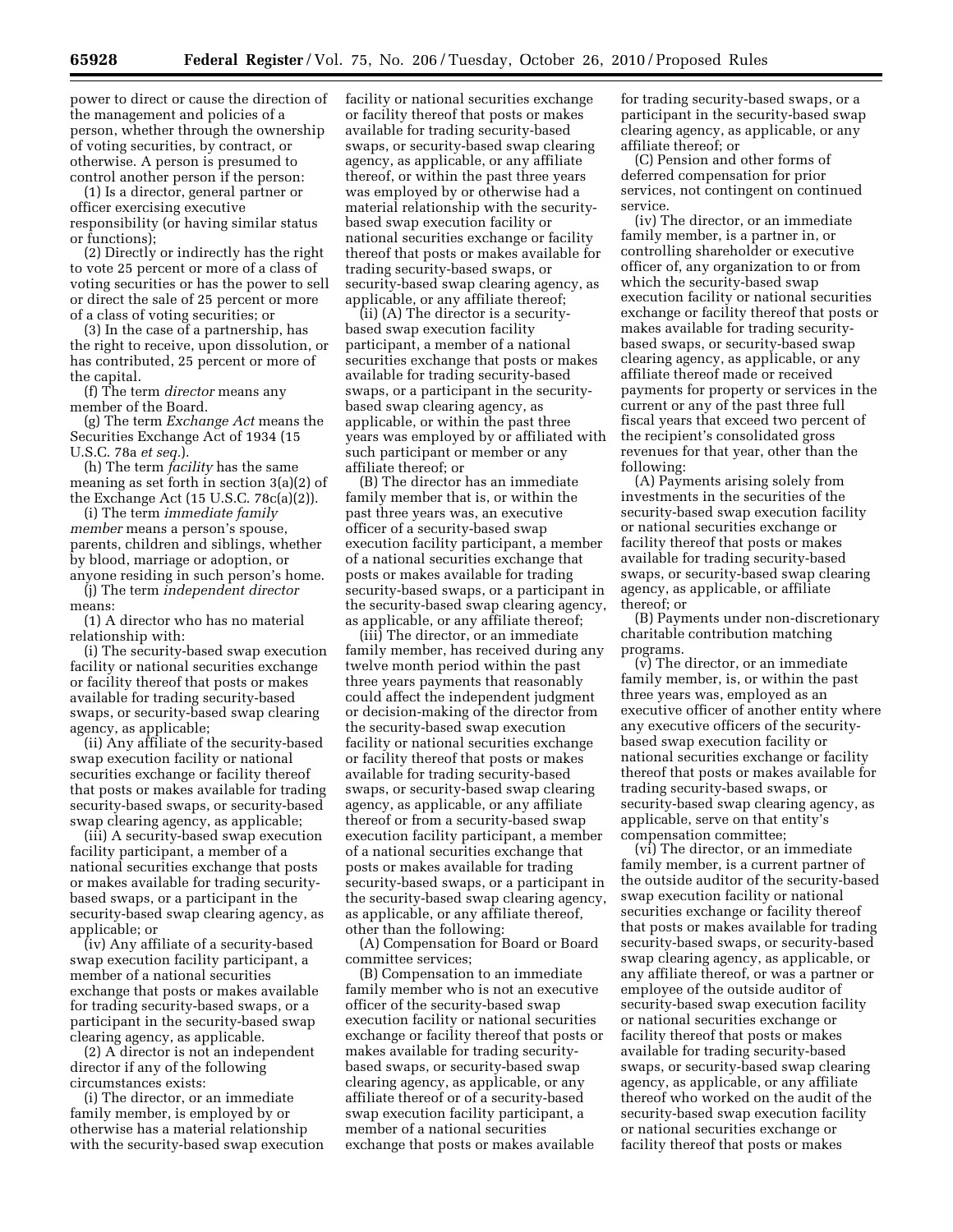available for trading security-based swaps, or security-based swap clearing agency, as applicable, or any affiliate thereof, at any time within the past three years; or

(vii) In the case of a director that is a member of the audit committee, such director (other than in his or her capacity as a member of the audit committee, the Board, or any other Board committee), accepts, directly or indirectly, any consulting, advisory, or other compensatory fee from the security-based swap execution facility or national securities exchange or facility thereof that posts or makes available for trading security-based swaps, or security-based swap clearing agency, as applicable, or any affiliate thereof or a security-based swap execution facility participant, a member of a national securities exchange that posts or makes available for trading security-based swaps, or a participant in the security-based swap clearing agency, as applicable, or any affiliate thereof, other than fixed amounts of pension and other forms of deferred compensation for prior service, provided such compensation is not contingent in any way on continued service.

(k) The term *major security-based swap participant* has the same meaning as set forth in section 3(a)(65) of the Exchange Act (15 U.S.C. 78c(a)(65)) or any rules or regulations thereunder.

(l) The term *material relationship*  means a relationship, whether compensatory or otherwise, that reasonably could affect the independent judgment or decision-making of the director.

(m) The term *member* has the same meaning as set forth in section 3(a)(3) of the Exchange Act (15 U.S.C. 78c(a)(30)).

(n) The term *national securities exchange* means any exchange registered pursuant to section 6 of the Exchange Act (15 U.S.C. 78f).

(o) The term *participant* when used with respect to a clearing agency has the same meaning set forth in section 3(a)(24) of the Exchange Act (15 U.S.C 78c(a)).

(p) The term *person* has the same meaning as set forth in section 3(a)(9) of the Exchange Act (15 U.S.C. 78c(a)(9)).

(q) The term *person associated with a member* has the same meaning as set forth in section 3(a)(21) of the Exchange Act (15 U.S.C. 78c(a)(21)).

(r) The term *person associated with a participant in a security-based swap clearing agency* means:

(1) Any partner, officer, director, or branch manager of such security-based swap dealer or major security-based swap participant (or any person

occupying a similar status or performing similar functions);

(2) Any person directly or indirectly controlling, controlled by, or under common control with such securitybased swap dealer or major securitybased swap participant; or

(3) Any employee of such securitybased swap dealer or major securitybased swap participant. This term does not include any person associated with a participant in a security-based swap clearing agency whose functions are solely clerical or ministerial.

(s) The term *person associated with a security-based swap dealer or major security-based swap participant* has the same meaning as set forth in section 3(a)(70) of the Exchange Act (15 U.S.C. 78c(a)(70)) or any rules or regulations thereunder.

(t) The term *person associated with a security-based swap execution facility participant* means any partner, officer, director, or branch manager of such security-based swap execution facility participant (or any person occupying a similar status or performing similar functions), any person directly or indirectly controlling, controlled by, or under common control with such security-based swap execution facility participant, or any employee of such security-based swap execution facility participant.

(u) The term *related person* means:

(1) When used with respect to a security-based swap clearing agency: (i) Any affiliate of a security-based

swap clearing agency participant; (ii) Any person associated with a security-based swap clearing

participant;

(iii) Any immediate family member of a security-based swap clearing agency participant that is a natural person or any immediate family member of the spouse of such person, who, in each case, has the same home as the securitybased swap clearing agency participant or who is a director or officer of the security-based swap clearing agency or any of its parents or subsidiaries; or

(iv) Any immediate family member of a person associated with a securitybased swap clearing agency participant that is a natural person or any immediate family member of the spouse of such person, who, in each case, has the same home as the person associated with the security-based swap clearing agency participant or who is a director or officer of the security-based swap clearing agency or any of its parents or subsidiaries;

(2) When used with respect to a security-based swap execution facility:

(i) Any affiliate of a security-based swap execution facility participant;

(ii) Any person associated with a security-based swap execution facility participant;

(iii) Any immediate family member of a security-based swap execution facility participant or any immediate family member of the spouse of such person, who, in each case, has the same home as the security-based swap execution facility participant or who is a director or officer of the security-based swap execution facility or any of its parents or subsidiaries; or

(iv) Any immediate family member of a person associated with a securitybased swap execution facility participant or any immediate family member of the spouse of such person, who, in each case, has the same home as the person associated with the security-based swap execution facility participant or who is a director or officer of the security-based swap execution facility or any of its parents or subsidiaries; and

(3) When used with respect to a national securities exchange or facility thereof that posts or makes available for trading security-based swaps:

(i) Any affiliate of a member of the national securities exchange that posts or makes available for trading securitybased swaps;

(ii) Any person associated with a member of the national securities exchange that posts or makes available for trading security-based swaps;

(iii) Any immediate family member of a member of the national securities exchange that posts or makes available for trading security-based swaps or any immediate family member of the spouse of such person, who, in each case, has the same home as the member of the national securities exchange that posts or makes available for trading securitybased swaps or who is a director or officer of the national securities exchange or facility thereof that posts or makes available for trading securitybased swaps, or any of its parents or subsidiaries; or

(iv) Any immediate family member of a person associated a member of the national securities exchange that posts or makes available for trading securitybased swaps or any immediate family member of the spouse of such person, who, in each case, has the same home as the person associated with the national securities exchange that posts or makes available for trading securitybased swaps or who is a director or officer of the national securities exchange or facility thereof that posts or makes available for trading securitybased swaps or any of its parents or subsidiaries.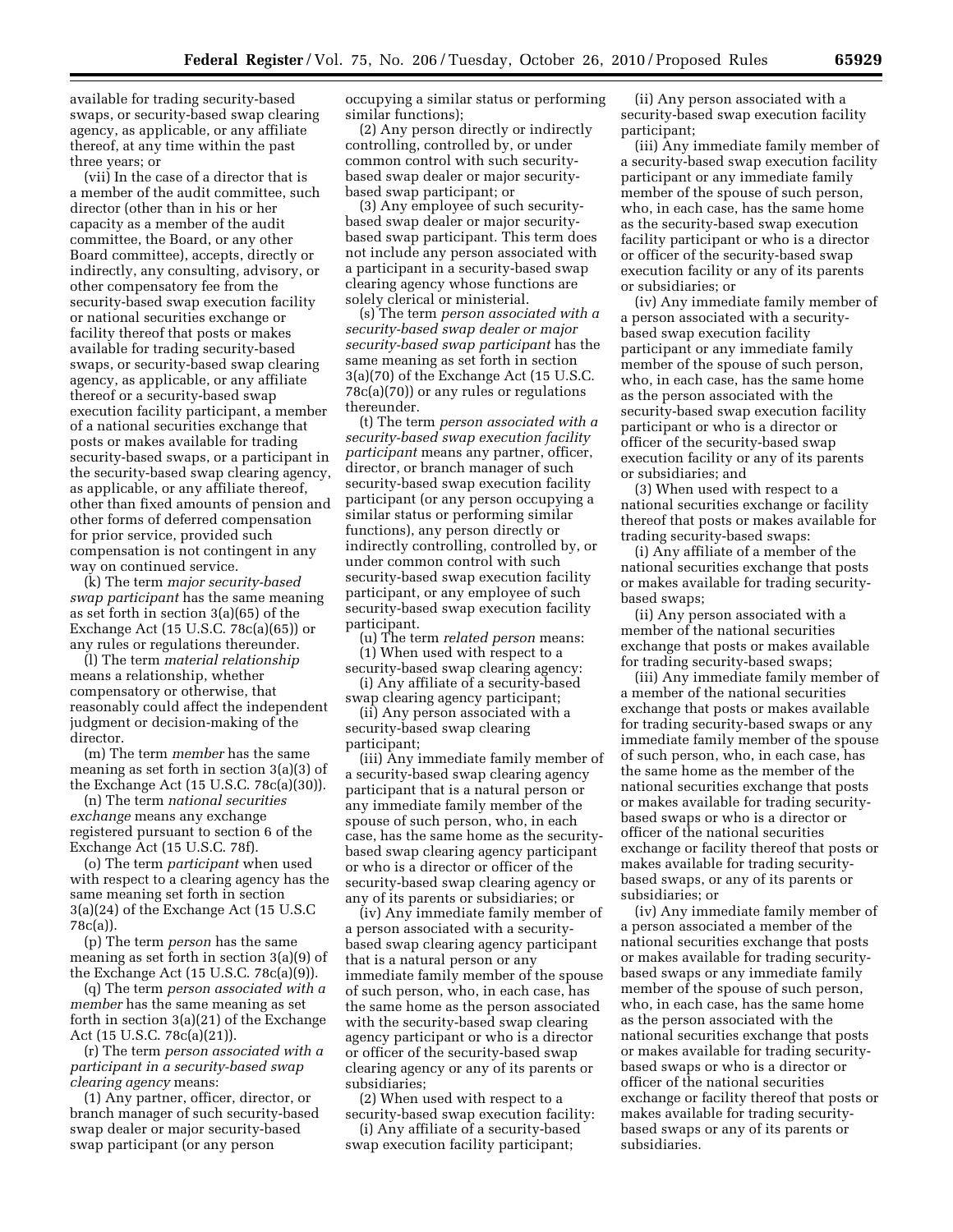(v) The term *security-based swap* has the same meaning as set forth in section 3(a)(68) of the Exchange Act (15 U.S.C. 78c(a)(68)) or any rules or regulations thereunder.

(w) The term *security-based swap dealer* has the same meaning as set forth in section 3(a)(71) of the Exchange Act (15 U.S.C. 78c(a)(71)) or any rules or regulations thereunder.

(x) The term *security-based swap clearing agency* means a clearing agency that clears security-based swaps.

(y) The term *security-based swap execution facility* has the same meaning as set forth in section 3(a)(77) of the Exchange Act (15 U.S.C. 78c(a)(77)) or any rules or regulations thereunder.

(z) The term *security-based swap execution facility participant* means a person permitted to directly effect transactions on the security-based swap execution facility.

#### **§ 242.701 Mitigation of conflicts of interest of security-based swap clearing agencies.**

Each security-based swap clearing agency must comply with the provisions of either paragraphs (a) or (b) this section, and must have the capacity to carry out the purposes of paragraphs (a) or (b) of this section, respectively.

(a)(1) *Limits on voting interest.* A security-based swap clearing agency shall not permit any security-based swap clearing agency participant, either alone or together with its related persons, to:

(i) Beneficially own, directly or indirectly, any interest in the securitybased swap clearing agency that exceeds 20 percent of any class of securities, or other ownership interest, entitled to vote of such security-based swap clearing agency;

(ii) Directly or indirectly vote, cause the voting of, or give any consent or proxy with respect to the voting of, any interest in the security-based swap clearing agency that exceeds 20 percent of the voting power of any class of securities or other ownership interest of such security-based swap clearing agency;

(iii) In the aggregate with any other security-based swap clearing agency participants and their related persons, beneficially own, directly or indirectly, any interest in the security-based swap clearing agency that exceeds 40 percent of any class of securities, or other ownership interest, entitled to vote of such security-based swap clearing agency; or

(iv) In the aggregate with any other security-based swap clearing agency participants and their related persons, directly or indirectly vote, cause the voting of, or give any consent or proxy

with respect to the voting of, any interest in the security-based swap clearing agency that exceeds 40 percent of the voting power of any class of securities or other ownership interest of such security-based swap clearing agency.

(2) *Divestiture.* (i) The rules of the security-based swap clearing agency must provide an effective mechanism to divest any participant of any voting interest owned in excess of the limitation in paragraph (a)(1) of this section.

(ii) The rules of the security-based swap clearing agency must be reasonably designed not to give effect to the portion of any voting interest held by one or more participants in excess of the limitations in paragraph (a)(1) of this section.

(iii) The rules of the security-based swap clearing agency must provide an effective mechanism for it to obtain information relating to voting interests in the security-based swap clearing agency by any participant in the security-based swap clearing agency and its related persons.

(3) *Board.* (i) The Board of each security-based swap clearing agency must be composed of at least 35 percent independent directors.

(ii) No director may qualify as an independent director unless the Board affirmatively determines that the director does not have a material relationship with the security-based swap clearing agency or any affiliate of the security-based swap clearing agency, or a participant in the security-based swap clearing agency, or any affiliate of a participant in the security-based swap clearing agency.

(iii) The security-based swap clearing agency must establish policies and procedures to require each director, on his or her own initiative or upon request of the security-based swap clearing agency, to inform the security-based swap clearing agency of the existence of any relationship or interest that may reasonably be considered to bear on whether such director is an independent director.

(4) *Nominating committee.* (i) A Board of any security-based swap clearing agency shall establish a nominating committee composed of a majority of independent directors.

(ii) The nominating committee of any security-based swap clearing agency must identify individuals qualified to become Board members through a consultative process with the participants of the security-based swap clearing agency consistent with criteria approved by the Board and consistent with the provisions of this section, and

administer a process for the nomination of individuals to the Board.

(5) *Other committees of the Board.* A security-based swap clearing agency may establish such other committees of the Board, including a risk committee, as it deems appropriate. However, if such committee has the authority to act on behalf of the Board, the committee must be composed of at least 35 percent independent directors.

(6) *Disciplinary panels.* The disciplinary processes of a securitybased swap clearing agency shall preclude any group or class of persons that is a participant from dominating or exercising disproportionate influence on the disciplinary process. Any disciplinary panel of a security-based swap clearing agency shall also include at least one person who would qualify as an independent director. If the security-based swap clearing agency provides for a process of an appeal to the Board, or to a committee of the Board, then that appellate body also shall include at least one person who would qualify as an independent director.

(b)(1) *Limits on voting interests.* A security-based swap clearing agency shall not permit any security-based swap clearing agency participant, either alone or together with its related persons, to:

(i) Beneficially own, directly or indirectly, any interest in the securitybased swap execution facility that exceeds 5 percent of any class of securities, or other ownership interest, entitled to vote of such security-based swap clearing agency; or

(ii) Directly or indirectly vote, cause the voting of, or give any consent or proxy with respect to the voting of, any interest in the security-based swap clearing agency that exceeds 5 percent of the voting power of any class of securities or other ownership interest of such security-based swap clearing agency.

(2) *Divestiture.* (i) The rules of the security-based swap clearing agency must provide an effective mechanism to divest any participant of any voting interest owned in excess of the limitation in paragraph (b)(1) of this section.

(ii) The rules of the security-based swap clearing agency must be reasonably designed not to give effect to the portion of any voting interest held by one or more participants in excess of the limitations in paragraph (b)(1) of this section.

(iii) The rules of the security-based swap clearing agency must provide an effective mechanism for it to obtain information relating to voting interests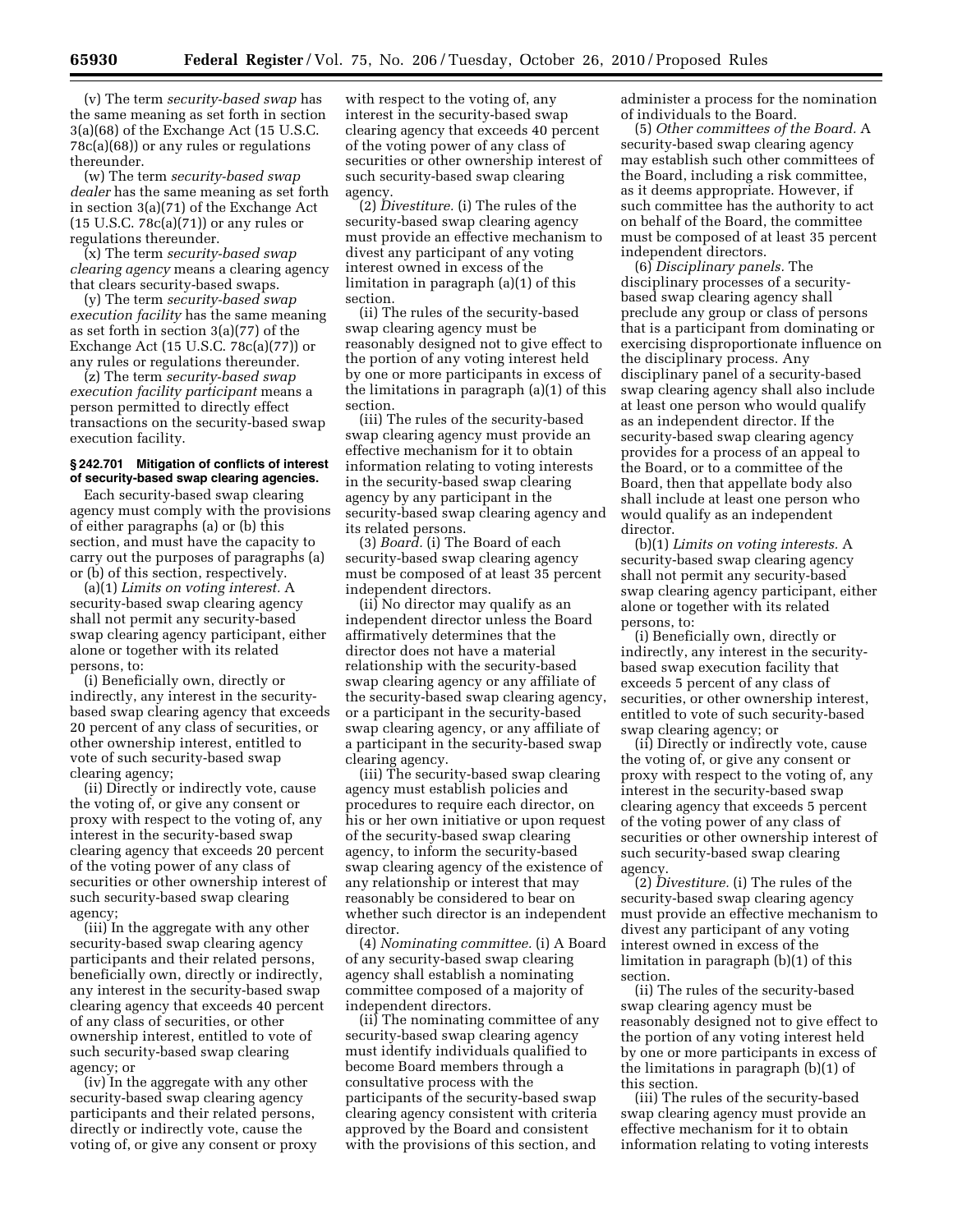in the security-based swap clearing agency or its holding company by any participant in the security-based swap clearing agency.

(3) *Board.* (i) The Board of each security-based swap clearing agency must be composed of a majority of independent directors.

(ii) No director may qualify as an independent director unless the Board affirmatively determines that the director does not have a material relationship with the security-based swap clearing agency or any affiliate of the security-based swap clearing agency, or a participant in the security-based swap clearing agency, or any affiliate of a participant in the security-based swap clearing agency.

(iii) The security-based swap clearing agency must establish policies and procedures to require each director, on his or her own initiative or upon request of the security-based swap clearing agency, to inform the security-based swap clearing agency of the existence of any relationship or interest that may reasonably be considered to bear on whether such director is an independent director.

(4) *Nominating committee.* (i) A Board of any security-based swap clearing agency shall establish a nominating committee composed solely of independent directors.

(ii) The nominating committee of any security-based swap clearing agency must identify individuals qualified to become Board members through a consultative process with the participants of the security-based swap clearing agency consistent with criteria approved by the Board and consistent with the provisions of this section, and administer a process for the nomination of individuals to the Board.

(5) *Other committees of the Board.* A security-based swap clearing agency may establish such other committees of the Board, including a risk committee, as it deems appropriate. However, if such committee has the authority to act on behalf of the Board, the committee must be composed of a majority of independent directors.

(6) *Disciplinary panels.* The disciplinary processes of a securitybased swap clearing agency shall preclude any group or class of persons that is a participant from dominating or exercising disproportionate influence on the disciplinary process. Any disciplinary panel of a security-based swap clearing agency shall also include at least one person who would qualify as an independent director. If the security-based swap clearing agency provides for a process of an appeal to the Board, or to a committee of the

Board, then that appellate body also shall include at least one person who would qualify as an independent director.

#### **§ 242.702 Mitigation of conflicts of interest of security-based swap execution facilities and national securities exchanges that post or make available for trading security-based swaps.**

(a) *General.* Each security-based swap execution facility and national securities exchange or facility thereof that posts or makes available for trading security-based swaps must comply with the provisions of this section and must have the capacity to carry out the purposes of this section.

(b) *Limits on ownership and voting.*  (1) A security-based swap execution facility shall not permit any securitybased swap execution facility participant, either alone or together with its related persons, to:

(i) Beneficially own, directly or indirectly, any interest in the securitybased swap execution facility that exceeds 20 percent of any class of securities, or other ownership interest, entitled to vote of such security-based swap execution facility; or

(ii) Directly or indirectly vote, cause the voting of, or give any consent or proxy with respect to the voting of, any interest in the security-based swap execution facility that exceeds 20 percent of the voting power of any class of securities or other ownership interest of such security-based swap execution facility.

(2) A national securities exchange or facility thereof that posts or makes available for trading security-based swaps shall not permit any member, either alone or together with its related persons, to:

(i) Beneficially own, directly or indirectly, any interest in the national securities exchange or facility thereof that posts or makes available for trading security-based swaps that exceeds 20 percent of any class of securities, or other ownership interest, entitled to vote of such national securities exchange or facility thereof that posts or makes available for trading securitybased swaps; or

(ii) Directly or indirectly vote, cause the voting of, or give any consent or proxy with respect to the voting of, any interest in the national securities exchange or facility thereof that posts or makes available for trading securitybased swaps that exceeds 20 percent of the voting power of any class of securities or other ownership interest of such national securities exchange or facility thereof that posts or makes

available for trading security-based swaps.

(c) *Divestiture.* (1) The rules of a security-based swap execution facility or national securities exchange or facility thereof that posts or makes available for trading security-based swaps must provide an effective mechanism to divest any security-based swap execution facility participant or member, as applicable, of any interest owned in excess of the ownership limitations in paragraphs (b)(1)(i) and (2)(i) of this section.

(2) The rules of a security-based swap execution facility or national securities exchange or facility thereof that posts or makes available for trading securitybased swaps must be reasonably designed not to give effect to the portion of any voting interest held by one or more security-based swap execution facility participant or member, as applicable, in excess of the limitations in paragraphs (b)(1)(ii) and (b)(2)(ii) of this section.

(3) The rules of a security-based swap execution facility or national securities exchange or facility thereof that posts or makes available for trading securitybased swaps must provide an effective mechanism for it to obtain information relating to ownership and voting interests in the security-based swap execution facility or national securities exchange or facility thereof that posts or makes available for trading securitybased swaps by any security-based swap execution facility participant or member, as applicable.

(d) *Board.* (1) The Board of any security-based swap execution facility or national securities exchange or facility thereof that posts or makes available for trading security-based swaps must be composed of a majority of independent directors.

(2) No director may qualify as an independent director of a security-based swap execution facility unless the Board affirmatively determines that the director does not have a material relationship with the security-based swap execution facility, any affiliate of the security-based swap execution facility, a security-based swap execution facility participant, or any affiliate of a security-based swap execution facility participant.

(3) No director may qualify as an independent director of a national securities exchange or facility thereof that posts or makes available for trading security-based swaps unless the Board affirmatively determines that the director does not have a material relationship with the national securities exchange or facility thereof, any affiliate of the national securities exchange or